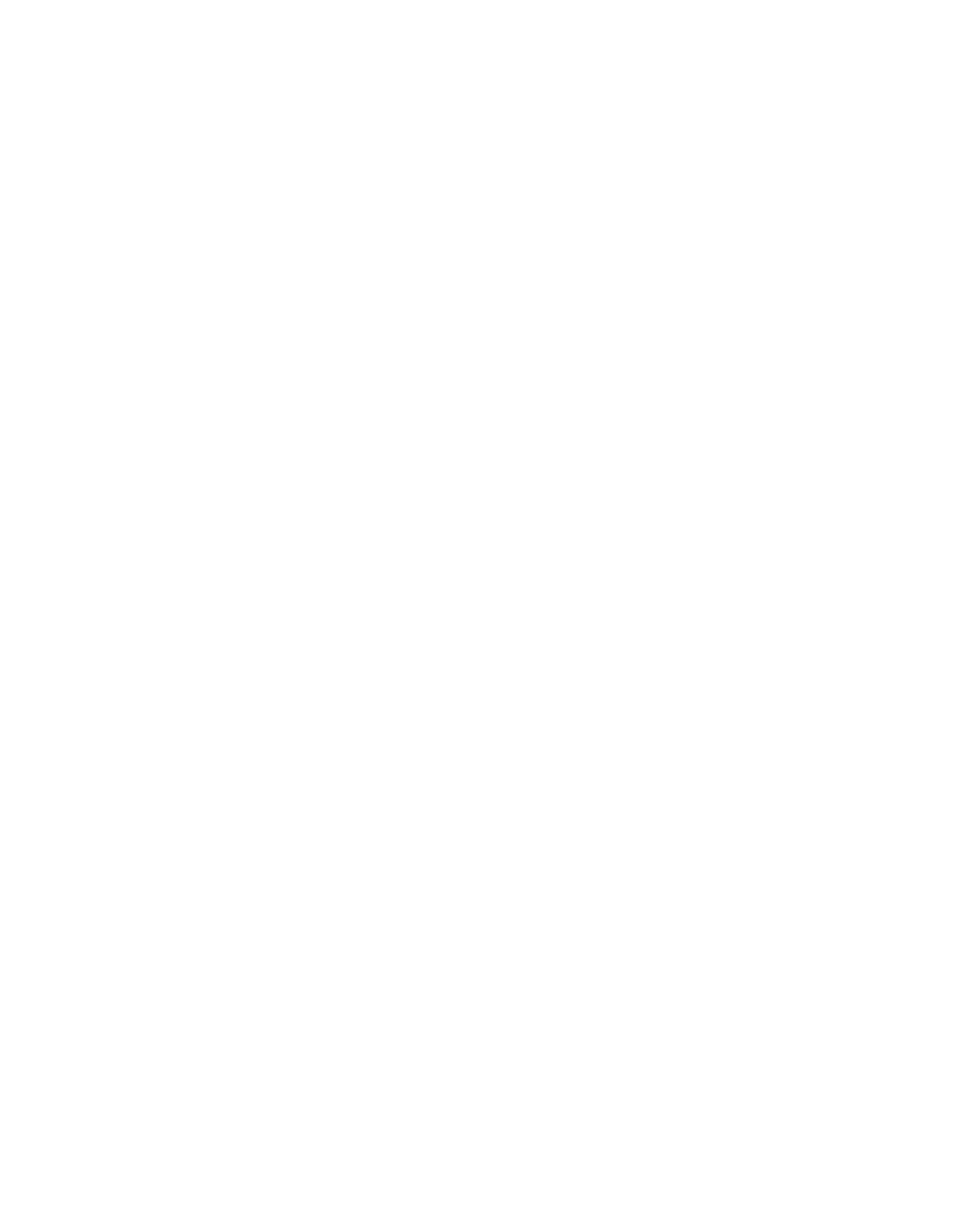# Contents

| Introduction                                                  | $\mathbf{1}$   |
|---------------------------------------------------------------|----------------|
| 0.1.<br>Selmer sheaves and Kolyvagin systems                  | $\,1$          |
| 0.2.<br>Resemblance to the leading term of an L-function      | $\sqrt{2}$     |
| 0.3.<br>Applications                                          | $\sqrt{3}$     |
| 0.4.<br>Layout of the paper                                   | $\,4\,$        |
| 0.5.<br>Notation                                              | $\bf 5$        |
| 0.6.<br>Acknowledgments                                       | $\bf 5$        |
| Chapter 1. Local Cohomology Groups                            | $\overline{7}$ |
| 1.1.<br>Local conditions                                      | $\overline{7}$ |
| 1.2.<br>The finite/singular homomorphism                      | $10\,$         |
| 1.3.<br>Local duality                                         | 11             |
| Chapter 2.<br>Global Cohomology Groups and Selmer Structures  | 13             |
| 2.1.<br>Selmer modules                                        | 13             |
| 2.2.<br>Comparing Selmer modules                              | 16             |
| 2.3.<br>Global duality                                        | 16             |
| Chapter 3. Kolyvagin Systems                                  | 19             |
| 3.1.<br>Kolyvagin systems                                     | 19             |
| 3.2.<br>Euler systems and Kolyvagin systems                   | $23\,$         |
| 3.3.<br>Simplicial sheaves and Selmer groups                  | 24             |
| 3.4.<br>Sheaves and monodromy                                 | 26             |
| 3.5.<br>Hypotheses on $T, \mathcal{F}$ , and $\mathcal{P}$    | 27             |
| 3.6.<br>Choosing useful primes                                | $30\,$         |
| 3.7.<br>Some remarks about hypothesis (H.6)                   | 33             |
| Kolyvagin Systems over Principal Artinian Rings<br>Chapter 4. | 35             |
| The core Selmer module<br>4.1.                                | 35             |
| 4.2.<br>Kolyvagin systems and the core rank                   | 40             |
| The sheaf of stub Selmer modules<br>4.3.                      | 41             |
| Kolyvagin systems and the stub Selmer sheaf<br>4.4.           | 45             |
| 4.5.<br>Kolyvagin systems over principal artinian rings       | 48             |
| Kolyvagin Systems over Integral Domains<br>Chapter 5.         | 55             |
| Kolyvagin systems over a field<br>5.1.                        | $55\,$         |
| 5.2.<br>Kolyvagin systems over a discrete valuation ring      | 56             |
| 5.3.<br>Kolyvagin systems over $\Lambda$                      | 60             |
| Chapter 6.<br>Examples                                        | 69             |
| 6.1.<br>The multiplicative group                              | 69             |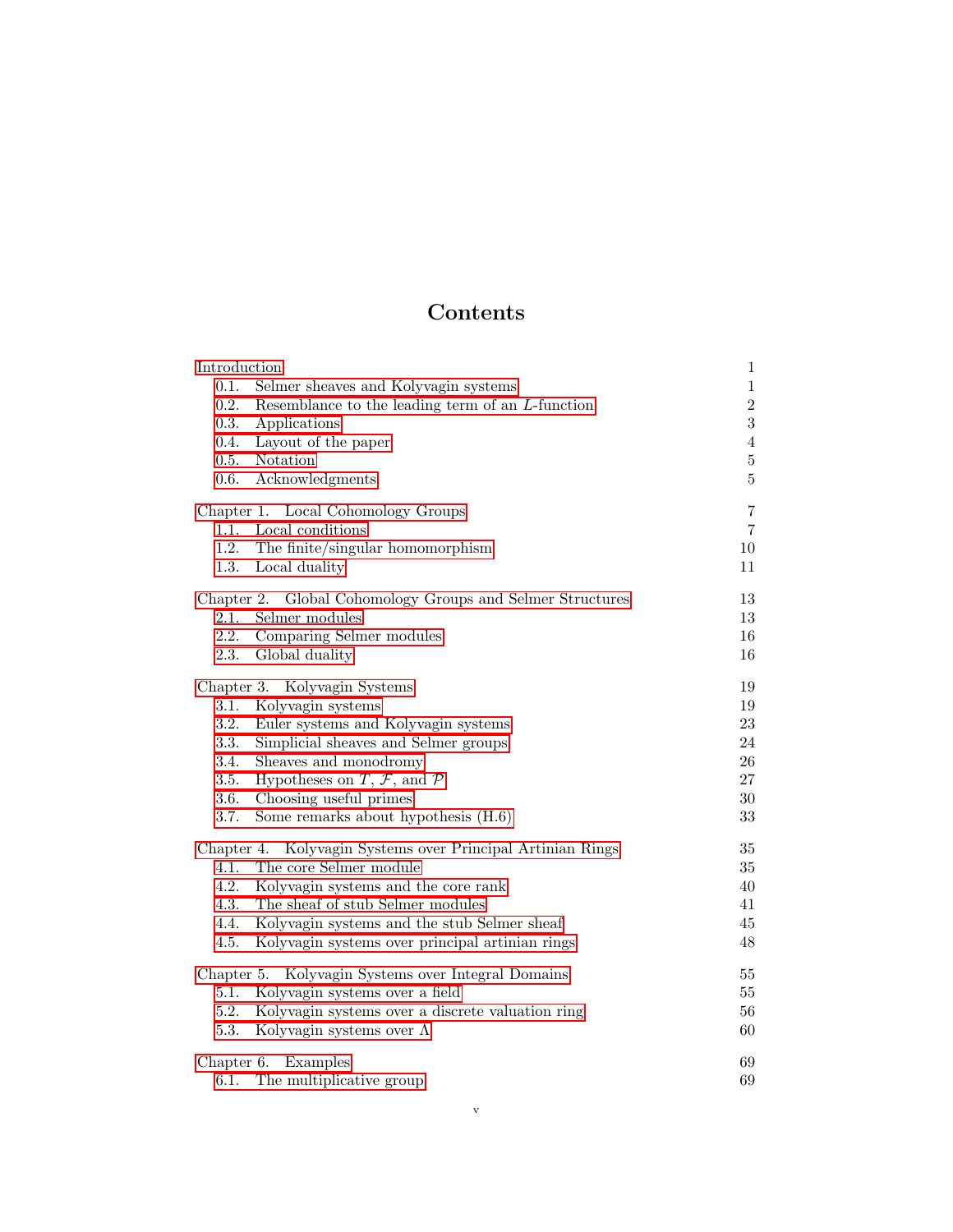vi CONTENTS

| 6.2. Elliptic curves | 6.3. The multiplicative group, revisited               | 73<br>76 |
|----------------------|--------------------------------------------------------|----------|
|                      | Appendix A. Proof of Theorem 3.2.4                     | 79       |
|                      | Appendix B. Proof of Theorem 4.3.3, by Benjamin Howard | 89       |
| Bibliography         |                                                        | 95       |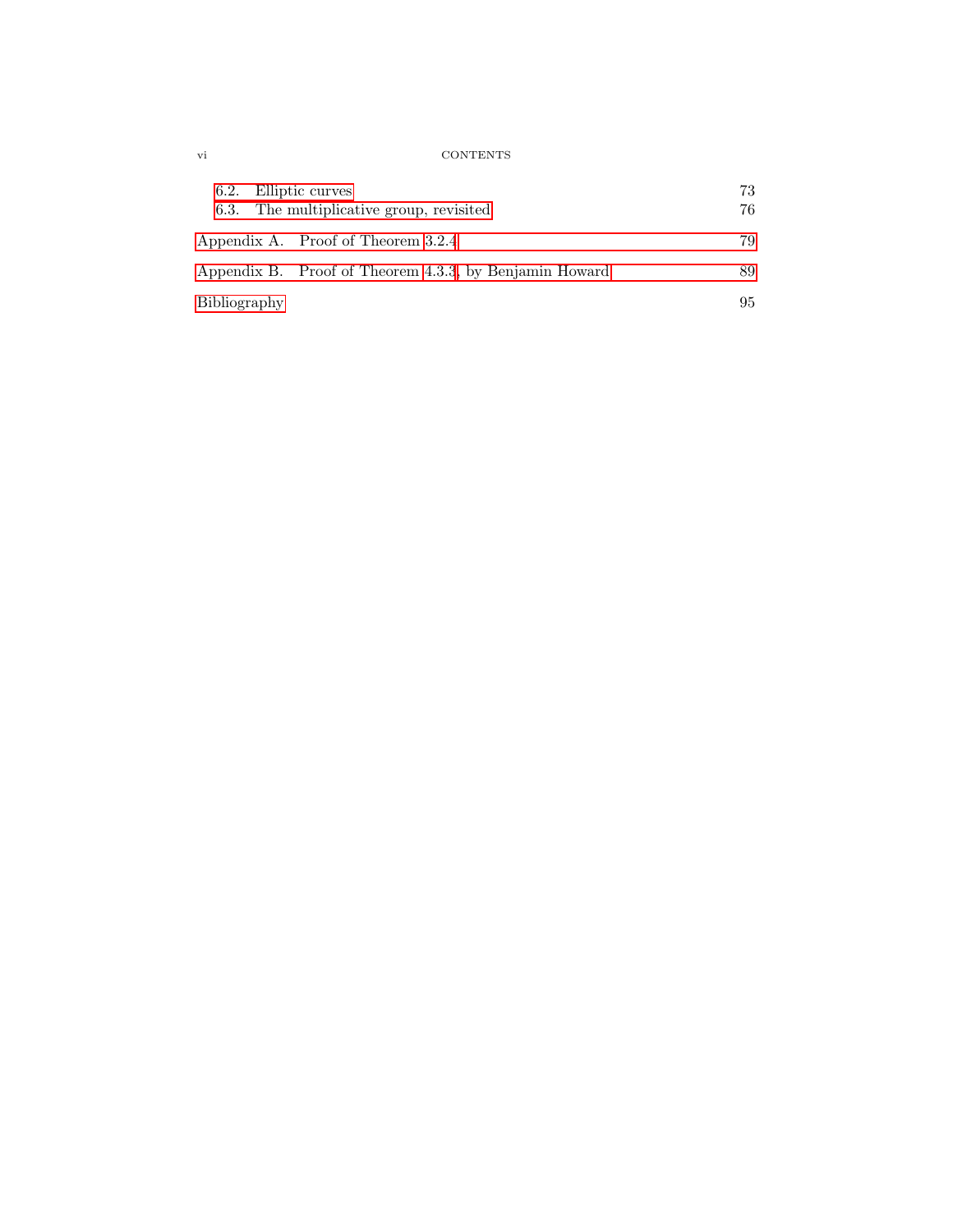# Abstract

<span id="page-4-0"></span>Since their introduction by Kolyvagin, Euler systems have been used in several important applications in arithmetic algebraic geometry. For a p-adic Galois module T, Kolyvagin's machinery is designed to provide an upper bound for the size of the Selmer group associated to the Cartier dual  $T^*$ .

Given an Euler system, Kolyvagin produces a collection of cohomology classes which he calls "derivative" classes. It is these derivative classes which are used to bound the dual Selmer group.

The starting point of the present memoir is the observation that Kolyvagin's systems of derivative classes satisfy stronger interrelations than have previously been recognized. We call a system of cohomology classes satisfying these stronger interrelations a Kolyvagin system. We show that the extra interrelations give Kolyvagin systems an interesting rigid structure which in many ways resembles (an enriched version of) the "leading term" of an L-function.

By making use of the extra rigidity we also prove that Kolyvagin systems exist for many interesting representations for which no Euler system is known, and further that there are Kolyvagin systems for these representations which give rise to exact formulas for the size of the dual Selmer group, rather than just upper bounds.

Received by the editor November 2, 2002.

<sup>2000</sup> Mathematics Subject Classification. Primary 11G40, 11F80; Secondary 11R23, 11R34, 11R42.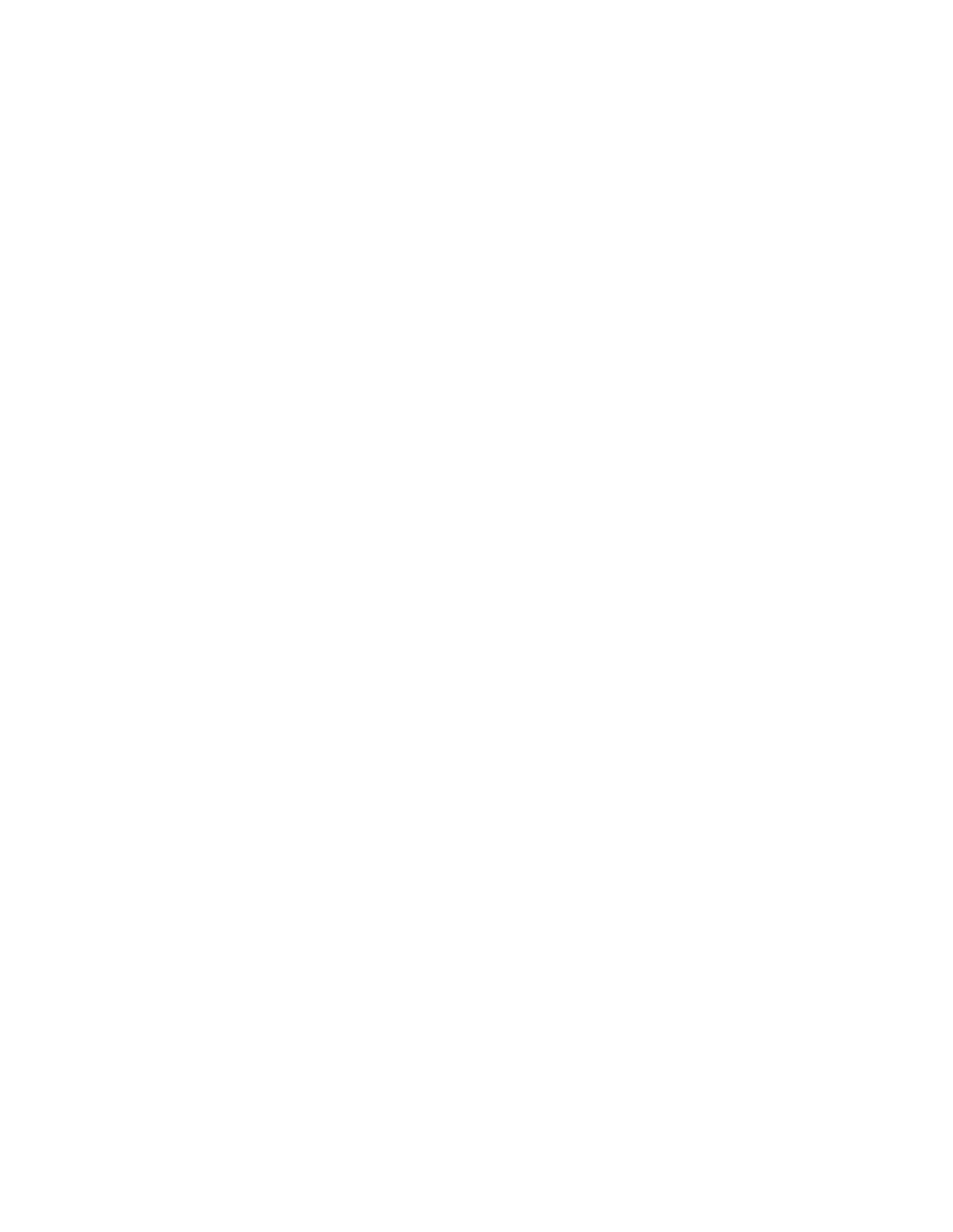# Introduction

Since their introduction by [Ko](#page-100-0)lyvagin in  $[Ko]$ , Euler systems have been used in several important applications in arithmetic algebraic geometry  $([Ko], [Ka2],$  $([Ko], [Ka2],$  $([Ko], [Ka2],$  $([Ko], [Ka2],$  $([Ko], [Ka2],$  $[\mathbf{R} \mathbf{u} \mathbf{3}]$ . For a p-adic Galois module T attached to a motive over a number field K, Kolyvagin's machinery is designed to provide an upper bound for the size of the  $p^{n}$ -Selmer group associated to the Cartier dual  $T^{*}$  (for any  $n > 0$ ), and it proceeds in three steps.

The first step is to establish an Euler system as input to his machine. Kolyvagin used the "classical" Euler systems of cyclotomic units, elliptic units, and Heegner points. More recently Kato constructed an Euler system of classes of algebraic K-theory attached to elliptic curves  $[Ka2]$  $[Ka2]$  $[Ka2]$ . This input provides one with a large collection of cohomology classes over abelian extensions of the base field K.

The second step gives as intermediate output a new collection of cohomology classes, which Kolyvagin calls "derivative" classes, this time over K itself with coefficients in certain quotient Galois modules.

The third step uses this system of derivative classes to obtain an upper bound on the size of the  $p^n$ -Selmer group attached to  $T^*$ , by constructing a large collection of linear functionals (on direct sums of local cohomology groups of the kernel of multiplication by  $p^n$  in  $T^*$ ) with the property that the image of the Selmer group in question is in the kernel of these linear functionals.

The starting point of the present paper is the observation that Kolyvagin's systems of derivative classes satisfy stronger interrelations than have previously been recognized. If one defines (as we will) a Kolyvagin system to be a system of cohomology classes satisfying these stronger interrelations, one obtains an interesting rigid structure which in many ways resembles (an enriched version of) the "leading term" of an L-function. In this introduction we will try to explain what we mean by this, leaving precise definitions and assumptions to the main text of the article.

#### 0.1. Selmer sheaves and Kolyvagin systems

<span id="page-6-0"></span>Suppose  $R$  is a complete noetherian local ring with finite residue field of characteristic  $p$ , and  $T$  is a free  $R$ -module of finite rank with a continuous action of  $G_{\mathbf{Q}} = \text{Gal}(\bar{\mathbf{Q}}/\mathbf{Q}).$ 

Imposing local conditions on cohomology classes in  $H^1(\mathbf{Q}, T)$  allows us to define the basic Selmer R-module  $\mathcal{H}(1) \subset H^1(\mathbf{Q}, T)$ . The reason for the adjective "basic," and the "1" in the notation, is that this basic Selmer module is just one of a constellation of interrelated Selmer modules which are essential to the understanding of Kolyvagin systems. Namely, let  $\mathcal N$  be the set of squarefree positive integers that are divisible only by primes where T is unramified. For every  $n \in \mathcal{N}$ we define a Selmer module  $\mathcal{H}(n) \subset H^1(\mathbf{Q}, T/I_nT)$  (where  $I_n$  is an explicitly defined ideal of  $R$ ) by modifying the local Selmer conditions at primes dividing  $n$ .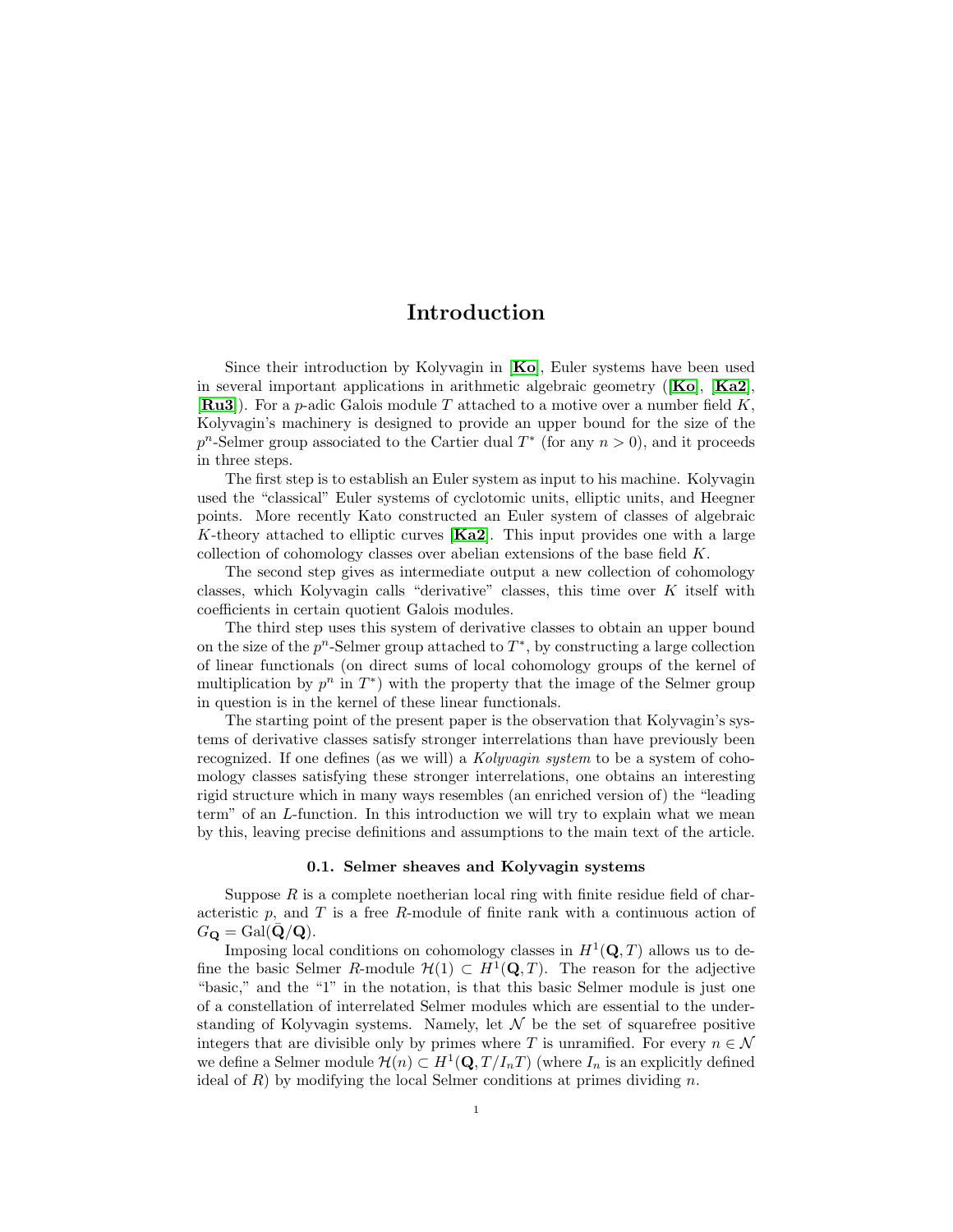#### 2 INTRODUCTION

Let  $\mathcal X$  denote the graph whose set of vertices is  $\mathcal N$ , and whose edges join vertices of the form n and  $n\ell$ , where  $\ell$  is prime. We package our Selmer modules into a natural sheaf of R-modules on the graph  $\mathcal{X}$ , which we denote by  $\mathcal{H}$ . The stalk at n is  $\mathcal{H}(n)$ , and if n and  $n\ell$  are joined by an edge then there are homomorphisms comparing  $\mathcal{H}(n)$  and  $\mathcal{H}(n\ell)$ . A Kolyvagin system for T is then defined to be a global section of H, or in other words a collection of cohomology classes  $\kappa_n \in$  $\mathcal{H}(n) \subset H^1(\mathbf{Q}, T/I_nT)$  that are coherent with respect to the maps comparing  $\mathcal{H}(n)$ and  $\mathcal{H}(n\ell)$ . We show that under suitable hypotheses an Euler system give rises (via Kolyvagin's construction) to a Kolyvagin system.

Denote by  $\mathbf{KS}(T)$  the R-module of Kolyvagin systems for T. If R is a principal ideal domain then  $\mathbf{KS}(T)$  is controlled by a single cohomological invariant  $\chi(T)$ (see Definitions [4.1.8](#page-43-0) and [4.1.11\)](#page-43-1) which we call the *core rank* of  $T$ . The core rank is characterized by the fact that for every n (resp., for infinitely many n) the Selmer module  $\mathcal{H}(n)$  contains (resp., is) a free  $R/I_n$ -module of rank  $\chi(T)$ . If R is a discrete valuation ring or a finite field, then under suitable hypotheses (see §[3.5\)](#page-32-0) we show (Theorems [5.2.10](#page-62-0) and [5.1.1\)](#page-60-2)<sup>[1](#page-7-1)</sup> that if  $\chi(T)$  is zero or one then  $\mathbf{KS}(T)$  is a free R-module of rank  $\chi(T)$ . The case of core rank one occurs frequently in classical examples, and in that case we conclude that Kolyvagin systems exist and that there is a "primitive" one unique up to multiplication by a unit in  $R$ . This proves the existence of Kolyvagin systems for many interesting Galois representations T.

The rigid structure of Kolyvagin systems has surprised us. Here is an example of this. If R is a principal ideal domain, M an R-module, and  $r$  a nonnegative integer, define the  $r$ -stub of  $M$  to be the (unique) maximal  $R$ -submodule of  $M$  of the form  $\mathfrak{m}^{\text{length}(M/N)}M$ , where  $\mathfrak{m}$  is the maximal ideal of R and  $N\subset M$  ranges over submodules of M that can be generated by r elements. The r-stub of M is a canonical submodule which can be generated by  $r$  elements. For example, if  $R$  is a field then the r-stub of M is M itself if  $\dim_R(M) \leq r$ , and zero otherwise.

Returning to our Selmer sheaf when  $R$  is a discrete valuation ring or a field, write  $\mathcal{H}'(n)$  for the  $\chi(T)$ -stub of  $\mathcal{H}(n)$ . There is a natural sub-sheaf of R-modules  $\mathcal{H}' \subset \mathcal{H}$  whose stalks are precisely the  $\mathcal{H}'(n)$ . Under fairly general hypotheses, we show (Theorems [4.4.1](#page-50-1) and [4.4.3\)](#page-51-0) that Kolyvagin systems (i.e., global sections of  $\mathcal{H}$ ) are in fact sections of the sub-sheaf  $\mathcal{H}'$ . In other words, if  $\kappa$  is a Kolyvagin system then  $\kappa_n$  lies in the  $\chi(T)$ -stub  $\mathcal{H}'(n)$  for every n. A Kolyvagin-type bound on the size of the Selmer module attached to  $T^*$  follows directly from this (Corollary [4.4.5\)](#page-52-0).

If R is a field then every stub Selmer module  $\mathcal{H}'(n)$  is either an R-vector space of dimension  $\chi(T)$  or zero. In the special case mentioned above where R is a discrete valuation ring or a field and  $\chi(T) = 1$ , the stub Selmer modules  $\mathcal{H}(n)$  are all cyclic, and for a primitive Kolyvagin system  $\kappa_n$  generates  $\mathcal{H}'(n)$  for every n.

#### 0.2. Resemblance to the leading term of an L-function

<span id="page-7-0"></span>With notation as above, consider the following definitions.

- The R-module of L-values  $\mathcal{L} \subset \mathcal{H}(1)$  is the image of the map  $\mathbf{KS}(T) \to$  $\mathcal{H}(1)$  that sends a Kolyvagin system  $\kappa$  to its value  $\kappa_1$  in the stalk over the vertex 1.
- The order of vanishing of  $\kappa$  is  $\min{\{\nu(n) : \kappa_n \neq 0\}}$  where  $\nu(n)$  is the number of prime divisors of  $n$ ,

<span id="page-7-1"></span><sup>1</sup> An essential step (Theorem [4.3.3\)](#page-46-1) in the proof of this was supplied by Benjamin Howard. The authors thank him for including his proof of this result in Appendix [B.](#page-94-0)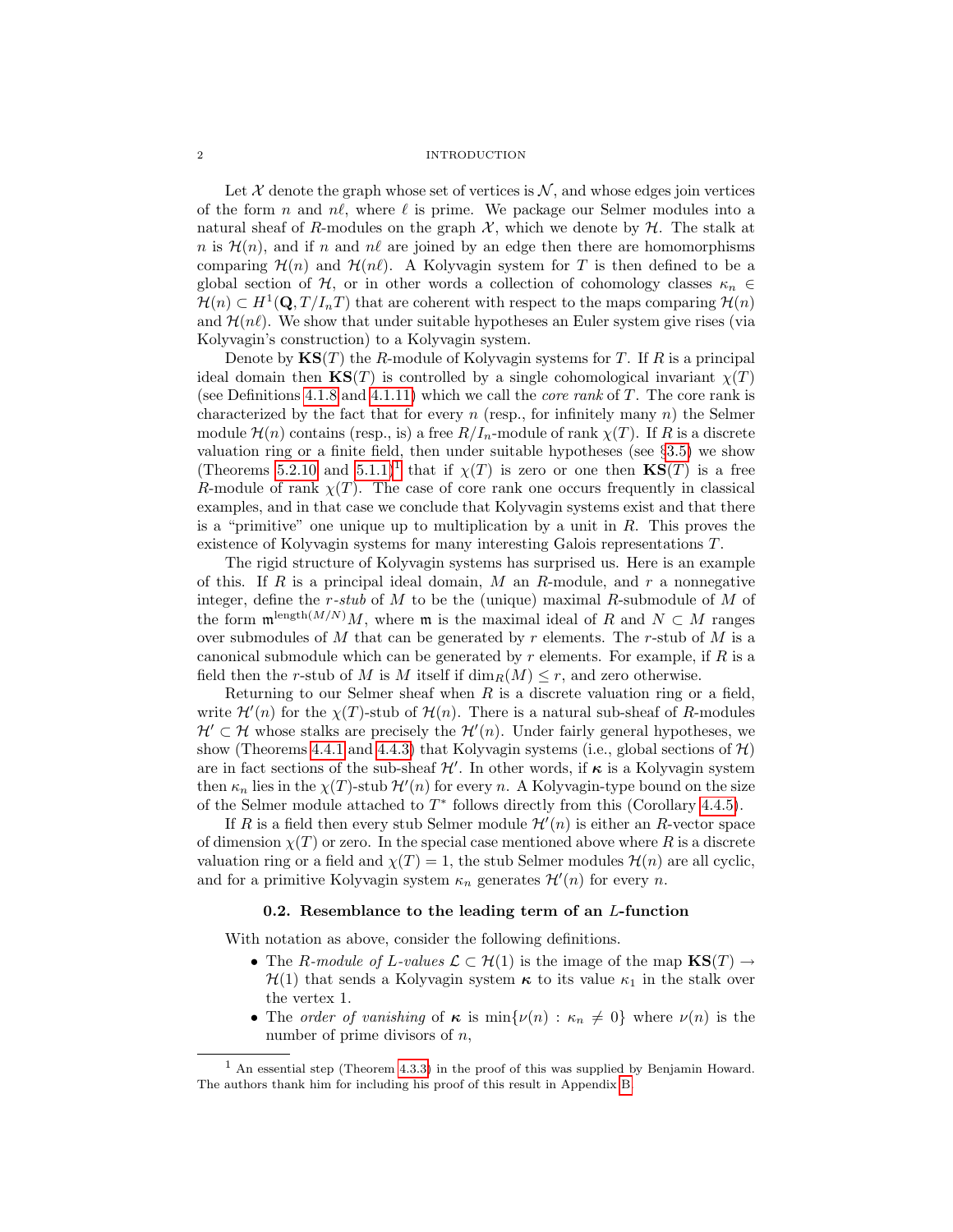#### 0.3. APPLICATIONS 3

- If R is principal we will define a sequence of *elementary divisors* of  $\kappa$  (see Definitions [4.5.7](#page-54-0) and [5.2.11\)](#page-62-1).
- In §[3.3](#page-29-0) we give an explicit functorial construction of an R-module we call the Kolyvagin-constructed dual Selmer module attached to a Kolyvagin system.
- If I is an ideal of R then a Kolyvagin system for T gives a Kolyvagin system for the  $R/I$ -module  $T/IT$ . We will define the *blind spot* of  $\mathbf{KS}(T)$ . As a first approximation (see in Definition [3.1.5](#page-25-0) for the precise definition), the blind spot is the set of ideals  $I \subset R$  such that the natural homomorphism  $KS(T) \rightarrow KS(T/IT)$  is identically zero.

We now attempt to justify the terminology of these definitions. Write  $T^* =$ Hom $(T, \mu_{n^{\infty}})$  for the Cartier dual of T. The choice of local Selmer conditions which we used to define the Selmer module  $\mathcal{H}(1)$  provides also (by local duality) local Selmer conditions which we can use to define a Selmer module  $\text{Sel}(T^*) \subset$  $H^1(\mathbf{Q}, T^*)$ . (Hidden in the discussion above, but essential for the understanding of the Selmer sheaf  $H$ , is the dual Selmer sheaf with stalks  $H^*(n) \subset H^1(\mathbf{Q}, T^*[I_n])$ , where  $\mathcal{H}^*(1) = \text{Sel}(T^*)$ .

If R is a discrete valuation ring and  $\chi(T) = 1$ , then we show (see Theorem [5.2.14\)](#page-64-0) that under suitable hypotheses the Fitting ideal of the quotient  $\mathcal{H}(1)/\mathcal{L}$  of the Selmer module by the submodule of L-values is equal to the Fitting ideal of the Pontrjagin dual  $Hom(Sel(T^*), \mathbf{Q}_p/\mathbf{Z}_p)$ . If R is a discrete valuation ring or a field,  $\chi(T) = 1$ , and  $\kappa$  is a nonzero Kolyvagin system, then the R-corank of Sel $(T^*)$  is the order of vanishing of  $\kappa$ , and the elementary divisors of the quotient of Sel $(T^*)$  by its maximal divisible submodule are the elementary divisors of  $\kappa$  (Theorem [5.2.12\)](#page-63-0).

We will construct a map from the classical Selmer module  $\text{Sel}(T^*)$  to the Pontrjagin dual of our Kolyvagin-constructed dual Selmer module which, in good cases, we show to be an isomorphism (Theorem [4.5.12\)](#page-56-0). I.e., in good cases we give a functorial construction of  $\text{Sel}(T^*)$  from the data given by a Kolyvagin system.

When the blind spot is nonempty we expect that our Kolyvagin-constructed dual Selmer module may be larger than the dual of  $\text{Sel}(T^*)$ . It would be interesting to understand whether there is a connection between our Kolyvagin-constructed module and the extended Selmer modules defined by [Ne](#page-100-3)kovář in  $[Ne]$ .

If  $R$  is an Iwasawa algebra, then the blind spot is related to the "exceptional" zeros" of  $p$ -adic L-functions, and (as usual with suitable hypotheses) we show (The-orem [5.3.10\)](#page-66-0) that away from the blind spot, the Fitting ideal of  $\mathcal{H}(1)/\mathcal{L}$  is equal to the Fitting ideal of the Pontrjagin dual  $\text{Hom}(\text{Sel}(T^*), \mathbf{Q}_p/\mathbf{Z}_p)$ .

#### 0.3. Applications

<span id="page-8-0"></span>As discussed above, in "good" situations we get an equality of Fitting ideals

$$
Fitt(\mathcal{H}(1)/\mathcal{L}) = Fitt(Sel(T^*)).
$$

If we have one Kolyvagin system, then we have one element of  $\mathcal{L}$ , and we get an upper bound for  $Fitt(Sel(T^*))$  exactly as in the traditional application of an Euler system. But if we know all of  $\mathcal{L}$ , then we can determine Fitt(Sel(T<sup>\*</sup>)) exactly. In particular if the one Kolyvagin system we know is primitive, then it generates  $\textbf{KS}(T)$  and hence gives all of  $\mathcal{L}$ .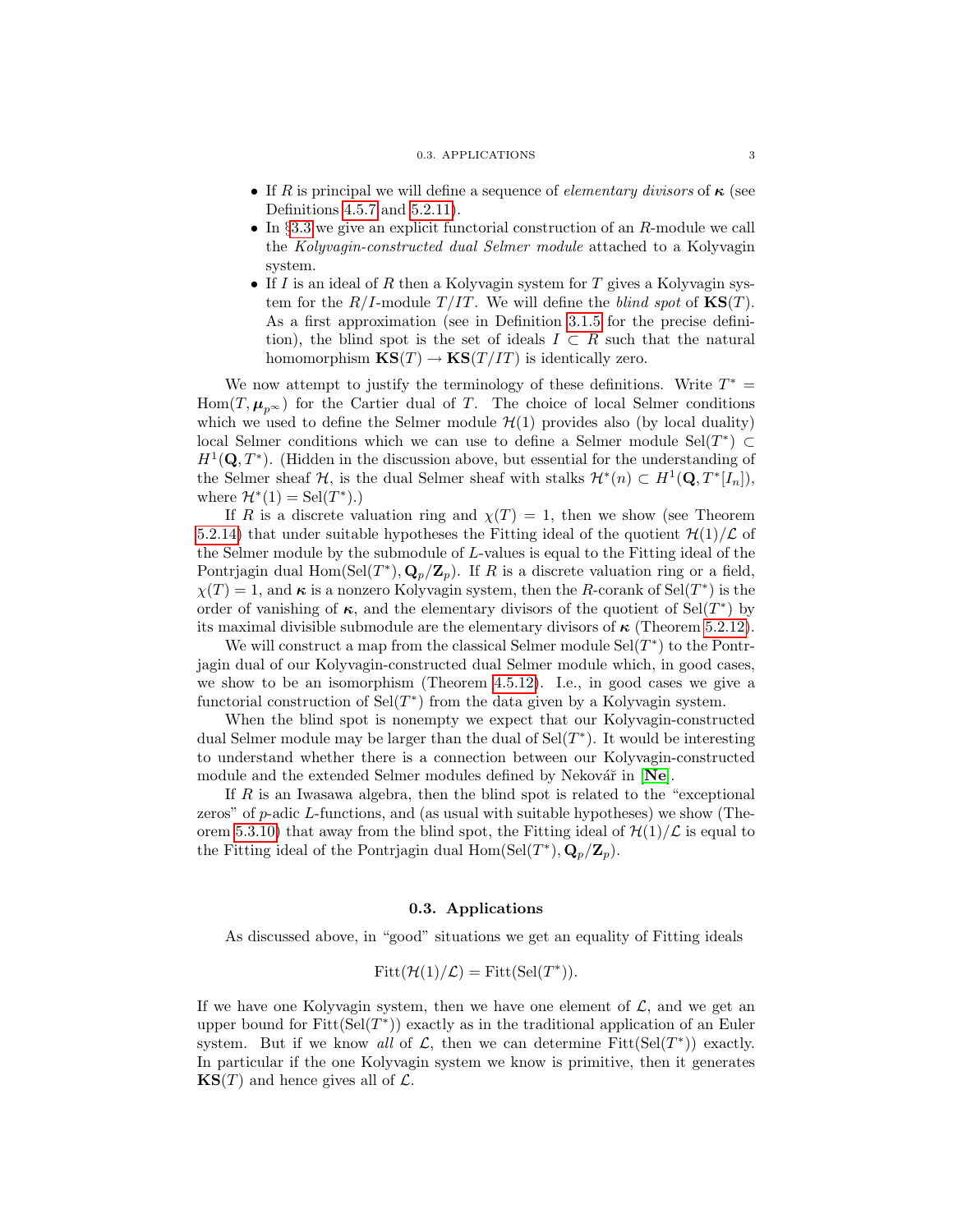#### 4 INTRODUCTION

For example, fix an elliptic curve  $E$  defined over  $Q$  and let  $T$  be the p-adic Tate module  $T_p(E)$  of E. Take  $R = \mathbb{Z}_p$ , and assume further that the p-adic representation  $G_{\mathbf{Q}} \to \text{Aut}_{\mathbf{Z}_{p}}(T_{p}(E))$  is surjective. Then all of the hypotheses mentioned above hold, and the core rank  $\chi(T_p(E))$  is 1. Let  $\kappa^{\text{Kato}} \in \mathbf{KS}(T_p(E))$  be the Kolyvagin system constructed from Kato's Euler system [[Ka2](#page-100-1)]. If we have further that

$$
\boldsymbol{\kappa}^{\mathrm{Kato}} \text{ is primitive} \tag{*}
$$

(i.e., if there is at least one n such that  $\kappa_n^{\text{Kato}}$  is nonzero in  $H^1(\mathbf{Q}, E[p])$ ), then the reasoning above shows that Kato's upper bound for the order of the Selmer group of  $E$  is sharp (Theorem [6.2.4\)](#page-79-0).

In fact, the upper bound of Theorem [6.2.4](#page-79-0) should not always be sharp, because it does not include the Tamagawa factors in the Birch and Swinnerton-Dyer conjecture. In Proposition [6.2.6](#page-80-0) we show directly that if at least one of the Tamagawa factors is divisible by p, then  $\kappa^{\text{Kato}}$  is not primitive.

Continuing with the elliptic curve example, take  $R$  now to be the Iwasawa algebra  $\Lambda = \mathbb{Z}_p[[\text{Gal}(\mathbf{Q}_{\infty}/\mathbf{Q})]]$ , where  $\mathbf{Q}_{\infty}$  is the cyclotomic  $\mathbb{Z}_p$ -extension of  $\mathbf{Q}_{\infty}$ , and  $T = T_p(E) \otimes \Lambda$ . Kato's Euler system provides a Kolyvagin system  $\kappa^{\text{Kato},\infty} \in$  $\text{KS}(T_p(E)\otimes\Lambda)$  and reasoning as above we deduce (Theorem [6.2.7\)](#page-81-1) that if (\*) holds (in fact a slightly weaker hypothesis suffices) then the Iwasawa main conjecture (relating the p-adic L-function of E with the p-power Selmer group of E over  $\mathbf{Q}_{\infty}$ ) holds.

## 0.4. Layout of the paper

<span id="page-9-0"></span>In Chapters [1](#page-12-0) and [2](#page-18-0) we introduce the local and global cohomology groups we will use, and recall basic facts about them. In particular in §[2.1](#page-18-1) we introduce the concept of a Selmer structure on a Galois module and its corresponding Selmer module.

In Chapter [3](#page-24-0) we introduce the Selmer sheaf and Kolyvagin systems. In §[3.2](#page-28-0) we describe the connection between Euler systems and Kolyvagin systems, although the proof that the derivative classes of an Euler system form a Kolyvagin system is postponed until Appendix [A.](#page-84-0) In §[3.3](#page-29-0) we define our Kolyvagin-constructed dual Selmer module. Section [3.4](#page-31-0) studies general properties of sheaves on graphs, and §[3.5](#page-32-0) discusses several simplifying assumptions which we will make in most of the remainder of the paper.

In Chapter [4](#page-40-0) we study Kolyvagin systems in their simplest setting, where the ring R of coefficients is a principal artinian local ring (for example,  $\mathbf{Z}/p^k\mathbf{Z}$ ). We introduce our fundamental cohomological invariant, the "core rank" of  $T$ , in §[4.1,](#page-40-1) and in the following sections we show that the rank of the R-module of Kolyvagin systems is zero, one, or infinity according as the core rank is zero, one, or greater than one, respectively. Along the way we prove in §[4.4](#page-50-0) that a Kolyvagin system, a priori a global section of the Selmer sheaf, is actually a global section of the stubsubsheaf. This extra information allows us in  $\S4.5$  $\S4.5$  to recover the structure of the Selmer group of  $T^*$  from a Kolyvagin system for  $T$ .

In Chapter [5](#page-60-0) we prove analogous results first in the case where the ring of coefficients  $R$  is a discrete valuation ring (by reducing to quotients of  $R$  which are principal artinian local rings), and then in the case where  $R$  is an Iwasawa algebra (by reducing to quotients of  $R$  which are subrings of discrete valuation rings).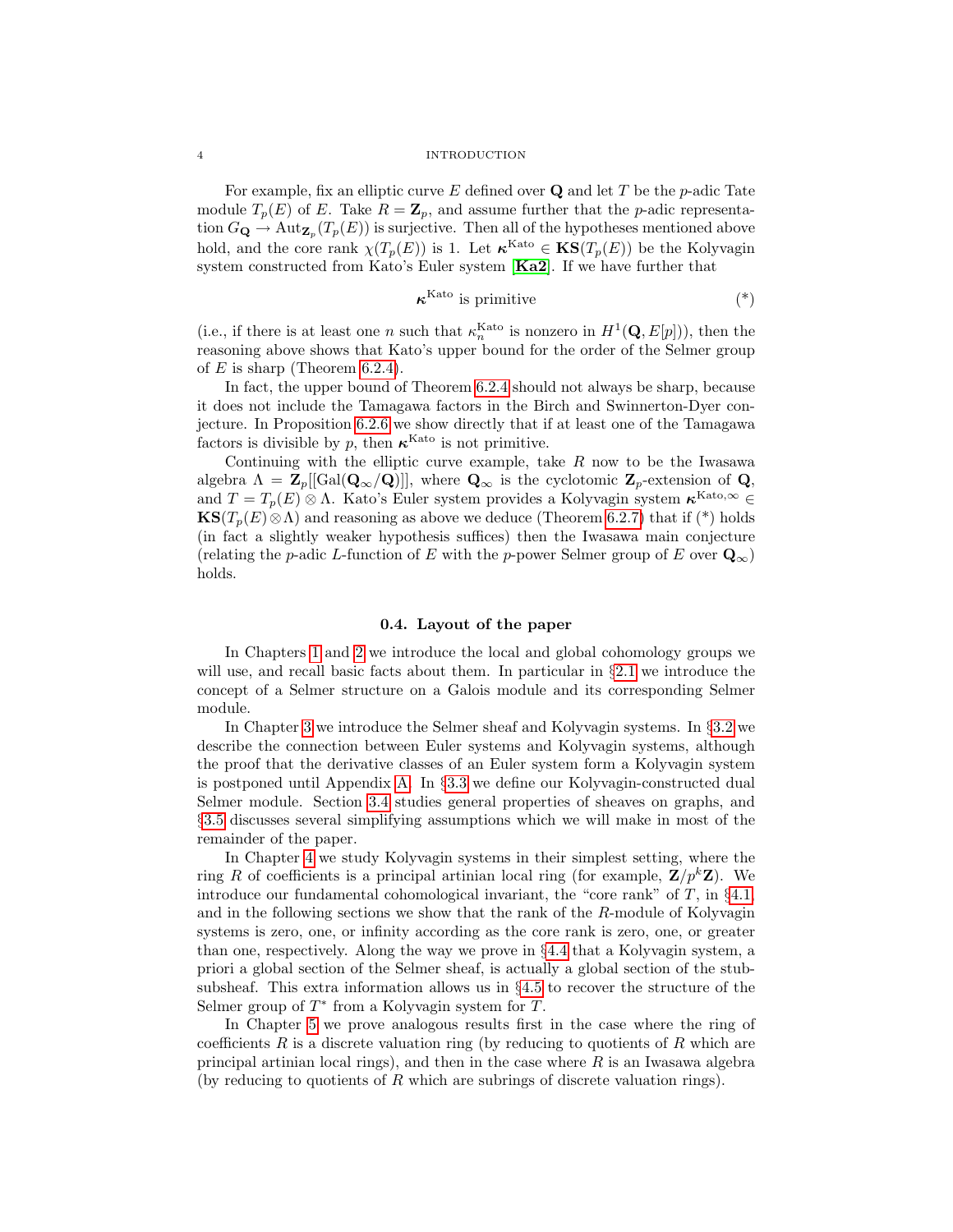Finally, in Chapter [6](#page-74-0) we illustrate our results with the basic examples: cyclotomic units and ideal class groups in §[6.1,](#page-74-1) and then Kato's Kolyvagin system and Selmer groups of elliptic curves in §[6.2.](#page-78-0) The reader may find it useful to follow these examples while reading the paper, rather than waiting until the end.

#### 0.5. Notation

<span id="page-10-0"></span>Fix a rational prime  $p$ . Throughout this paper,  $R$  will denote a complete, noetherian, local ring with finite residue field of characteristic p. Let m denote the maximal ideal of R and  $k = R/m$  the residue field. The basic cases to keep in mind are  $R = \mathbf{F}_p$ ,  $R = \mathbf{Z}_p$ , and  $R = \Lambda$ , a suitable Iwasawa algebra.

If A is an R-module and  $x \in A$ , then  $\text{Ann}_R(x) \subset R$  will denote the annihilator of x. If I is an ideal of R, we will write  $A[I]$  for the submodule of A killed by I. If A is a  $G_{\mathbf{Q}}$ -module, we write  $\mathbf{Q}(A)$  for the fixed field in  $\bar{\mathbf{Q}}$  of the kernel of the map  $G_{\mathbf{Q}} \to \text{Aut}(A).$ 

If a group  $H$  acts on a set  $X$ , then the subset of elements of  $X$  fixed by  $H$  is denoted  $X^H$ .

We write  $\nu(n)$  for the number of distinct prime factors of a nonzero integer n.

## 0.6. Acknowledgments

<span id="page-10-1"></span>The authors thank Benjamin Howard for his helpful comments on an earlier version of this paper, and the NSF for financial support.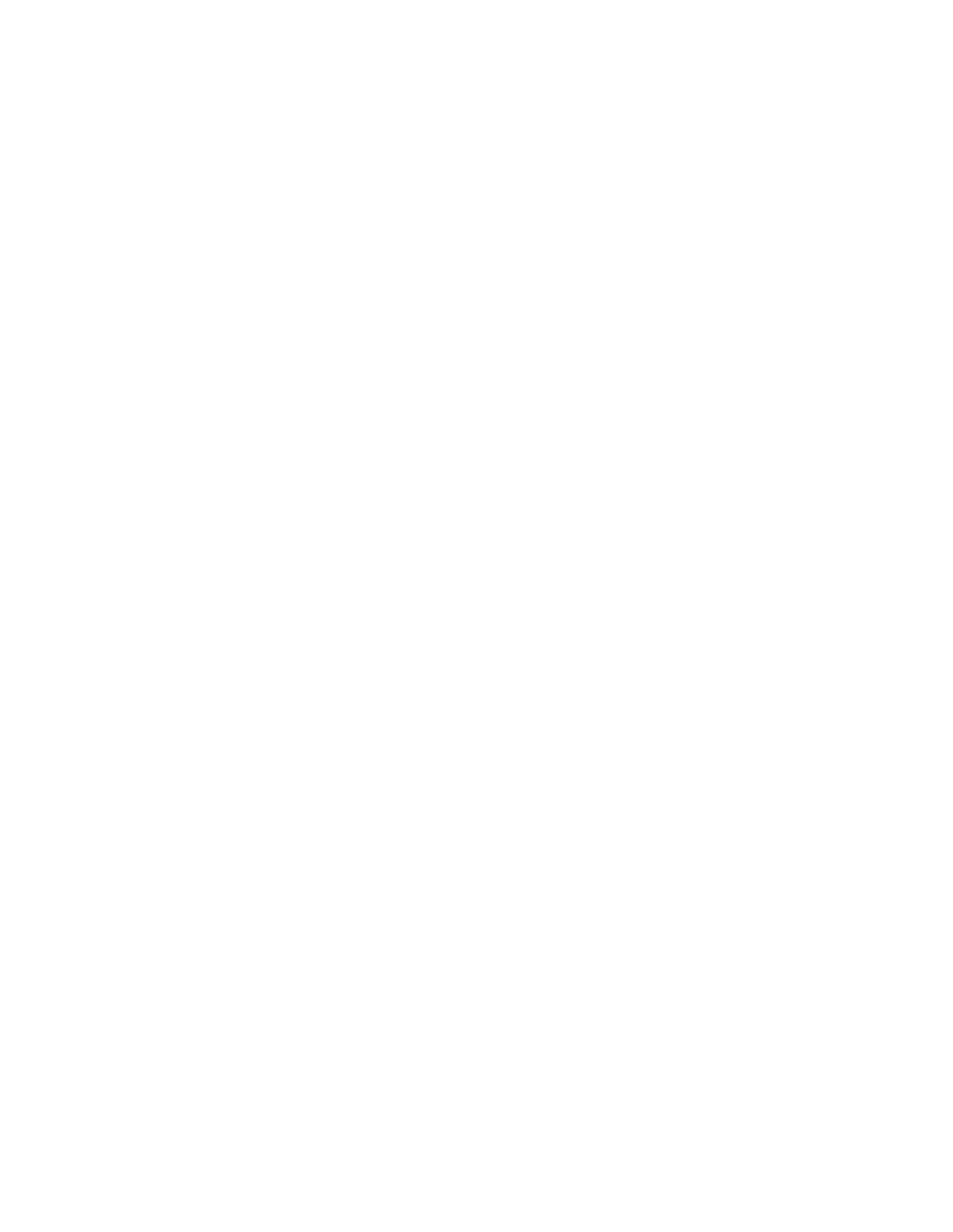# CHAPTER 1

# Local Cohomology Groups

<span id="page-12-0"></span>For §§[1.1-](#page-12-1)[1.3,](#page-16-0) K will be a local field (archimedean or nonarchimedean),  $\overline{K}$  a fixed separable algebraic closure of K, and  $G_K = \text{Gal}(\overline{K}/K)$ .

If K is nonarchimedean let  $\mathcal O$  be the ring of integers in K, **F** its residue field, and  $K^{\text{unr}} \subset \overline{K}$  the maximal unramified subfield of  $\overline{K}$ . Let  $\mathcal I$  denote the inertia group Gal( $\bar{K}/K^{\text{unr}}$ ), and  $G_F = \text{Gal}(K^{\text{unr}}/K)$ . These groups fit into the exact sequence

$$
\{1\} \longrightarrow \mathcal{I} \longrightarrow G_K \longrightarrow G_F \longrightarrow \{1\}.
$$
 (1)

Note that if  $\bar{\mathbf{F}}$  is an algebraic closure of  $\mathbf{F}$ , then  $G_{\mathbf{F}} \cong \text{Gal}(\bar{\mathbf{F}}/\mathbf{F}) \cong \hat{\mathbf{Z}}$  (the latter isomorphism sending the Frobenius automorphism in Gal( $\bar{\mathbf{F}}/\mathbf{F}$ ),  $x \mapsto x^{|\mathbf{F}|}$ , to  $1 \in$  $\mathbf{Z}$ ).

Let T be an R-module endowed with a continuous  $G_K$ -action. By  $H^*(K,T)$  =  $H^*(G_K, T)$  we mean cohomology computed with respect to continuous cochains. If K is nonarchimedean, the vanishing of  $H^2(G_F, T^{\mathcal{I}})$  yields the canonical exact sequence

<span id="page-12-2"></span>
$$
0 \longrightarrow H^1(G_{\mathbf{F}}, T^{\mathcal{I}}) \longrightarrow H^1(K, T) \longrightarrow H^1(\mathcal{I}, T)^{G_{\mathbf{F}}} \longrightarrow 0. \tag{2}
$$

#### 1.1. Local conditions

<span id="page-12-4"></span><span id="page-12-1"></span>DEFINITION 1.1.1. A local condition on T (over  $K$ ) is a choice of an R-submodule of  $H^1(K,T)$ . If we refer to the local condition by a symbol, say  $\mathcal{F}$ , we will denote the corresponding R-submodule

$$
H^1_{\mathcal{F}}(K,T) \subset H^1(K,T).
$$

If  $\mathcal T$  is a category whose objects are certain R-modules endowed with continuous R-linear  $G_K$ -action (and possibly equipped with further structure) and whose morphisms are certain R-module homomorphisms, a local condition functorial over  $T$ will mean a subfunctor (of one-dimensional  $G_K$ -cohomology)

$$
T \mapsto H^1_{\mathcal{F}}(K,T) \subset H^1(K,T)
$$

where  $T$  ranges through the objects of the category  $T$ .

<span id="page-12-3"></span>EXAMPLE 1.1.2. Suppose T is an  $R[[G_K]]$ -module as above, and F is a local condition on T. If T' is a submodule of T and T'' is a quotient module, then  $\mathcal F$ induces local conditions (also denoted by  $\mathcal{F}$ ) on  $T'$  and  $T''$ , by taking  $H^1_{\mathcal{F}}(K,T')$ and  $H^1_{\mathcal{F}}(K,T'')$  to be the inverse image and image, respectively, of  $H^1_{\mathcal{F}}(K,T)$  in  $H^1(K, T')$  and  $H^1_{\mathcal{F}}(K, T'')$  under the maps induced by

$$
T' \hookrightarrow T, \qquad T \twoheadrightarrow T''.
$$

In other words the local condition  $\mathcal F$  "propagates" to submodules and quotients of T.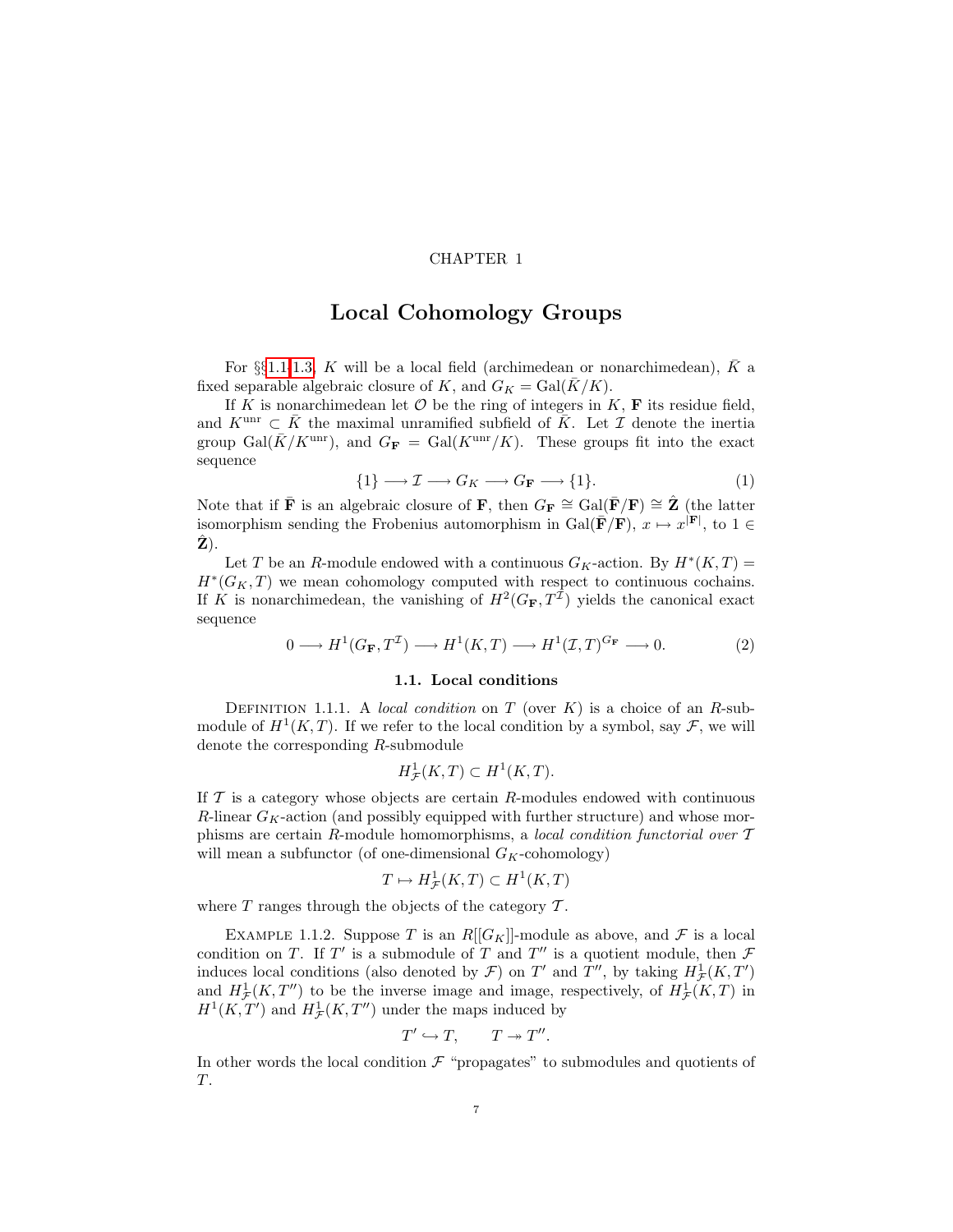In particular if I is an ideal of R, then a local condition on  $T$  induces local conditions on  $T/IT$  and  $T[I]$ .

One can similarly propagate the local condition  $\mathcal F$  to arbitrary subquotients of T. Namely, if  $T_1 \subset T_2 \subset T$ , then one can define a local condition on  $T_2/T_1$  either by viewing it as a quotient of the submodule  $T_2$  of T, or as a submodule of the quotient  $T/T_1$  of T. It is an exercise to show that these two choices define the same local condition on the subquotient  $T_2/T_1$ .

Similarly, if  $R \to R'$  is a homomorphism of complete noetherian local rings, then  $\mathcal F$  induces a local condition on the  $R'$ -module  $T \otimes_R R'$  by taking  $H^1_{\mathcal F}(K,T \otimes R')$ to be the image in  $H^1(K, T \otimes R')$  of  $H^1_{\mathcal{F}}(K, T) \otimes R'$ .

<span id="page-13-0"></span>EXAMPLE 1.1.3. Let  $\text{Quot}_R(T)$  be the category whose objects are quotients  $T/IT$  for all ideals I of R, and where the morphisms from  $T/IT$  to  $T/JT$  consist of all scalar multiplications r such that  $rI \subset J$ . It is immediate that the local condition F, propagated to the category  $\mathrm{Quot}_R(T)$ , is functorial over  $\mathrm{Quot}_R(T)$ .

Similarly one can define categories of submodules and subquotients of  $T$ , and again the propagated local conditions are functorial.

<span id="page-13-2"></span>DEFINITION 1.1.4. A local condition  $\mathcal F$  is *cartesian* on a category  $\mathcal T$  of R[[G<sub>K</sub>]]modules (or on a category of such modules equipped with some extra structure) if  $\mathcal F$  is functorial over  $\mathcal T$  and for any injective  $R[[G_K]]$ -module homomorphism (in the category  $T$ )  $\alpha: T_1 \rightarrow T_2$  the square

$$
H^1_{\mathcal{F}}(K, T_1) \hookrightarrow H^1(K, T_1)
$$

$$
\alpha \downarrow \qquad \qquad \downarrow \alpha
$$

$$
H^1_{\mathcal{F}}(K, T_2) \hookrightarrow H^1(K, T_2)
$$

is cartesian.

Equivalently, F is cartesian on T if whenever  $\alpha: T_1 \to T_2$  is injective, the local condition  $\mathcal F$  on  $T_1$  is the same as the local condition obtained by propagating  $\mathcal F$ from  $T_2$  to  $T_1$ .

LEMMA 1.1.5. Suppose  $R$  is principal and artinian of length  $k$ , and suppose that the local condition F is cartesian on the category  $Quot_R(T)$  of Example [1.1.3.](#page-13-0) Then there is an integer r such that for  $0 < i \leq k$ ,

$$
\operatorname{length}(H^0(K,T/\mathfrak{m}^iT))-\operatorname{length}(H^1_{\mathcal{F}}(K,T/\mathfrak{m}^iT))=ri
$$

(where we use the same symbol  $\mathcal F$  to denote the local condition propagated to all quotients of T).

PROOF. Let  $\lambda(i) = \text{length}(H^0(K, T/\mathfrak{m}^i T)) - \text{length}(H^1_{\mathcal{F}}(K, T/m^i T)).$ 

Suppose  $i, j \in \mathbb{Z}^+$  and  $i + j \leq k$ . Using the cartesian condition (for exactness in the center) and the definition of the propagation of  $\mathcal F$  to  $T/\mathfrak m^jT$  (for exactness on the right), the long exact cohomology sequence arising from

$$
0\longrightarrow T/\mathfrak{m}^iT\longrightarrow T/\mathfrak{m}^{i+j}T\longrightarrow T/\mathfrak{m}^jT\longrightarrow 0
$$

restricts to an exact sequence

$$
0 \longrightarrow H^{0}(K, T/\mathfrak{m}^{i}T) \longrightarrow H^{0}(K, T/\mathfrak{m}^{i+j}T) \longrightarrow H^{0}(K, T/\mathfrak{m}^{j}T)
$$

$$
\longrightarrow H^{1}_{\mathcal{F}}(K, T/\mathfrak{m}^{i}T) \longrightarrow H^{1}_{\mathcal{F}}(K, T/\mathfrak{m}^{i+j}T) \longrightarrow H^{1}_{\mathcal{F}}(K, T/\mathfrak{m}^{j}T) \longrightarrow 0.
$$

<span id="page-13-1"></span>Thus  $\lambda(i) + \lambda(j) = \lambda(i + j)$ , and the lemma follows.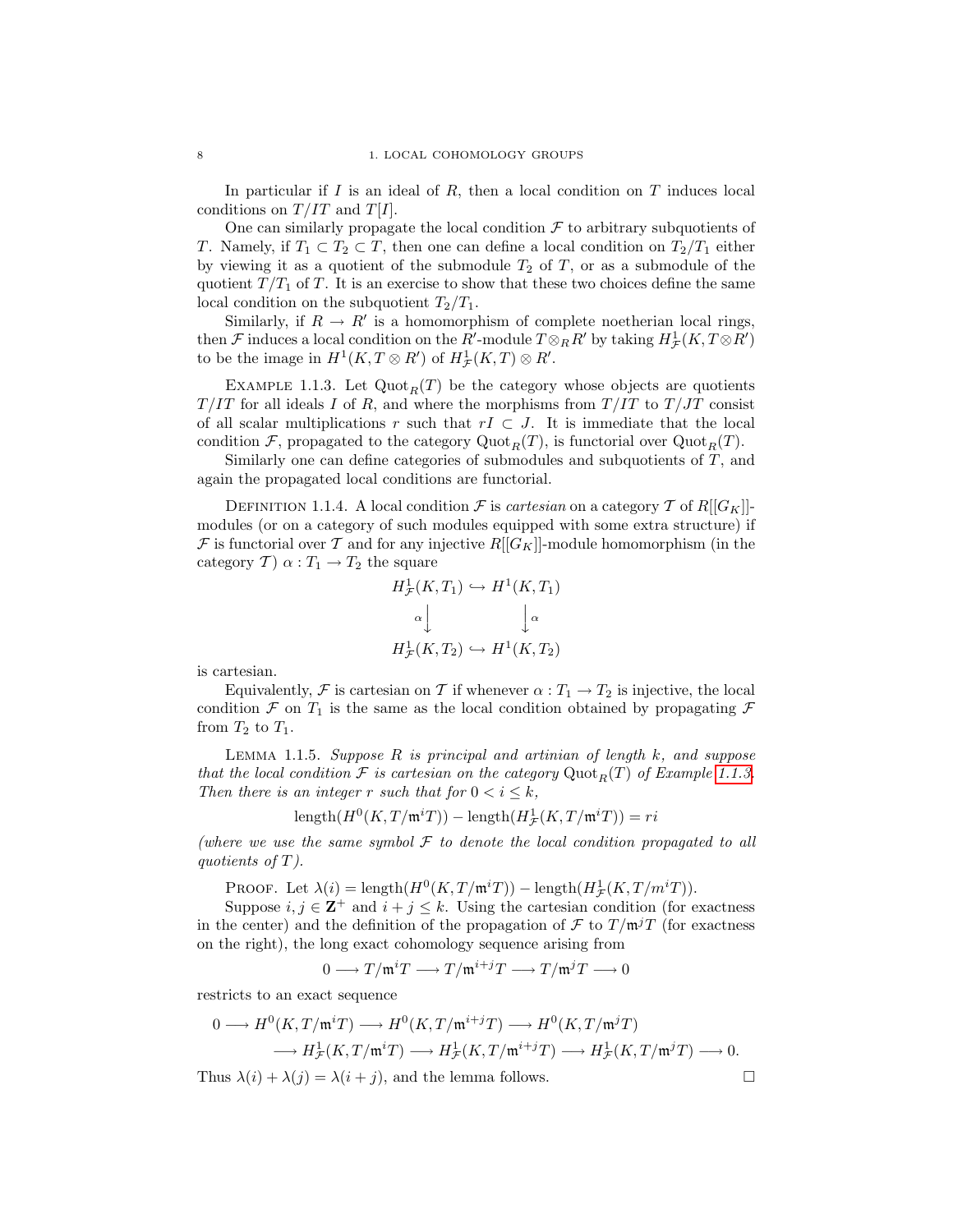DEFINITION 1.1.6. Most (but not all) of the local conditions we deal with in this paper will be of the following form. Suppose  $L$  is a (possibly infinite) extension of K in  $\overline{K}$ , and define

$$
H_L^1(K, T) = H^1(L/K, T^{G_L}) = \ker[H^1(K, T) \to H^1(L, T)] \subset H^1(K, T).
$$

It is clear that for every  $L$  this defines a local condition functorial over any category of  $R[[G_K]]$ -modules.

We have the following important special cases.

(i) the unrestricted or relaxed condition  $(L = \overline{K})$ 

$$
H^1_{\text{relaxed}}(K, T) = H^1_{\bar{K}}(K, T) = H^1(K, T),
$$

(ii) the *strict* condition  $(L = K)$ 

$$
H^1_{\text{strict}}(K, T) = H^1_K(K, T) = 0 \subset H^1(K, T),
$$

(iii) the unramified condition  $(L = K^{\text{unr}})$ 

$$
H^1_{\text{unr}}(K,T) = H^1_{K^{\text{unr}}}(K,T) = H^1(G_F,T^I) \subset H^1(K,T).
$$

If K is nonarchimedean and T is unramified (i.e.,  $\mathcal I$  acts trivially on T), we will also call this the *finite* condition and write  $H^1_f(K,T) = H^1_{unr}(K,T) =$  $H^1(G_{\bf F},T)$ .

(iv) the L-transverse condition (K nonarchimedean, and  $L/K$  totally ramified and abelian of degree  $|\mathbf{F}^{\times}|$ 

<span id="page-14-0"></span>
$$
H^1_{L-\text{tr}}(K,T) = H^1_L(K,T) \subset H^1(K,T).
$$

When  $K = \mathbf{Q}_{\ell}$  and  $L = \mathbf{Q}_{\ell}(\boldsymbol{\mu}_{\ell})$ , we will call this simply the *transverse* condition and write  $H^1_{\text{tr}}(\mathbf{Q}_{\ell}, T) = H^1_{\mathbf{Q}_{\ell}(\boldsymbol{\mu}_{\ell})}(\mathbf{Q}_{\ell}, T)$ .

Suppose now that  $K$  is nonarchimedean and  $T$  is unramified. We will call the R-submodule  $H^1_f(K,T)$  the *finite* part of  $H^1(K,T)$ , and we call the quotient  $H^1_s(K,T) = H^1(K,T)/H^1_f(K,T) \cong H^1(\mathcal{I},T)^{G_{\mathbf{F}}}$  the singular quotient of  $H^1(K,T)$ . The exact sequence [\(2\)](#page-12-2) thus can be written in this case as

$$
0 \longrightarrow H_{\mathbf{f}}^1(K, T) \longrightarrow H^1(K, T) \longrightarrow H_{\mathbf{s}}^1(K, T) \longrightarrow 0. \tag{3}
$$

If  $c \in H^1(K,T)$  its image under projection to  $H^1_s(K,T)$  will be denoted  $c_s \in$  $H^1_{\rm s}(K,T).$ 

REMARK 1.1.7. The unrestricted, strict, and unramified local conditions can be expressed as étale one-dimensional cohomology over Spec  $\mathcal O$  of natural sheaftheoretic extensions to Spec  $\mathcal{O}$  of the  $G_K$ -module T viewed as an étale sheaf over Spec K. This does not seem to be the case with the transverse conditions.

REMARK 1.1.8. In general the local condition defined by an extension  $L$  of K will not be cartesian, nor will the propagation of the L-condition on a module  $T$  to its subquotients (see Example [1.1.2\)](#page-12-3) coincide with the  $L$ -condition on the subquotients. However, for the finite condition we have the following lemma.

- LEMMA 1.1.9. (i) Suppose T is an unramified  $R[[G_K]]$ -module and T' is a subquotient of  $T$ . Then the local condition induced on  $T'$  by the finite condition on  $T$  is the same as the finite condition on  $T'$ ,
	- (ii) The finite condition is cartesian on any category of unramified  $R[[G_K]]$ modules.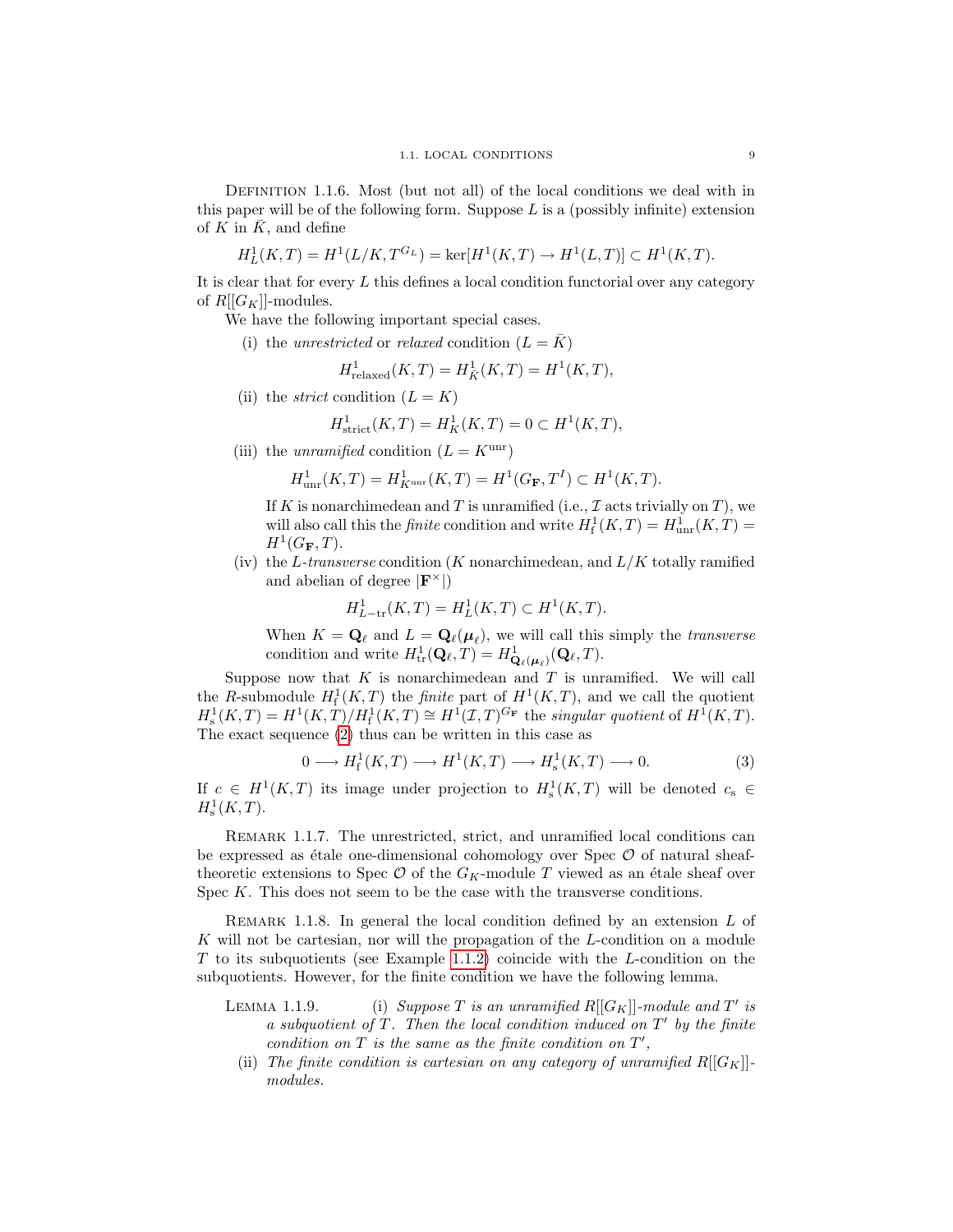PROOF. Suppose  $T_1 \rightarrow T_2$  is a map of unramified  $R[[G_K]]$ -modules. Since they are unramified, the definition of  $H_f^1$  gives a diagram

$$
0 \longrightarrow H_{f}^{1}(K, T_{1}) \longrightarrow H^{1}(K, T_{1}) \xrightarrow{d_{1}} \text{Hom}(\mathcal{I}, T_{1})
$$
\n
$$
a \downarrow \qquad b \downarrow \qquad c \downarrow
$$
\n
$$
0 \longrightarrow H_{f}^{1}(K, T_{2}) \longrightarrow H^{1}(K, T_{2}) \xrightarrow{d_{2}} \text{Hom}(\mathcal{I}, T_{2}).
$$

If  $T_1 \rightarrow T_2$  is surjective, then  $\mathrm{coker}(a) = H^2(K^{\mathrm{unr}}/K, \mathrm{ker}[T_1 \rightarrow T_2]) = 0$ , and so  $H^1_f(K, T_2)$  is the image of  $H^1_f(K, T_1)$  in  $H^1(K, T_2)$ , as desired.

If  $T_1 \hookrightarrow T_2$  is injective, then c is injective, so  $b^{-1}(\ker(d_2)) = \ker(d_1)$ , i.e., the inverse image of  $H^1_{{\rm f}}(K,T_2)$  in  $H^1(K,T_1)$  is  $H^1_{{\rm f}}(K,T_1)$ .

This proves (i), and (ii) is just (i) applied to the case of submodules.  $\Box$ 

### 1.2. The finite/singular homomorphism

<span id="page-15-0"></span>Suppose for this section that the local field  $K$  is nonarchimedean, and has residue characteristic  $\ell \neq p$ . Suppose also that the R-module T is of finite type, the action of  $G_K$  on  $T$  is unramified, and

$$
|\mathbf{F}^{\times}| \cdot T = 0.
$$

<span id="page-15-1"></span>Lemma 1.2.1. There are canonical functorial isomorphisms

- (i)  $H_{\rm f}^1(K,T) \cong T/(\text{Fr}-1)T$ ,
- (ii)  $H_s^1(K,T) \cong \text{Hom}(\mathcal{I}, T^{\text{Fr}=1})$  and  $H_s^1(K,T) \otimes \mathbf{F}^{\times} \cong T^{\text{Fr}=1}$ .

PROOF. This is well known; see for example [[Ru6](#page-100-4)] Lemma 1.3.2. The isomorphism of (i) is induced by evaluating cocycle classes in  $H^1(G_F, T)$  on Frobenius. For (ii), the exact sequence [\(2\)](#page-12-2) gives an isomorphism

$$
H^1_{\mathrm{s}}(K,T) \cong \mathrm{Hom}(\mathcal{I},T)^{\mathrm{Fr}=1}
$$

.

Since  $|\mathbf{F}^{\times}| \cdot T = 0$  and  $\mathcal{I}/|\mathbf{F}^{\times}|\mathcal{I}$  is canonically isomorphic to  $\mathbf{F}^{\times}$ , we also have

Hom
$$
(\mathcal{I}, T)^{\text{Fr}=1}
$$
 = Hom $(\mathcal{I}/|\mathbf{F}^{\times}|\mathcal{I}, T)^{\text{Fr}=1}$  = Hom $(\mathbf{F}^{\times}, T)^{\text{Fr}=1}$  = Hom $(\mathbf{F}^{\times}, T^{\text{Fr}=1})$   
and (ii) follows.

<span id="page-15-2"></span>DEFINITION 1.2.2. Suppose that  $T$  is free of finite rank as an  $R$ -module, and that det(1 – Fr | T) = 0. Define  $P(x) \in R[x]$  by

$$
P(x) = \det(1 - \operatorname{Fr} x \mid T).
$$

Since  $P(1) = 0$ , there is a unique polynomial  $Q(x) \in R[x]$  such that

$$
(x-1)Q(x) = P(x) \quad \text{in } R[x].
$$

By the Cayley-Hamilton theorem,  $P(\text{Fr}^{-1})$  annihilates T, so  $Q(\text{Fr}^{-1})T \subset T^{\text{Fr}=1}$ . We define the *finite-singular comparison map*  $\phi_{\ell}^{\text{fs}}$  on T to be the composition, using the isomorphisms of Lemma [1.2.1,](#page-15-1)

$$
H^1_{\textup{f}}(K,T) \xrightarrow{\sim} T/(\textup{Fr}-1)T \xrightarrow{Q(\textup{Fr}^{-1})} T^{\textup{Fr}=1} \xrightarrow{\sim} H^1_{\textup{s}}(K,T) \otimes \mathbf{F}^{\times}.
$$

<span id="page-15-3"></span>LEMMA 1.2.3. Suppose that R is artinian,  $|\mathbf{F}^{\times}| \cdot R = 0$ , and T is free of finite rank over R. Suppose further that  $T/(\text{Fr} - 1)T$  is a free R-module of rank one. Then det(1 – Fr | T) = 0 and the maps

$$
Q(\text{Fr}^{-1}): T/(\text{Fr} - 1)T \longrightarrow T^{\text{Fr}=1}, \quad \phi^{\text{fs}}: H^{1}_{f}(K, T) \longrightarrow H^{1}_{s}(K, T) \otimes \mathbf{F}^{\times}
$$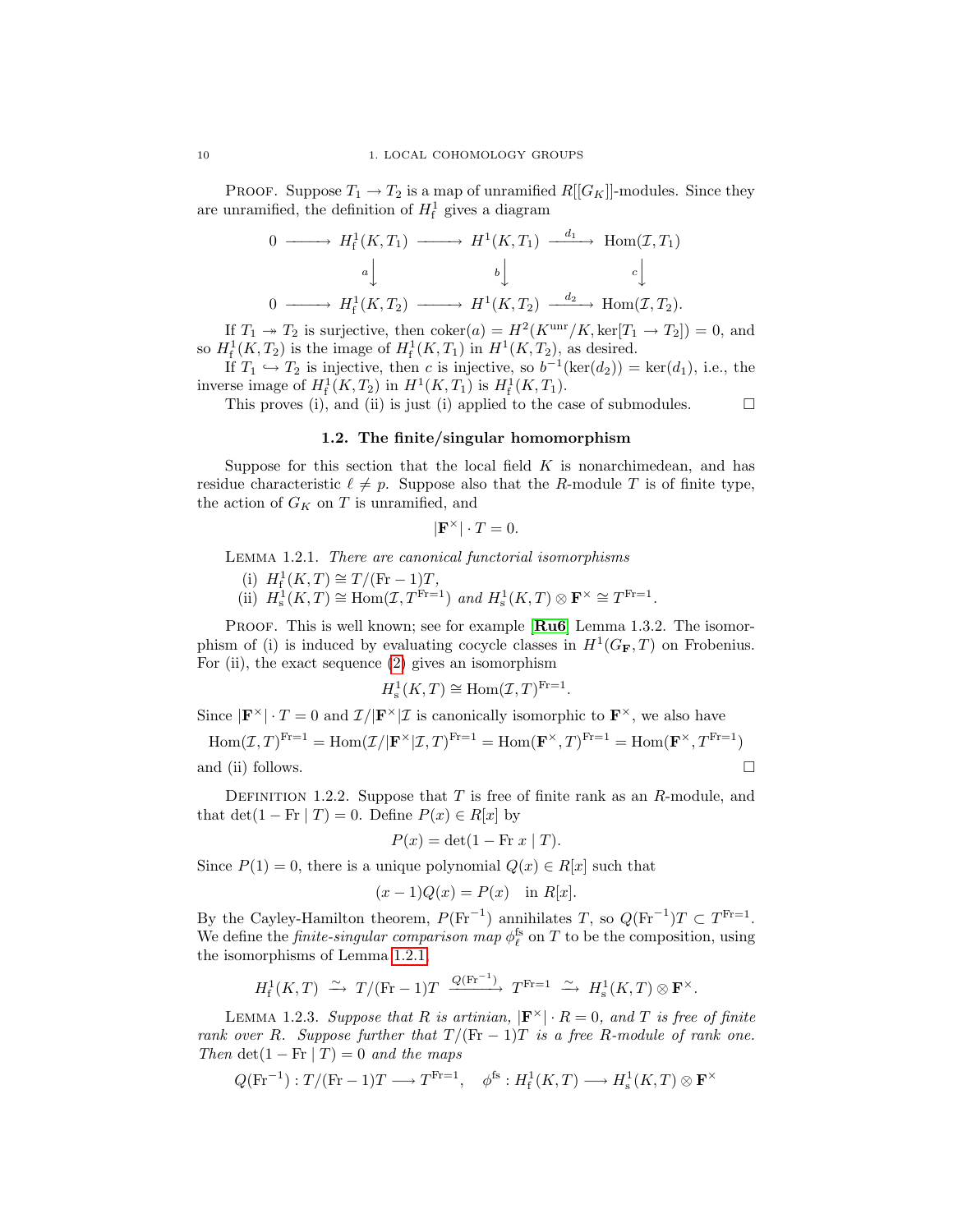of Definition [1.2.2](#page-15-2) are isomorphisms. In particular both  $H^1_f(K,T)$  and  $H^1_s(K,T)$ are free of rank one over R.

PROOF. Choose an R-basis  $\{x_1, \ldots, x_d\}$  of T such that  $\{x_2, \ldots, x_d\}$  is a basis of  $(Fr - 1)T$ . With this basis it is clear that  $\det(1 - Fr | T) = 0$ .

That  $\phi^{\text{fs}}$  is an isomorphism will follow immediately once we show that  $Q(\text{Fr}^{-1})$ is an isomorphism, and then the fact that  $H_f^1(K,T)$  and  $H_s^1(K,T)$  are free of rank one will follow from Lemma [1.2.1\(](#page-15-1)i) and (ii).

It remains to show that  $Q(\text{Fr}^{-1})$  is an isomorphism. When R is a field this is Corollary A.2.6 of [ $\text{Ru6}$  $\text{Ru6}$  $\text{Ru6}$ ]. Applying that case to the  $R/\text{m-model}$  module  $T/\text{m}T$  and using Nakayama's Lemma we see that  $Q(\text{Fr}^{-1})$  is surjective. The exact sequence

$$
0 \longrightarrow T^{\text{Fr}=1} \longrightarrow T \xrightarrow{\text{Fr}-1} T \longrightarrow T/(\text{Fr}-1)T \longrightarrow 0
$$

shows that  $T/(\text{Fr}-1)T$  and  $T^{\text{Fr}=1}$  have the same length, so  $Q(\text{Fr}^{-1})$  is an isomor- $\Box$ 

Now fix an abelian extension  $L/K$  which is totally and tamely ramified, and moreover is a maximal such (abelian, totally, tamely ramified) extension of K. There is a natural isomorphism  $Gal(L/K) \cong \mathbf{F}^{\times}$ . (When  $K = \mathbf{Q}_{\ell}$  we will take  $L = K(\boldsymbol{\mu}_{\ell}).$ 

Since L is fixed we will suppress it from the notation and write simply  $H_{\text{tr}}^1$  for the local condition  $H_{L-\text{tr}}^1$  of Definition [1.1.6\(](#page-13-1)iv).

<span id="page-16-1"></span>LEMMA 1.2.4. The transverse subgroup  $H^1_{\text{tr}}(K,T) \subset H^1(K,T)$  projects isomorphically to  $H^1_s(K,T)$  in [\(3\)](#page-14-0). In other words, (3) has a functorial splitting (depending on L)

$$
H^{1}(K, T) = H^{1}_{f}(K, T) \oplus H^{1}_{tr}(K, T).
$$

PROOF. Since  $L/K$  is totally ramified and T is unramified,  $T^{G_L} = T^{G_K} =$  $T^{\text{Fr}=1}$ . Hence we have a commutative diagram

$$
H^1_{\text{tr}}(K,T) \longrightarrow H^1(K,T) \longrightarrow H^1_{\text{s}}(K,T) \longrightarrow \text{Hom}(\mathcal{I},T^{\text{Fr}=1})
$$
  
\n
$$
\sim \downarrow \qquad \qquad \sim \downarrow
$$
  
\n
$$
H^1(L/K,T^{G_L}) \longrightarrow \text{Hom}(\text{Gal}(L/K),T^{\text{Fr}=1}) \longrightarrow \text{Hom}(\mathcal{I}/|\mathbf{F}^{\times}|\mathcal{I},T^{\text{Fr}=1})
$$

in which the all maps marked as such are isomorphisms (the upper right map by Lemma [1.2.1\(](#page-15-1)ii)). This proves the lemma.  $\square$ 

# 1.3. Local duality

<span id="page-16-2"></span><span id="page-16-0"></span>DEFINITION 1.3.1. Define the *dual* of T to be the  $R[[G_K]]$ -module

$$
T^* = \text{Hom}(T, \mu_{p^\infty}).
$$

We have the (perfect) local Tate cup product pairing

$$
\langle \ , \ \rangle : H^1(K,T) \times H^1(K,T^*) \longrightarrow H^2(K,\mu_{p^\infty}) \ \stackrel{\sim}{\longrightarrow} \ {\bf Q}_p/{\bf Z}_p.
$$

A local condition  $\mathcal F$  for T determines a local condition  $\mathcal F^*$  for  $T^*$ , by taking  $H^1_{\mathcal{F}^*}(K,T^*)$  to be the orthogonal complement of  $H^1_{\mathcal{F}}(K,T)$  under the Tate pairing  $\langle , \rangle.$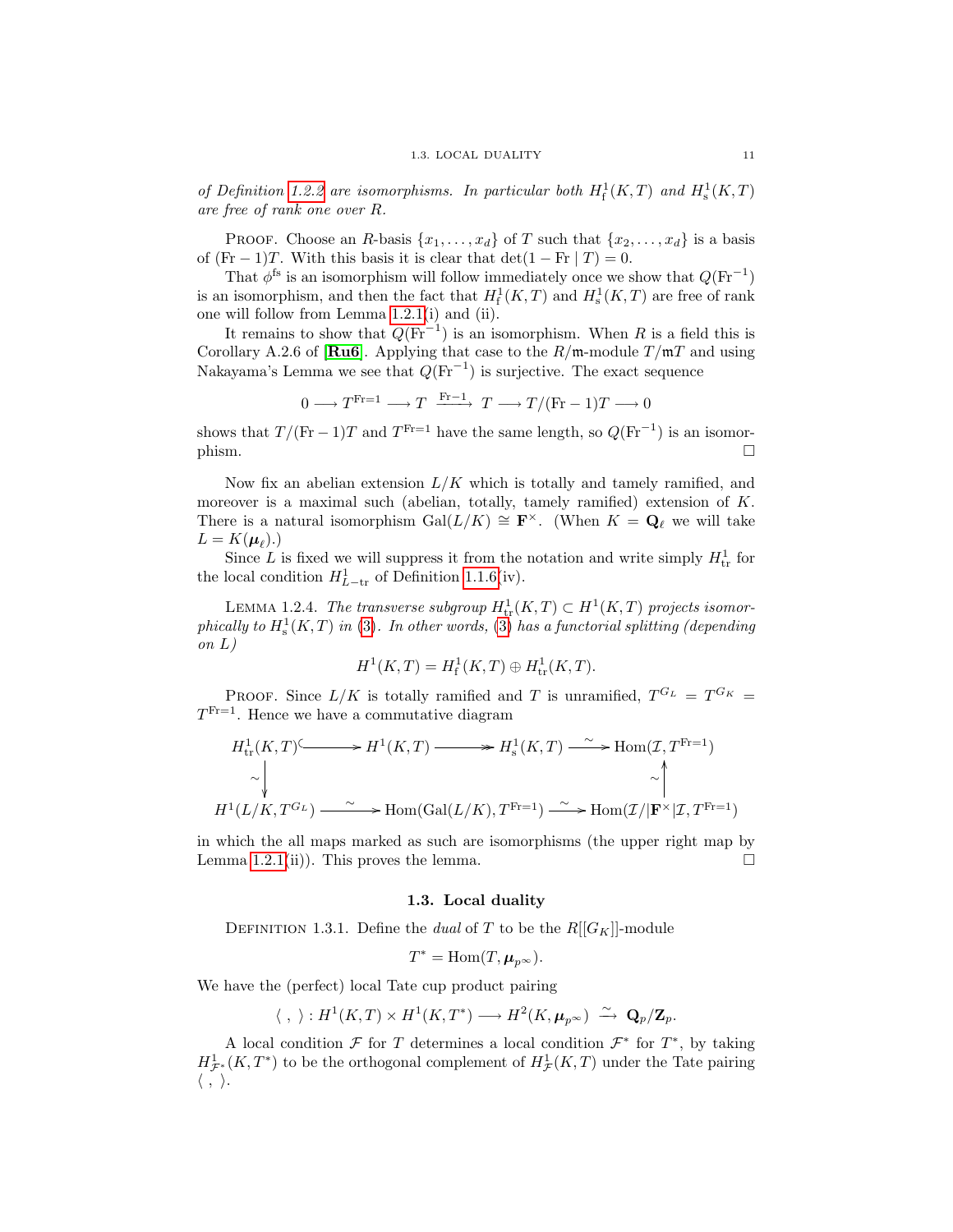Clearly the dual of the unrestricted local condition in the strict condition, and the dual of the strict condition is the unrestricted condition. The next proposition says that (on suitable modules  $T$ ) the finite and transverse conditions are self-dual.

<span id="page-17-0"></span>PROPOSITION 1.3.2. Suppose  $K$  is nonarchimedean of residue characteristic different from  $p$ , and  $T$  is unramified.

- (i)  $H_f^1(K,T)$  and  $H_f^1(K,T^*)$  are orthogonal complements under  $\langle , \rangle$ .
- (ii) If  $|\mathbf{F}^{\times}| \cdot T = 0$  and  $L/K$  is a totally ramified abelian extension of degree  $|\mathbf{F}^{\times}|$ , then  $H^1_{\text{tr}}(K,T)$  and  $H^1_{\text{tr}}(K,T^*)$  are orthogonal complements under  $\langle , \rangle$ .

PROOF. The first assertion is (for example) Theorem I.2.6 of [[Mi](#page-100-5)]. Asser-tion (ii) will follow from (i) and Lemma [1.2.4](#page-16-1) once we show that  $H^1_{tr}(K,T)$  and  $H^1_{\rm tr}(K,T^*)$  are orthogonal.

Suppose first that  $R = \mathbf{Z}_p$  and  $T = \mathbf{Z}/p^k\mathbf{Z}$  (with trivial  $G_K$ -action) with  $p^k$ dividing  $|\mathbf{F}^{\times}|$ . Then  $\boldsymbol{\mu}_{p^k} \subset K^{\times}$  and we can identify

$$
\begin{split} &H^1_{\mathrm{tr}}(K,T)=\mathrm{Hom}(\mathrm{Gal}(L/K),\mathbf{Z}/p^k\mathbf{Z})\cong \mathrm{Hom}(K^\times/\mathbf{N}_{L/K}L^\times,\mathbf{Z}/p^k\mathbf{Z}),\\ &H^1_{\mathrm{tr}}(K,T^*)=\mathrm{Hom}(\mathrm{Gal}(L/K),\pmb{\mu}_{p^k})\cong \ker[{K^\times}/{(K^\times)^{p^k}}\rightarrow {L^\times}/{(L^\times)^{p^k}}] \end{split}
$$

by class field theory and Kummer theory, respectively, and the cup product pairing is induced by the natural pairing

$$
\operatorname{Hom}(K^{\times}, \mathbf{Z}/p^k \mathbf{Z}) \times K^{\times} \longrightarrow \mathbf{Z}/p^k \mathbf{Z}.
$$

Suppose  $\alpha \in \text{ker}[K^{\times} \to L^{\times}/(L^{\times})^{p^k}]$ , say  $\alpha = \beta^{p^k}$  with  $\beta \in L^{\times}$ . Then a simple computation shows that  $N_{L/K}\beta = \alpha^{|\mathbf{F}^{\times}|/p^{k}}$ . Since  $K^{\times}/N_{L/K}L^{\times}$  is cyclic of order  $|\mathbf{F}^{\times}|$ ,  $\alpha$  is divisible by  $p^k$  in  $K^{\times}/\mathbf{N}_{L/K}L^{\times}$  and so  $\alpha$  is sent to zero by every element of  $\text{Hom}(K^{\times}/\mathbf{N}_{L/K}L^{\times}, \mathbf{Z}/p^k\mathbf{Z})$ . This proves (ii) in this case.

In general, since T is unramified and  $L/K$  is totally ramified we have  $T^{G_L} =$  $T^{G_K}$ ,  $(T^*)^{G_L} = (T^*)^{G_K}$ , and hence

$$
H_{\text{tr}}^1(K,T) = H^1(L/K, T^{G_L}) = H^1(L/K, T^{G_K}) = H_{\text{tr}}^1(K, T^{G_K}),
$$
  

$$
H_{\text{tr}}^1(K,T^*) = H^1(L/K, (T^*)^{G_L}) = H^1(L/K, (T^*)^{G_K}) = H_{\text{tr}}^1(K, (T^{G_K})^*).
$$

Writing  $T^{G_K} \cong \bigoplus \mathbf{Z}/p^{k_i}\mathbf{Z}$ , the general case of (ii) follows from the case  $T = \mathbf{Z}/p^k\mathbf{Z}$ above.  $\square$ 

<span id="page-17-1"></span>EXAMPLE 1.3.3. Suppose  $\mathcal F$  is a local condition on T and I is an ideal of R. There are two ways to induce a local condition on  $T^*[I]$ : we can induce  $\mathcal F$  to the quotient  $T/IT$  and then to the dual  $(T/IT)^* = T^*[I]$ , or we can induce  $\mathcal F$  to the dual  $T^*$  and then to the submodule  $T^*[I]$ . It is an easy exercise to show that these give the same local condition on  $T^*[I]$ .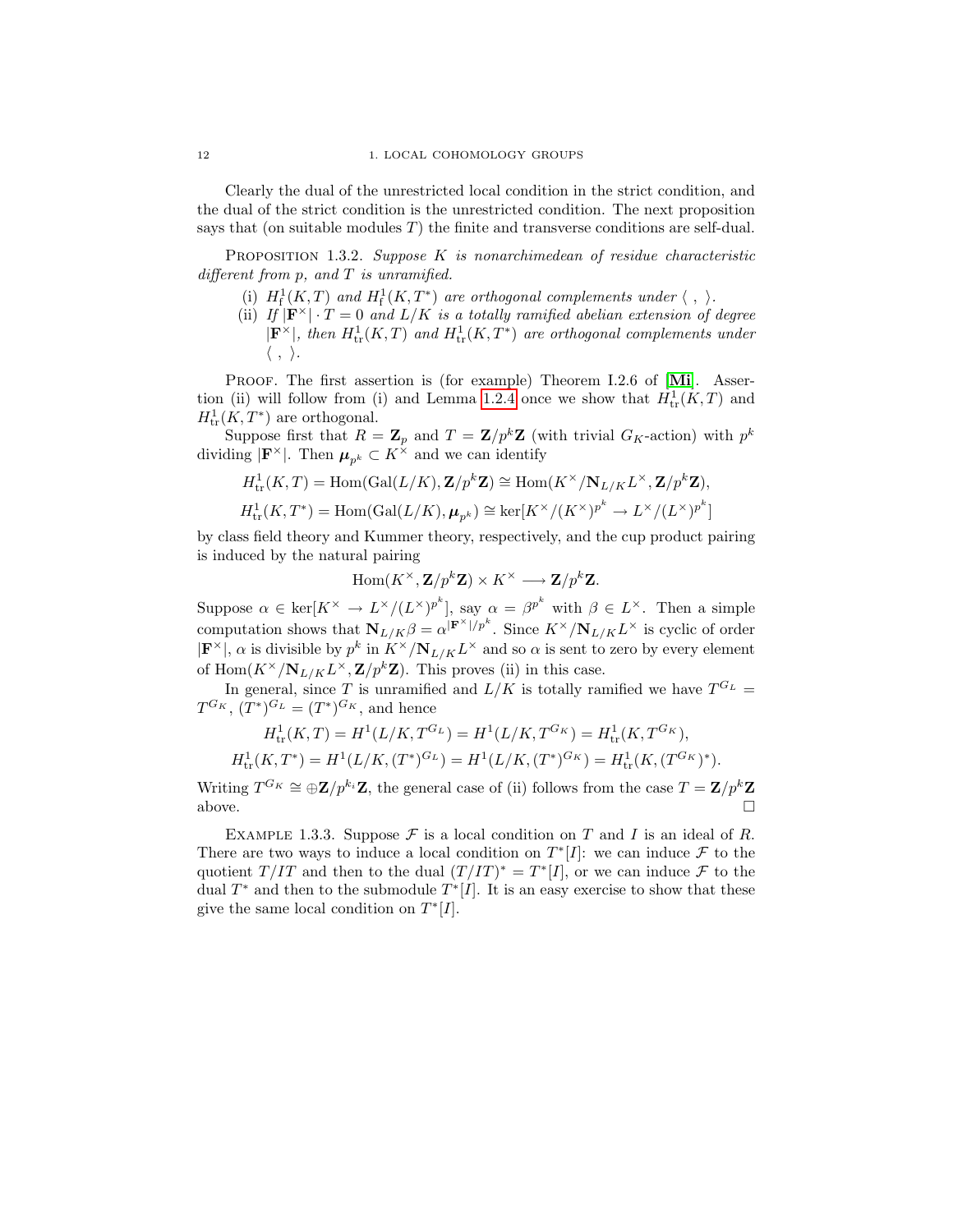# CHAPTER 2

# <span id="page-18-0"></span>Global Cohomology Groups and Selmer Structures

For the rest of this paper,  $T$  will be a finitely generated  $R$ -module with a continuous action of  $G_{\mathbf{Q}}$ , which is unramified outside a finite set of rational primes.

Global notation. Let  $\bar{Q} \subset C$  be the algebraic closure of Q in C, and for each rational prime  $\ell$  fix an algebraic closure  $\overline{\mathbf{Q}}_{\ell}$  of  $\mathbf{Q}_{\ell}$  containing  $\overline{\mathbf{Q}}$ . If  $\ell = \infty$ , then  $\mathbf{Q}_{\ell} = \mathbf{R}$  and we take  $\overline{\mathbf{Q}}_{\ell} = \mathbf{C}$ . Let  $\mathcal{D}_{\ell} = \text{Gal}(\overline{\mathbf{Q}}_{\ell}/\mathbf{Q}_{\ell}),$  which we identify with a closed subgroup of  $G_{\mathbf{Q}} = \text{Gal}(\bar{\mathbf{Q}}/\mathbf{Q})$ . In other words  $\mathcal{D}_{\ell}$  is a particular decomposition group at  $\ell$  in  $G_{\mathbf{Q}}$ , and  $H^1(\mathcal{D}_\ell, T) = H^1(\mathbf{Q}_\ell, T)$ . Let  $\mathcal{I}_\ell \subset \mathcal{D}_\ell$  be the inertia group, and  $\text{Fr}_\ell \in \mathcal{D}_\ell/\mathcal{I}_\ell$  the Frobenius element. If T is unramified at  $\ell$ , then  $\mathcal{D}_\ell/\mathcal{I}_\ell$  acts on T, and hence so does Fr<sub>l</sub>. If we choose a different decomposition group at  $\ell$ , then the action of  $Fr_{\ell}$  changes by conjugation in  $G_{\mathbf{Q}}$ .

If T is unramified at  $\ell$ , the *transverse submodule* of  $H^1(\mathbf{Q}_\ell, T)$  is the submodule

$$
H^1_{\text{tr}}(\mathbf{Q}_{\ell},T)=H^1(\mathbf{Q}_{\ell}(\boldsymbol{\mu}_{\ell})/\mathbf{Q}_{\ell},T^{\mathcal{D}_{\ell}})
$$

of Definition [1.1.6\(](#page-13-1)iv) with  $L = \mathbf{Q}_{\ell}(\boldsymbol{\mu}_{\ell}).$ 

If  $c \in H^1(\mathbf{Q}, T)$  we will write  $c_{\ell}$  for the image of c under the localization map  $H^1(\mathbf{Q}, T) \to H^1(\mathbf{Q}_\ell, T)$ . If further  $\ell \neq p$ , T is unramified at  $\ell$ , and  $(\ell - 1)T = 0$ , then we write  $c_{\ell} = c_{\ell,f} + c_{\ell,tr}$ , where  $c_{\ell,f}$  and  $c_{\ell,tr}$  are the projections of  $c_{\ell}$  under the decomposition  $H^1(\mathbf{Q}_\ell, T) \cong H^1_f(\mathbf{Q}_\ell, T) \oplus H^1_{tr}(\mathbf{Q}_\ell, T)$  of Lemma [1.2.4.](#page-16-1)

### 2.1. Selmer modules

<span id="page-18-1"></span>DEFINITION 2.1.1. A *Selmer structure*  $\mathcal F$  on  $T$  is a collection of the following data:

- a finite set  $\Sigma(\mathcal{F})$  of places of Q, including  $\infty$ , p, and all primes where T is ramified,
- for every  $\ell \in \Sigma(\mathcal{F})$  (including  $\ell = \infty$ ), a local condition (in the sense of Definition [1.1.1\)](#page-12-4) on T viewed as an  $R[[\mathcal{D}_\ell]]$ -module, i.e., a choice of R-submodule

$$
H^1_{\mathcal{F}}(\mathbf{Q}_{\ell},T) \subset H^1(\mathbf{Q}_{\ell},T).
$$

If  $\ell \notin \Sigma(\mathcal{F})$  we will also write  $H^1_{\mathcal{F}}(\mathbf{Q}_\ell, T) = H^1_{\mathbf{f}}(\mathbf{Q}_\ell, T)$ .

Let  $SS(T)$  denote the set of Selmer structures on T.

If  $\mathcal F$  is a Selmer structure, we define the *Selmer module*  $H^1_{\mathcal F}(\mathbf Q, T) \subset H^1(\mathbf Q, T)$ to be the kernel of the sum of restriction maps

$$
H^1({\bf Q}_{\Sigma(\mathcal{F})}/{\bf Q},T)\longrightarrow\bigoplus_{\ell\in \Sigma(\mathcal{F})}\left(H^1({\bf Q}_\ell,T)/H^1_{\mathcal{F}}({\bf Q}_\ell,T)\right)
$$

where  $\mathbf{Q}_{\Sigma(\mathcal{F})}$  denotes the maximal extension of  $\mathbf{Q}$  which is unramified outside  $\Sigma(\mathcal{F})$ . In other words,  $H^1_{\mathcal{F}}(\mathbf{Q}, T)$  consists of all classes which are unramified (or equivalently, finite) outside of  $\Sigma(\mathcal{F})$  and which locally at  $\ell$  belong to  $H^1_{\mathcal{F}}(\mathbf{Q}_\ell, T)$  for every  $\ell \in \Sigma(\mathcal{F}).$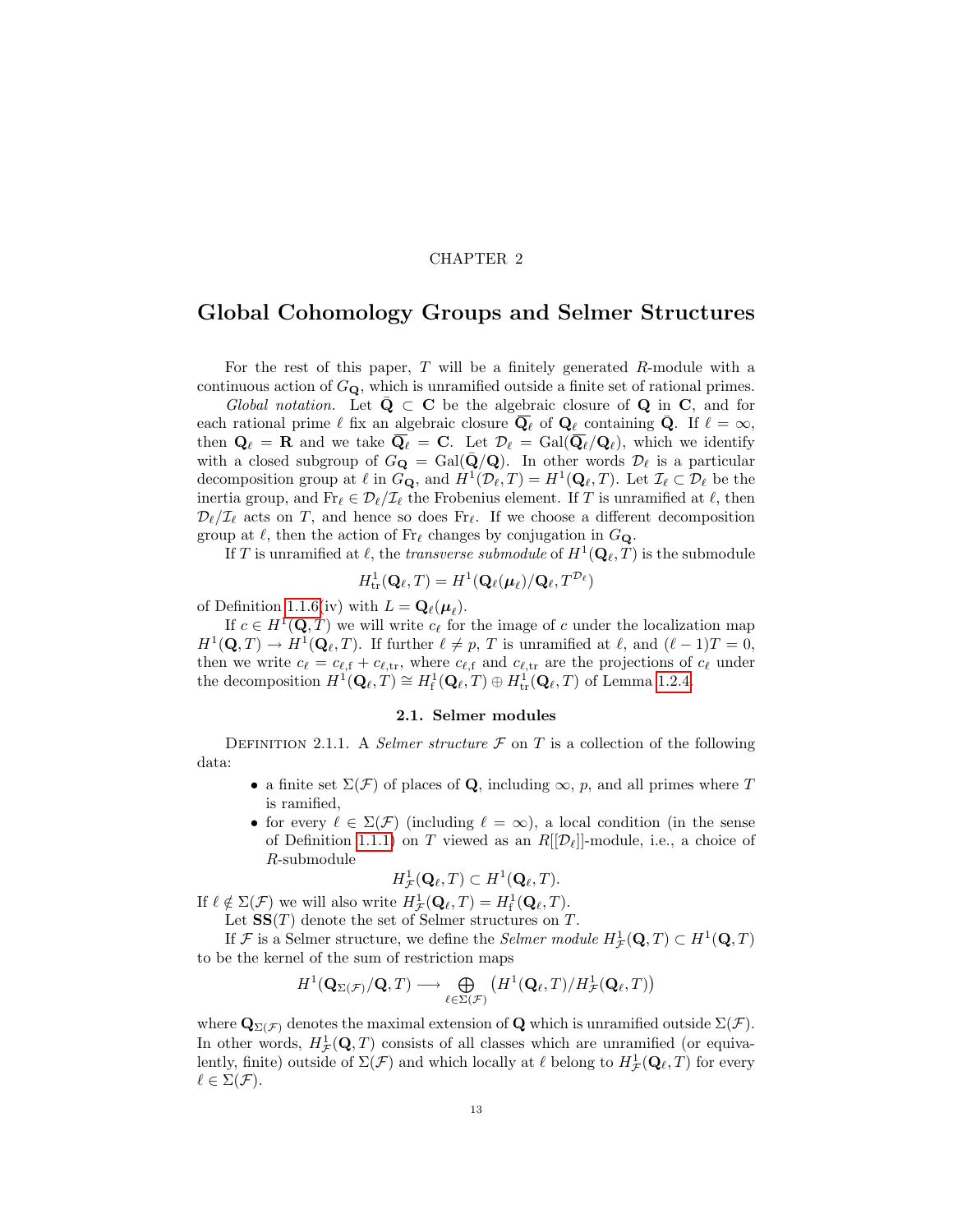There is a natural partial ordering on the set  $SS(T)$ . Namely, we will say that  $\mathcal{F} \leq \mathcal{F}'$  if and only if

- $H^1_{\mathcal{F}}(\mathbf{Q}_\ell,T) \subset H^1_{\mathcal{F}'}(\mathbf{Q}_\ell,T)$  if  $\ell \in \Sigma(\mathcal{F}) \cap \Sigma(\mathcal{F}'),$
- $H^1_{\mathcal{F}}(\mathbf{Q}_\ell, T) \subset H^1_{\mathrm{f}}(\mathbf{Q}_\ell, T)$  if  $\ell \in \Sigma(\mathcal{F}) \Sigma(\mathcal{F}'),$
- $H^1_{\mathcal{F}'}(\mathbf{Q}_\ell,T) \supset H^1_{\mathrm{f}}(\mathbf{Q}_\ell,T)$  if  $\ell \in \Sigma(\mathcal{F}') \Sigma(\mathcal{F})$ .

If  $\mathcal{F} \leq \mathcal{F}'$  then we clearly have  $H^1_{\mathcal{F}}(\mathbf{Q}, T) \subset H^1_{\mathcal{F}'}(\mathbf{Q}, T)$ .

EXAMPLE 2.1.2. Let  $R = \mathbf{Z}/p^k\mathbf{Z}$  and  $T = \mathbf{Z}/p^k\mathbf{Z}$  with trivial Galois action. Let  $\Sigma(\mathcal{F}) = \{p, \infty\}, H^1_{\mathcal{F}}(\mathbf{R}, \mathbf{Z}/p^k \mathbf{Z}) = 0$ , and  $H^1_{\mathcal{F}}(\mathbf{Q}_p, \mathbf{Z}/p^k \mathbf{Z}) = H^1_{\text{unr}}(\mathbf{Q}_p, \mathbf{Z}/p^k \mathbf{Z}).$ Then  $H^1(\mathbf{Q}, \mathbf{Z}/p^k \mathbf{Z}) = \text{Hom}(G_{\mathbf{Q}}, \mathbf{Z}/p^k \mathbf{Z})$ , and  $H^1_{\mathcal{F}}(\mathbf{Q}, \mathbf{Z}/p^k \mathbf{Z})$  is the subgroup of unramified homomorphisms. Since Q has no abelian unramified extensions,  $H^1_{\mathcal{F}}(\mathbf{Q}, \mathbf{Z}/p^k \mathbf{Z}) = 0.$ 

Still with  $R = \mathbf{Z}/p^k \mathbf{Z}$ , let  $T = \boldsymbol{\mu}_{p^k}$ . Let  $\Sigma(\mathcal{F}) = \{p, \infty\}$ ,  $H^1_{\mathcal{F}}(\mathbf{R}, \boldsymbol{\mu}_{p^k}) = 0$ , and  $H^1_{\mathcal{F}}(\mathbf{Q}_p, \mathbf{Z}/p^k \mathbf{Z}) = H^1(\mathbf{Q}_p, \mathbf{Z}/p^k \mathbf{Z})$ . Then  $H^1(\mathbf{Q}, \mathbf{Z}/p^k \mathbf{Z}) = \mathbf{Q}^{\times}/(\mathbf{Q}^{\times})^{p^k}$ , and  $H^1_{\mathcal{F}}(\mathbf{Q}, \mathbf{Z}/p^k \mathbf{Z})$  is the subgroup of totally positive p-units, i.e.,  $H^1_{\mathcal{F}}(\mathbf{Q}, \mathbf{Z}/p^k \mathbf{Z}) =$  $p^{\mathbf{Z}}/p^{p^k\mathbf{Z}}$ .

For generalizations of these examples, involving ideal class groups and units of abelian extensions of  $\mathbf{Q}$ , see §[6.1.](#page-74-1)

EXAMPLE 2.1.3. Let  $R = \mathbb{Z}/p^k \mathbb{Z}$  and  $T = E[p^k]$  where E is an elliptic curve defined over **Q**. Let  $\Sigma(\mathcal{F})$  be any finite set of places containing p,  $\infty$ , and the primes where E has bad reduction. If  $\ell \in \Sigma(\mathcal{F})$ , let  $H^1_{\mathcal{F}}(\mathbf{Q}_\ell, E[p^k])$  be the image of  $E(\mathbf{Q}_\ell)/p^k E(\mathbf{Q}_\ell)$  in  $H^1(\mathbf{Q}_\ell, E[p^k])$  under the natural Kummer map. Then  $H^1_{\mathcal{F}}(\mathbf{Q}, E[p^k])$  is the classical  $p^k$ -Selmer group of E.

See §[6.2](#page-78-0) for much more on this example.

<span id="page-19-0"></span>LEMMA 2.1.4. If  $(T/\mathfrak{m}T)^{G_Q} = 0$  and S is a quotient of T then  $S^{G_Q} = 0$ .

PROOF. Since the  $\kappa[[G_{\mathbf{Q}}]]$ -module  $T/\mathfrak{m}T$  has no nontrivial Galois invariants, the same is true of its quotient S/mS. Further, if  $i > 1$  then  $\mathfrak{m}^{i-1}S/\mathfrak{m}^iS$  is a quotient of  $S \otimes (\mathfrak{m}^{i-1}/\mathfrak{m}^i) \cong (S/\mathfrak{m} S)^{\dim_k(\mathfrak{m}^{i-1}/\mathfrak{m}^i)}$  so it follows by induction that  $(S/\mathfrak{m}^iS)^{G_Q} = 0$ . Since  $S = \underleftarrow{\lim} S/\mathfrak{m}^iS$  we have  $S^{G_Q} = 0$ .

PROPOSITION 2.1.5. The Selmer module  $H^1_{\mathcal{F}}(\mathbf{Q},T)$  is a finitely generated Rmodule. If R is an integral domain, T is a torsion-free R-module, and  $(T/\mathfrak{m}T)^{G_{\mathbf{Q}}} =$ 0, then  $H^1_{\mathcal{F}}(\mathbf{Q},T)$  is a torsion-free R-module.

**PROOF.** It will suffice to prove the proposition with  $H^1_{\mathcal{F}}(\mathbf{Q}, T)$  replaced by the larger module  $H^1(\mathbf{Q}_{\Sigma(\mathcal{F})}/\mathbf{Q}, T)$ . The first assertion is well-known, see for example [[PR3](#page-100-6)] Appendix A.1. For the second, if  $\alpha \in R$  then cohomology of the exact sequence  $0 \to T \stackrel{\alpha}{\to} T \to T/\alpha T \to 0$  gives a surjective map

$$
(T/\alpha T)^{G_{\mathbf{Q}}} \twoheadrightarrow H^1(\mathbf{Q}_{\Sigma(\mathcal{F})}/\mathbf{Q},T)[\alpha].
$$

so by Lemma [2.1.4](#page-19-0) we see that if  $(T/\mathfrak{m}T)^{G_Q} = 0$  then  $H^1(\mathbf{Q}_{\Sigma(\mathcal{F})}/\mathbf{Q}, T)$  has no  $\alpha$ -torsion.

<span id="page-19-1"></span>EXAMPLE 2.1.6. Suppose that  $\mathcal F$  is a Selmer structure and  $\Sigma'$  is a finite set of primes containing  $\Sigma(\mathcal{F})$ . We can extend  $\mathcal{F}$  to  $\mathcal{F}'$  with  $\Sigma(\mathcal{F}') = \Sigma'$  by tak- $\text{ing } H^1_{\mathcal{F}}(\mathbf{Q}_\ell,T) = H^1_{\text{f}}(\mathbf{Q}_\ell,T) \text{ for } \ell \in \Sigma' - \Sigma(\mathcal{F}). \text{ Then } \mathcal{F} \leq \mathcal{F}', \mathcal{F}' \leq \mathcal{F}, \text{ and}$  $H^1_{\mathcal{F}}(\mathbf{Q},T) = H^1_{\mathcal{F}'}(\mathbf{Q},T)$ , so we will identify  $\mathcal F$  and  $\mathcal F'$  inside  $SS(T)$ .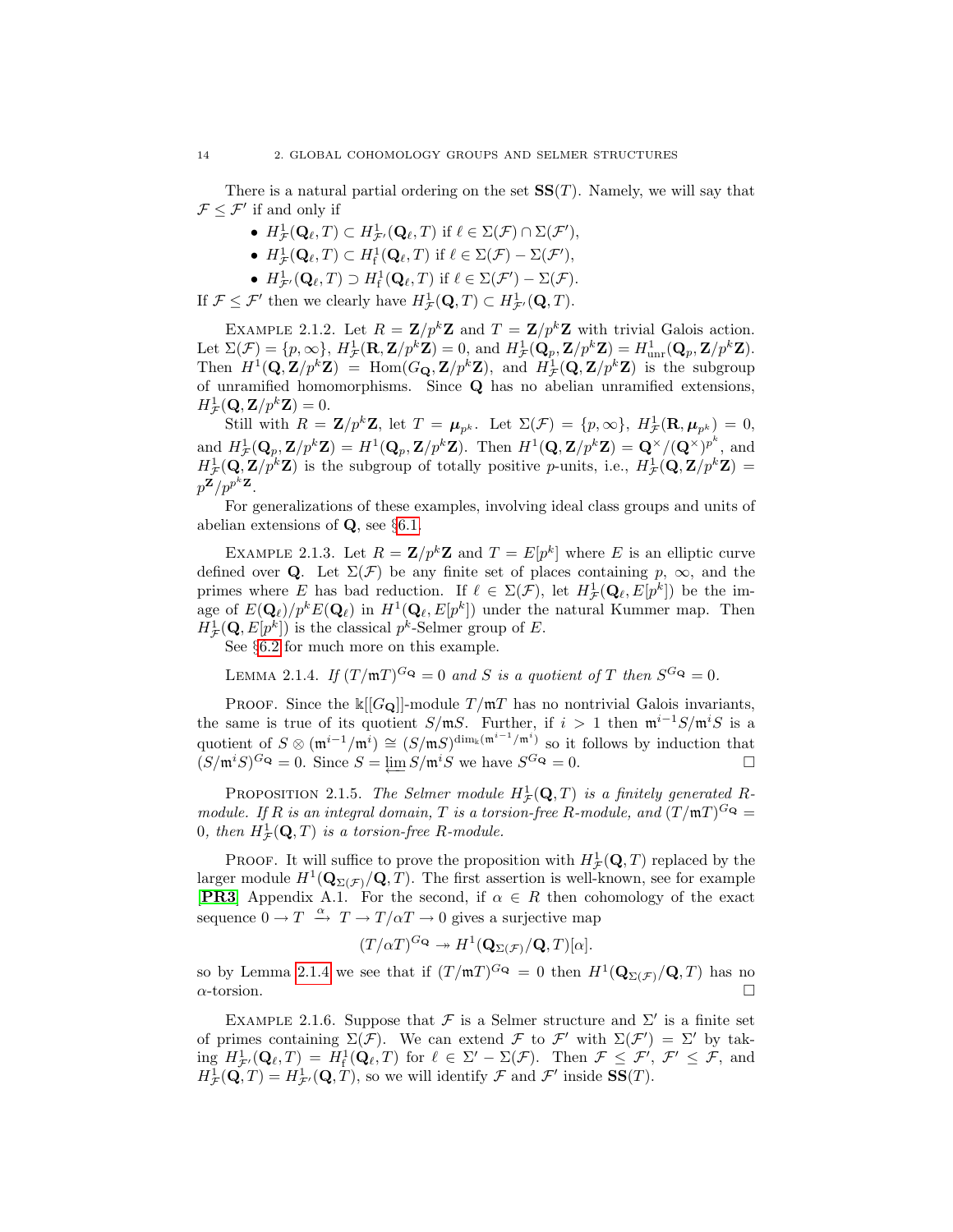EXAMPLE 2.1.7. A Selmer structure  $\mathcal F$  on T induces a Selmer structure (also denoted by  $\mathcal{F}$ ) on every subquotient T' of T as follows. Keep the same set  $\Sigma(\mathcal{F})$ , and for  $\ell \in \Sigma(\mathcal{F})$  take  $H^1_{\mathcal{F}}(\mathbf{Q}_{\ell}, T')$  be the local condition on  $T'$  induced by the one on T (as in Example [1.1.2\)](#page-12-3). This construction defines a map  $SS(T) \rightarrow SS(T')$ .

In particular if  $I$  is an ideal of  $R$ , then a Selmer structure on  $T$  induces Selmer structures on  $T/IT$  and  $T[I]$ .

Similarly, if  $R \to R'$  is a homomorphism of complete noetherian local rings, then there is a natural map  $SS(T) \to SS(T \otimes_R R')$ : a Selmer structure  $\mathcal F$  on the R-module T induces a Selmer structure (denoted  $\mathcal{F} \otimes R'$ , or simply  $\mathcal{F}$ ) on the  $R'$ module  $T \otimes_R R'$  with the same set  $\Sigma(\mathcal{F})$  by taking  $H^1_{\mathcal{F}}(\mathbf{Q}_\ell, T \otimes R')$  to be the image in  $H^1(\mathbf{Q}_\ell, T \otimes R')$  of  $H^1_{\mathcal{F}}(\mathbf{Q}_\ell, T) \otimes R'$ , for  $\ell \in \Sigma(\mathcal{F})$ .

EXAMPLE 2.1.8. Suppose  $\mathcal F$  is a Selmer structure and  $\ell$  is a prime not in  $\Sigma(\mathcal{F})$ . There are several natural ways to extend  $\mathcal F$  to a new Selmer structure  $\mathcal F'$ with  $\Sigma(\mathcal{F}') = \Sigma(\mathcal{F}) \cup \{ \ell \},$  which will be important in what follows. We can take  $H^1_{\mathcal{F}'}(\mathbf{Q}_\ell,T)$  to be 0, or all of  $H^1(\mathbf{Q}_\ell,T)$ . If we take  $H^1_{\mathcal{F}'}(\mathbf{Q}_\ell,T) = H^1_f(\mathbf{Q}_\ell,T)$ then we have identified  $\mathcal{F}'$  with  $\mathcal F$  (see Example [2.1.6\)](#page-19-1). Finally, if we can take  $H^1_{\mathcal{F}'}(\mathbf{Q}_\ell,T) = H^1_{\text{tr}}(\mathbf{Q}_\ell,T).$ 

We can repeat these constructions with several primes, and we will use the following notation. If  $a, b, c \in \mathbb{Z}^+$  are relatively prime, and c is not divisible by any primes in  $\Sigma(\mathcal{F})$ , we write  $\mathcal{F}_a^b(c)$  for the Selmer structure defined by

\n- \n
$$
\Sigma(\mathcal{F}_a^b(c)) = \Sigma(\mathcal{F}) \cup \{\ell : \ell \mid abc\},
$$
\n
\n- \n
$$
H^1_{\mathcal{F}_a^b(c)}(\mathbf{Q}_{\ell}, T) =\n \begin{cases}\n H^1_{\mathcal{F}}(\mathbf{Q}_{\ell}, T) & \text{if } \ell \in \Sigma(\mathcal{F}) \text{ and } \ell \nmid ab \\
 0 & \text{if } \ell \mid a, \\
 H^1(\mathbf{Q}_{\ell}, T) & \text{if } \ell \mid b, \\
 H^1_{\text{tr}}(\mathbf{Q}_{\ell}, T) & \text{if } \ell \mid c.\n \end{cases}
$$
\n
\n

In other words,  $\mathcal{F}_a^b(c)$  consists of  $\mathcal F$  together with the strict condition at primes dividing  $a$ , the unrestricted condition at primes dividing  $b$ , and the transverse condition at primes dividing c.

If any of  $a, b, c$  are equal to 1, we will suppress them from the notation. If  $a' | a$ ,  $b \mid b'$ , and  $c = c'$  then  $\mathcal{F}_a^b(c) \leq \mathcal{F}_{a'}^{b'}(c')$ , and otherwise there will be in general no order relation between these Selmer structures. In particular for every  $n$  we have  $\mathcal{F}_n \leq \mathcal{F} \leq \mathcal{F}^n$  and  $\mathcal{F}_n \leq \mathcal{F}(n) \leq \mathcal{F}^n$ .

EXAMPLE 2.1.9 (Universal deformations). Let  $\Bbbk$  be a finite field and V an absolutely irreducible finite dimensional continuous representation of  $G_Q$  over k. Suppose further that V is unramified outside of  $\Sigma = \{p, \infty\}.$ 

Let  $T$  and  $R$  denote the universal deformation and universal deformation ring attached to V and  $\Sigma$  (see [[Ma1](#page-100-7)]). That is, R is a complete noetherian local ring with residue field k, T is a free R-module of rank  $\dim_k(V)$ , and T comes with a continuous R-linear action of  $G_{\mathbf{Q}}$ , unramified outside  $\Sigma$ , and an isomorphism of  $\Bbbk[[G_{\bf Q}]]$ -modules  $\iota: T \otimes \Bbbk \stackrel{\sim}{\to} V$ . Moreover, the triple  $(R, T, \iota)$  is universal in the evident sense (see [[Ma1](#page-100-7)]).

Define a Selmer structure on T by  $\Sigma(\mathcal{F}) = \Sigma$ ,  $H^1_{\mathcal{F}}(\mathbf{R},T) = H^1(\mathbf{R},T)$  and  $H^1_{\mathcal{F}}(\mathbf{Q}_p,T) = H^1(\mathbf{Q}_p,T)$ . We will call this the universal deformation Selmer module attached to V and S.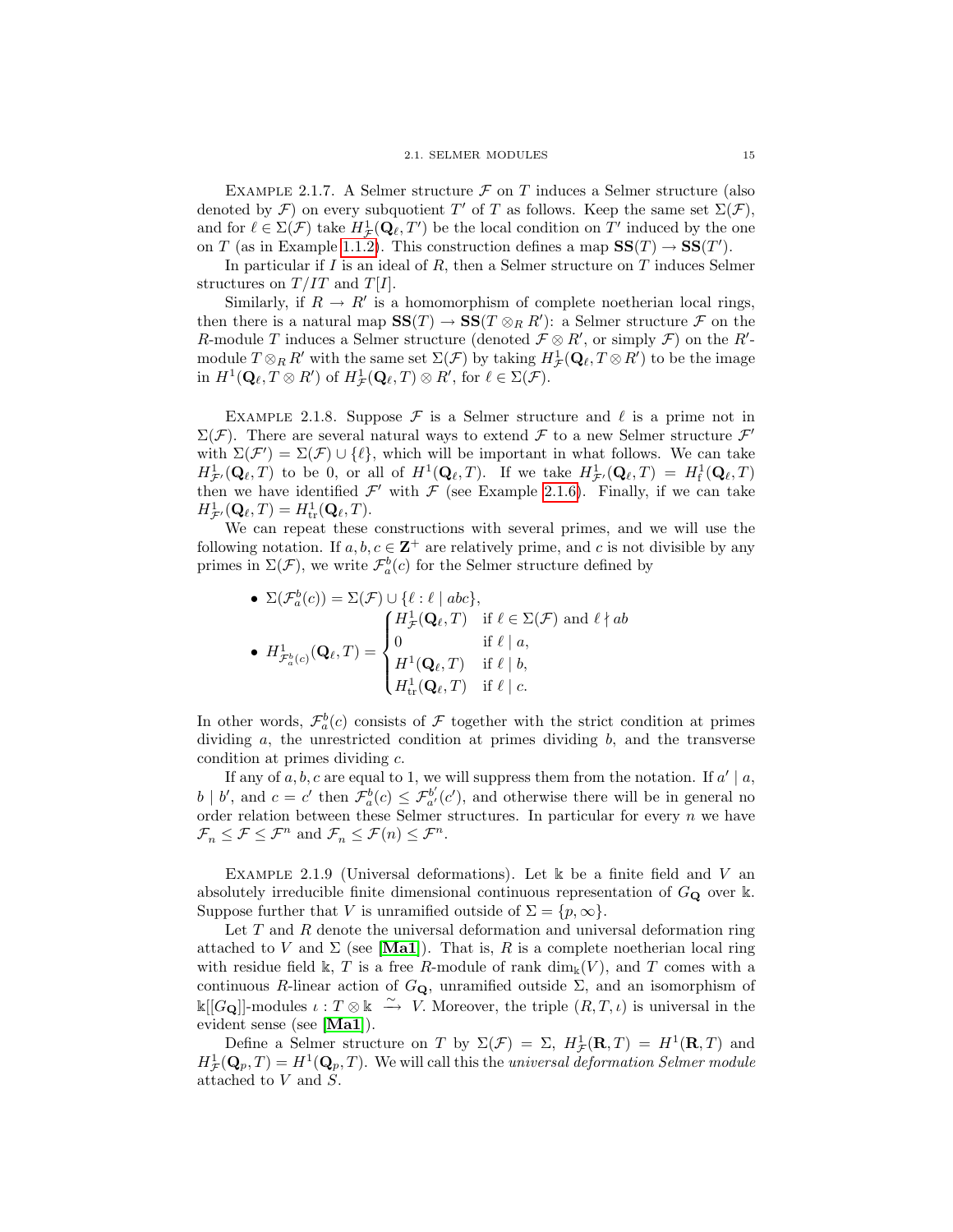#### 2.2. Comparing Selmer modules

<span id="page-21-2"></span><span id="page-21-0"></span>DEFINITION 2.2.1. Suppose now that T is free over  $R, \ell \neq p, \infty$  is prime, and T is unramified at  $\ell$ . Let  $P_{\ell}(x) = \det(1 - Fr_{\ell} x | T) \in R[x]$ , and let  $I_{\ell}$  be the ideal of R generated by  $\ell - 1$  and  $P_{\ell}(1)$ .

Let P denote a set of rational primes, disjoint from  $\Sigma(\mathcal{F})$ . Generally P will be infinite; for example it could be the set of all primes not in  $\Sigma(\mathcal{F})$ . Let  $\mathcal{N} = \mathcal{N}(\mathcal{P}) \subset$  $Z^+$  denote the set of squarefree products of primes in  $P$  (with the convention that  $1 \in \mathcal{N}$ ). If  $n \in \mathcal{N}$  let

$$
I_n = \sum_{\ell|n} I_\ell \subset R
$$

and let

$$
G_n = \underset{\ell|n}{\bigotimes} \mathbf{F}_{\ell}^{\times} = \underset{\ell|n}{\bigotimes} \mathrm{Gal}(\mathbf{Q}(\boldsymbol{\mu}_{\ell})/\mathbf{Q}).
$$

Since each  $Gal(\mathbf{Q}(\boldsymbol{\mu}_{\ell})/\mathbf{Q})$  is cyclic of order  $\ell - 1$ , we see that  $G_n \otimes (R/I_n)$  is free of rank one over  $R/I_n$ . By convention, we set  $G_1 = \mathbf{Z}_p$ .

If  $\ell$  is a prime dividing n, then  $I_\ell$  annihilates  $T / I_n \tilde{T}$ , so we can apply the results of §[1.2](#page-15-0) to the local cohomology group  $H^1(\mathbf{Q}_\ell, T / I_n T)$ . In particular we will write

 $\phi_{\ell}^{\mathrm{fs}}: H^1_{\mathrm{f}}(\mathbf{Q}_{\ell}, T/I_nT) \longrightarrow H^1_{\mathrm{s}}(\mathbf{Q}_{\ell}, T/I_nT) \otimes G_{\ell}$ 

for the finite-singular map of Definition [1.2.2](#page-15-2) with  $K = \mathbf{Q}_{\ell}$ .

<span id="page-21-3"></span>EXAMPLE 2.2.2. Suppose  $P$  is a set of primes as above and  $n \in \mathcal{N}$ . Recall that the Selmer structure  $\mathcal{F}(n)$  is the Selmer structure  $\mathcal F$  modified by replacing the finite local condition at primes dividing  $n$  by the transverse local condition. In what follows we will be interested in the modules  $H^1_{\mathcal{F}(n)}(\mathbf{Q}, T/I_nT) \otimes G_n$  for  $n \in \mathcal{N}$ .

If  $\ell$  is a prime and  $n\ell \in \mathcal{N}$ , then we can compare  $H^1_{\mathcal{F}(n)}(\mathbf{Q}, T / I_n T) \otimes G_n$  and  $H^1_{\mathcal{F}(n\ell)}(\mathbf{Q}, T/I_{n\ell}T) \otimes G_{n\ell}$  by localizing at  $\ell$  and using the finite-singular map  $\phi_{\ell}^{\text{fs}}$ :

$$
H^1_{\mathcal{F}(n)}(\mathbf{Q}, T/I_nT) \otimes G_n
$$

$$
\log_{\ell} \Bigg\downarrow
$$

$$
H^1_{\mathbf{f}}(\mathbf{Q}_{\ell}, T/I_{n\ell}T) \otimes G_n \qquad (4)
$$

$$
\phi_{\ell}^{\text{fs}} \otimes 1 \Bigg\downarrow
$$

$$
H^1_{\mathcal{F}(n\ell)}(\mathbf{Q}, T/I_{n\ell}T) \otimes G_{n\ell} \xrightarrow{\text{loc}_{\ell}} H^1_{\mathbf{s}}(\mathbf{Q}_{\ell}, T/I_{n\ell}T) \otimes G_{n\ell}.
$$

### <span id="page-21-4"></span>2.3. Global duality

<span id="page-21-1"></span>DEFINITION 2.3.1. The dual of T is the  $R[[G_{\bf Q}]]$ -module

$$
T^* = \text{Hom}(T, \mu_{p^\infty}).
$$

For every prime  $\ell \leq \infty$  we have the local Tate pairing

$$
\langle \ , \ \rangle_{\ell}: H^1({\bf Q}_{\ell},T) \times H^1({\bf Q}_{\ell},T^*) \longrightarrow {\bf Q}_{p}/{\bf Z}_{p}
$$

as in §[1.3.](#page-16-0) If  $c \in H^1(\mathbf{Q}, T)$  and  $d \in H^1(\mathbf{Q}, T^*)$  we will write  $\langle c, d \rangle_{\ell}$  for  $\langle c_{\ell}, d_{\ell} \rangle_{\ell}$ .

Just as every local condition on  $T$  determines a local condition on  $T^*$  (Definition [1.3.1\)](#page-16-2), a Selmer structure  $\mathcal F$  for T determines a Selmer structure  $\mathcal F^*$  for  $T^*$ . Namely, take  $\Sigma(\mathcal{F}^*) = \Sigma(\mathcal{F})$ , and for  $\ell \in \Sigma(\mathcal{F})$  take  $H^1_{\mathcal{F}^*}(\mathbf{Q}_{\ell}, T^*)$  to be the local condition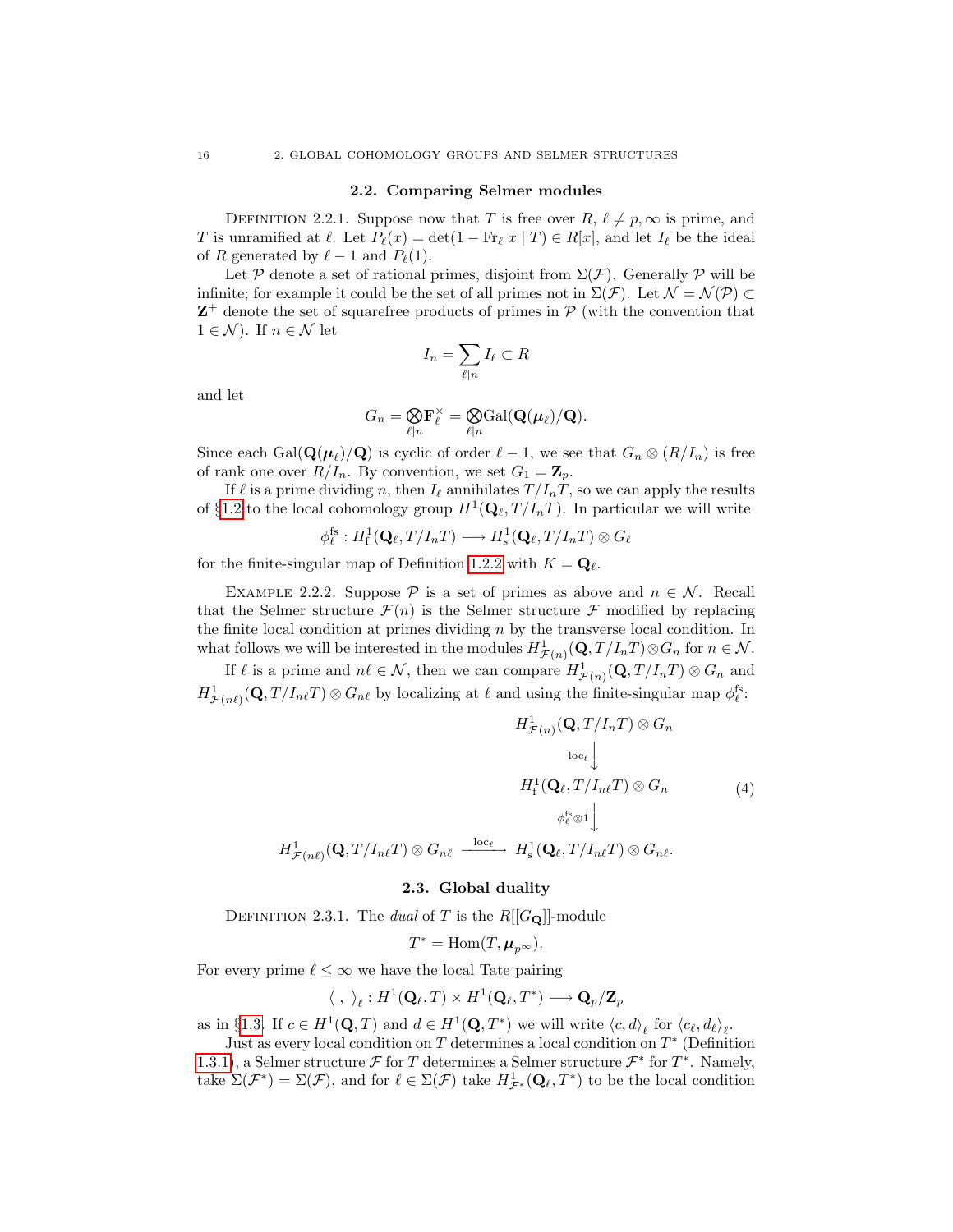induced by  $\mathcal{F}$ : the orthogonal complement of  $H^1_{\mathcal{F}}(\mathbf{Q}_\ell,T)$  under  $\langle , \ \rangle_\ell$ . If  $\mathcal{F} \leq \mathcal{F}'$ then  $(\mathcal{F}')^* \leq \mathcal{F}^*$ .

EXAMPLE 2.3.2. By Proposition [1.3.2,](#page-17-0) the dual  $\mathcal{F}_a^b(c)^*$  of the Selmer structure  $\mathcal{F}_a^b(c)$  is  $(\mathcal{F}^*)_a^b(c)$ .

LEMMA 2.3.3. The Selmer module  $H^1_{\mathcal{F}^*}(\mathbf{Q},T^*)$  is co-finitely generated, i.e., the  $R$ -module  $\text{Hom}(H^{1}_{\mathcal{F}^*}(\mathbf{Q},T^*),\mathbf{Q}_p/\mathbf{Z}_p)$  is finitely generated.

PROOF. As in the proof of Lemma [2.1.4,](#page-19-0)  $H^1_{\mathcal{F}^*}(\mathbf{Q}, T^*) \subset H^1(\mathbf{Q}_{\Sigma(\mathcal{F})}/\mathbf{Q}, T^*)$ so it is enough to show that  $H^1(\mathbf{Q}_{\Sigma(\mathcal{F})}/\mathbf{Q}, T^*)$  is co-finitely generated. This is a standard result, see for example  $[\mathbf{PR3}]$  $[\mathbf{PR3}]$  $[\mathbf{PR3}]$  Appendix A.1.

<span id="page-22-1"></span>THEOREM 2.3.4. Suppose that  $\mathcal{G}_1$ ,  $\mathcal{G}_2$  are Selmer structures and  $\mathcal{G}_1 \leq \mathcal{G}_2$ .

(i) There are exact sequences

$$
\begin{array}{cccc}\n0 \longrightarrow & H^1_{\mathcal{G}_1}(\mathbf{Q}, T) \longrightarrow & H^1_{\mathcal{G}_2}(\mathbf{Q}, T) \xrightarrow{\operatorname{loc}^{\mathcal{G}_2}_{\mathcal{G}_1}} & \bigoplus_{\ell} H^1_{\mathcal{G}_2}(\mathbf{Q}_{\ell}, T) / H^1_{\mathcal{G}_1}(\mathbf{Q}_{\ell}, T), \\
0 \longrightarrow & H^1_{\mathcal{G}_2^*}(\mathbf{Q}, T^*) \longrightarrow & H^1_{\mathcal{G}_1^*}(\mathbf{Q}, T^*) \xrightarrow{\operatorname{loc}^{\mathcal{G}_1^*}_{\mathcal{G}_2^*}} & \bigoplus_{\ell} H^1_{\mathcal{G}_1^*}(\mathbf{Q}_{\ell}, T^*) / H^1_{\mathcal{G}_2^*}(\mathbf{Q}_{\ell}, T^*)\n\end{array}
$$

where the sums are over primes  $\ell$  such that  $H^1_{\mathcal{G}_2}(\mathbf{Q}_{\ell},T) \neq H^1_{\mathcal{G}_1}(\mathbf{Q}_{\ell},T)$ , and the maps  $\mathrm{loc}_{\mathcal{G}_1}^{\mathcal{G}_2}$ ,  $\mathrm{loc}_{\mathcal{G}_2^*}^{\mathcal{G}_1^*}$  are the natural localization maps.

(ii) The images  $\mathrm{loc}^{\mathcal{G}_2}_{\mathcal{G}_1}$  and  $\mathrm{loc}^{\mathcal{G}_1^*}_{\mathcal{G}_2^*}$  are orthogonal complements with respect to the pairing  $\sum_{\ell} \langle , \rangle_{\ell}$ .

PROOF. Assertion (i) is immediate from the definition of these Selmer groups. The second statement is part of Poitou-Tate global duality; see for example [[T](#page-101-0)] Theorem 3.1 or  $\text{[Mi]}$  $\text{[Mi]}$  $\text{[Mi]}$  Theorem I.4.10 (see also  $\text{[Ru6]}$  $\text{[Ru6]}$  $\text{[Ru6]}$  Theorem 1.7.3).

The next proposition is Proposition 1.6 of  $[\textbf{Wi}]$  $[\textbf{Wi}]$  $[\textbf{Wi}]$ , adapted to include the case  $p = 2$ . It is a consequence of Poitou-Tate global duality, and the proof is the same as in [[Wi](#page-101-1)].

<span id="page-22-0"></span>PROPOSITION 2.3.5. If  $T$  is finite, then

length
$$
(H^1_{\mathcal{F}}(\mathbf{Q},T))
$$
 - length $(H^1_{\mathcal{F}^*}(\mathbf{Q},T^*))$   
\n= length $(H^0(\mathbf{Q},T))$  - length $(H^0(\mathbf{Q},T^*))$   
\n- 
$$
\sum_{\ell \in \Sigma(\mathcal{F})} (\text{length}(H^0(\mathbf{Q}_{\ell},T)) - \text{length}(H^1_{\mathcal{F}}(\mathbf{Q}_{\ell},T))).
$$

COROLLARY 2.3.6. Suppose that  $R$  is artinian and  $T$  is free of finite rank over R. Suppose  $n \in \mathbb{Z}^+$  is not divisible by any primes in  $\Sigma(\mathcal{F})$ , and further that every prime  $\ell$  dividing n satisfies the hypotheses of Lemma [1.2.3:](#page-15-3)  $I_{\ell} = 0$  and  $T / (\mathrm{Fr}_{\ell} - 1)T$ is free of rank one over R. Then

length
$$
(H^1_{\mathcal{F}}(\mathbf{Q},T))
$$
 – length $(H^1_{\mathcal{F}^*}(\mathbf{Q},T^*))$   
= length $(H^1_{\mathcal{F}(n)}(\mathbf{Q},T))$  – length $(H^1_{\mathcal{F}(n)^*}(\mathbf{Q},T^*))$ .

PROOF. By Lemma [1.2.3,](#page-15-3)  $\text{length}(H^1_f(\mathbf{Q}_\ell, T)) = \text{length}(H^1_{\text{tr}}(\mathbf{Q}_\ell, T))$  for every  $\ell$ dividing  $n$ , so the right-hand side of Proposition [2.3.5](#page-22-0) is unchanged when we replace  $\mathcal F$  by  $\mathcal F(n)$ .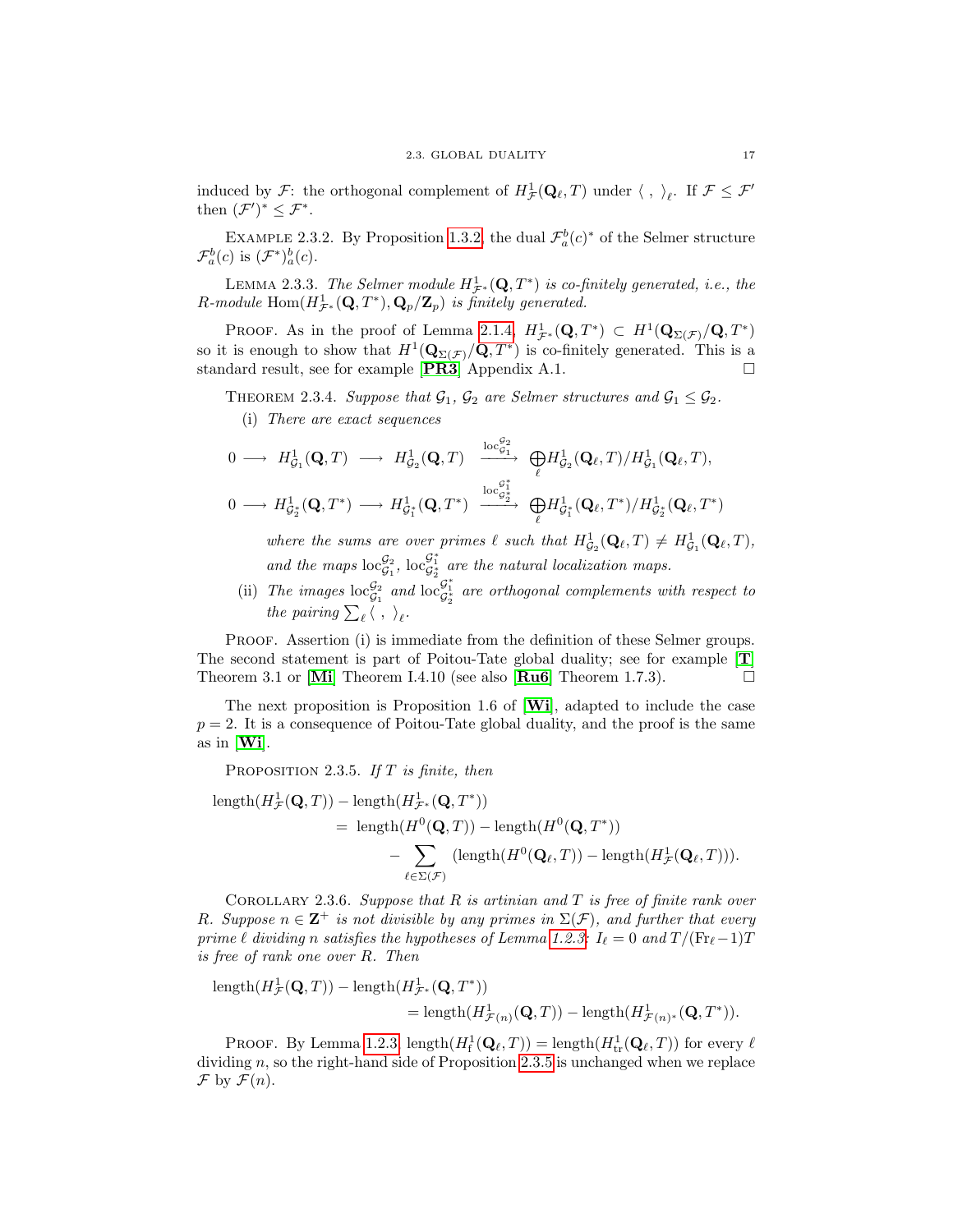(Alternatively, the corollary can be seen by applying Theorem [2.3.4](#page-22-1) first with  $(\mathcal{G}_1, \mathcal{G}_2) = (\mathcal{F}, \mathcal{F}^n)$  and then with  $(\mathcal{G}_1, \mathcal{G}_2) = (\mathcal{F}(n), \mathcal{F}^n)$ .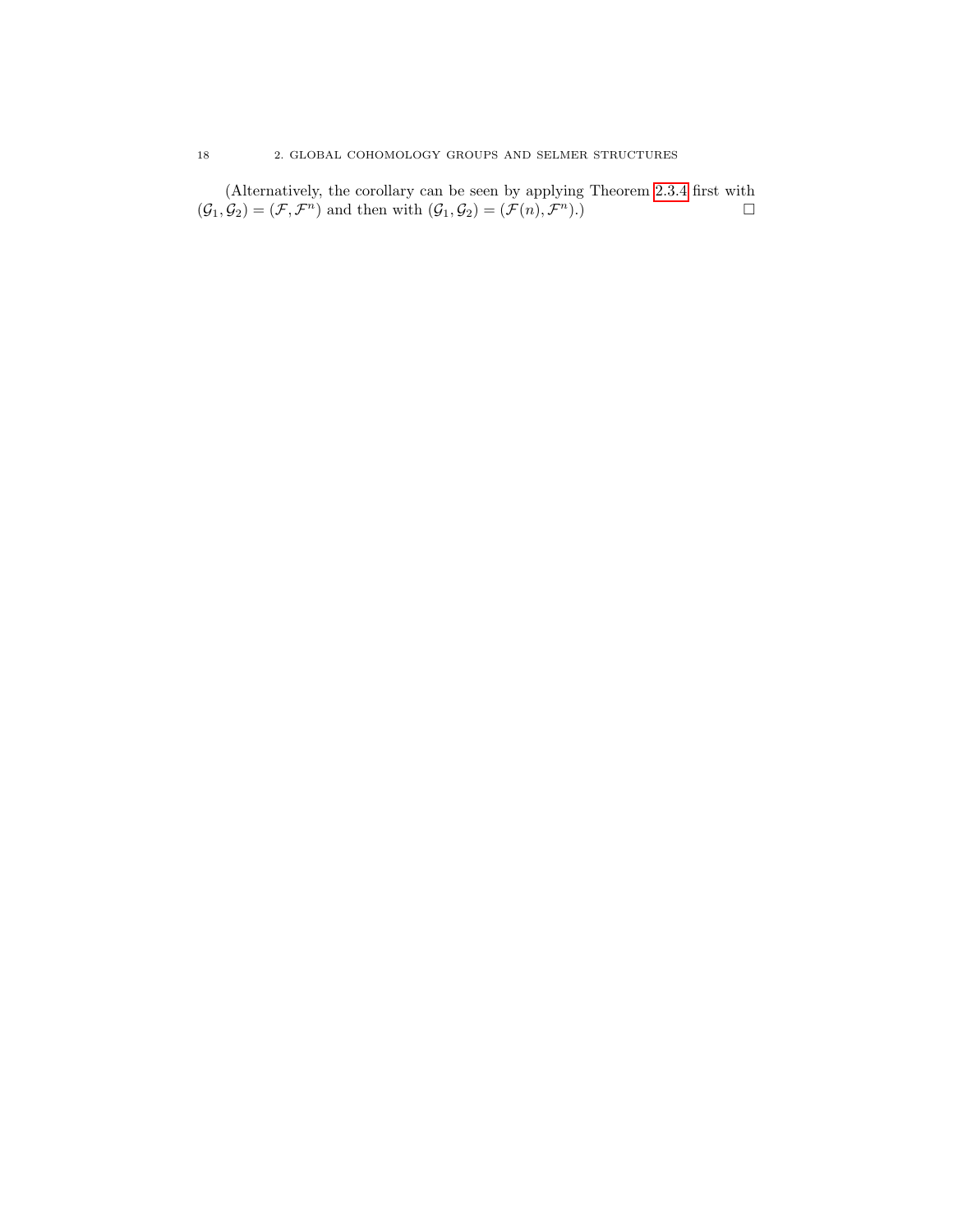## CHAPTER 3

# Kolyvagin Systems

<span id="page-24-0"></span>We assume for the rest of this paper that  $T$  is free of finite rank over  $R$ , in addition to being a  $G_{\mathbf{Q}}$ -module which is unramified outside finitely many primes.

A Selmer triple is a triple  $(T, \mathcal{F}, \mathcal{P})$  where  $\mathcal{F}$  is a Selmer structure on T and  $\mathcal{P}$ is a set of rational primes, disjoint from  $\Sigma(\mathcal{F})$ .

### 3.1. Kolyvagin systems

<span id="page-24-3"></span><span id="page-24-1"></span>DEFINITION 3.1.1. If X is a simplicial complex, and  $\mathcal C$  a category, a *simplicial* sheaf S on X with values in C is a rule assigning:

- to each simplex  $\sigma$  in X, an object  $\mathcal{S}(\sigma)$  of C, and
- to each pair  $(\sigma, \tau)$  of simplices of X such that  $\sigma$  is a face of  $\tau$  (of codimension one), a morphism  $S(\sigma) \to S(\tau)$  in the category C.

Note that such a simplicial sheaf gives rise to a sheaf on the topological realization of  $X$  which is locally constant on the open stars of simplices of  $X$ , and whose set of sections on the open star of a simplex  $\sigma$  is just  $\mathcal{S}(\sigma)$ . A morphism  $\mathcal{S} \to \mathcal{S}'$  of sheaves on X is a collection of morphisms  $\mathcal{S}(\sigma) \to \mathcal{S}'(\sigma)$  for each simplex  $\sigma$  in X, which commute with the face-to-simplex morphisms of  $S$  and  $S'$  in the obvious sense.

In this paper we will only be concerned with the case where  $X$  is a graph. In that case, if  $V$  is the set of vertices of  $X$  and  $E$  is the set of edges, a *simplicial sheaf*  $S$  on X with values in the category of R-modules is a collection of the following data:

- an R-module  $\mathcal{S}(v)$  (the stalk of X at v) for every vertex  $v \in V$ ,
- an R-module  $\mathcal{S}(e)$  for every edge  $e \in E$ ,
- an R-module map  $\psi_v^e : \mathcal{S}(v) \to \mathcal{S}(e)$  whenever the vertex v is an endpoint of the edge e.

A global section of S is a collection  $\{\kappa_v \in \mathcal{S}(v) : v \in V\}$  such that for every edge  $e \in E$ , if e has endpoints  $v, v'$  then  $\psi_v^e(\kappa_v) = \psi_{v'}^e(\kappa_{v'})$  in  $\mathcal{S}(e)$ . We write  $\Gamma(\mathcal{S}) = \mathcal{S}(X)$  for the R-module of global sections of  $\mathcal{S}$ .

<span id="page-24-2"></span>DEFINITION 3.1.2. Suppose  $(T, \mathcal{F}, \mathcal{P})$  is a Selmer triple. We define a graph  $\mathcal{X} = \mathcal{X}(\mathcal{P})$  by taking the set of vertices of X to be  $\mathcal{N} = \mathcal{N}(\mathcal{P})$  (Definition [2.2.1\)](#page-21-2), and whenever  $n, n\ell \in \mathcal{N}$  (with  $\ell$  prime) we join n and n $\ell$  by an edge.

The Selmer sheaf associated to  $(T, \mathcal{F}, \mathcal{P})$  is the simplicial sheaf  $\mathcal{H} = \mathcal{H}_{(T, \mathcal{F}, \mathcal{P})}$ of R-modules on  $X$  defined as follows. Take

•  $\mathcal{H}(n) = H^1_{\mathcal{F}(n)}(\mathbf{Q}, T/I_nT) \otimes G_n$  for  $n \in \mathcal{N}$ ,

and if e is the edge joining n and  $n\ell$  we take

•  $\mathcal{H}(e) = H^1_{\mathrm{s}}(\mathbf{Q}_\ell, T / I_{n\ell} T) \otimes G_{n\ell},$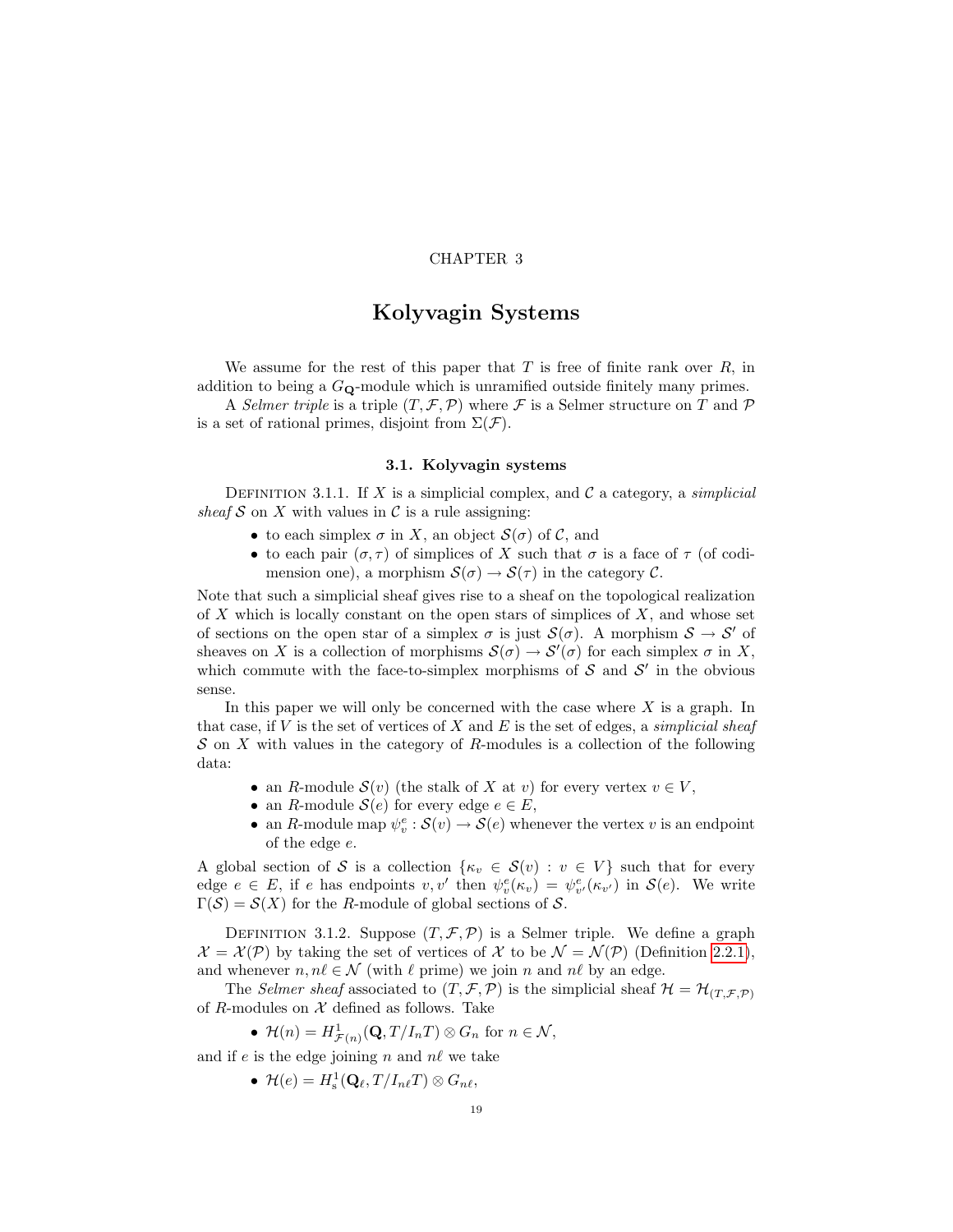#### 20 3. KOLYVAGIN SYSTEMS

- $\psi_{nl}^e : H^1_{\mathcal{F}(n\ell)}(\mathbf{Q}, T/I_{nl}T) \otimes G_{n\ell} \to H^1_{\rm s}(\mathbf{Q}_\ell, T/I_{nl}T) \otimes G_{n\ell}$  is localization at  $\ell$  followed by projection to  $H_s^1$ ,
- $\psi_n^e : H^1_{\mathcal{F}(n)}(\mathbf{Q}, T/I_nT) \otimes G_n \longrightarrow H^1_{\mathrm{s}}(\mathbf{Q}_\ell, T/I_{n\ell}T) \otimes G_{n\ell}$  is the composition of localization at  $\ell$  with the map  $\phi_{\ell}^{\text{fs}}$  of Definition [1.2.2](#page-15-2) (see Example [2.2.2\)](#page-21-3)

$$
H^1_{\mathcal{F}(n)}(\mathbf{Q}, T/I_nT) \otimes G_n \longrightarrow H^1_{\mathbf{f}}(\mathbf{Q}_{\ell}, T/I_{n\ell}T) \otimes G_n \longrightarrow H^1_{\mathbf{s}}(\mathbf{Q}_{\ell}, T/I_{n\ell}T) \otimes G_{n\ell}.
$$
  
We call  $\mathcal{H}(n) = H^1_{\mathcal{F}(n)}(\mathbf{Q}, T/I_nT) \otimes G_n$  the *Selmer stalk* at *n*.

DEFINITION 3.1.3. A Kolyvagin system for  $(T, \mathcal{F}, \mathcal{P})$  is a global section (over  $\mathcal{X}(\mathcal{P})$  of the Selmer sheaf  $\mathcal{H}_{(T,\mathcal{F},\mathcal{P})}$ . We write  $\mathbf{KS}(T,\mathcal{F},\mathcal{P})$ , or simply  $\mathbf{KS}(T)$  when there is no risk of confusion, for the R-module of Kolyvagin systems  $\Gamma(\mathcal{H})$ .

Concretely, a Kolyvagin system for  $(T, \mathcal{F}, \mathcal{P})$  is a collection of cohomology classes

<span id="page-25-2"></span>
$$
\{\kappa_n \in H^1_{\mathcal{F}(n)}(\mathbf{Q}, T/I_nT) \otimes G_n : n \in \mathcal{N}\}\
$$

such that if  $\ell$  is prime and  $n\ell \in \mathcal{N}$ ,

$$
(\kappa_{n\ell})_{\ell,s} = \phi_{\ell}^{\text{fs}}(\kappa_n) \quad \text{in } H^1_{\text{s}}(\mathbf{Q}_{\ell}, T/I_{n\ell}T) \otimes G_{n\ell}.
$$

In other words, the images of  $\kappa_n$  and  $\kappa_{n\ell}$  in  $H^1_s(\mathbf{Q}_\ell, T / I_{n\ell} T) \otimes G_{n\ell}$  coincide in the diagram [\(4\)](#page-21-4).

<span id="page-25-1"></span>For examples of Kolyvagin systems, see the next section.

REMARK 3.1.4. The assignments

$$
(T, \mathcal{F}, \mathcal{P}) \mapsto \mathcal{H}_{(T, \mathcal{F}, \mathcal{P})}, \qquad (T, \mathcal{F}, \mathcal{P}) \mapsto \mathbf{KS}(T, \mathcal{F}, \mathcal{P})
$$

have the following functorial properties (where we suppress the indices which are not varying).

• Commutation with direct sums: There are natural isomorphisms

$$
\mathcal{H}_{(T_1 \oplus T_2, \mathcal{F}_1 \oplus \mathcal{F}_2)} \cong \mathcal{H}_{(T_1, \mathcal{F}_1)} \oplus \mathcal{H}_{(T_2, \mathcal{F}_2)},
$$
  

$$
KS(T_1 \oplus T_2, \mathcal{F}_1 \oplus \mathcal{F}_2) \cong KS(T_1, \mathcal{F}_1) \oplus KS(T_2, \mathcal{F}_2).
$$

• Change of ring: If  $R \to R'$  is a homomorphism of complete local noetherian rings we have a natural homomorphism of sheaves of  $R'$ -modules over  $\mathcal X$ 

$$
\mathcal{H}_{(T,\mathcal{F})}\otimes_R R'\longrightarrow \mathcal{H}_{(T\otimes_R R',\mathcal{F}\otimes_R R')} ,\\ {\bf KS}(T,\mathcal{F})\otimes_R R'\longrightarrow {\bf KS}(T\otimes_R R',\mathcal{F}\otimes_R R').
$$

- Change of P: If  $\mathcal{P}' \subset \mathcal{P}$  then  $\mathcal{H}_{T,\mathcal{P}'}$  is the restriction of  $\mathcal{H}_{T,\mathcal{P}}$  to the subgraph  $\mathcal{X}(\mathcal{P}') \subset \mathcal{X}(\mathcal{P})$ , and there is a natural map  $\mathbf{KS}(T,\mathcal{P}) \rightarrow$  $\textbf{KS}(T, \mathcal{P}^\prime).$
- Change of F: If  $\mathcal{F}' \leq \mathcal{F}$ , and P is disjoint from  $\Sigma(\mathcal{F}) \cup \Sigma(\mathcal{F}')$ , then  $\mathcal{H}_{T,\mathcal{F}'}$  is naturally a subsheaf of R-modules in  $\mathcal{H}_{T,\mathcal{F}}$ , and  $\textbf{KS}(T,\mathcal{F}') \subset$  $KS(T, \mathcal{F}).$

<span id="page-25-0"></span>DEFINITION 3.1.5. If  $\kappa$  is a nonzero Kolyvagin system, the *order of vanishing* of  $\kappa$  is

$$
\mathrm{ord}(\kappa)=\min\{\nu(n):\kappa_n\neq 0\}
$$

where as usual  $\nu(n)$  is the number of prime divisors of n.

The *module of L*-values of T is

$$
\mathcal{L}(T) = \{\kappa_1 : \kappa \in \mathbf{KS}(T)\} \subset H^1_{\mathcal{F}}(\mathbf{Q}, T).
$$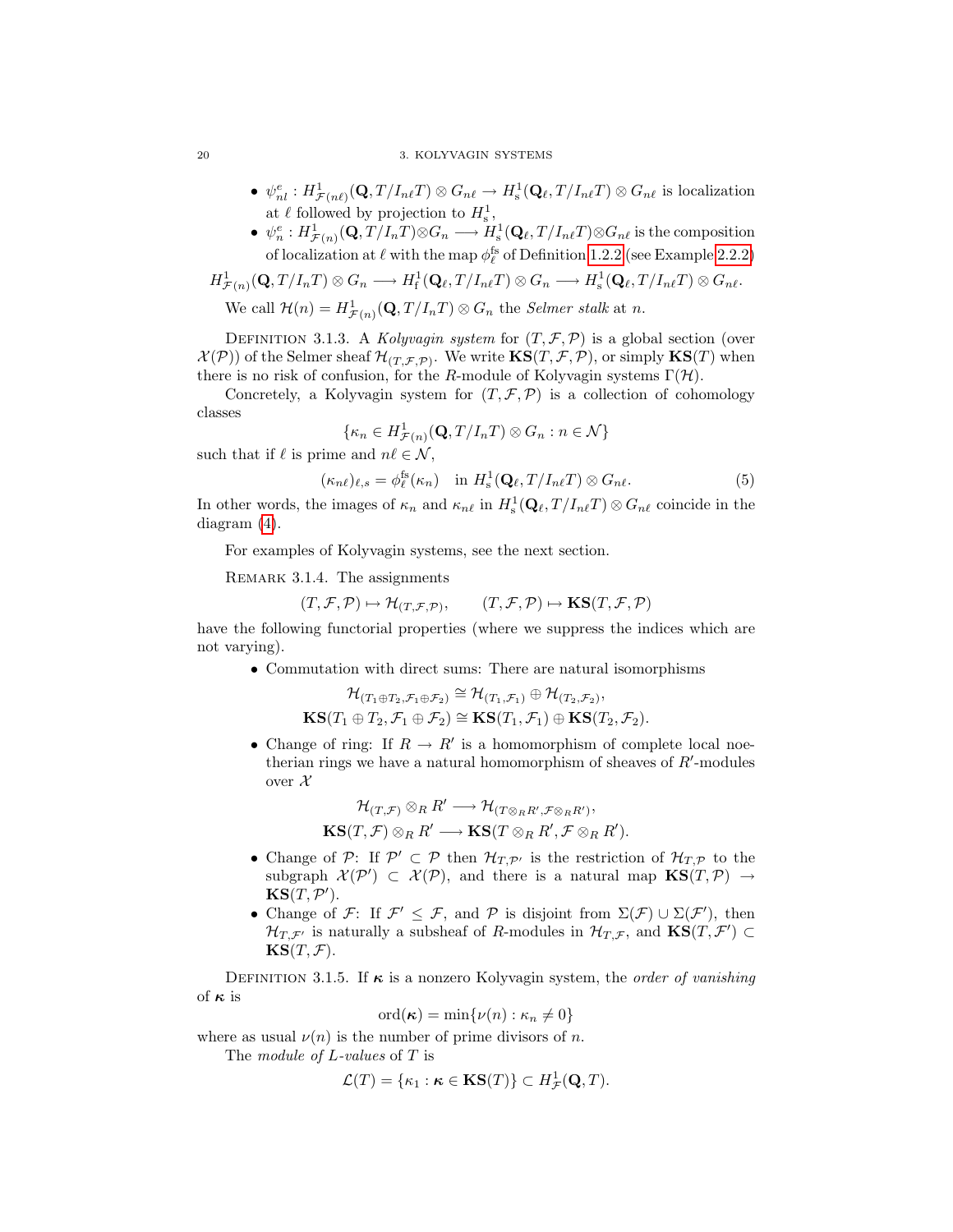Under suitable hypotheses, we would like to relate

- ord $(\kappa)$  and corank<sub>R</sub> $(H^1_{\mathcal{F}^*}(\mathbf{Q}, T^*)),$
- the Fitting ideals of  $H^1_{\mathcal{F}}(\mathbf{Q}, T)/\mathcal{L}(T)$  and  $\text{Hom}(H^1_{\mathcal{F}^*}(\mathbf{Q}, T^*), \mathbf{Q}_p/\mathbf{Z}_p)$ .

See in particular Theorem [5.1.1](#page-60-2) (for R a field), Theorems [5.2.12](#page-63-0) and [5.2.14](#page-64-0) (for R a discrete valuation ring), and Theorem [5.3.10](#page-66-0) (for R an Iwasawa algebra).

<span id="page-26-1"></span>DEFINITION 3.1.6. If  $k \in \mathbb{Z}^+$  let  $\mathcal{P}_k$  be the set of primes  $\ell \notin \Sigma(\mathcal{F})$  satisfying

- $T/(\mathfrak{m}^k T + (\text{Fr}_\ell 1)T)$  is free of rank one over  $R/\mathfrak{m}^k$ , and
- $I_{\ell} \subset \mathfrak{m}^k$ .

Then  $\mathcal{P}_1 \supset \mathcal{P}_2 \supset \mathcal{P}_3 \supset \cdots$ . Define

$$
\overline{\textbf{KS}}(T) = \overline{\textbf{KS}}(T, \mathcal{F}, \mathcal{P}) = \varprojlim_{k} \left( \varinjlim_{j} \textbf{KS}(T/\mathfrak{m}^{k} T, \mathcal{P} \cap \mathcal{P}_{j}) \right)
$$

with respect to the functorial maps of Remark [3.1.4.](#page-25-1) There is a natural map  $\mathbf{KS}(T) \to \overline{\mathbf{KS}}(T)$ , which in general need not be either injective or surjective. For example if  $R$  is artinian, then the kernel of this map consists of Kolyvagin systems whose restriction to  $\mathcal{N}(\mathcal{P} \cap \mathcal{P}_j)$  is zero for large j. We will show that in many cases of interest (Corollary [4.5.3](#page-53-1) and Proposition [5.2.9\)](#page-62-2) the map  $\mathbf{KS}(T) \to \overline{\mathbf{KS}}(T)$  is an isomorphism.

If  $\bar{\kappa} \in \overline{\mathbf{KS}}(T)$  then we have a well-defined element  $\bar{\kappa}_1 \in \varprojlim H^1_{\mathcal{F}}(\mathbf{Q}, T/\mathfrak{m}^k T) =$  $H^1_{\mathcal{F}}(\mathbf{Q}, T)$ . We can define ord $(\bar{\kappa})$  by an obvious modification of Definition [3.1.5](#page-25-0) above. Essentially all of our results about Kolyvagin systems will apply equally to  $\overline{\textbf{KS}}(T)$ , although we will not always state this explicitly.

The blind spot of  $\kappa$  is the set of ideals  $I \subset R$  such that the image of  $\kappa$  under the composition

$$
KS(T) \longrightarrow KS(T/I) \longrightarrow \overline{KS}(T/I)
$$

is zero. In other words, I is not in the blind spot if for some  $k \in \mathbb{Z}^+$ , the image of  $\kappa$  in  $\mathbf{KS}(T/(I, \mathfrak{m}^k)T, \mathcal{P} \cap \mathcal{P}_j)$  is nonzero for every  $j \in \mathbf{Z}^+$ . In particular, if the image of  $\kappa$  in  $\text{KS}(T/I)$  is zero then I is in the blind spot of  $\kappa$ .

The blind spot of the module of Kolyvagin systems for  $T$  is the intersection over all  $\kappa \in \text{KS}(T)$  of the blind spot of  $\kappa$ .

<span id="page-26-0"></span>REMARK 3.1.7. Suppose  $\kappa$  is a Kolyvagin system and  $n\ell \in \mathcal{N}$ . Then  $\kappa_{n\ell} \in$  $H^1_{\mathcal{F}(n\ell)}(\mathbf{Q}, T/I_{n\ell}T)$ , so in particular  $(\kappa_{n\ell})_\ell \in H^1_{\text{tr}}(\mathbf{Q}_\ell, T/I_nT)$ . Thus by Lemma [1.2.4](#page-16-1) and [\(5\)](#page-25-2),  $(\kappa_{n\ell})_\ell$  is completely determined by  $(\kappa_n)_\ell$ .

The requirement that  $\kappa_n \in H^1_{\mathcal{F}(n\ell)}(\mathbf{Q}, T/I_nT)$  in the definition of a Kolyvagin system is stronger than what is needed for standard applications found in the literature (bounding the size of the Selmer groups of the dual  $G_{\mathbf{Q}}$ -module  $T^*$ ). For those purposes (see for example [[Ru6](#page-100-4)]) the following collections of classes will suffice.

DEFINITION 3.1.8. Define a sheaf  $\hat{\mathcal{H}}$  of R-modules on  $\mathcal{X}$  as follows. Take

•  $\hat{\mathcal{H}}(n) = H^1_{\mathcal{F}^n}(\mathbf{Q}, T/I_nT) \otimes G_n$  for  $n \in \mathcal{N}$ ,

and define  $\hat{\mathcal{H}}(e)$  and the maps  $\psi_{nl}^e$ ,  $\psi_n^e$  exactly as in Definition [3.1.2.](#page-24-2) Clearly  $\mathcal{H}$  is a subsheaf of  $H$ .

A weak Kolyvagin system for  $(T, \mathcal{F}, \mathcal{P})$  is a global section of the sheaf  $\mathcal{H}$ . Concretely, a weak Kolyvagin system is a collection of cohomology classes

$$
\{\kappa_n \in H^1_{\mathcal{F}^n}(\mathbf{Q}, T/I_nT) \otimes G_n : n \in \mathcal{N}\}\
$$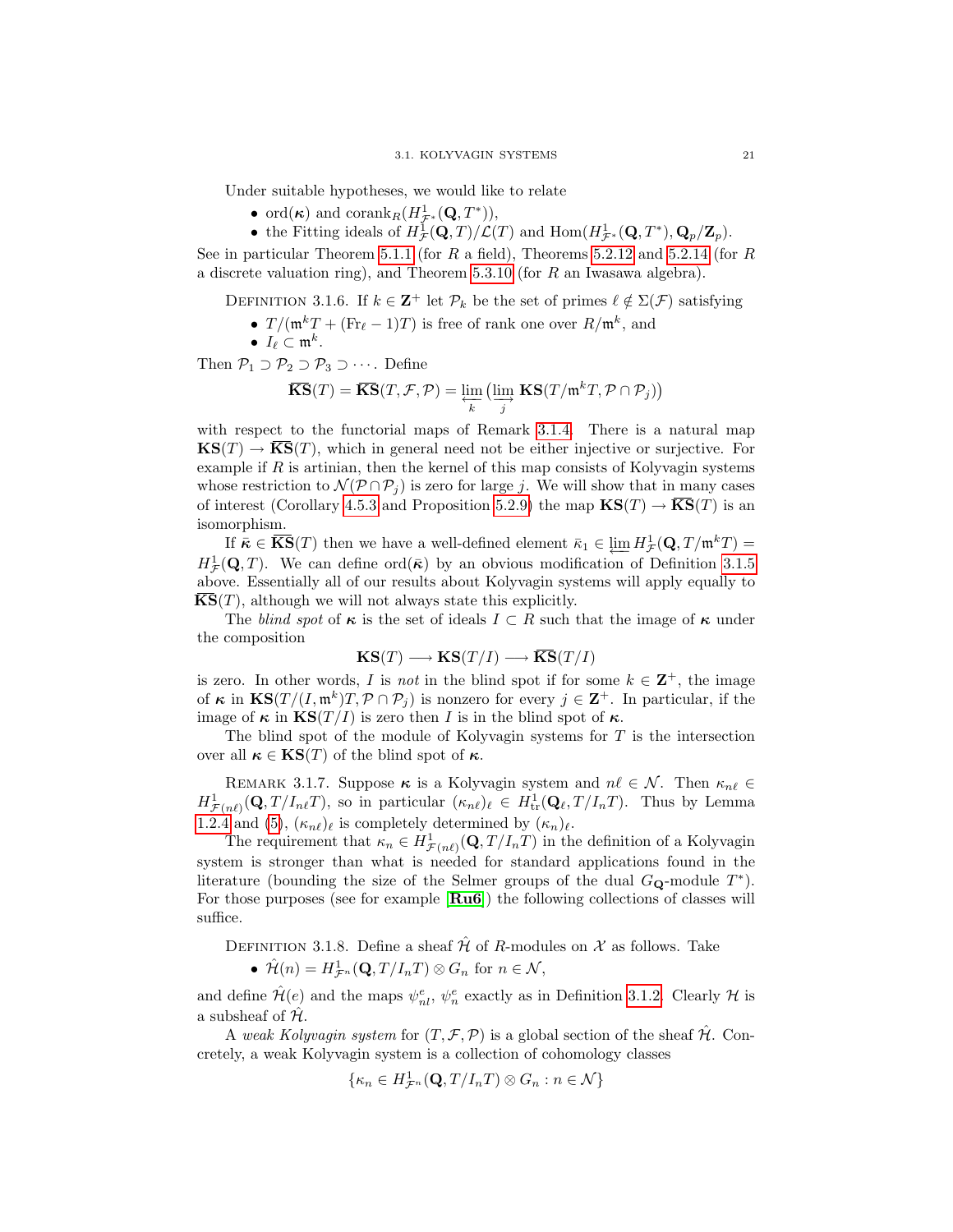satisfying [\(5\)](#page-25-2).

REMARK 3.1.9. In a weak Kolyvagin system,  $(\kappa_n)_{\ell,s}$  is determined, for every prime  $\ell$  dividing n, by the  $\kappa_d$  for d properly dividing n. Equivalently,  $\kappa_n$  is uniquely determined modulo  $H^1_{\mathcal{F}}(\mathbf{Q}, T/I_nT)$  by the  $\kappa_d$  for d properly dividing n.

In a Kolyvagin system (see Remark [3.1.7\)](#page-26-0),  $\kappa_n$  is determined modulo  $H^1_{\mathcal{F}}(\mathbf{Q}, T) \cap$  $H^1_{\mathcal{F}(n)}(\mathbf{Q},T) = H^1_{\mathcal{F}_n}(\mathbf{Q},T/I_nT)$  by the  $\kappa_d$  for d properly dividing n, and for sufficiently divisible n this group will be zero.

The following example exhibits this lack of rigidity of weak Kolyvagin systems, as compared to Kolyvagin systems.

EXAMPLE 3.1.10. Suppose  $p > 2$ ,  $R = \mathbb{Z}_p$  and  $T = \mathbb{Z}_p(1)$ . Kummer theory shows that  $H^1(\mathbf{Q}, T)$  is the p-adic completion of  $\mathbf{Q}^{\times}$ . Define F by  $\Sigma(\mathcal{F}) = \{p, \infty\},$  $H^1_{\mathcal{F}}(\mathbf{Q}_p, T) = H^1(\mathbf{Q}_p, \mathbf{Z}_p(1)),$  and  $H^1_{\mathcal{F}}(\mathbf{R}, T) = 0$ . Let  $\mathcal{P}$  be the set of all primes different from  $p$ .

For every squarefree *n* prime to *p*, and every prime  $\ell$  dividing *n*, we have a commutative diagram (the upper isomorphism is Kummer theory, and the lower isomorphism is Lemma [1.2.4\)](#page-16-1)

$$
H^1_{\mathcal{F}^n}(\mathbf{Q}, T/I_nT) \xrightarrow{\sim} \mathbf{Z}[1/(pn)]^{\times} \otimes (\mathbf{Z}_p/I_n)
$$
  
\n
$$
\downarrow \qquad \qquad \downarrow \qquad \qquad \downarrow \text{ord}_{\ell}
$$
  
\n
$$
H^1_{\mathrm{s}}(\mathbf{Q}_{\ell}, T/I_nT) \xrightarrow{\sim} \mathbf{Z}_p/I_n.
$$

We can build a weak Kolyvagin system inductively as follows.

Choose any  $\kappa_1 \in H^1(\mathbf{Q}, \mathbf{Z}_p(1))$ . Next, suppose *n* is a positive squarefree integer prime to p, and we have chosen  $\kappa_t$  for every proper divisor t of n. Choose  $\kappa_n \in$  $\mathbf{Z}[1/(pn)]^{\times}\otimes(\mathbf{Z}_p/I_n)\otimes G_n$  so that  $\text{ord}_{\ell}(\kappa_n) = \phi_{\ell}^{\text{fs}}(\kappa_{n/\ell})$  in the diagram above. (This determines  $\kappa_n$  up to a power of p; take any such choice.) In the limit this process will construct a weak Kolyvagin system for T. Because of the choices involved at each step, this will produce infinitely many weak Kolyvagin systems  $\kappa$  with the same  $\kappa_1$ .

Most of the weak Kolyvagin systems constructed in this way will not be Koly-vagin systems. We will see in §[5.2](#page-61-0) that in this setting every choice of  $\kappa_1$  extends uniquely to a Kolyvagin system.

EXAMPLE 3.1.11. Suppose  $H^1_{\mathcal{F}}(\mathbf{Q}, T/T) = 0$  for every ideal  $I \subset R$ . We will show that every weak Kolyvagin system for T must be identically zero. More precisely, if  $\kappa$  is a weak Kolyvagin system, we will show by induction on the number of primes dividing n that  $\kappa_n = 0$  for every  $n \in \mathcal{N}$ .

By definition,  $\kappa_1 \in H^1_{\mathcal{F}}(\mathbf{Q}, T) = 0$ . Suppose that  $\kappa_d = 0$  for every d properly dividing *n*. We need to show that  $\kappa_n = 0$ .

We have  $\kappa_n \in H^1_{\mathcal{F}^n}(\mathbf{Q}, T/I_nT) \otimes G_n$ , but the coherence relations [\(5\)](#page-25-2) show that  $(\kappa_n)_{\ell,s} = 0$  for every prime  $\ell$  dividing n. Hence  $\kappa_n \in H^1_{\mathcal{F}}(\mathbf{Q}, T / I_n T) \otimes G_n = 0$ .

EXAMPLE 3.1.12. Suppose  $\kappa \in \text{KS}(T, \mathcal{F}, \mathcal{P})$  and  $n \in \mathcal{N}$ . Let  $\mathcal{P}(n)$  be the set of primes in P not dividing n. If  $\xi \in \text{Hom}(G_n, R/I_n)$  then the collection  $\kappa^{(n)}$  defined by

$$
\kappa_m^{(n)} = \kappa_{nm} \otimes \xi \quad \text{for } m \in \mathcal{N} \text{ prime to } n
$$

is a Kolyvagin system for  $(T/I_nT,\mathcal{F}(n),\mathcal{P}(n))$ . (We view  $\otimes \xi$  here as a map from  $G_{nm} \otimes (R/I_n) = G_m \otimes G_n \otimes (R/I_n)$  to  $G_m \otimes (R/I_n)$  for every m.) This construction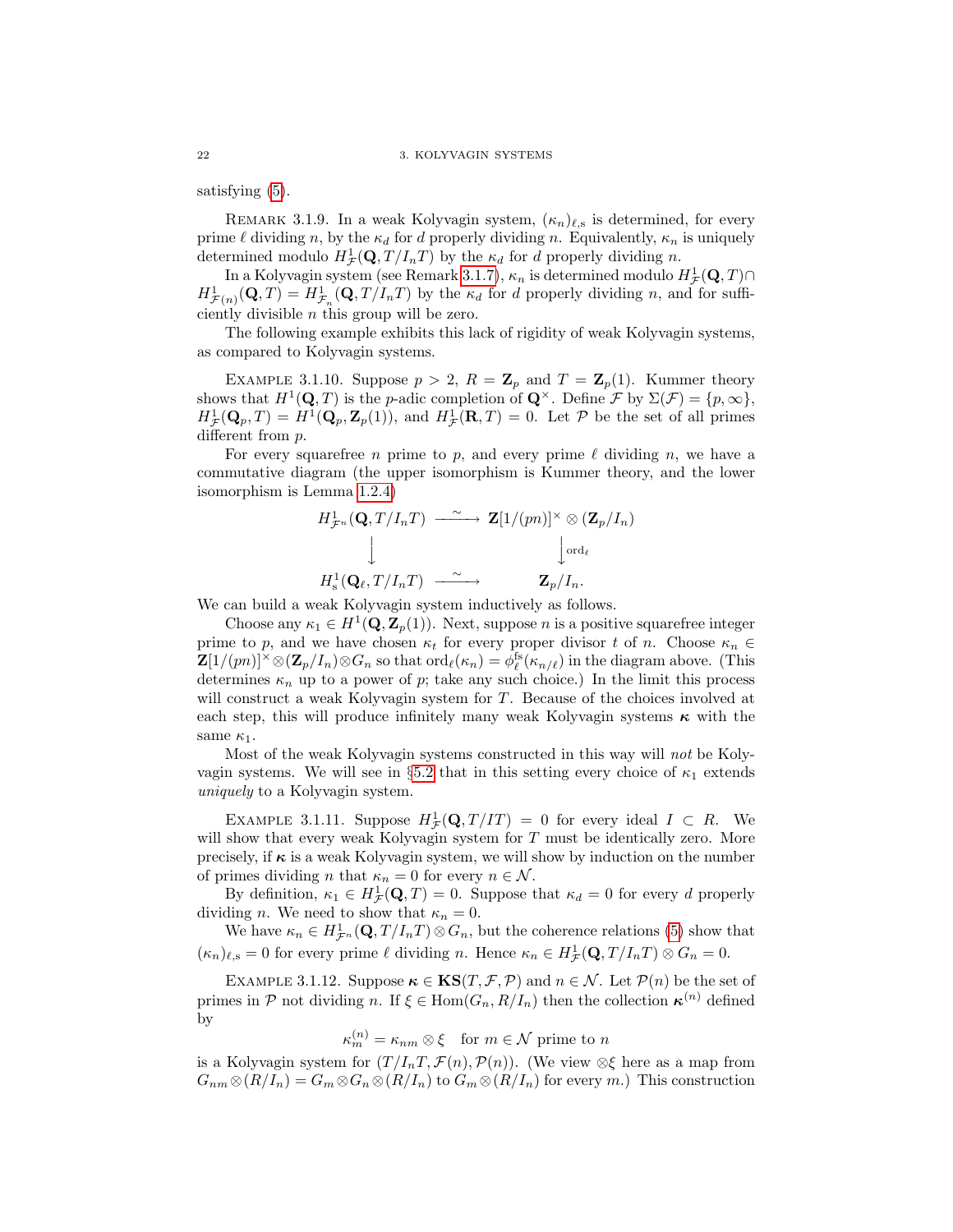defines a homomorphism

$$
\textup{\textbf{KS}}(T,\mathcal{F},\mathcal{P})\otimes \textup{Hom}(G_n,R/I_n)\to \textup{\textbf{KS}}(T/I_nT,\mathcal{F}(n),\mathcal{P}(n)).
$$

(Recall that  $Hom(G_n, R/I_n)$  is a free, rank-one  $(R/I_n)$ -module.)

#### 3.2. Euler systems and Kolyvagin systems

<span id="page-28-0"></span>Suppose for this section that  $R$  is the ring of integers of a finite extension of  $\mathbf{Q}_p$ . For similar results when R is an Iwasawa algebra, see §[5.3.](#page-65-0)

DEFINITION 3.2.1. We define a canonical Selmer structure  $\mathcal{F}_{\text{can}}$  on T by

- $\Sigma(\mathcal{F}_{\text{can}}) = \{\ell : T \text{ is ramified at } \ell\} \cup \{p,\infty\},\$
- if  $\ell \in \Sigma(\mathcal{F}_{\mathrm{can}})$  and  $\ell \neq p, \infty$  then

$$
H^1_{\mathcal{F}_{\text{can}}}(\mathbf{Q}_{\ell},T) = \text{ker}[H^1(\mathbf{Q}_{\ell},T) \to H^1(\mathbf{Q}_{\ell}^{\text{unr}},T \otimes \mathbf{Q}_p)],
$$

- $H^1_{\mathcal{F}_{\text{can}}}(\mathbf{Q}_p, T) = H^1(\mathbf{Q}_p, T),$
- $H^1_{\mathcal{F}_{\text{can}}}(\mathbf{R},T) = H^1(\mathbf{R},T).$

If I is an ideal of R we define the canonical Selmer structure on  $T/IT$  to be  $\mathcal{F}_{\text{can}} \otimes R/I$ , the Selmer structure induced by  $\mathcal{F}_{\text{can}}$  on  $T/IT$ . (Note that this depends on T, not only on T/IT.) We will write simply  $\mathcal{F}_{\text{can}}$  instead of  $\mathcal{F}_{\text{can}} \otimes R/I$ . It is not true in general that  $H^1_{\mathcal{F}_{\text{can}}}(\mathbf{Q}_p, T/IT) = H^1(\mathbf{Q}_p, T/IT)$ ; see Lemma [A.1.](#page-84-1)

<span id="page-28-2"></span>DEFINITION 3.2.2. Fix a set  $P$  of primes, different from p, where T is unramified (so  $(T, \mathcal{F}_{\text{can}}, \mathcal{P})$ ) is a Selmer triple), and a (possibly infinite) abelian extension K of **Q**. An *Euler system* **c** for  $(T, \mathcal{P}, \mathcal{K})$  is a collection

$$
\{c_F \in H^1(F,T) : F \subset \mathcal{K}, F/\mathbf{Q} \text{ finite}\}
$$

such that whenever  $F \subset F' \subset \mathcal{K}$  and  $F'/\mathbf{Q}$  is finite,

$$
\mathbf{N}_{F'/F}c_{F'}=\left(\prod P_{\ell}(\mathrm{Fr}_{\ell}^{-1})\right)c_{F}.
$$

Here  $\mathbf{N}_{F'/F}$  is the corestriction map from  $F'$  to F, the product is over primes  $\ell \in \mathcal{P}$  which ramify in  $F' / \mathbf{Q}$  but not in  $F / \mathbf{Q}$ , and  $P_{\ell}(x) = \det(1 - \text{Fr}_{\ell} x | T)$  as in Definition [2.2.1.](#page-21-2)

Let  $ES(T, \mathcal{P}, \mathcal{K})$  (or simply  $ES(T)$ , if there is no danger of confusion) denote the collection of Euler systems for  $(T, \mathcal{P}, \mathcal{K})$ . Then  $ES(T)$  is a  $\mathbb{Z}_p[[G_{\mathbf{Q}}]]$ -module.

REMARK 3.2.3. The "Euler factors"  $P_{\ell}(\text{Fr}_{\ell}^{-1})$  in Definition [3.2.2](#page-28-2) are slightly different from the ones used in [ $Ru6$ ] Definition 2.1.1. However, it is easy to switch back and forth between the two choices, and they give equivalent theories and isomorphic modules  $ES(T)$ . See §9.6 of [[Ru6](#page-100-4)]. We use the present choice here because it simplifies the formulas in the proof of Theorem [3.2.4.](#page-28-1)

<span id="page-28-1"></span>THEOREM 3.2.4. Suppose that K contains the maximal abelian p-extension of  $Q$  which is unramified outside of p and  $P$ , and

- (a)  $T / (Fr_{\ell} 1)T$  is a cyclic R-module for every  $\ell \in \mathcal{P}$ ,
- (b)  $\text{Fr}_{\ell}^{p^k} 1$  is injective on T for every  $\ell \in \mathcal{P}$  and every  $k \geq 0$ .

Then there is a canonical homomorphism  $ES(T) \to \overline{KS}(T, \mathcal{F}_{\text{can}}, \mathcal{P})$  which is  $G_{\mathbf{Q}}$ equivariant (with  $G_{\mathbf{Q}}$  acting trivially on  $\mathbf{KS}(T)$ ) with the property that if  $\mathbf{c}$  maps to  $\kappa$ , then  $\kappa_1 = c_{\mathbf{Q}}$ .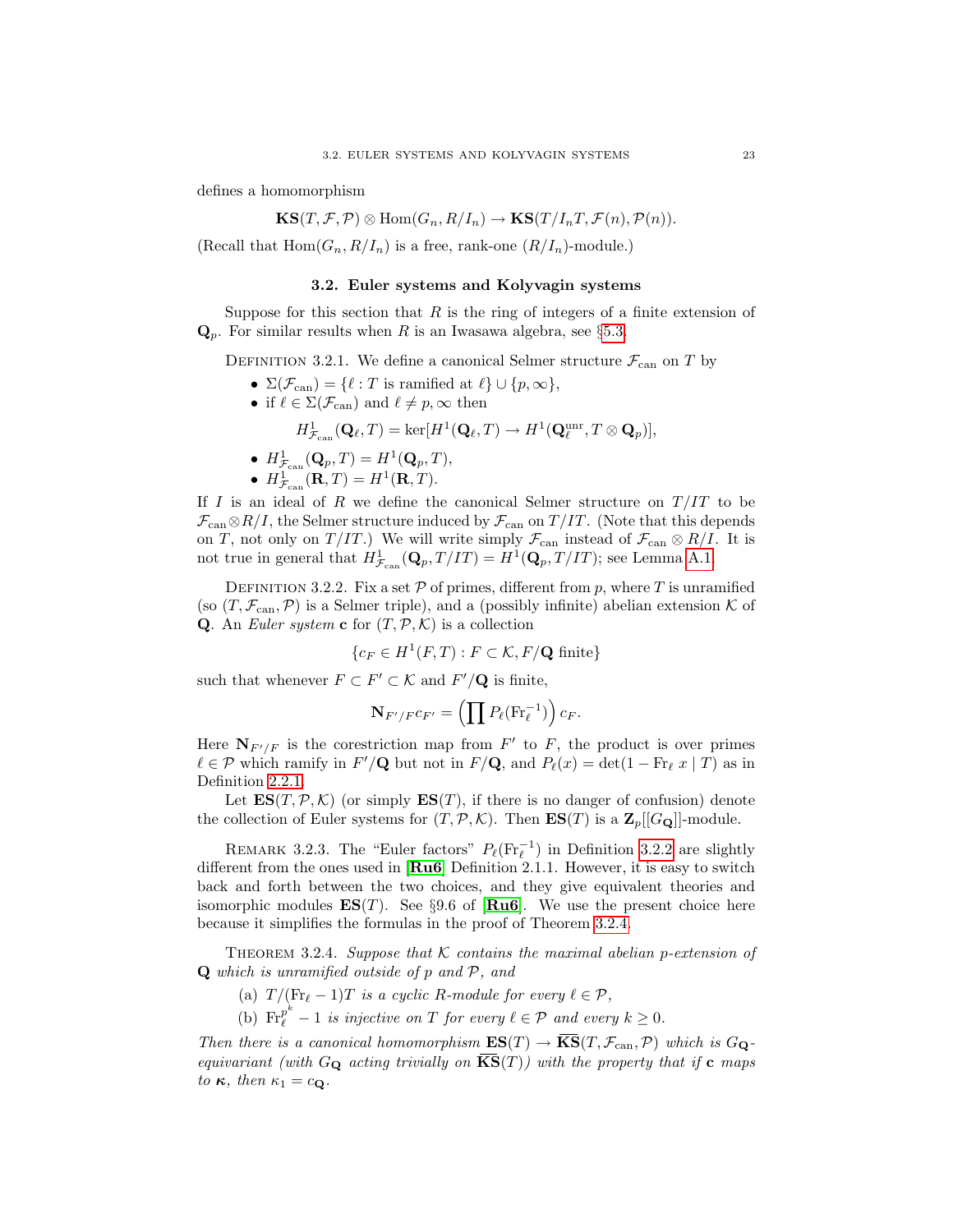If further  $H^0(\mathbf{Q}_p, T^*)$  is a divisible R-module, then there is a canonical  $G_{\mathbf{Q}}$ equivariant homomorphism  $ES(T) \rightarrow KS(T, \mathcal{F}_{can}, \mathcal{P})$  with the property that if **c** maps to  $\kappa$ , then  $\kappa_1 = c_Q$ .

The proof of this theorem is given in Appendix [A.](#page-84-0) If we let  $\{\kappa_n\}$  denote the collection of derivative classes of the Euler system c as defined for example in Chapter 4 of [[Ru6](#page-100-4)], then the results of that chapter show that this collection is a weak Kolyvagin system. A minor modification of these classes gives a Kolyvagin system. Since the proof is tedious and unrelated to the rest of this paper, we defer it to Appendix [A.](#page-84-0)

REMARK 3.2.5. Suppose  $\rho : \text{Gal}(\mathcal{K}/\mathbf{Q}) \to R^{\times}$  is a character of finite order. Writing  $\mathcal{P}_{\rho} = \{ \ell \in \mathcal{P} : \rho \text{ is unramified at } \ell \}, \text{ and again writing } \mathcal{F}_{\text{can}} \text{ for the canon-}$ ical Selmer structure on  $T \otimes \rho$ , we get a new Selmer triple  $(T \otimes \rho, \mathcal{F}_{\text{can}}, \mathcal{P}_{\rho})$ .

As in §2.4 of  $\left[\mathbf{Ru6}\right]$  $\left[\mathbf{Ru6}\right]$  $\left[\mathbf{Ru6}\right]$ , if we fix a generator of the free rank-one R-module  $\rho$ , we obtain a map

$$
\mathbf{ES}(T, \mathcal{P}, \mathcal{K}) \to \mathbf{ES}(T \otimes \rho, \mathcal{P}_{\rho}, \mathcal{K})
$$

with the property that if  $c \mapsto c^{\rho}$  and L is the fixed field of the kernel of  $\rho$ , then the image of  $c_{\mathbf{Q}}^{\rho}$  under the composition

$$
H^1(\mathbf{Q}, T \otimes \rho) \stackrel{\text{res}}{\longrightarrow} H^1(L, T \otimes \rho) \cong H^1(L, T)
$$

is  $\sum_{\delta \in \text{Gal}(L/\mathbf{Q})} \rho(\delta) c_L^{\delta}$ . Thus, using Theorem [3.2.4](#page-28-1) (and increasing the ring R as necessary, to include the values of  $\rho$ ), an Euler system for T gives rise to a Kolyvagin system for  $T \otimes \rho$  for every character  $\rho$  of finite order of  $Gal(\mathcal{K}/\mathbf{Q})$ .

It is not difficult to show that the Kolyvagin systems obtained in this way "interpolate", in the sense that if  $\rho \equiv \rho' \pmod{\mathfrak{m}^k}$ , then the induced Kolyvagin systems coincide in  $\mathbf{KS}((T/\mathfrak{m}^k T) \otimes \rho) = \mathbf{KS}((T/\mathfrak{m}^k T) \otimes \rho').$ 

REMARK 3.2.6. In Theorem [3.2.4](#page-28-1) above, we require that  $K$  contains the cyclotomic  $\mathbf{Z}_p$ -extension  $\mathbf{Q}_\infty$  of  $\mathbf{Q}$ . In other words, the Euler system "extends in the p-direction", and in particular each class  $c_F$  is a universal norm from  $F\mathbf{Q}_{\infty}$ .

As discussed in  $\S 9.1$  of  $\text{Ru6}$  $\text{Ru6}$  $\text{Ru6}$ , it is possible to remove this requirement if we replace it with some other appropriate condition. The following variant of Theorem [3.2.4](#page-28-1) is proved by combining  $\S 9.1$  of  $\mathbf{R} \mathbf{u}$  with the proof of Theorem [3.2.4](#page-28-1) in Appendix [A.](#page-84-0)

THEOREM 3.2.7. Suppose that K contains the maximal abelian p-extension of  $Q$  which is unramified outside of some cofinite set of primes containing  $P$ , and that (a) and (b) of Theorem [3.2.4](#page-28-1) hold. Suppose in addition that  $c_F \in H^1_{\mathcal{F}_{\text{can}}}(F,T)$  for every F and that there is a  $\gamma \in G_{\mathbf{Q}}$  such that  $\gamma - 1$  kills  $\mu_{p^{\infty}}$  and  $\gamma - 1$  is injective on T. Then there is a canonical homomorphism  $ES(T) \rightarrow \overline{KS}(T, \mathcal{F}_{can})$  with the property that if **c** maps to  $\kappa$ , then  $\kappa_1 = c_Q$ .

If further  $H^0(\mathbf{Q}_p, T^*)$  is a divisible R-module, then this homomorphism factors through a map  $ES(T) \rightarrow KS(T, \mathcal{F}_{\text{can}}, \mathcal{P}).$ 

For examples of Euler systems and applications of the corresponding Kolyvagin systems, see §[6.1](#page-74-1) and §[6.2.](#page-78-0)

#### 3.3. Simplicial sheaves and Selmer groups

<span id="page-29-0"></span>Suppose P is a set of primes,  $\mathcal{X} = \mathcal{X}(\mathcal{P})$  is the graph defined in Definition [3.1.2,](#page-24-2) and S is a (simplicial) sheaf on X as in Definition [3.1.1.](#page-24-3) If  $\ell$  is prime and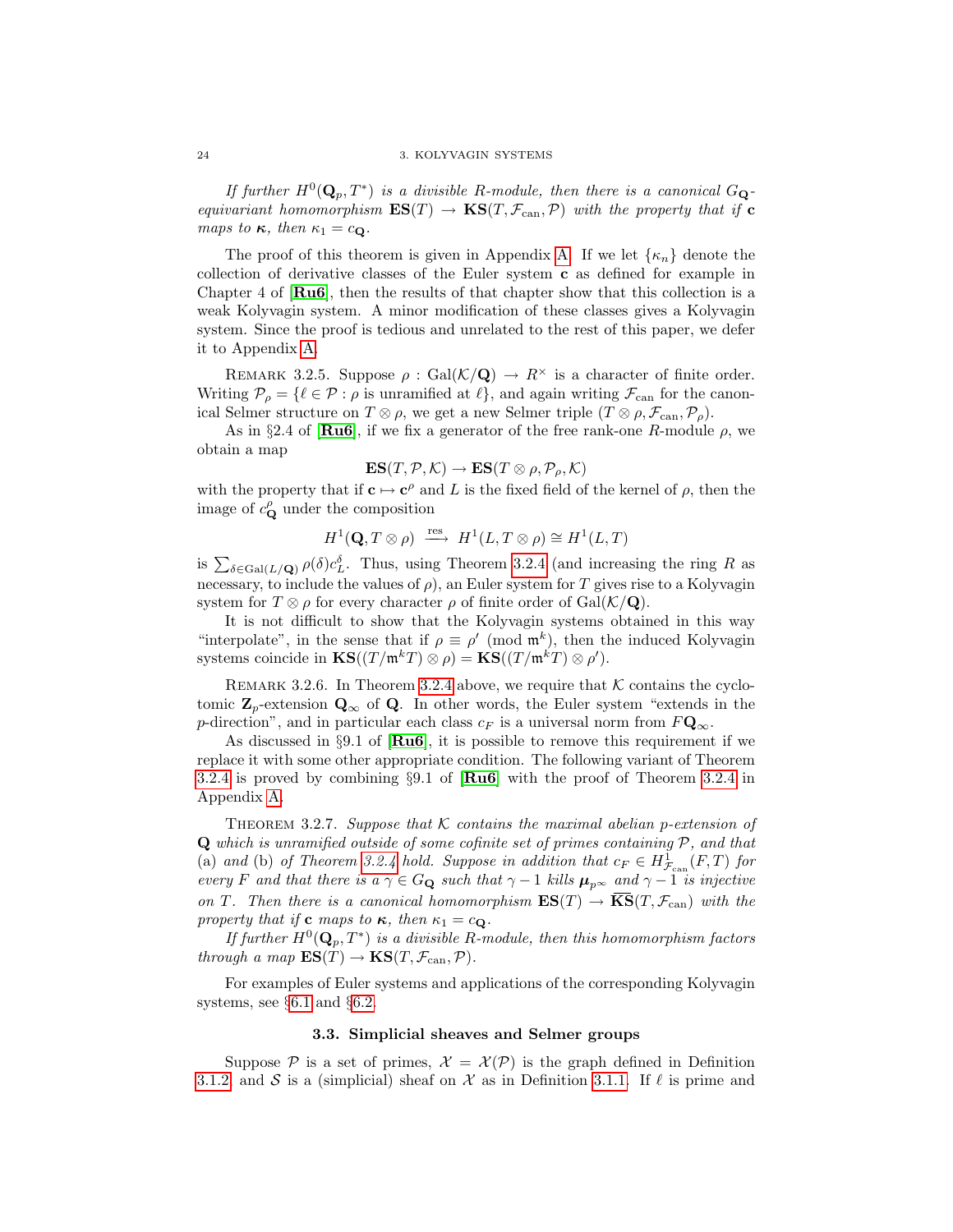$n\ell \in \mathcal{N}$ , we will write  $e_{n,n\ell}$  for the edge in X joining the vertices n and  $n\ell$ , and we will write simply  $e_{\ell}$  for  $e_{1,\ell}$ .

DEFINITION 3.3.1. Suppose further that for every edge  $e_{n,n\ell}$  we have an isomorphism of edge stalks

<span id="page-30-0"></span>
$$
S(e_{n,n\ell}) \stackrel{\sim}{\longrightarrow} S(e_{\ell}) \tag{6}
$$

Using these isomorphisms to identify  $\mathcal{S}(e_{n,n\ell})$  and  $\mathcal{S}(e_{\ell})$ , we define for every vertex  $n \text{ of } \mathcal{X}$ 

$$
\psi_n : \mathcal{S}(n) \longrightarrow \underset{\ell|n}{\bigoplus} \mathcal{S}(e_{\ell})
$$

by  $\psi_n = \bigoplus_{\ell|n} \psi_n^{e_{n/\ell,n}}$ , where  $\psi_n^{e_{n/\ell,n}} : \mathcal{S}(n) \to \mathcal{S}(e_{n/\ell,n})$  is the vertex-to-edge map of S.

If  $\kappa$  is a global section of S, then for every  $n \in \mathcal{N}$  and  $j > 0$  we define the Kolyvagin-constructed dual Selmer group by

$$
\mathrm{Sel}^*(\kappa;n) = \left(\underset{\ell|n}{\bigoplus} \mathcal{S}(e_{\ell})\right) / \left(\underset{d|n}{\sum} \psi_d(R\kappa_d)\right)
$$

If  $n \mid m$  there is a natural map  $\text{Sel}^*(\kappa; n) \to \text{Sel}^*(\kappa; m)$ , and we define

$$
\mathrm{Sel}^*(\kappa) = \varinjlim_{n \in \mathcal{N}} \mathrm{Sel}^*(\kappa; n).
$$

<span id="page-30-1"></span>EXAMPLE 3.3.2. Fix a Selmer triple  $(T, \mathcal{F}, \mathcal{P})$ , and let S be the Selmer sheaf  $\mathcal{H}_{(T,\mathcal{F},\mathcal{P})}$  of Definition [3.1.2.](#page-24-2)

Suppose first that  $I_\ell = 0$  for every  $\ell \in \mathcal{P}$ . (For example, this will be true if R is artinian, say  $\mathfrak{m}^k = 0$ , and  $\mathcal{P} = \mathcal{P}_k$  where  $\mathcal{P}_k$  is as in Definition [3.1.6.](#page-26-1)) Then for every  $n \in \mathcal{N}$  we have  $\mathcal{S}(e_{n,n\ell}) = H^1_{\rm s}(\mathbf{Q}_\ell,T) \otimes G_{n\ell}$ . Fixing a generator of  $G_\ell$ for every  $\ell \in \mathcal{P}$  induces isomorphisms  $\mathcal{S}(e_{n,n\ell}) \cong \mathcal{S}(e_{\ell}) \cong H^1_{\rm s}(\mathbf{Q}_{\ell},T)$  as in [\(6\)](#page-30-0), and with these identifications we have Sel<sup>\*</sup>( $\kappa$ ) as above for every  $\kappa \in \mathbf{KS}(T)$ .

<span id="page-30-2"></span>PROPOSITION 3.3.3. With notation and assumptions as in Example [3.3.2,](#page-30-1) for every  $\kappa \in \text{KS}(T)$  there is a canonical map

$$
H^{1}_{\mathcal{F}^*}(\mathbf{Q},T^*) \longrightarrow \mathrm{Hom}(\mathrm{Sel}^*(\kappa), \mathbf{Q}_p/\mathbf{Z}_p)
$$

with kernel  $\bigcap_{n\in\mathcal{N}}H^1_{\mathcal{F}_n^*}(\mathbf{Q},T^*)$ .

PROOF. Global duality (Theorem [2.3.4\)](#page-22-1) gives an exact sequence

$$
\begin{aligned}\n0 &\longrightarrow H^{1}_{\mathcal{F}_{n}^{*}}(\mathbf{Q},T^{*}) \longrightarrow H^{1}_{\mathcal{F}^{*}}(\mathbf{Q},T^{*}) \\
&\longrightarrow \text{Hom}\big((\bigoplus_{\ell|n}H^{1}_{s}(\mathbf{Q}_{\ell},T))/\text{image}(H^{1}_{\mathcal{F}^{n}}(\mathbf{Q},T)),\mathbf{Q}_{p}/\mathbf{Z}_{p}\big).\n\end{aligned}
$$

Since  $\kappa_d \in H^1_{\mathcal{F}^n}(\mathbf{Q},T) \otimes G_d$  for every d dividing n, the proposition follows directly from this.  $\square$ 

If P is large enough so that  $\bigcap_{n\in\mathcal{N}}H^1_{\mathcal{F}^*_n}(\mathbf{Q},T^*)=0$ , then the map of Proposi-tion [3.3.3](#page-30-2) will be injective. Under suitable hypotheses on T and  $\kappa$  (see Theorem [4.5.12\)](#page-56-0) we will show that this map is surjective as well, so that  $H^1_{\mathcal{F}^*}(\mathbf{Q},T^*)\cong$  $\mathrm{Hom}(\mathrm{Sel}^*(\kappa), \mathbf{Q}_p/\mathbf{Z}_p).$ 

DEFINITION 3.3.4. Fix a Selmer triple  $(T, \mathcal{F}, \mathcal{P})$ , but we no longer assume that  $I_\ell = 0$  for  $\ell \in \mathcal{P}$ . For  $k \geq 0$  let  $\mathcal{S}_k$  be the Selmer sheaf  $\mathcal{H}_{(T/\mathfrak{m}^k T, \mathcal{F}, \mathcal{P} \cap \mathcal{P}_k)}$  where  $\mathcal{P}_k$ is as in Definition [3.1.6.](#page-26-1) In particular  $I_\ell = 0$  in  $R/\mathfrak{m}^k$  for every  $\ell \in \mathcal{P}_k$ , so we can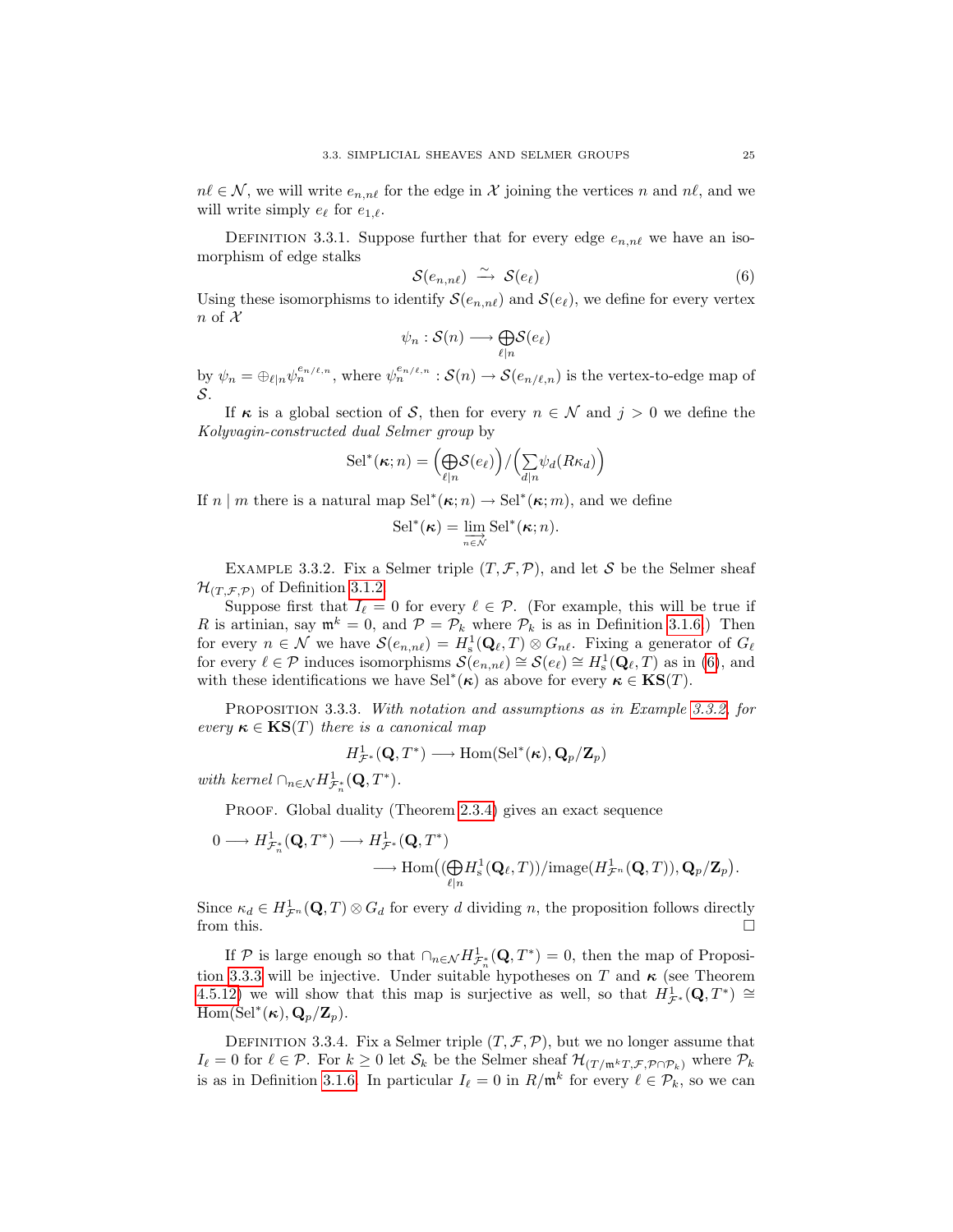apply Example [3.3.2](#page-30-1) and Proposition [3.3.3](#page-30-2) to  $S_k$ . If  $\kappa \in \mathbf{KS}(T)$  let  $\kappa^{(k)}$  denote the image of  $\kappa$  in  $\text{KS}(T/\mathfrak{m}^k)$ . The maps  $T/\mathfrak{m}^k \to T/\mathfrak{m}^j$  for  $j < k$  induce maps  $\text{Sel}^*(\kappa^{(k)}) \to \text{Sel}^*(\kappa^{(j)})$ , and we define

$$
\mathrm{Sel}_{\infty}^*(\kappa) = \varprojlim_{k} \mathrm{Sel}^*(\kappa^{(k)}).
$$

For every  $j < k$  we have a commutative diagram

$$
H^1_{\mathcal{F}^*}(\mathbf{Q}, T^*[\mathfrak{m}^k]) \longrightarrow \text{Hom}(\text{Sel}^*(\kappa^{(k)}), \mathbf{Q}_p/\mathbf{Z}_p)
$$
  

$$
\uparrow \qquad \qquad \uparrow
$$
  

$$
H^1_{\mathcal{F}^*}(\mathbf{Q}, T^*[\mathfrak{m}^j]) \longrightarrow \text{Hom}(\text{Sel}^*(\kappa^{(j)}), \mathbf{Q}_p/\mathbf{Z}_p)
$$

where the horizontal maps are from Proposition [3.3.3.](#page-30-2) Passing to the limit and using that  $H^1_{\mathcal{F}^*}(\mathbf{Q}, T^*) \stackrel{\sim}{\longrightarrow} \lim_{\longrightarrow} H^1_{\mathcal{F}^*}(\mathbf{Q}, T^*[\mathfrak{m}^k])$ , we get a canonical map

$$
H^1_{\mathcal{F}^*}(\mathbf{Q},T^*) \longrightarrow \mathrm{Hom}(\mathrm{Sel}^*_{\infty}(\kappa), \mathbf{Q}_p/\mathbf{Z}_p).
$$

## 3.4. Sheaves and monodromy

<span id="page-31-0"></span>Suppose for this section that S is a sheaf on a graph X, as in Definition [3.1.1.](#page-24-3)

<span id="page-31-1"></span>DEFINITION 3.4.1. If v and w are vertices of X, a path in X from v to w is a sequence of vertices  $(v = v_1, v_2, \ldots, v_k = w)$  in X such that for each i,  $v_i$  and  $v_{i+1}$ are joined by an edge  $e_i$ . The graph X is *connected* if every pair of vertices  $v, w$ there is a path from v to w. A loop in X (at v) is a path from v to v.

Let r be a positive integer. We say that  $S$  is locally free of rank r if all the R-modules  $\mathcal{S}(v)$ ,  $\mathcal{S}(e)$  are free of rank r and all the maps  $\psi_v^e$  are isomorphisms. If  $\mathcal{S}$ is locally free and  $P = (v_1, v_2, \ldots, v_k)$  is a path in X, we can define an isomorphism  $\psi_P : \mathcal{S}(v_1) \stackrel{\sim}{\longrightarrow} \mathcal{S}(v_k)$  by

$$
\psi_P = (\psi_{v_k}^{e_{k-1}})^{-1} \circ \psi_{v_{k-1}}^{e_{k-1}} \circ (\psi_{v_{k-1}}^{e_{k-2}})^{-1} \circ \cdots \circ (\psi_{v_2}^{e_1})^{-1} \circ \psi_{v_1}^{e_1}.
$$

We say that S has *trivial monodromy* if S is locally free and for every vertex v of X and every loop P at  $v, \psi_P$  is the identity map in  $\text{Aut}(\mathcal{S}(v))$ .

<span id="page-31-2"></span>DEFINITION 3.4.2. We say that S is locally cyclic if all the R-modules  $S(v)$ ,  $\mathcal{S}(e)$  are cyclic and all the maps  $\psi_v^e$  are surjective.

If S is locally cyclic then a *surjective path* (relative to S) from v to w is a path  $(v = v_1, v_2, \ldots, v_k = w)$  in X such that for each i, if  $v_i$  and  $v_{i+1}$  are joined by the edge  $e_i$ , then  $\psi_{v_{i+1}}^{e_i}$  is an isomorphism. We say that the vertex v is a hub of S if for every vertex  $w$  there is an  $S$ -surjective path from  $v$  to  $w$ .

Suppose now that the sheaf S is locally cyclic. If  $P = (v_1, v_2, \ldots, v_k)$  is a surjective path in X, we can define a surjective map  $\psi_P : \mathcal{S}(v_1) \to \mathcal{S}(v_k)$  by

$$
\psi_P = (\psi_{v_k}^{e_{k-1}})^{-1} \circ \psi_{v_{k-1}}^{e_{k-1}} \circ (\psi_{v_{k-1}}^{e_{k-2}})^{-1} \circ \cdots \circ (\psi_{v_2}^{e_1})^{-1} \circ \psi_{v_1}^{e_1}
$$

since all the inverted maps are isomorphisms. We will say that  $S$  has *trivial* monodromy if whenever  $v, w, w'$  are vertices, P, P' are surjective paths  $(v, \ldots, w)$ and  $(v, \ldots, w')$ , and  $w, w'$  are joined by an edge  $e$ , then  $\psi_w^e \circ \psi_P = \psi_{w'}^e \circ \psi_{P'} \in$  $Hom(\mathcal{S}(v), \mathcal{S}(e))$ . In particular for every pair v, w of vertices and and every pair P, P' of surjective paths from v to w, we require that  $\psi_P = \psi_{P'} \in \text{Hom}(\mathcal{S}(v), \mathcal{S}(w)).$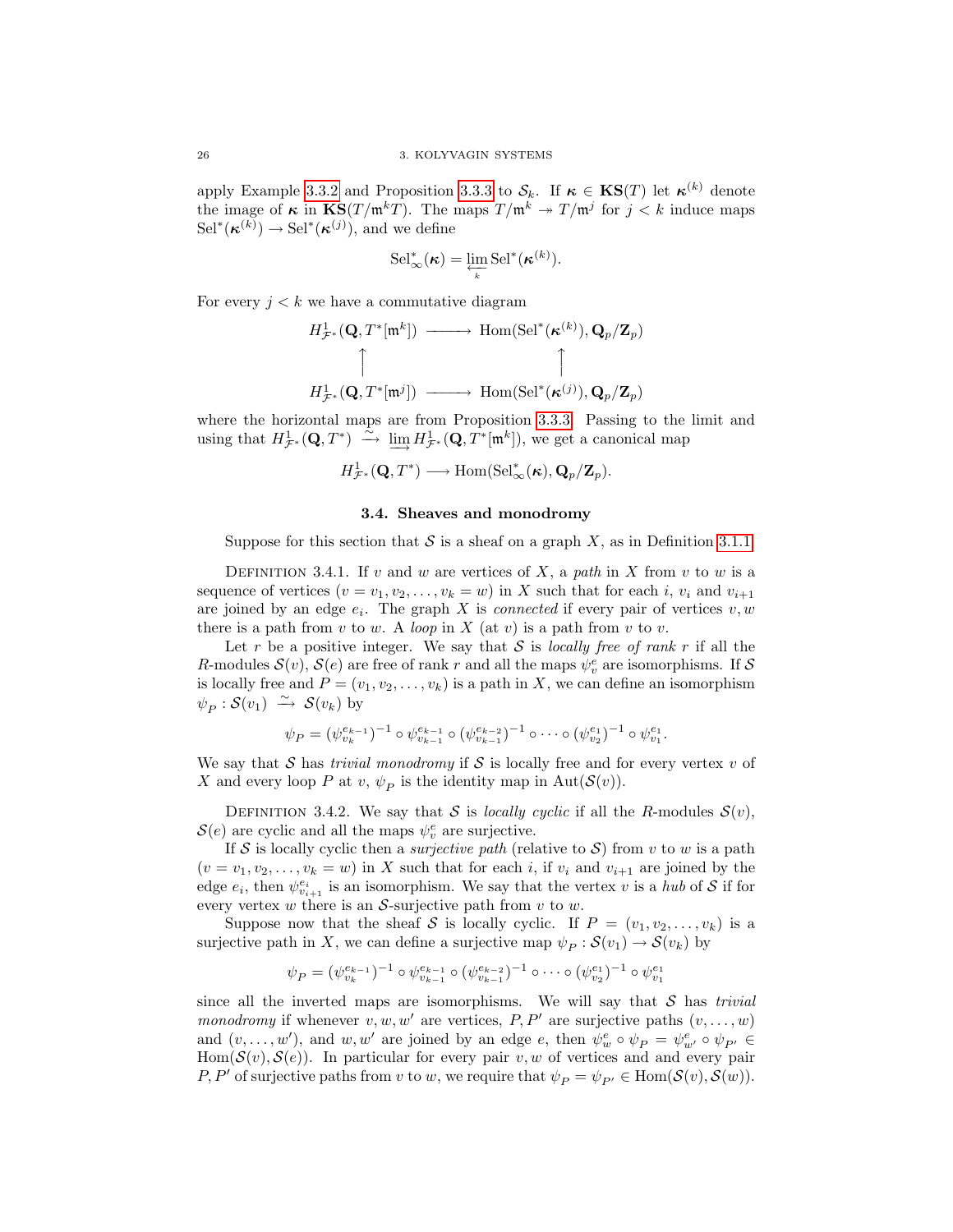REMARK 3.4.3. If  $S$  is locally free of rank one, then it is also locally cyclic, every path is a surjective path, and the definitions of "trivial monodromy" in Definitions [3.4.1](#page-31-1) and [3.4.2](#page-31-2) are equivalent. If  $S$  is locally free of rank one and connected, then every vertex is a hub.

Recall that a global section of S is a collection of elements  $\kappa_v \in \mathcal{S}(v)$  for every vertex v, which are compatible with respect to the maps  $\psi_v^e$ .

<span id="page-32-1"></span>PROPOSITION 3.4.4. Suppose  $S$  is locally cyclic and v is a hub of  $S$ .

- (i) The map  $f_v : \Gamma(S) \to S(v)$  defined by  $\kappa \mapsto \kappa_v$  is injective, and is surjective if and only if  $S$  has trivial monodromy.
- (ii)  $\Gamma(S)$  is (noncanonically) isomorphic to an ideal of R.
- (iii) If  $\kappa \in \Gamma(\mathcal{S})$ , and if u is a vertex such that  $\kappa_u \neq 0$  and  $\kappa_u$  generates  $\mathfrak{m}^i\mathcal{S}(u)$  for some  $i\in \mathbf{Z}^+$ , then  $\kappa_w$  generates  $\mathfrak{m}^i\mathcal{S}(w)$  for every vertex  $w$ .

PROOF. For every vertex w fix a surjective path  $P_w$  from v to w. If  $\kappa \in \Gamma(\mathcal{S})$ then  $\kappa_w = \psi_{P_w}(\kappa_v)$  for every w, so the map  $f_v$  of (i) is injective.

Now fix  $c \in \mathcal{S}(v)$  and for every vertex w define  $\kappa_w = \psi_{P_w}(c)$ . If  $\mathcal S$  has trivial monodromy then this is independent of the choice of  $P_w$ , and defines a global section **κ**. Thus c is in the image of  $f_v$  and hence  $f_v$  is surjective as well.

Conversely, suppose  $f_v$  is surjective. Then for every  $c \in \mathcal{S}(v)$  we can find  $\kappa \in \Gamma(\mathcal{S})$  with  $\kappa_v = c$ . If  $w, w'$  are vertices connected by an edge e, then we must have

$$
\psi^e_w\circ\psi_{P_w}(c)=\psi^e_w(\kappa_w)=\psi^e_{w'}(\kappa_{w'})=\psi^e_{w'}\circ\psi_{P_{w'}}(c)\in\mathcal{S}(e).
$$

Thus  $S$  has trivial monodromy.

This proves (i), (ii) is immediate from (i), and (iii) follows from the surjectivity of the maps  $\psi_{P_{\mu\nu}}$ . .

DEFINITION 3.4.5. A global section  $\kappa \in \Gamma(\mathcal{S})$  will be called *primitive* if for every vertex  $v, \kappa(v) \in \mathcal{S}(v)$  is a generator of the R-module  $\mathcal{S}(v)$ .

It follows from Proposition [3.4.4](#page-32-1) that a locally cyclic sheaf  $S$  has a primitive global section if and only if  $S$  has trivial monodromy.

# 3.5. Hypotheses on  $T$ ,  $\mathcal{F}$ , and  $\mathcal{P}$

<span id="page-32-0"></span>In this section we record and discuss several hypotheses which will play a role in the following sections. Fix a Selmer triple  $(T, \mathcal{F}, \mathcal{P})$ .

Consider the following properties:

- $(H.0)$  T is a free R-module of finite rank.
- (H.1)  $T/\mathfrak{m}T$  is an absolutely irreducible  $\Bbbk[G_{\mathbf{Q}}]$ -representation.
- (H.2) There is a  $\tau \in G_{\mathbf{Q}}$  such that  $\tau = 1$  on  $\mu_{p^{\infty}}$  and  $T/(\tau -1)T$  is free of rank one over R.
- (H.3)  $H^1(\mathbf{Q}(T,\mu_{p^{\infty}})/\mathbf{Q},T/\mathfrak{m}T) = H^1(\mathbf{Q}(T,\mu_{p^{\infty}})/\mathbf{Q},T^*[\mathfrak{m}]) = 0.$
- (H.4) Either
	- $(H.4a)$   $Hom_{\mathbf{F}_p[[G_{\mathbf{Q}}]]}(T/\mathfrak{m}T,T^*[\mathfrak{m}])=0,$  or
	- $(H.4b)$   $p > 4.$
- (H.5)  $\mathcal{P}_t \subset \mathcal{P} \subset \mathcal{P}_1$  for some  $t \in \mathbf{Z}^+$ , where for  $k \in \mathbf{Z}^+$   $\mathcal{P}_k$  is given by Definition [3.1.6.](#page-26-1)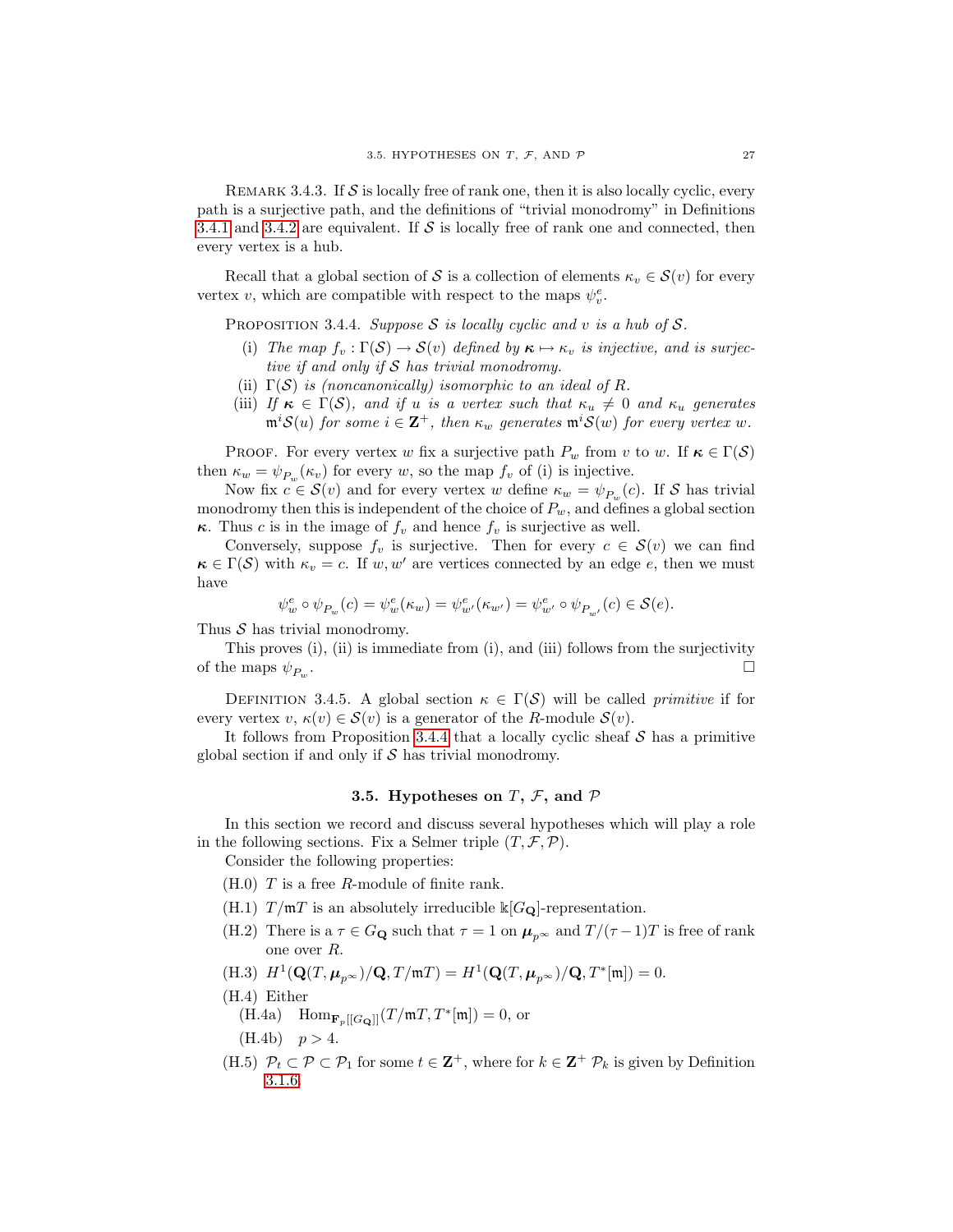(H.6) For every  $\ell \in \Sigma(\mathcal{F})$ , the local condition  $\mathcal{F}$  at  $\ell$  is cartesian (in the sense of Definition [1.1.4\)](#page-13-2) on the category  $Quot_R(T)$  of quotients of T of Example [1.1.3.](#page-13-0)

These hypotheses hold in many, but not all, cases of interest. See §[6.1](#page-74-1) and §[6.2,](#page-78-0) especially Lemmas [6.1.5](#page-76-0) and [6.2.3.](#page-79-1) We have already assumed that (H.0) holds.

REMARK 3.5.1. Note that (H.2) holds trivially when rank $(T) = 1$ , with  $\tau = 1$ . The condition  $\mathcal{P} \subset \mathcal{P}_1$  in (H.5) is reasonably harmless because we can always replace P by  $\mathcal{P} \cap \mathcal{P}_1$ . Condition (H.6) holds trivially when R is a field, because in that case category  $\mathrm{Quot}_R(T)$  has only two objects, 0 and T.

Also, if  $R \to R'$  is a surjective homomorphism of (complete) local rings and T satisfies (H.i), then so does  $T \otimes_R R'$  viewed as an  $R'[[G_{\mathbf{Q}}]]$ -module, for any  $i = 0, \ldots, 4.$ 

Condition (H.1) implies that  $T^*[\mathfrak{m}]$  is also an absolutely irreducible  $\mathbb{k}[[G_{\mathbf{Q}}]]$ representation.

<span id="page-33-0"></span>LEMMA 3.5.2. Suppose that  $(H.3)$  holds. Then for every subquotient S of T or of  $T^*$ ,  $S^{G_{\mathbf{Q}}} = 0$ .

PROOF. It follows from (H.3) that  $(T/\mathfrak{m}T)^{G_{\mathbf{Q}}} = T^*[\mathfrak{m}]^{G_{\mathbf{Q}}} = 0$ . If S is a subquotient of T, then  $S^{G_{\mathbf{Q}}} = 0$  by Lemma [2.1.4.](#page-19-0)

The proof for subquotients of  $T^*$  is similar, applying Lemma [2.1.4](#page-19-0) to the finitely generated R-module  $\text{Hom}(T^*, \mathbf{Q}_p/\mathbf{Z}_p).$ 

<span id="page-33-2"></span>LEMMA 3.5.3. Suppose that  $(H.1)$  and  $(H.3)$  hold, and I is an ideal of R. Then the inclusion  $T^*[I] \hookrightarrow T^*$  induces an isomorphism

$$
H^1_{\mathcal{F}^*}(\mathbf{Q},T^*[I]) \ \stackrel{\sim}{\longrightarrow} \ H^1_{\mathcal{F}^*}(\mathbf{Q},T^*)[I].
$$

PROOF. Suppose first that I is principal with a generator  $\beta$ . Cohomology of the exact sequences

$$
0 \longrightarrow T^*[I] \longrightarrow T^* \xrightarrow{\beta} IT^* \longrightarrow 0
$$
  

$$
0 \longrightarrow IT^* \longrightarrow T^* \longrightarrow T^*/IT^* \longrightarrow 0
$$

gives (writing  $G = \text{Gal}(\mathbf{Q}_{\Sigma(\mathcal{F})}/\mathbf{Q})$ , and using Lemma [3.5.2](#page-33-0) to obtain the zeros on the left)

$$
0 \longrightarrow H^1(G, T^*[I]) \longrightarrow H^1(G, T^*) \xrightarrow{\beta} H^1(G, I T^*)
$$
  

$$
0 \longrightarrow H^1(G, I T^*) \longrightarrow H^1(G, T^*).
$$

Thus we have an isomorphism

<span id="page-33-1"></span>
$$
H^1(\mathbf{Q}_{\Sigma(\mathcal{F})}/\mathbf{Q},T^*[I]) \stackrel{\sim}{\longrightarrow} H^1(\mathbf{Q}_{\Sigma(\mathcal{F})}/\mathbf{Q},T^*)[I] \tag{7}
$$

in this case.

By induction the isomorphism [\(7\)](#page-33-1) extends to all ideals I: if  $I = (\beta_1, \ldots, \beta_i)$ just apply [\(7\)](#page-33-1) with R replaced by  $R' = R/(\beta_1, \ldots, \beta_{i-1}),$  T replaced by  $T \otimes R'$ , and  $I = \beta_i R'$ .

The Selmer structure  $\mathcal{F}^*$  on  $T^*[I]$  is the one induced on it (as a submodule) by the Selmer structure  $\mathcal{F}^*$  on  $T^*$  (see Example [1.3.3\)](#page-17-1). Consider the commutative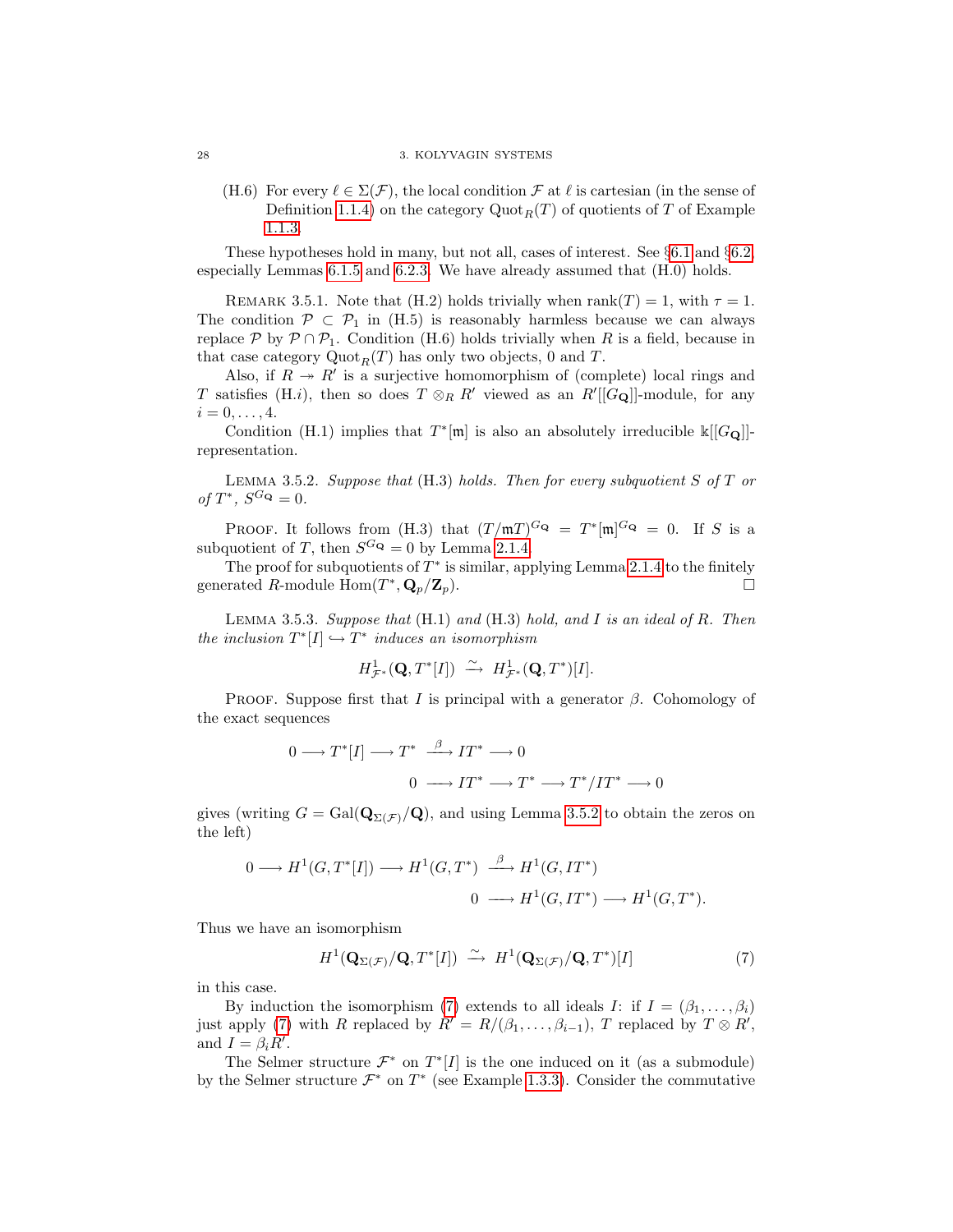$$
\begin{array}{ccc}\n0 \to H^{1}_{\mathcal{F}^{*}}(\mathbf{Q}, T^{*}[I]) \to H^{1}(\mathbf{Q}_{\Sigma(\mathcal{F})}/\mathbf{Q}, T^{*}[I]) \to \bigoplus_{\ell \in \Sigma(\mathcal{F})} H^{1}(\mathbf{Q}_{\ell}, T^{*}[I])/H^{1}_{\mathcal{F}^{*}}(\mathbf{Q}_{\ell}, T^{*}[I]) \\
&\downarrow &\downarrow &\downarrow &\downarrow \\
0 \to H^{1}_{\mathcal{F}^{*}}(\mathbf{Q}, T^{*})[I] \to H^{1}(\mathbf{Q}_{\Sigma(\mathcal{F})}/\mathbf{Q}, T^{*})[I] \to \bigoplus_{\ell \in \Sigma(\mathcal{F})} H^{1}(\mathbf{Q}_{\ell}, T^{*})/H^{1}_{\mathcal{F}^{*}}(\mathbf{Q}_{\ell}, T^{*}).\n\end{array}
$$

The rows are exact by definition of  $H^1_{\mathcal{F}^*}$ , [\(7\)](#page-33-1) shows that the center vertical map is an isomorphism, and by definition of the induced Selmer structure the right-hand vertical map is injective. Therefore the left-hand vertical map is an isomorphism, which proves the lemma.  $\Box$ 

LEMMA 3.5.4. Suppose  $R$  is artinian and principal of length  $k$ ,  $T$  satisfies  $(H.0)$ , (H.1), (H.3), and (H.6),  $0 < i \leq k$ , and  $\pi$  is a generator of  $\mathfrak{m}$ . Then the injection  $\pi^{k-i}: T/\mathfrak{m}^i T \hookrightarrow T$  induces isomorphisms

$$
[\pi^{k-i}]: H^1_{\mathcal{F}}(\mathbf{Q}, T/\mathfrak{m}^i T) \longrightarrow H^1_{\mathcal{F}}(\mathbf{Q}, T)[\mathfrak{m}^i],
$$
  

$$
[\pi^{k-i}]: H^1(\mathbf{Q}, T/\mathfrak{m}^i T) \longrightarrow H^1(\mathbf{Q}, T)[\mathfrak{m}^i],
$$

and  $H^1_{\mathcal{F}}(\mathbf{Q},T)[\mathfrak{m}^i] = \ker[H^1_{\mathcal{F}}(\mathbf{Q},T) \to H^1_{\mathcal{F}}(\mathbf{Q},T/\mathfrak{m}^{k-i}T)].$ 

PROOF. As in the proof of Lemma [3.5.3](#page-33-2) (using Lemma [3.5.2\)](#page-33-0), cohomology of the exact sequences

$$
0 \longrightarrow T/\mathfrak{m}^i T \xrightarrow{\pi^{k-i}} T \longrightarrow T/\mathfrak{m}^{k-i} T \longrightarrow 0
$$

$$
0 \longrightarrow T/\mathfrak{m}^{k-i} T \xrightarrow{\pi^i} T
$$

shows that  $[\pi^{k-i}] : H^1(\mathbf{Q}, T/\mathfrak{m}^i T) \to H^1(\mathbf{Q}, T)[\mathfrak{m}^i]$  is an isomorphism.

It is easy to check that  $[\pi^{k-i}]$  maps  $H^1_{\mathcal{F}}(\mathbf{Q}, T/\mathfrak{m}^i T)$  into  $H^1_{\mathcal{F}}(\mathbf{Q}, T)[\mathfrak{m}^i]$ . To prove the lemma we need to show that  $[\pi^{k-i}]^{-1}H^1_{\mathcal{F}}(\mathbf{Q},T)$  satisfies the local conditions to lie in  $H^1_{\mathcal{F}}(\mathbf{Q}, T/\mathfrak{m}^i T)$ . For primes  $\ell \in \Sigma(\mathcal{F})$  this holds by (H.6), so suppose  $\ell \notin \Sigma(\mathcal{F})$ . We need to show that  $[\pi^{k-i}]^{-1}H_f^1(\mathbf{Q}_\ell,T) \subset H_f^1(\mathbf{Q}_\ell,T/\mathfrak{m}^iT)$ .

Writing  $\mathcal{I}_{\ell}$  for the inertia group in  $G_{\mathbf{Q}_{\ell}}$ , we have a diagram with exact rows

$$
\begin{array}{ccccccc}\n0 & \hookrightarrow & H^{1}_{f}(\mathbf{Q}_{\ell}, T/\mathfrak{m}^{i}T) & \longrightarrow & H^{1}(\mathbf{Q}_{\ell}, T/\mathfrak{m}^{i}T) & \longrightarrow & \text{Hom}(\mathcal{I}_{\ell}, T/\mathfrak{m}^{i}T) \\
 & & & & & & & & & \\
 & & & & & & & & & \\
0 & \hookrightarrow & & & & & & & & \\
\end{array}
$$

The right-hand vertical map is injective, so if  $c \in H^1(\mathbf{Q}_\ell, T/\mathfrak{m}^i T)$  and  $[\pi^{k-i}]c$  is unramified, then c is unramified.

DEFINITION 3.5.5. Recall the set  $P_k$  of Definition [3.1.6,](#page-26-1) and let  $\mathcal{N}_k = \mathcal{N}(\mathcal{P}_k)$ be the corresponding set of positive integers as in Definition [2.2.1:](#page-21-2) all squarefree products of primes in  $\mathcal{P}_k$ .

LEMMA 3.5.6. Suppose  $k \in \mathbb{Z}^+$  and T satisfies (H.0), and  $p^d$  generates the kernel of the map  $\mathbb{Z}_p \to R/\mathfrak{m}^k$ .

(i) Suppose  $\tau \in G_{\mathbf{Q}}$  satisfies (H.2). If  $\ell \notin \Sigma(\mathcal{F})$  and the Frobenius class of  $\ell$ in Gal $(\mathbf{Q}(T/\mathfrak{m}^kT, \boldsymbol{\mu}_{n^d})/\mathbf{Q})$  is the conjugacy class of  $\tau$ , then  $\ell \in \mathcal{P}_k$ .

diagram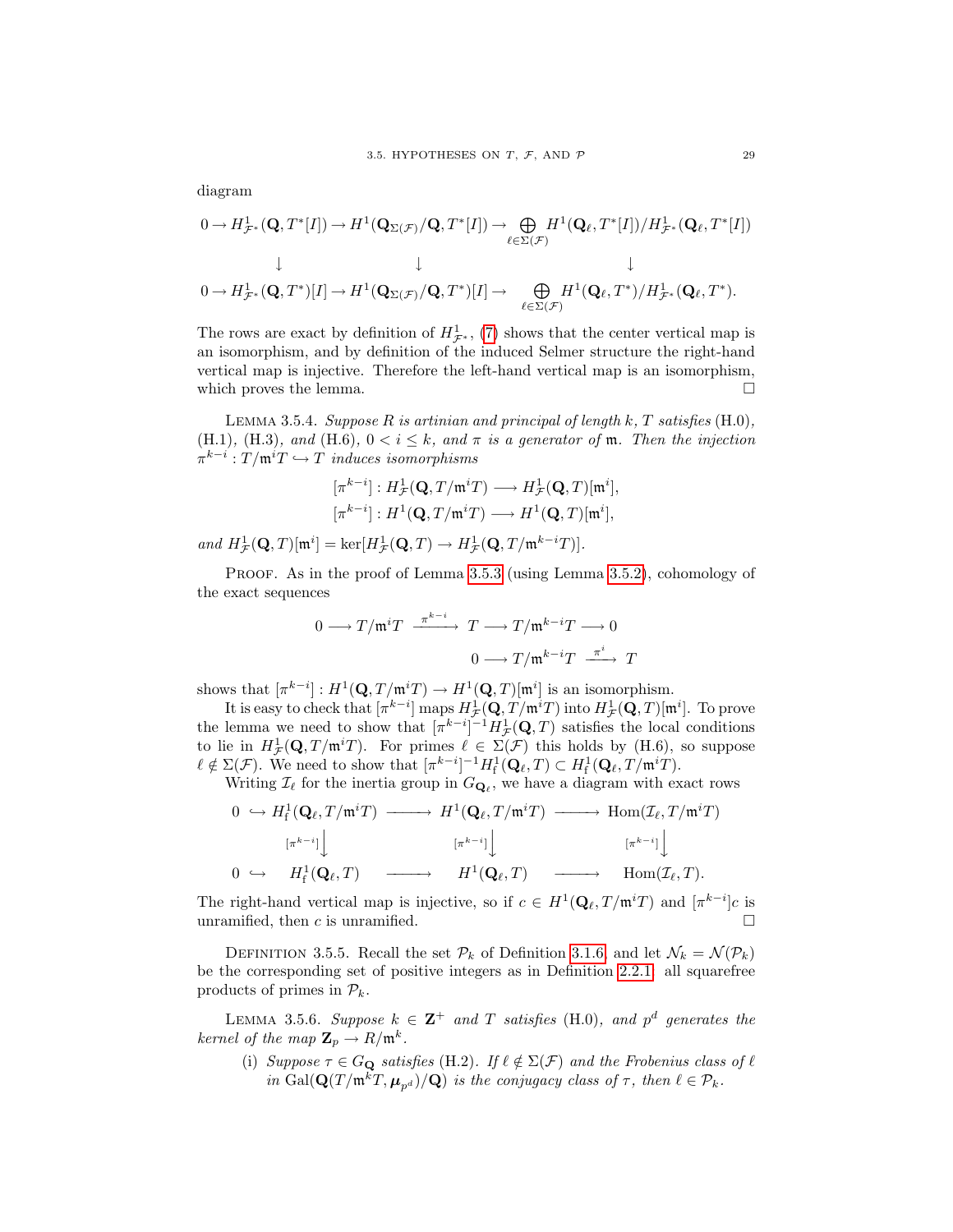(ii) Suppose R is principal and artinian of length k, and  $\ell \in \mathcal{P}_k$ . Then  $H^1_\mathrm{f}(\mathbf{Q}_\ell,T), H^1_\mathrm{s}(\mathbf{Q}_\ell,T), H^1_\mathrm{f}(\mathbf{Q}_\ell,T^*),$  and  $H^1_\mathrm{s}(\mathbf{Q}_\ell,T^*)$  are free of rank one over R, and the map  $\phi_{\ell}^{\text{fs}}$  of Definition [1.2.2](#page-15-2) is an isomorphism.

PROOF. If the Frobenius of  $\ell$  in Gal $(\mathbf{Q}(T / \mathfrak{m}^k T, \boldsymbol{\mu}_{n^k}) / \mathbf{Q})$  belongs to the conjugacy class of  $\tau$ , then

$$
T/(\mathfrak{m}^k T + (\text{Fr}_{\ell} - 1)T) = T/(\mathfrak{m}^k T + (\tau - 1)T)
$$

which is free of rank one over  $R/\mathfrak{m}^k$  by (H.2). Further

$$
P_{\ell}(1) = \det(1 - \text{Fr}_{\ell}|T) \equiv \det(1 - \tau | T) = 0 \pmod{\mathfrak{m}^k}
$$

and, writing  $\varepsilon_{\text{cycl}}$  for the cyclotomic character,

$$
\ell - 1 = \varepsilon_{\text{cycl}}(\text{Fr}_{\ell}) - 1 \equiv \varepsilon_{\text{cycl}}(\tau) - 1 = 0 \pmod{p^d}
$$

so  $I_\ell \subset \mathfrak{m}^k$ . Thus  $\ell \in \mathcal{P}_k$ , which proves (i).

For (ii), suppose  $\ell \in \mathcal{P}_k$ . Then Lemma [1.2.3](#page-15-3) shows that  $H^1_{\text{f}}(\mathbf{Q}_{\ell}, T)$  and  $H^1_\mathbf{s}(\mathbf{Q}_\ell,T)$  are free of rank one and  $\phi_\ell^{\text{fs}}$  is an isomorphism. Local duality (Proposition [1.3.2\)](#page-17-0) gives perfect pairings

$$
H^1_{\mathrm{f}}(\mathbf{Q}_\ell,T^*)\times H^1_{\mathrm{s}}(\mathbf{Q}_\ell,T)\to \mathbf{Q}_p/\mathbf{Z}_p,\quad H^1_{\mathrm{s}}(\mathbf{Q}_\ell,T^*)\times H^1_{\mathrm{f}}(\mathbf{Q}_\ell,T)\to \mathbf{Q}_p/\mathbf{Z}_p.
$$

Since R is artinian and principal we conclude that  $H_f^1(\mathbf{Q}_\ell, T^*)$  and  $H_s^1(\mathbf{Q}_\ell, T^*)$  are free of rank one over  $R$  as well.

### 3.6. Choosing useful primes

<span id="page-35-0"></span>In this section we apply the Cebotarev theorem carefully to produce primes with properties that we will need in the following sections. For this section we assume that R is artinian and principal, and that T is an  $R[[G_{\mathbf{Q}}]]$ -module satisfying the Hypotheses (H.0-5) of §[3.5.](#page-32-0) In particular, it is (only) for the results of this section that we use (H.4).

Note that  $T^*$  also satisfies (H.0-5), so the arguments below for  $T$  apply equally to  $T^*$ .

This section is devoted to the proofs of the following two propositions.

PROPOSITION 3.6.1. Suppose  $c_1, c_2 \in H^1(\mathbf{Q}, T)$  and  $c_3, c_4 \in H^1(\mathbf{Q}, T^*)$  are all nonzero. For every  $k \in \mathbb{Z}^+$  there is a set  $S \subset \mathcal{P}_k$  of positive density such that for every  $\ell \in S$ , the localizations  $(c_i)_{\ell}$  are all nonzero.

PROPOSITION 3.6.2. Fix a finite R-submodule  $C \subset H^1(\mathbf{Q}, T)$ , a homomorphism  $\phi: C \to R$ , and  $k \in \mathbb{Z}^+$ . Suppose that the image of  $R \to \text{End}(T)$  is contained in the image of  $\mathbf{Z}_p[[G_{\mathbf{Q}}]] \to \text{End}(T)$ .

(i) There is a set  $S \subset \mathcal{P}_k$  of positive density such that for every  $\ell \in S$ ,

$$
\ker[\mathrm{loc}_{\ell}: C \to H^1(\mathbf{Q}_{\ell}, T)] = \ker(\phi)
$$

where  $\mathrm{loc}_{\ell}$  is localization at  $\ell$ .

(ii) Suppose in addition that (H.4a) holds, that D is a finite submodule of  $H^1(\mathbf{Q}, T^*)$ , and that  $\psi : D \to R$  is a homomorphism. Then there is a set  $S \subset \mathcal{P}_k$  of positive density such that for every  $\ell \in S$ ,

 $\ker[\text{loc}_{\ell}: C \to H^1(\mathbf{Q}_{\ell}, T)] = \ker(\phi), \quad \ker[\text{loc}_{\ell}: D \to H^1(\mathbf{Q}_{\ell}, T^*)] = \ker(\psi).$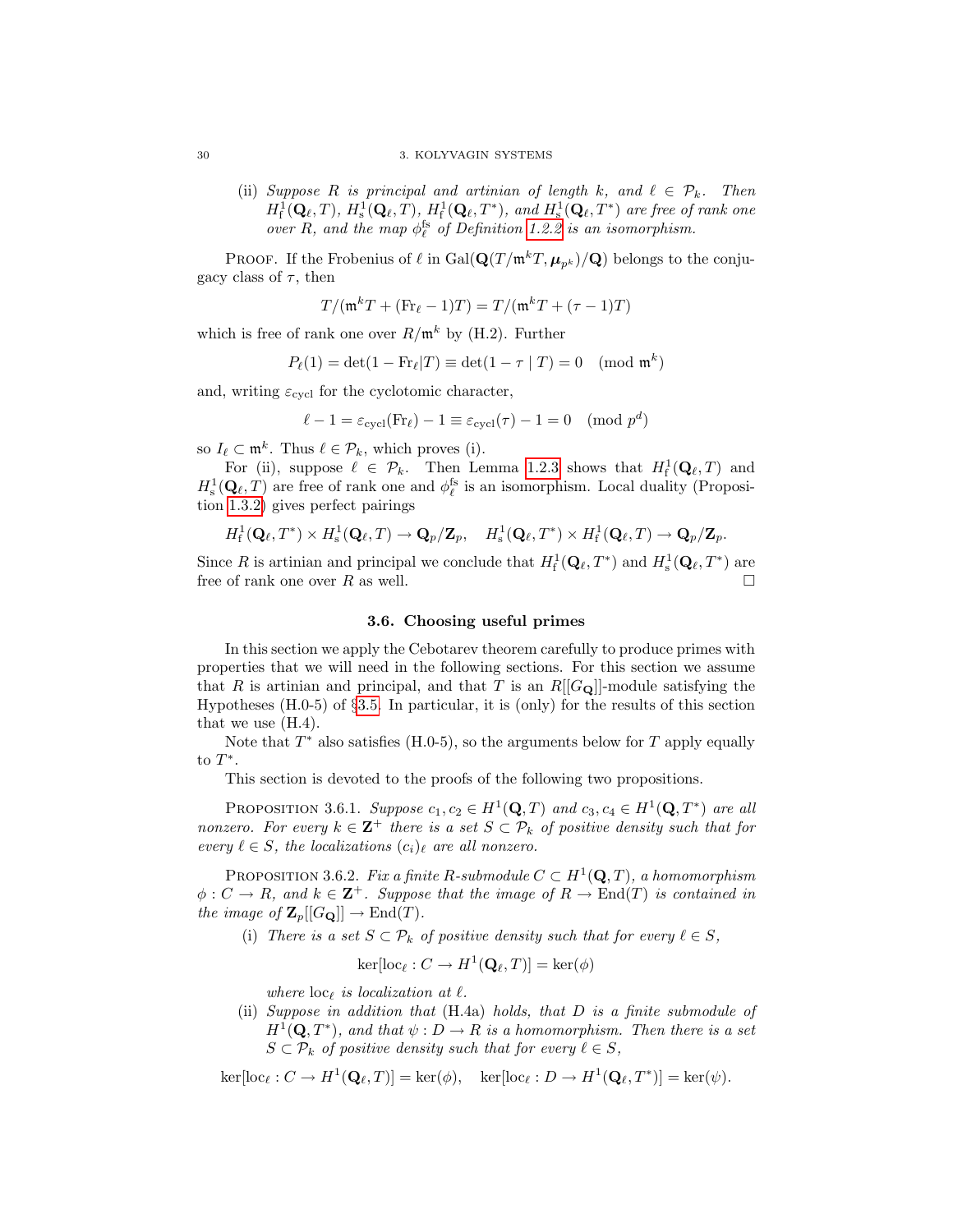Propositions [3.6.1](#page-35-0) and [3.6.2](#page-35-1) will be proved below.

Increasing k if necessary, we may assume that  $\mathfrak{m}^k = 0$ . Let  $F = \mathbf{Q}(T, \mu_{p^k}) =$  $\mathbf{Q}(T, T^*, \mu_{p^k})$ , and note that F is a finite Galois extension of Q. Fix  $\tau \in G_{\mathbf{Q}}$ satisfying (H.2).

<span id="page-36-0"></span>Suppose that  $C \subset H^1(\mathbf{Q}, T)$  is a finite submodule, and consider the composition

$$
C \xrightarrow{\text{res}_F} H^1(F, T)^{G_{\mathbf{Q}}} = \text{Hom}(G_F, T)^{G_{\mathbf{Q}}} \longrightarrow \text{Hom}(G_F, T/(\tau - 1)T). \tag{8}
$$

The first map is injective by  $(H.3)$ . If f belongs to the kernel of the last map then the image of f is a  $G_{\mathbf{Q}}$ -stable subgroup of  $(\tau -1)T$ . Using (H.1) and (H.2) we conclude that  $f = 0$ , and hence the composition [\(8\)](#page-36-0) is injective. Let  $F_C$  be the smallest extension of F such that the image of C in  $\text{Hom}(G_F, T)$  factors through  $\text{Gal}(F_C/F)$ . Then  $F_C/\mathbf{Q}$  is Galois, and Gal( $F/\mathbf{Q}$ ) acts on Gal( $F_C/F$ ) by conjugation.

PROOF OF PROPOSITION [3.6.1.](#page-35-0) Let  $C_i$  be the R-module generated by  $c_i$ . Let  $F, F_{C_1}$ , and  $F_{C_2}$  be as defined above, and  $F_{C_3}$ ,  $F_{C_4}$  the analogous fields defined with  $T^*$  instead of T. We will write simply  $F_i$  for  $F_{C_i}$ .

Define  $H_1, H_2 \subset G_F$  by

$$
H_i = \{ \gamma \in G_F : c_i(\tau \gamma) = 0 \text{ in } T/(\tau - 1)T \}.
$$

Note that  $c_i(\tau \gamma)$  is well-defined in  $T/(\tau - 1)T$  since  $\gamma$  acts trivially on T. Define  $H_3, H_4$  similarly with  $T^*$  in place of T.

If  $\gamma \in G_F - H_i$  and  $\ell$  is a rational prime whose Frobenius conjugacy class in  $Gal(F_i/\mathbf{Q})$  is the class of  $\tau\gamma$ , then  $(c_i)_{\ell} \neq 0$  and Lemma [3.5.6\(](#page-34-0)i) shows that  $\ell \in \mathcal{P}_k$ .

Let  $\mu$  be Haar measure on  $G_F$ , normalized so that  $\mu(G_F) = 1$ , and let  $\bar{c}_i$  be the image of  $c_i$  in  $\text{Hom}(G_F, T/(\tau-1)T)$  under [\(8\)](#page-36-0). For every i,  $H_i$  is either empty or a coset of ker $(\bar{c}_i)$ , so

<span id="page-36-1"></span>
$$
\mu(H_i) \le 1/|\bar{c}_i(G_F)| \le 1/p \tag{9}
$$

the last inequality by the injectivity of [\(8\)](#page-36-0).

Suppose first that (H.4b) holds. Then  $\mu(H_i) \leq 1/5$ , so

$$
\mu(H_1 \cup H_2 \cup H_3 \cup H_4) < 1 = \mu(G_F).
$$

Choose a  $\gamma \in G_F - (H_1 \cup H_2 \cup H_3 \cup H_4)$ , and let S be the set of rational primes whose Frobenius conjugacy class in Gal( $F_1F_2F_3F_4/Q$ ) is the class of  $\tau\gamma$ . Then S satisfies the conclusions of the proposition.

Now suppose hypothesis (H.4a) holds, so  $T/\mathfrak{m}T$  and  $T^*[\mathfrak{m}]$  have no nonzero isomorphic  $\mathbf{F}_p[[G_{\mathbf{Q}}]]$ -subquotients. The map [\(8\)](#page-36-0) identifies  $Gal(F_1F_2/F)$  (resp.  $Gal(F_3F_4/F))$  with a  $\mathbb{Z}_p[[G_{\mathbb{Q}}]]$ -stable submodule of  $Hom_R(C_1 + C_2, T)$  (resp. of  $\text{Hom}_{R}(C_3 + C_4, T^*),$  so it follows that  $F_1F_2 \cap F_3F_4 = F$ .

Suppose that  $H_1 \cup H_2 = G_F$ . By [\(9\)](#page-36-1) this is only possible if  $p = 2$  and ker( $\bar{c}_1$ ) =  $\ker(\bar{c}_2)$  is a subgroup of index 2 in  $G_F$ . Since  $T/(\tau-1)T$  is free of rank one over R, we conclude that  $R\bar{c}_1 = \bar{c}_2$ . It follows from the injectivity of [\(8\)](#page-36-0) that  $Rc_1 = Rc_2$ and  $H_1 = H_2$ , so  $H_1 \cup H_2$  cannot be equal to  $G_F$ .

Similarly  $H_3 \cup H_4 \neq G_F$ . Choose  $\gamma \in G_F - (H_1 \cup H_2)$  and  $\gamma^* \in G_F - (H_3 \cup$  $H_4$ ). Again, if S is the set of rational primes whose Frobenius conjugacy class in  $Gal(F_1F_2/\mathbf{Q})$  (resp.  $Gal(F_3F_4/\mathbf{Q})$ ) is the class of  $\tau\gamma$  (resp. of  $\tau\gamma^*$ ), then S satisfies the conclusions of the proposition.

<span id="page-36-2"></span>LEMMA 3.6.3. Suppose that the image of  $R \to \text{End}(T)$  is contained in the image of  $\mathbf{Z}_p[[G_{\mathbf{Q}}]] \to \text{End}(T)$ .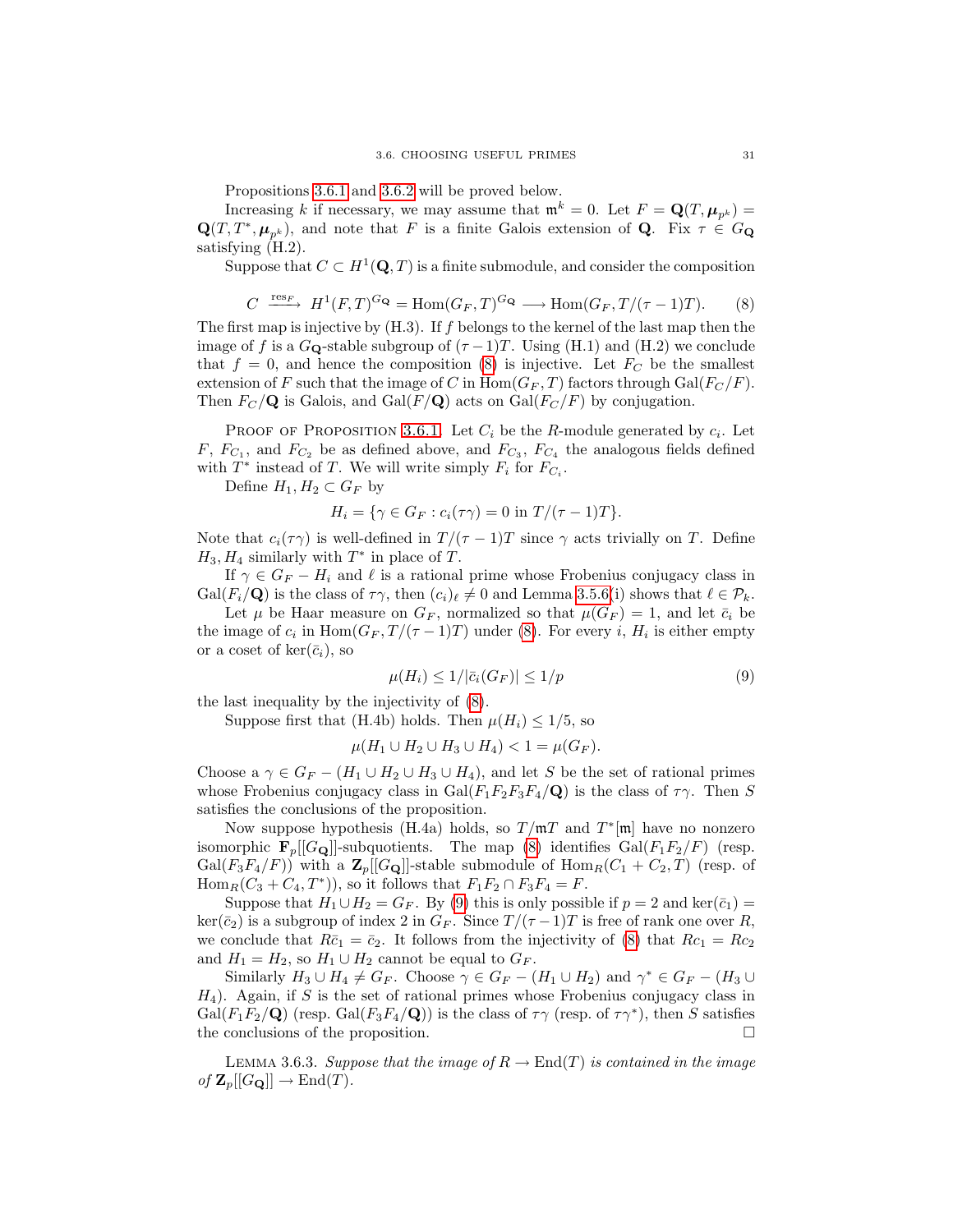#### 32 3. KOLYVAGIN SYSTEMS

- (i) The map  $Gal(F_C/F) \to Hom_R(C,T)$  induced by the first part of [\(8\)](#page-36-0) is a  $\mathbf{Z}_{p}[[G_{\mathbf{Q}}]]$ -isomorphism.
- (ii) The map Gal( $F_C/F$ )  $\rightarrow$  Hom<sub>R</sub>(C,  $T/(\tau 1)T$ ) induced by [\(8\)](#page-36-0) is surjective.

PROOF. We will prove (i), and then (ii) follows from assumption (H.2).

The map of (i) is  $Gal(F/Q)$ -equivariant, so its image is  $\mathbb{Z}_p[[G_Q]]$ -stable and hence by our assumption is an R-submodule of  $\text{Hom}_R(C, T)$ . We give  $\text{Gal}(F_C/F)$ the structure of an R-module by identifying it with its image in  $\text{Hom}_R(C, T)$ . In particular every Jordan-Holder factor of  $Gal(F_C/F)$  is a Jordan-Holder factor of T, and hence (since  $T/\mathfrak{m}T$  is irreducible by (H.1)) is equal to  $T/\mathfrak{m}T$ .

With this definition, the composition  $(8)$  factors through an injection of Rmodules

$$
C \hookrightarrow \text{Hom}_{R[[G_{\mathbf{Q}}]]}(\text{Gal}(F_C/F), T).
$$

Now using the fact that  $R$  is artinian and principal we have

$$
\operatorname{Hom}_{R[[G_{\mathbf{Q}}]]}(T/\mathfrak{m} T,T)=\operatorname{Hom}_{R[[G_{\mathbf{Q}}]]}(T/\mathfrak{m} T,T[\mathfrak{m}])\cong \operatorname{Hom}_{R[[G_{\mathbf{Q}}]]}(T/\mathfrak{m} T,T/\mathfrak{m} T)
$$

which is free of rank one over k since  $T/\mathfrak{m}T$  is absolutely irreducible. Hence we see by induction on the length of  $Gal(F_C/F)$  that

$$
\text{length}(C) \le \text{length}(\text{Hom}_{R[[G_{\mathbf{Q}}]]}(\text{Gal}(F_C/F),T)) \le \frac{\text{length}(\text{Gal}(F_C/F))}{\text{rank}_R(T)}.
$$

By definition the map of (i) is injective, so it must be surjective as well.  $\Box$ 

PROOF OF PROPOSITION [3.6.2.](#page-35-1) Suppose k is large enough so that  $\mathfrak{m}^k = 0$ . With F and  $F_C$  as above, let G be the subgroup of  $Gal(F_C/Q)$  generated by  $Gal(F_C/F)$  and  $\tau$ . There is a well-defined evaluation homomorphism

$$
ev: G \to \text{Hom}(C, T/(\tau - 1)T)
$$

where  $ev(\gamma)$  is evaluation of cocycles at  $\gamma$ .

Fix an isomorphism  $\eta: T/(\tau-1)T \longrightarrow R$ . By Lemma [3.6.3\(](#page-36-2)ii) we can find  $\gamma \in \mathrm{Gal}(F_C/F)$  so that

$$
\operatorname{ev}(\gamma) = (\eta^{-1} \circ \phi) - \operatorname{ev}(\tau).
$$

Fix such a  $\gamma$ . If  $\ell$  is a rational prime whose Frobenius in Gal( $F_C / F$ ) is the conjugacy class of  $\tau \gamma$ , and such that every element of C is finite at  $\ell$ , then the composition

$$
C \xrightarrow{\text{loc}_{\ell}} H_{\text{f}}^1(\mathbf{Q}_{\ell}, T) \xrightarrow{\sim} T/(\text{Fr}_{\ell} - 1)T = T/(\tau - 1)T
$$

is the map

$$
ev(Fr_\ell) = ev(\tau\gamma) = \eta^{-1} \circ \phi
$$

so in particular ker(loc<sub> $\ell$ </sub>) = ker( $\phi$ ). Also by Lemma [3.5.6\(](#page-34-0)i)  $\ell \in \mathcal{P}_k$ , so this proves (i).

Now repeat the argument above with  $T$  replaced by  $T^*$  and  $C$  replaced by  $D$ . Then with the obvious notation, there is an element  $\delta \in \text{Gal}(F_D/F)$  such that if l is a rational prime whose Frobenius in  $Gal(F_D/F)$  is the conjugacy class of  $\tau \delta$ , and such that every element of D is finite at  $\ell$ , then ker(loc<sub> $\ell$ </sub>) = ker( $\psi$ ) in D.

We claim that  $F_C \cap F_D = F$ . For by Lemma [3.6.3\(](#page-36-2)i), every simple subquotient of the  $\mathbf{Z}_p[[G_{\mathbf{Q}}]]$ -module  $Gal(F_C \cap F_D/F)$  is isomorphic both to a subquotient of  $T/\mathfrak{m}T$ and to a subquotient of  $T^*[\mathfrak{m}]$ . By our assumption (H.4a) every such module must be zero.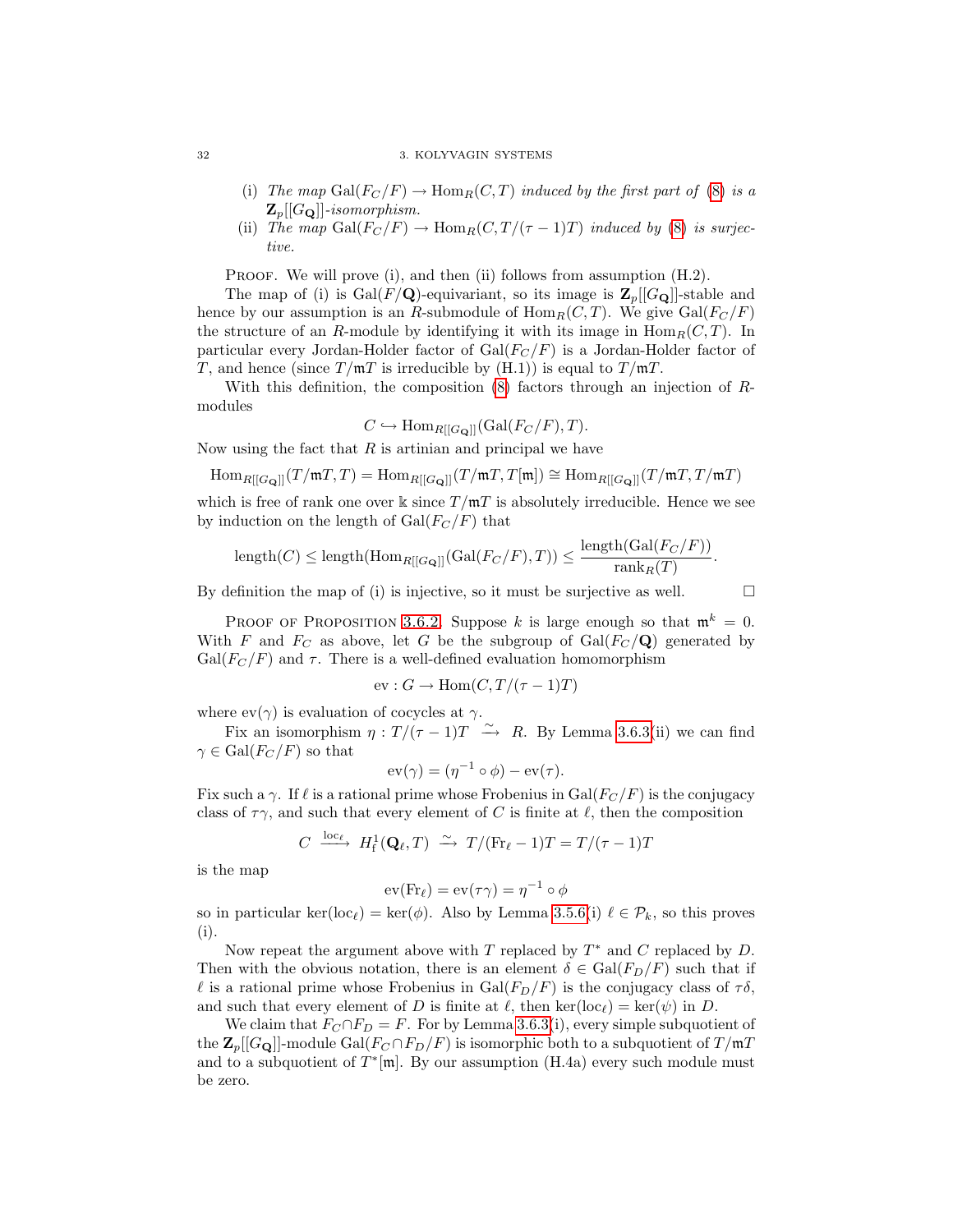Now define S to be the set of rational primes whose Frobenius in  $Gal(F_C/F)$ (resp. Gal( $F_D/F$ )) is the conjugacy class of  $\tau \gamma$  (resp.  $\tau \delta$ ), and such that every element of C and every element of D is finite at  $\ell$ . Then S satisfies the conclusions of (ii).  $\Box$ 

### 3.7. Some remarks about hypothesis (H.6)

In practice, the conditions  $(H.0)$  through  $(H.6)$  of §[3.5](#page-32-0) are generally straightforward to verify with the possible exception of (H.6). In this section we discuss (H.6), and give sufficient conditions for it to hold.

<span id="page-38-1"></span>LEMMA 3.7.1. Suppose R is a discrete valuation ring and for every  $\ell \in \Sigma(\mathcal{F})$ the R-module  $H^1(\mathbf{Q}_\ell,T)/H^1_{\mathcal{F}}(\mathbf{Q}_\ell,T)$  is torsion-free. Then for every  $k \in \mathbf{Z}^+$ ,

- (i) the induced Selmer structure on the  $R/\mathfrak{m}^k$ -module  $T/\mathfrak{m}^k T$  satisfies (H.6),
- (ii) the map  $T \to T/\mathfrak{m}^k T$  induces an injection

$$
H^1_{\mathcal{F}}(\mathbf{Q},T)/\mathfrak{m}^k H^1_{\mathcal{F}}(\mathbf{Q},T) \hookrightarrow H^1_{\mathcal{F}}(\mathbf{Q},T/\mathfrak{m}^k T).
$$

whose cokernel has order bounded independently of k.

PROOF. Fix a prime  $\ell \in \Sigma(\mathcal{F})$ , integers i, j, with  $0 < i \leq j \leq k$ , and a generator  $\pi$  of m. Consider the diagram with exact rows (all cohomology groups are over  $\mathbf{Q}_{\ell}$ )

$$
H^{1}(T) \xrightarrow{\pi^{i}} H^{1}(T) \longrightarrow H^{1}(T/\mathfrak{m}^{i}T) \longrightarrow H^{2}(T)[\mathfrak{m}^{i}] \longrightarrow 0
$$
  
\n
$$
\downarrow \qquad \qquad \downarrow \qquad \qquad [\pi^{j-i}]\downarrow \qquad \qquad \downarrow \cap
$$
  
\n
$$
H^{1}(T) \xrightarrow{\pi^{j}} H^{1}(T) \longrightarrow H^{1}(T/\mathfrak{m}^{j}T) \longrightarrow H^{2}(T)[\mathfrak{m}^{j}] \longrightarrow 0.
$$

Suppose  $c \in H^1(\mathbf{Q}_\ell, T/\mathfrak{m}^i T)$  and  $[\pi^{j-i}]c \in H^1_{\mathcal{F}}(\mathbf{Q}_\ell, T/\mathfrak{m}^j T)$ . To prove that  $(H.6)$ holds for  $T/\mathfrak{m}^k T$ , we need to show that  $c \in H^1_{\mathcal{F}}(\mathbf{Q}_\ell, T/\mathfrak{m}^i T)$ .

By definition (Example [2.1.7\)](#page-19-0) of the Selmer structure on  $T/\mathfrak{m}^jT$ , the fact that  $[\pi^{j-i}]c \in H^1_{\mathcal{F}}(\mathbf{Q}_{\ell}, T/\mathfrak{m}^j T)$  means that there is a  $d' \in H^1_{\mathcal{F}}(\mathbf{Q}_{\ell}, T)$  whose image in  $H^1(\mathbf{Q}_\ell, T/\mathfrak{m}^j T)$  is  $[\pi^{j-i}]c$ . From the diagram it follows that there is a  $d \in H^1(\mathbf{Q}_{\ell}, T)$  whose image in  $H^1(\mathbf{Q}_{\ell}, T/\mathfrak{m}^i T)$  is c. But then  $\pi^{j-i}d - d' \in$  $\pi^{j}H^{1}(\mathbf{Q}_{\ell},T)$ , so adjusting d if necessary we may assume that  $\pi^{j-i}d = d'$ . If  $H^1(\mathbf{Q}_\ell,T)/H^1_{\mathcal{F}}(\mathbf{Q}_\ell,T)$  is torsion-free then we conclude that  $d \in H^1_{\mathcal{F}}(\mathbf{Q}_\ell,T)$ , and hence  $c \in H^1_{\mathcal{F}}(\mathbf{Q}_\ell, T/\mathfrak{m}^i T)$ . This proves (i).

Write  $G = \text{Gal}(\mathbf{Q}_{\Sigma(\mathcal{F})}/\mathbf{Q})$ . Let f denote the map of (ii) and C its cokernel. By definition we have an injection

<span id="page-38-0"></span>
$$
H^1(G,T)/H^1_{\mathcal{F}}(\mathbf{Q},T) \hookrightarrow \bigoplus_{\ell \in \Sigma(\mathcal{F})} H^1(\mathbf{Q}_{\ell},T)/H^1_{\mathcal{F}}(\mathbf{Q}_{\ell},T),\tag{10}
$$

and the R-modules on the right are all torsion-free by our assumption on the  $H^1_{\mathcal{F}}(\mathbf{Q}_\ell,T)$ . Therefore  $H^1(G,T)/H^1_{\mathcal{F}}(\mathbf{Q},T)$  is torsion-free as well. This proves the injectivity of the map  $q_1$  in

$$
\begin{array}{ccccccc}\n0 & \xrightarrow{\hspace{1cm}} & H^1_{\mathcal{F}}(\mathbf{Q}, T) / \mathfrak{m}^k & \xrightarrow{f} & H^1_{\mathcal{F}}(\mathbf{Q}, T / \mathfrak{m}^k) & \xrightarrow{\hspace{1cm}} & C & \xrightarrow{\hspace{1cm}} & 0 \\
 & & & g_1 \downarrow & & g_2 \downarrow & & g_3 \downarrow & \\
0 & \xrightarrow{\hspace{1cm}} & H^1(G, T) / \mathfrak{m}^k & \xrightarrow{\hspace{1cm}} & H^1(G, T / \mathfrak{m}^k) & \xrightarrow{\hspace{1cm}} & H^2(G, T) [\mathfrak{m}^k] & \xrightarrow{\hspace{1cm}} & 0.\n\end{array}
$$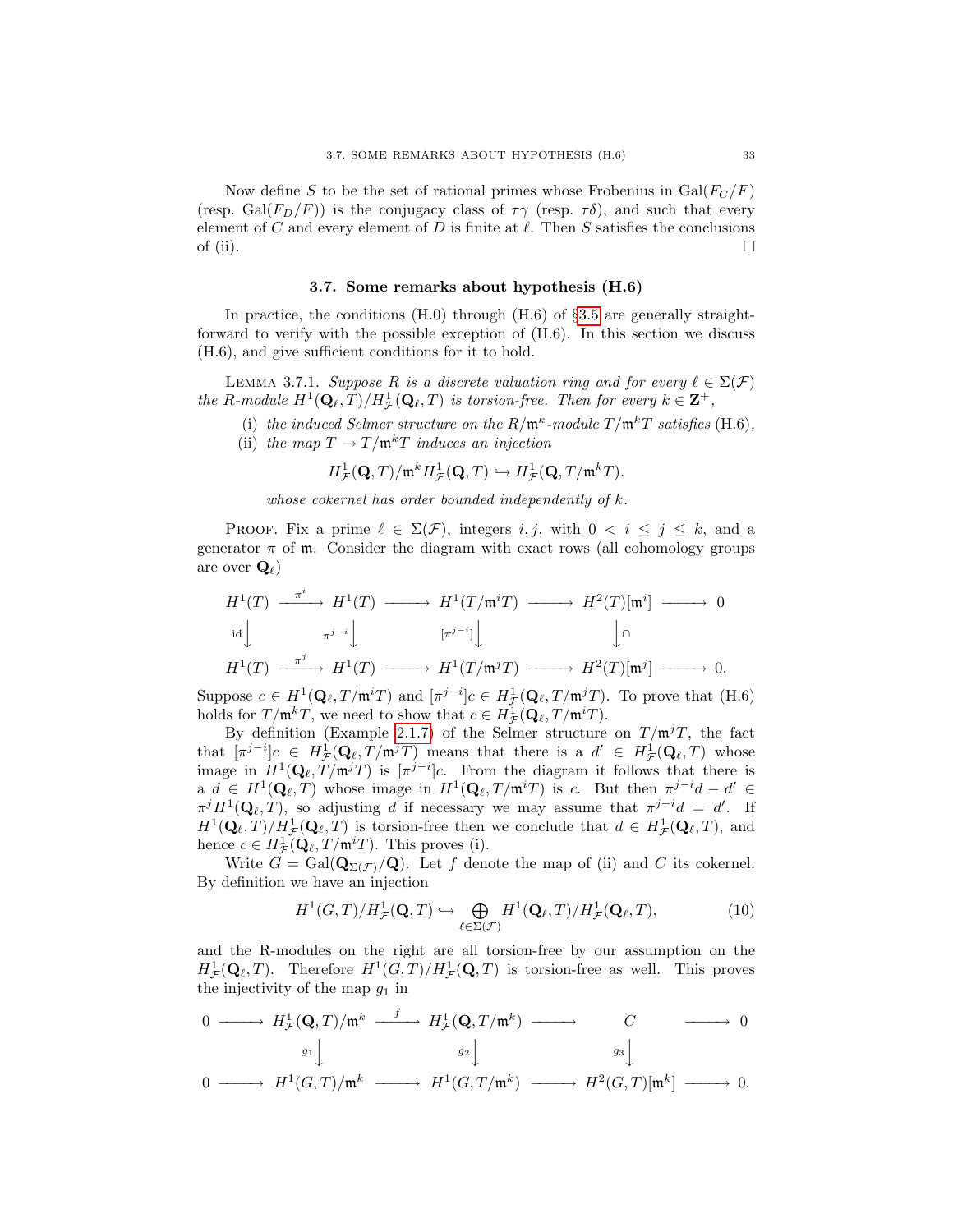It follows that  $f$  is injective, and hence both rows of the diagram are exact. Since  $g_2$  is injective we have a snake lemma isomorphism

$$
\ker(g_3) \stackrel{\sim}{\longrightarrow} \ker[\operatorname{coker}(g_1) \to \operatorname{coker}(g_2)],
$$

and the latter is the kernel of the composition

$$
\begin{split} H^1(G,T)/ (H^1_{\mathcal{F}}(\mathbf{Q},T) + \mathfrak{m}^k H^1(G,T)) \\ \longrightarrow & \bigoplus_{\ell \in \Sigma(\mathcal{F})} H^1(\mathbf{Q}_{\ell},T)/ (H^1_{\mathcal{F}}(\mathbf{Q}_{\ell},T) + \mathfrak{m}^k H^1(\mathbf{Q}_{\ell},T) \\ \longrightarrow & \bigoplus_{\ell \in \Sigma(\mathcal{F})} H^1(\mathbf{Q}_{\ell},T/\mathfrak{m}^k T)/ H^1_{\mathcal{F}}(\mathbf{Q}_{\ell},T/\mathfrak{m}^k T). \end{split}
$$

Another straightforward diagram-chasing argument shows that the second map is injective. The kernel of the first map is  $D[\mathfrak{m}^k]$  where D is the cokernel of [\(10\)](#page-38-0). Thus we have

$$
length(C) \leq length(D[\mathfrak{m}^k]) + length(H^2(G, T)[\mathfrak{m}^k]).
$$

Since D and  $H^2(G,T)$  are finitely-generated R-modules, this is bounded independently of k. This proves (ii).  $\square$ 

REMARK 3.7.2. Suppose R is the integer ring of a local field. If  $H^1_{\mathcal{F}}(\mathbf{Q}_\ell,T)$  is the subgroup  $H^1_f(\mathbf{Q}_\ell, T)$  defined by Bloch and Kato [**[BK](#page-100-0)**], then  $H^1(\mathbf{Q}_\ell, T)/H^1_{\mathcal{F}}(\mathbf{Q}_\ell, T)$ is torsion-free and Lemma [3.7.1\(](#page-38-1)i) shows that (H.6) is satisfied for all quotients of R. Similarly if  $H^1_{\mathcal{F}}(\mathbf{Q}_\ell, T) = H^1(\mathbf{Q}_\ell, T)$  then Lemma [3.7.1](#page-38-1) applies.

LEMMA 3.7.3. Suppose that R is artinian and principal, F satisfies  $(H.6)$ , and  $j \in \mathbb{Z}^+$ . Then the induced Selmer structure on the  $R/\mathfrak{m}^j$ -module  $T/\mathfrak{m}^jT$  satisfies (H.6).

**PROOF.** This clear from the statement of  $(H.6)$ , since  $Quot_R(T / m^jT)$  is a subcategory of  $\mathrm{Quot}_R(T)$ .

<span id="page-39-0"></span>LEMMA 3.7.4. Suppose R is artinian and principal of length k,  $(H.2)$  holds,  $\mathcal F$ satisfies (H.6), and  $n \in \mathcal{N}_k$ . Then  $\mathcal{F}(n)$  satisfies (H.6).

PROOF. Fix a prime  $\ell$  dividing n; we need to check the condition of (H.6) for  $\ell.$ 

Fix a generator  $\pi$  of  $\mathfrak{m}$ , and  $0 < i \leq k$ . We have a commutative diagram, where the left-hand horizontal maps come from the splitting of Lemma [1.2.4,](#page-16-0) and the isomorphisms on the right are from Lemma [1.2.1\(](#page-15-0)i)

$$
H^1(\mathbf{Q}_{\ell}, T/\mathfrak{m}^i T) \longrightarrow H^1_{\mathbf{f}}(\mathbf{Q}_{\ell}, T/\mathfrak{m}^i T) \longrightarrow T/(\pi^i, \text{Fr}_{\ell} - 1)T
$$
  
\n
$$
\begin{array}{ccc}\n[\pi^{k-i}]\n\end{array}\n\Big| \qquad [\pi^{k-i}]\n\Big| \qquad [\pi^{k-i}]\n\Big| \qquad [\pi^{k-i}]\n\Big|
$$
\n
$$
H^1(\mathbf{Q}_{\ell}, T) \longrightarrow H^1_{\mathbf{f}}(\mathbf{Q}_{\ell}, T) \longrightarrow T/(\text{Fr}_{\ell} - 1)T.
$$

We have  $\ell \in \mathcal{P}_k$ , so  $H^1_f(\mathbf{Q}_\ell, T)$  (resp.  $H^1_f(\mathbf{Q}_\ell, T/\mathfrak{m}^i T)$ ) is free of rank one over R (resp. over  $R/\mathfrak{m}^i$ ) by Lemma [3.5.6\(](#page-34-0)ii). Hence the right-hand and center vertical maps are injective. Thus if  $c \in H^1(\mathbf{Q}_\ell, T/\mathfrak{m}^i T)$  and  $[\pi^{k-i}]c$  projects to zero in  $H^1_f(\mathbf{Q}_\ell,T)$ , then c projects to zero in  $H^1_f(\mathbf{Q}_\ell,T/\mathfrak{m}^iT)$ , i.e.,  $c \in H^1_{\mathcal{F}(n)}(\mathbf{Q}_\ell,T/\mathfrak{m}^iT)$ . This proves the lemma.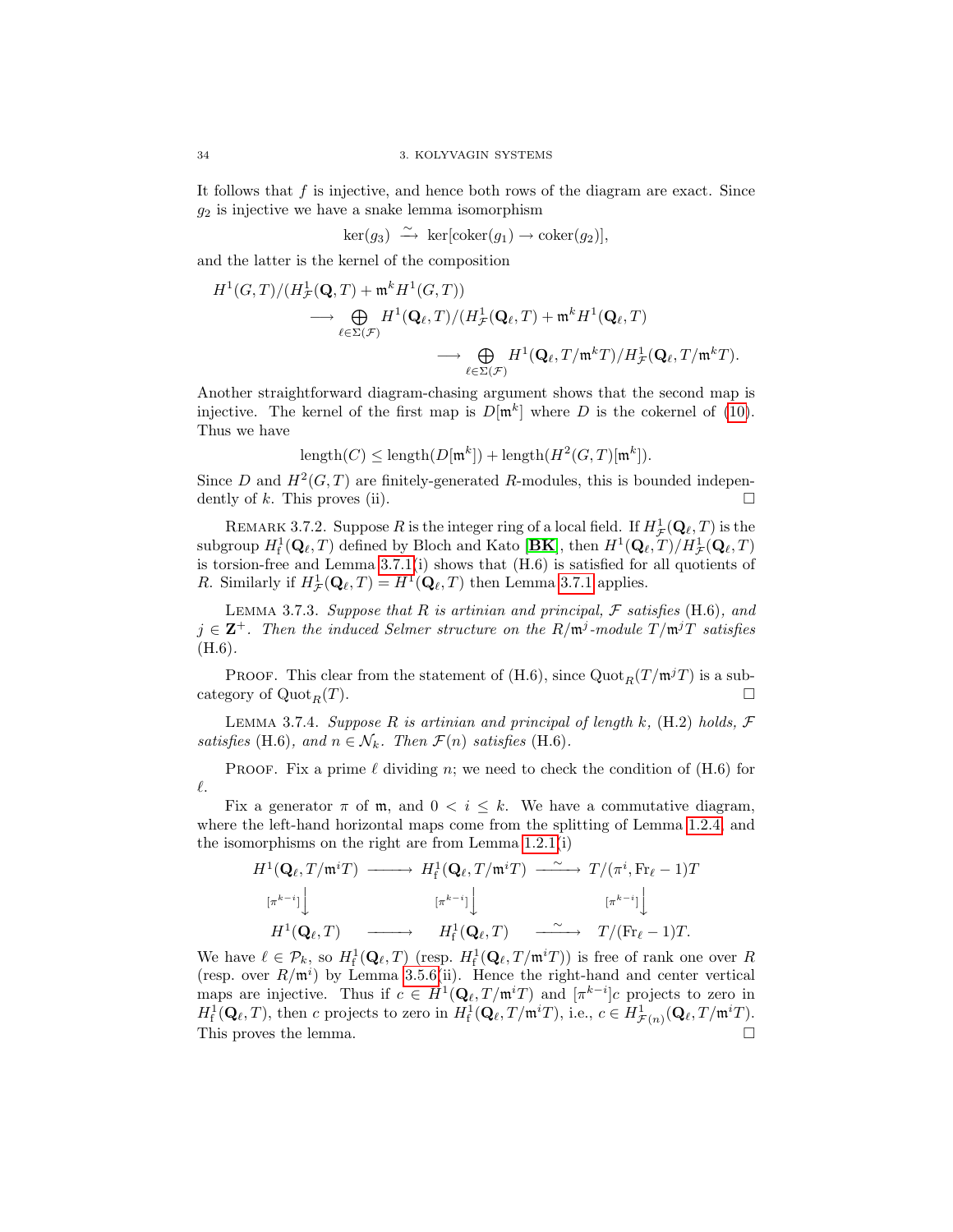# CHAPTER 4

# <span id="page-40-0"></span>Kolyvagin Systems over Principal Artinian Rings

We now study Kolyvagin systems in the simplest setting, where  $R$  is artinian and principal (e.g.,  $R = \mathbf{Z}/p^k \mathbf{Z}$ ). In Chapter [5](#page-60-0) we will study Kolyvagin systems over integral domains by reducing to the case of principal artinian rings.

We assume for all of Chapter [4](#page-40-0) that  $R$  is a principal local artinian ring, and we let  $k = \text{length}(R)$ , i.e.,  $\mathfrak{m}^k = 0$  and  $\mathfrak{m}^{k-1} \neq 0$ . Clearly the quotient of a discrete valuation ring by the  $k$ -th power of its maximal ideal is such a ring; conversely it is not difficult to show that every principal local artinian ring is a quotient of a discrete valuation ring (but we will not need this).

We fix for all of Chapter [4](#page-40-0) a Selmer triple  $(T, \mathcal{F}, \mathcal{P})$  satisfying hypotheses (H.0) through (H.6) of §[3.5.](#page-32-0) By propagating the Selmer structure  $\mathcal F$  to quotients of T we get Selmer triples  $(T/\mathfrak{m}^i T, \mathcal{F}, \mathcal{P})$  (with R replaced by  $R/\mathfrak{m}^i$ ) for  $0 < i \leq k$ . We will usually suppress  $\mathcal F$  and  $\mathcal P$  from the notation. By restricting to  $\mathcal P \cap \mathcal P_k$ , we will also assume that  $\mathcal{P} \subset \mathcal{P}_k$ . Thus  $\mathcal{N} \subset \mathcal{N}_k$ , so for all  $n \in \mathcal{N}$  the ideal  $I_n$  vanishes, and the stalk of the Selmer sheaf  $\mathcal H$  at n is  $\mathcal H(n) = H^1_{\mathcal F(n)}(\mathbf Q, T) \otimes G_n$ . Also, for every  $\ell$  in  $\mathcal{P}$ , Lemma [3.5.6\(](#page-34-0)ii) shows that  $H^1_f(\mathbf{Q}_\ell, T)$ ,  $H^1_s(\mathbf{Q}_\ell, T)$ ,  $H^1_f(\mathbf{Q}_\ell, T^*)$ , and  $H^1_\mathbf{s}(\mathbf{Q}_\ell,T^*)$  are free of rank one over R, and  $\phi_\ell^{\text{fs}}$  is an isomorphism.

Note that since R is principal artinian,  $T^*$  is also a free R-module; this is not true for general R.

Since we will use it frequently, we let  $\overline{T} = T/\mathfrak{m}T$ . Then  $\overline{T}^* = T^*[\mathfrak{m}]$ .

## 4.1. The core Selmer module

<span id="page-40-1"></span>LEMMA 4.1.1. Suppose  $n \in \mathcal{N}$  and  $0 < i \leq k$ .

(i) The exact sequence  $0 \to T/\mathfrak{m}^i T \to T \to T/\mathfrak{m}^{k-i} T \to 0$  induces an isomorphism  $H^1_{\mathcal{F}(n)}(\mathbf{Q}, T/\mathfrak{m}^i T) \cong H^1_{\mathcal{F}(n)}(\mathbf{Q}, T)[\mathfrak{m}^i]$  and an exact sequence

$$
0\longrightarrow H^1_{\mathcal{F}(n)}(\mathbf{Q},T)[\mathfrak{m}^i]\longrightarrow H^1_{\mathcal{F}(n)}(\mathbf{Q},T)\longrightarrow H^1_{\mathcal{F}(n)}(\mathbf{Q},T/\mathfrak{m}^{k-i}T).
$$

(ii) The inclusion  $T^*[\mathfrak{m}^i] \hookrightarrow T^*$  induces an isomorphism

$$
H^1_{\mathcal{F}(n)^*}(\mathbf{Q},T^*[\mathfrak{m}^i]) \; \xrightarrow{\sim} \; H^1_{\mathcal{F}(n)^*}(\mathbf{Q},T^*)[\mathfrak{m}^i].
$$

PROOF. By Lemma [3.7.4,](#page-39-0)  $(T, \mathcal{F}(n), \mathcal{P})$  satisfies the hypotheses (H.0) through (H.6). Thus (i) follows from Lemma [3.5.4,](#page-34-1) and (ii) follows from Lemma [3.5.3.](#page-33-0)

DEFINITION 4.1.2. For every  $n \in \mathcal{N}$  define

$$
\lambda(n,T) = \text{length}(H^1_{\mathcal{F}(n)}(\mathbf{Q},T)) = \text{length}(\mathcal{H}(n)),
$$
  

$$
\lambda(n,T^*) = \text{length}(H^1_{\mathcal{F}(n)^*}(\mathbf{Q},T^*)).
$$

Note that the second definition is equivalent to the first applied to  $T^*$ , since  $\mathcal{F}(n)^* =$  $\mathcal{F}^*(n)$  by Example [2.3.2.](#page-22-0) These definitions apply equally well when T is replaced by  $T/\mathfrak{m}^i$  for  $i \in \mathbf{Z}^+$ .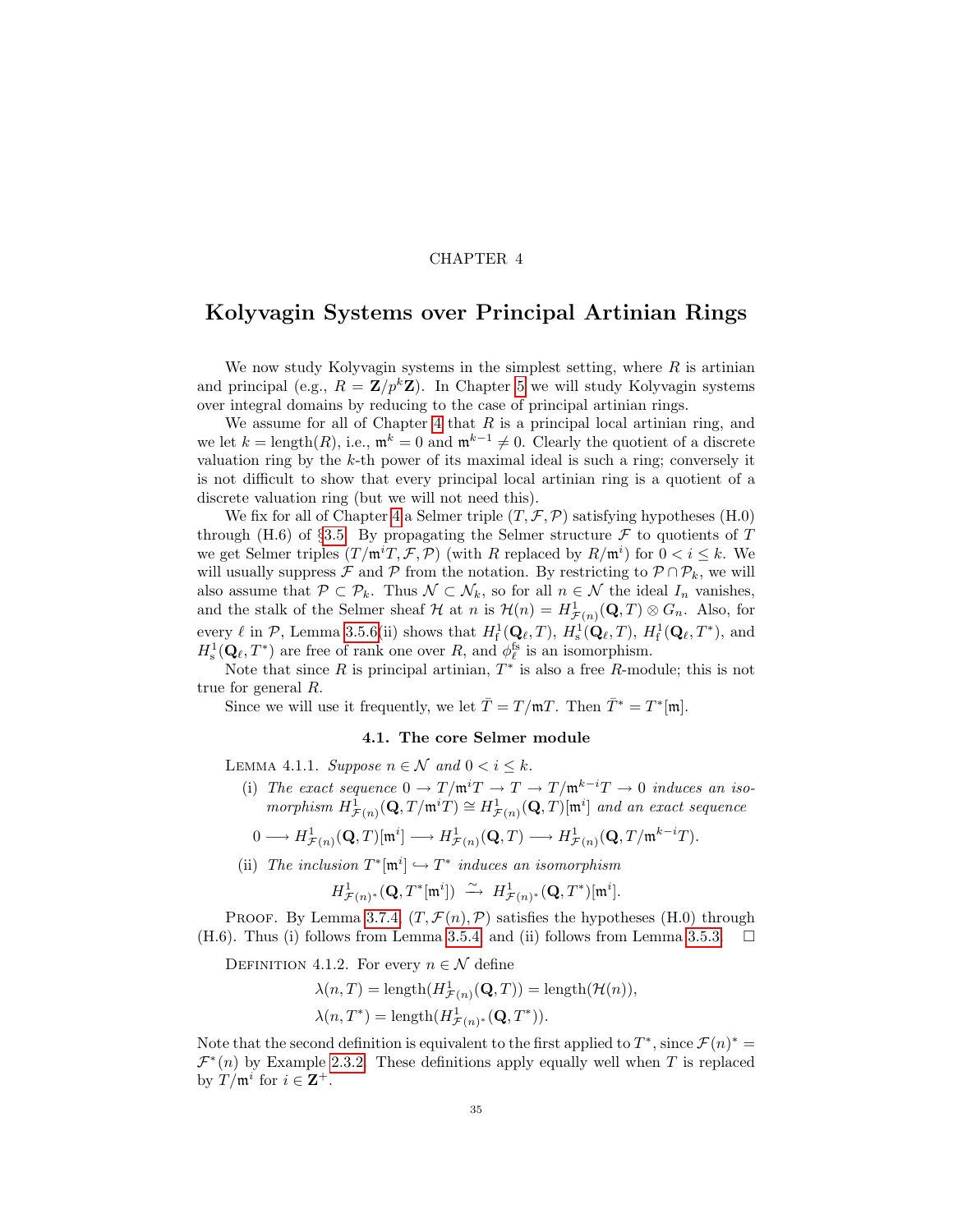<span id="page-41-2"></span>PROPOSITION 4.1.3. If  $n \in \mathcal{N}$  then

 $\lambda(n,\overline{T}) = 0 \iff \lambda(n,T) = 0, \qquad \lambda(n,\overline{T}^*) = 0 \iff \lambda(n,T^*) = 0.$ 

PROOF. By Lemma [4.1.1](#page-40-1) we have

$$
H^1_{\mathcal{F}(n)}(\mathbf{Q}, \bar{T}) = H^1_{\mathcal{F}(n)}(\mathbf{Q}, T)[\mathfrak{m}], \qquad H^1_{\mathcal{F}(n)^*}(\mathbf{Q}, \bar{T}^*) = H^1_{\mathcal{F}(n)^*}(\mathbf{Q}, T^*)[\mathfrak{m}]
$$
  
and the proposition follows.

<span id="page-41-0"></span>PROPOSITION 4.1.4. The differences  $\lambda(n,T) - \lambda(n,T^*)$  are independent of  $n \in$  $\mathcal{N}.$ 

PROOF. This follows immediately from Corollary [2.3.6](#page-22-1) and Lemma [3.5.6\(](#page-34-0)ii).  $\Box$ 

<span id="page-41-3"></span>Theorem 4.1.5. There are nonnegative integers r, s, one of which can be taken to be zero, such that for every  $n \in \mathcal{N}$  there is a noncanonical isomorphism

$$
H^1_{\mathcal{F}(n)}(\mathbf{Q},T) \oplus R^r \cong H^1_{\mathcal{F}(n)^*}(\mathbf{Q},T^*) \oplus R^s.
$$

PROOF. Since  $R$  is principal, every finitely generated  $R$ -module is a direct sum of cyclic modules  $R/\mathfrak{m}^{j_i}$ . It follows that the isomorphism class of an R-module B is determined by the numerical function on  $\{1, 2, \ldots, k\}$ 

$$
i \mapsto \text{length}(B[\mathfrak{m}^i]).
$$

Thus to prove the theorem we need to show that there is an integer  $t$  such that

$$
\text{length}(H^1_{\mathcal{F}(n)}(\mathbf{Q},T)[\mathfrak{m}^i]) - \text{length}(H^1_{\mathcal{F}(n)^*}(\mathbf{Q},T^*)[\mathfrak{m}^i]) = ti
$$

for  $1 \leq i \leq k$  and for every  $n \in \mathcal{N}$ . By Lemma [4.1.1](#page-40-1) the left-hand side of this equation is  $\lambda(n, T/m^i T) - \lambda(n, T^*[m^i])$ , which is independent of n by Proposition [4.1.4,](#page-41-0) so we need only consider  $n = 1$ .

Proposition [2.3.5](#page-22-2) gives a formula for  $\lambda(n, T/m^{i}T) - \lambda(n, T^{*}[m^{i}])$  in which the first two terms are zero by Lemma [3.5.2,](#page-33-1) and the others are linear in  $i$  by Lemma [1.1.5](#page-13-0) and hypothesis (H.6). Therefore  $\lambda(n, T/m^{i}T) - \lambda(n, T^{*}[m^{i}])$  has the desired form, and the theorem follows.  $\Box$ 

The next lemma is an application of the Global Duality Theorem [2.3.4,](#page-22-3) and is crucial in many of the calculations that follow.

<span id="page-41-1"></span>LEMMA 4.1.6. Suppose  $\ell$  is prime and  $n\ell \in \mathcal{N}$ . We have the following diagrams of inclusions, in which the labels on the arrows are the lengths of the corresponding cyclic cokernels.



These lengths satisfy

(i)  $0 \leq a, b, c, d, a^*, b^*, c^*, d^* \leq k$ ,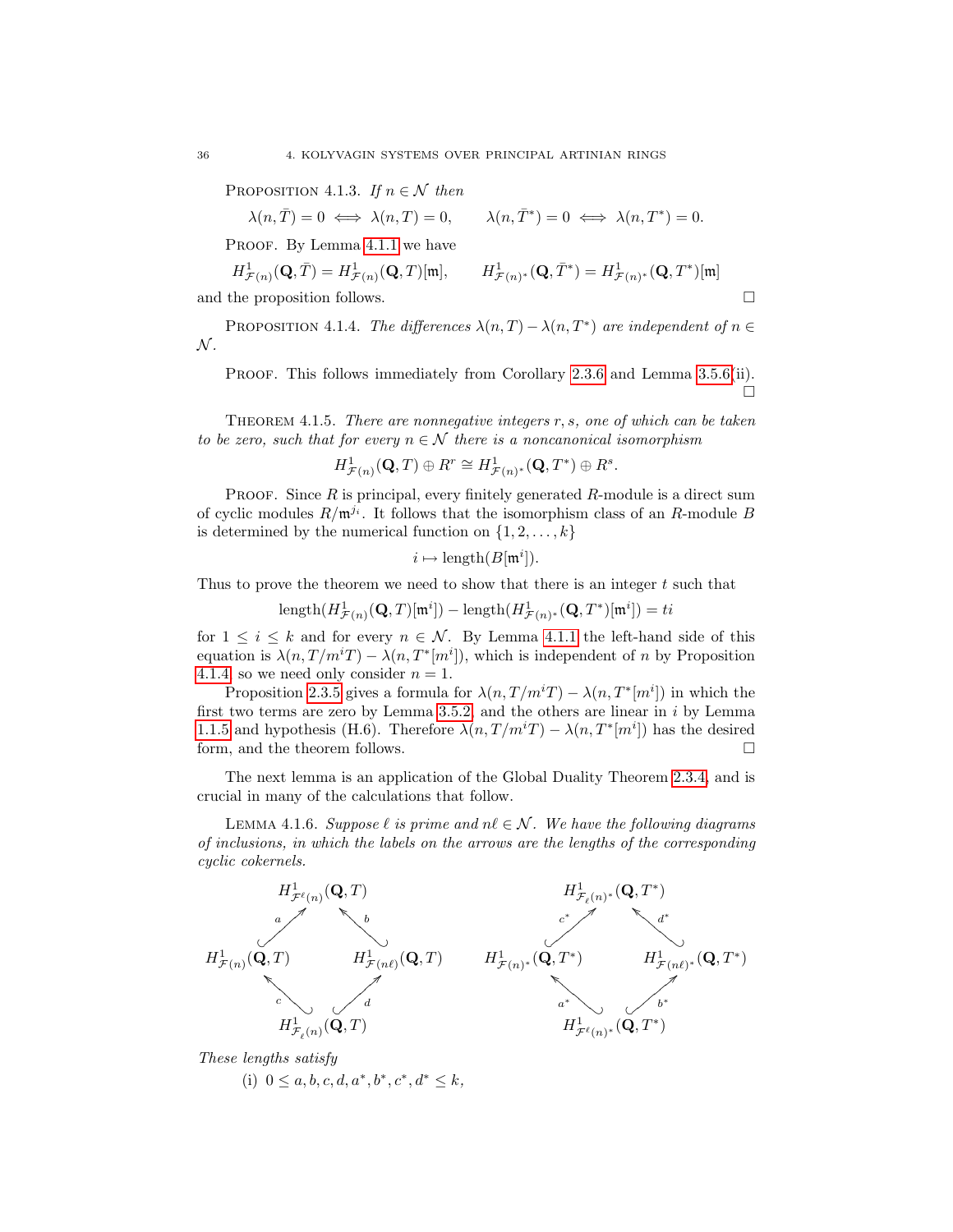(ii) 
$$
a + c = b + d
$$
,  $a^* + c^* = b^* + d^*$ ,  
\n(iii)  $a + a^* = b + b^* = c + c^* = d + d^* = k$ ,  
\n(iv)  $a \ge d$ ,  $b \ge c$ ,  $c^* \ge b^*$ ,  $d^* \ge a^*$ .

PROOF. By definition

$$
\begin{aligned} &H^1_{\mathcal{F}(n)}(\mathbf{Q},T)=\ker[H^1_{\mathcal{F}^{\ell}(n)}(\mathbf{Q},T)\rightarrow H^1_{\mathrm{s}}(\mathbf{Q}_{\ell},T)],\\ &H^1_{\mathcal{F}_{\ell}(n)}(\mathbf{Q},T)=\ker[H^1_{\mathcal{F}(n)}(\mathbf{Q},T)\rightarrow H^1_{\mathrm{f}}(\mathbf{Q}_{\ell},T)], \end{aligned}
$$

etc. The two diagrams come from the definitions in this way. Since  $H^1_f(Q_\ell, T)$ ,  $H^1_\text{s}(\mathbf{Q}_\ell,T)$ ,  $H^1_\text{f}(\mathbf{Q}_\ell,T^*)$ , and  $H^1_\text{s}(\mathbf{Q}_\ell,T^*)$  are all free of rank one over R by Lemma  $3.5.6(i)$  $3.5.6(i)$ , the inequalities (i) hold. The equalities (ii) are immediate from the diagrams.

The equality  $a + a^* = k$  follows from the Global Duality Theorem [2.3.4](#page-22-3) with  $\mathcal{G}_1 = \mathcal{F}(n)$  and  $\mathcal{G}_2 = \mathcal{F}^{\ell}(n)$ , and similarly for the other three equalities of (iii). Finally, by definition  $H^1_{\mathcal{F}(n)}(\mathbf{Q},T) \cap H^1_{\mathcal{F}(n\ell)}(\mathbf{Q},T) = H^1_{\mathcal{F}_{\ell}(n)}(\mathbf{Q},T)$ . The first two inequalities of (iv) follow from this, and the other two similarly with  $(T, \mathcal{F})$  replaced by  $(T^*, \mathcal{F}^*$ ).

<span id="page-42-0"></span>LEMMA 4.1.7. Suppose  $n\ell \in \mathcal{N}$  with  $\ell$  prime.

- (i)  $|\lambda(n\ell, T) \lambda(n, T)| \leq k$  and  $|\lambda(n\ell, T^*) \lambda(n, T^*)| \leq k$ .
- (ii) If the localization map  $H^1_{\mathcal{F}(n)}(\mathbf{Q},T) \to H^1_{\text{f}}(\mathbf{Q}_\ell,T)$  is surjective, then

$$
H^1_{\mathcal{F}(n\ell)^*}(\mathbf{Q},T^*) = H^1_{\mathcal{F}^{\ell}(n)^*}(\mathbf{Q},T^*) \subset H^1_{\mathcal{F}(n)^*}(\mathbf{Q},T^*).
$$

(iii) The image of the composition

$$
\mathfrak{m}^{\lambda(n,T^*)}H^1_{\mathcal{F}(n)}(\mathbf{Q},T)\ \xrightarrow{\text{loc}_{\ell}}\ H^1_{\text{f}}(\mathbf{Q}_{\ell},T)\ \xrightarrow{\phi_{\ell}^{\text{fs}}} \ H^1_{\text{s}}(\mathbf{Q}_{\ell},T)
$$

is equal to the image of  $\mathfrak{m}^{\lambda(n\ell,T^*)} H^1_{\mathcal{F}(n\ell)}(\mathbf{Q},T) \xrightarrow{\mathrm{loc}_{\ell}} H^1_{\mathrm{s}}(\mathbf{Q}_{\ell},T)$ . (iv) If both localization maps

$$
H^1_{\mathcal{F}(n)}(\mathbf{Q},T)[\mathfrak{m}] \to H^1_{\mathrm{f}}(\mathbf{Q}_{\ell},T), \qquad H^1_{\mathcal{F}(n)^*}(\mathbf{Q},T^*)[\mathfrak{m}] \to H^1_{\mathrm{f}}(\mathbf{Q}_{\ell},T^*)
$$
  
are nonzero, then  $\lambda(n\ell,\bar{T}) = \lambda(n,\bar{T}) - 1$  and  $\lambda(n\ell,\bar{T}^*) = \lambda(n,\bar{T}^*) - 1$ .

PROOF. Consider the diagrams of Lemma [4.1.6.](#page-41-1) Assertion (i) is immediate. Recall (Lemma [3.5.6\(](#page-34-0)ii)) that  $H^1_f(\mathbf{Q}_\ell, T)$ ,  $H^1_s(\mathbf{Q}_\ell, T)$ ,  $H^1_f(\mathbf{Q}_\ell, T^*)$ , and  $H^1_s(\mathbf{Q}_\ell, T^*)$ are free of rank one over  $R$ , and  $\phi_{\ell}^{\text{fs}}$  is an isomorphism.

If the localization map in (ii) is surjective, then  $c = k$  in the left-hand diagram of Lemma [4.1.6.](#page-41-1) Therefore by (iii) and (iv) of that lemma,  $b^* = 0$ , which proves (ii).

To prove (iii) it is enough to show that  $\text{length}(C_n) = \text{length}(C_{n\ell})$  where  $C_n$ and  $C_{n\ell}$  are the images of  $\mathfrak{m}^{\lambda(n,T^*)}H^1_{\mathcal{F}(n)}(\mathbf{Q},T)$  and  $\mathfrak{m}^{\lambda(n\ell,T^*)}H^1_{\mathcal{F}(n\ell)}(\mathbf{Q},T)$ , respectively, under localization at  $\ell$ . The left-hand diagram of Lemma [4.1.6](#page-41-1) shows that

 $\text{length}(C_n) = \max\{0, c - \lambda(n, T^*)\},\$  $\}$ , length $(C_{n\ell}) = \max\{0, d - \lambda(n\ell, T^*)\}.$ 

The right-hand diagram shows that

$$
\lambda(n, T^*) - \lambda(n\ell, T^*) = d^* - c^* = c - d,
$$

so length $(C_n) = \text{length}(C_{n\ell}).$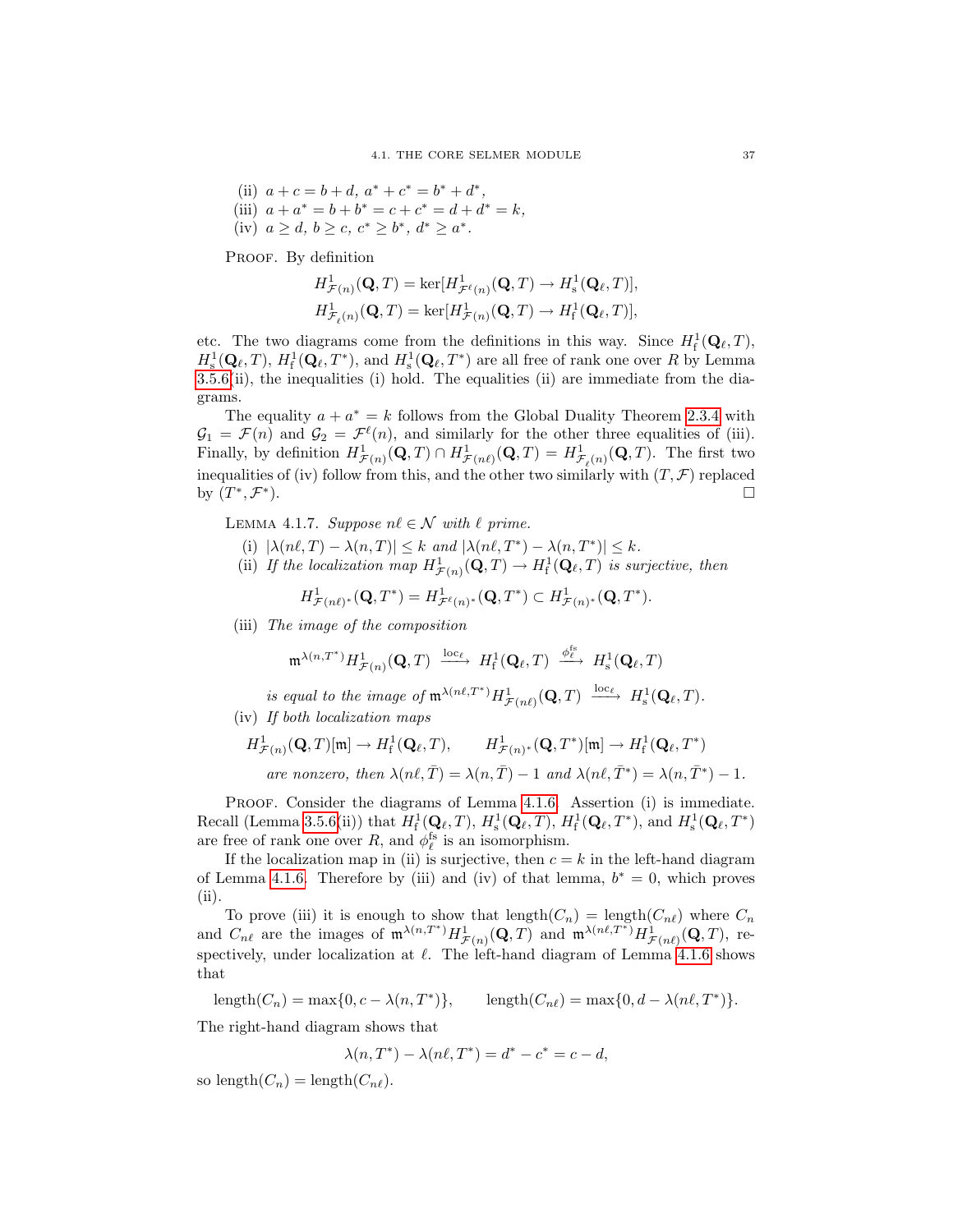For (iv), if the localization maps in question are nonzero, then using Lemma [4.1.1](#page-40-1) we see that the localization maps

$$
H^{1}_{\mathcal{F}(n)}(\mathbf{Q},\bar{T})\rightarrow H^{1}_{\mathrm{f}}(\mathbf{Q}_{\ell},\bar{T}),\quad H^{1}_{\mathcal{F}(n)^{*}}(\mathbf{Q},\bar{T}^{*})\rightarrow H^{1}_{\mathrm{f}}(\mathbf{Q}_{\ell},\bar{T}^{*})
$$

are surjective. By (ii) we have  $\lambda(n\ell, \bar{T}^*) = \lambda(n, \bar{T}^*) - 1$ , and so by Proposition [4.1.4](#page-41-0)  $\lambda(n\ell, \overline{T}) = \lambda(n, \overline{T}) - 1.$ 

DEFINITION 4.1.8. If  $m \in \mathcal{N}$  and either  $\lambda(m, T) = 0$  or  $\lambda(m, T^*) = 0$ , we say that m is a core vertex (of the graph  $\mathcal X$  of Definition [3.1.2\)](#page-24-0). By Proposition [4.1.3,](#page-41-2) this definition is unchanged if we replace T by  $\overline{T}$ .

Recall that  $\nu(n)$  denote the number of prime divisors of  $n \in \mathbb{Z}^+$ .

<span id="page-43-2"></span>COROLLARY 4.1.9. Let  $r = \min\{\dim_{\Bbbk} H^1_{\mathcal{F}}(\mathbf{Q}, \bar{T}), \dim_{\Bbbk} H^1_{\mathcal{F}^*}(\mathbf{Q}, \bar{T}^*)\}\$  and  $j \geq k$ .

- (i) If n is a core vertex then  $\nu(n) \geq r$ .
- (ii) There are core vertices  $n \in \mathcal{N}_i$  with  $\nu(n) = r$ .
- (iii) For every  $m \in \mathcal{N}_i$  there are core vertices  $n \in \mathcal{N}_i$  divisible by m.

PROOF. The first assertion follows from Lemma [4.1.7\(](#page-42-0)i).

Suppose  $m \in \mathcal{N}_j$  is not a core vertex, so  $\lambda(m, \overline{T}) > 0$  and  $\lambda(m, \overline{T}^*) > 0$ . It follows easily from Proposition [3.6.1](#page-35-0) and Lemma [4.1.7\(](#page-42-0)iv) that there is an  $\ell \in \mathcal{P}_j$ such that  $\lambda(m\ell, \bar{T}) = \lambda(m, \bar{T}) - 1$  and  $\lambda(m\ell, \bar{T}^*) = \lambda(m, \bar{T}^*) - 1$ . Proceeding inductively, after r steps we reach an multiple  $n \in \mathcal{N}_j$  of m satisfying  $\nu(n)$  =  $\nu(m) + r$  and  $\lambda(n, \overline{T})\lambda(n, \overline{T}^*) = 0.$ 

This argument proves (iii), and when  $m = 1$  it proves (ii).

<span id="page-43-0"></span>THEOREM 4.1.10. Suppose that  $n \in \mathcal{N}$  is a core vertex. Then  $H^1_{\mathcal{F}(n)}(\mathbf{Q},T)$  and  $H^1_{\mathcal{F}(n)^*}(\mathbf{Q},T^*)$  are free R-modules. The ranks of these modules are independent of the choice of core vertex n, and one of them is zero.

**PROOF.** This is immediate from Theorem [4.1.5.](#page-41-3)

DEFINITION 4.1.11. The *core Selmer rank* of  $T$  is the rank of the free  $R$ -module  $H^1_{\mathcal{F}(n)}(\mathbf{Q},T)$  for any core vertex n. We will denote the core rank of T by  $\chi(T)$ . Similarly we define  $\chi(T^*)$  = rank  $_R(H^1_{\mathcal{F}(n)^*}(\mathbf{Q},T^*))$  for any core vertex n. By Theorem [4.1.10](#page-43-0) these nonnegative integers are well-defined, independent of the choice of  $n$ , and one of them is zero.

EXAMPLE 4.1.12. Suppose that R is a quotient of a discrete valuation ring  $D$ , and  $T = T_0 \otimes R$  where  $T_0$  is a free D-module of finite rank with a continuous action of  $G_{\mathbf{Q}}$ , unramified outside a finite set of primes. Then the canonical Selmer structure  $\mathcal{F}_{\text{can}}$  on T induced from  $T_0$  (Definition [3.2.1\)](#page-28-0) satisfies (H.6) by Lemma [3.7.1.](#page-38-1) We will show in Theorem [5.2.15](#page-64-0) below that

$$
\chi(T,\mathcal{F}_{\mathrm{can}})=\mathrm{rank}_D T_0^-+\mathrm{corank}_D H^0(\mathbf{Q}_p,T_0^*)
$$

where  $T_0^-$  denotes the submodule of  $T_0$  on which (some fixed) complex conjugation acts by  $-1$ .

See §[6.1](#page-74-0) and §[6.2,](#page-78-0) especially Propositions [6.1.6](#page-77-0) and [6.2.2,](#page-79-0) for important examples with  $\chi(T) = 1$ .

<span id="page-43-1"></span>THEOREM 4.1.13. (i) If  $\chi(T) > 0$  then  $\chi(T^*) = 0$  and for every  $i \geq 0$ and every  $n \in \mathcal{N}$  ,

$$
H^1_{\mathcal{F}(n)}(\mathbf{Q}, T/\mathfrak{m}^i T) \cong (R/\mathfrak{m}^i)^{\chi(T)} \oplus H^1_{\mathcal{F}(n)^*}(\mathbf{Q}, T^*[\mathfrak{m}^i])
$$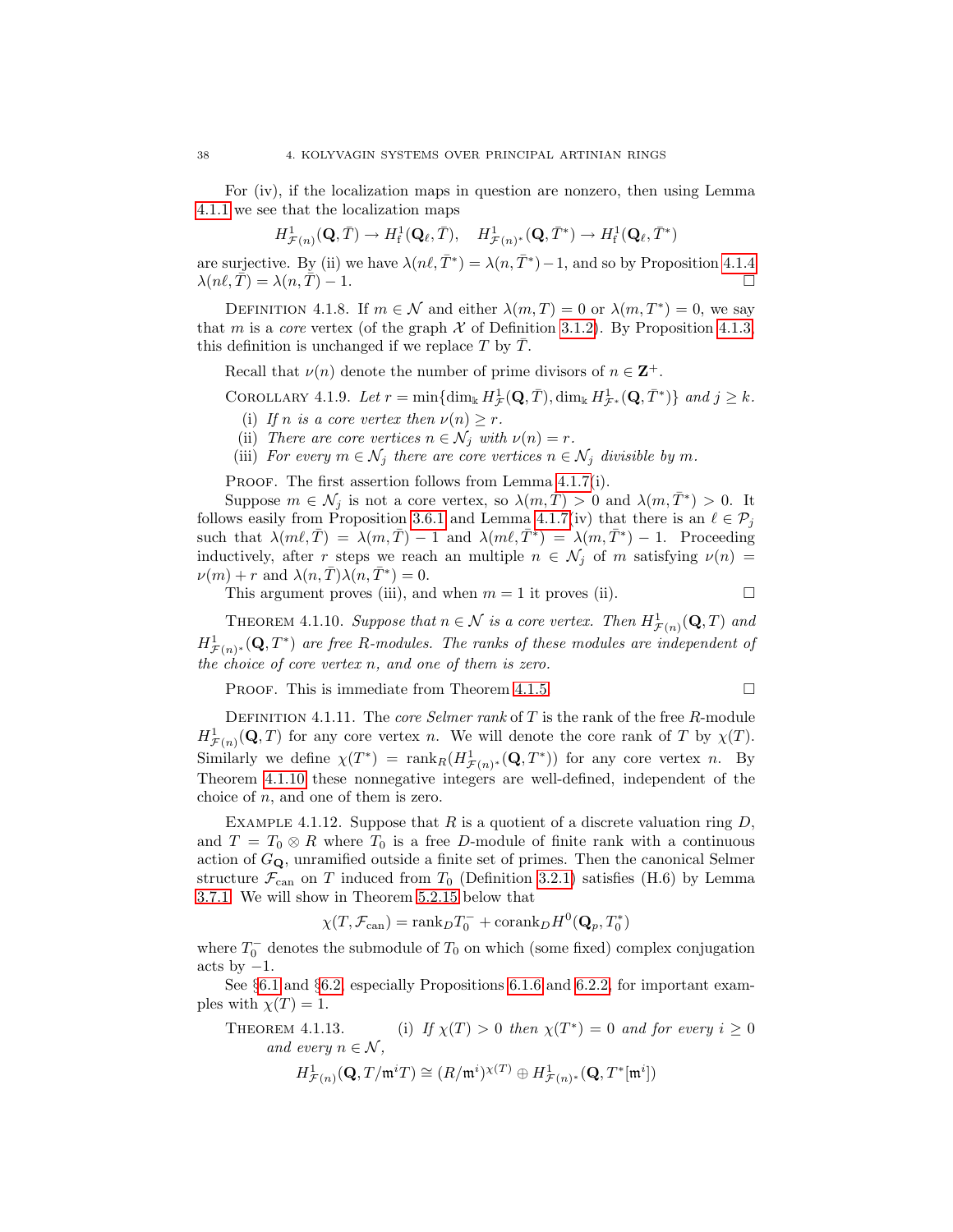(ii) If 
$$
\chi(T) = 0
$$
 then for every  $i \ge 0$  and every  $n \in \mathcal{N}$ ,

$$
H^1_{\mathcal{F}(n)^*}(\mathbf{Q},T^*[\mathfrak{m}^i]) \cong (R/\mathfrak{m}^i)^{\chi(T^*)} \oplus H^1_{\mathcal{F}(n)}(\mathbf{Q},T/\mathfrak{m}^i T).
$$

PROOF. Taking *n* to be a core vertex shows that  $r = \chi(T^*)$  and  $s = \chi(T)$  in Theorem [4.1.5,](#page-41-3) so for  $i > k$  the theorem is immediate from Theorem [4.1.5.](#page-41-3) Taking the  $\mathfrak{m}^i$ -torsion and applying Lemma [4.1.1](#page-40-1) proves the theorem for arbitrary *i*.  $\Box$ 

<span id="page-44-1"></span>COROLLARY 4.1.14. If  $\chi(T) > 0$  then for every  $n \in \mathcal{N}$ 

$$
\lambda(n, T) - \lambda(n, T^*) = k\chi(T).
$$

If  $\chi(T) = 0$  then for every  $n \in \mathcal{N}$ 

$$
\lambda(n,T) - \lambda(n,T^*) = -k\chi(T^*).
$$

**PROOF.** This follows immediately from Theorem [4.1.13.](#page-43-1)

<span id="page-44-2"></span>DEFINITION 4.1.15. Suppose  $\chi(T) > 0$ , so  $\chi(T^*) = 0$ . If  $\nu(n)$  is less than  $\dim_{\mathbb{k}} H^1_{\mathcal{F}^*}(\mathbf{Q}, \bar{T}^*)$  then Lemma [4.1.7\(](#page-42-0)i) (applied to  $\hat{T}$ ) shows that  $\lambda(n, \bar{T}^*) > 0$ , and hence  $n$  is not a core vertex. On the other hand, Corollary [4.1.9\(](#page-43-2)ii) shows that there exist core vertices n with  $\nu(n) = \dim_{\mathbb{k}} H^1_{\mathcal{F}^*}(\mathbf{Q}, \overline{T}^*)$ ; we will call such an n a leading vertex.

Note that if 1 is a core vertex (i.e., if  $H^1_{\mathcal{F}^*}(\mathbf{Q}, T^*) = 0$ ) then 1 is the only leading vertex.

<span id="page-44-0"></span>THEOREM 4.1.16. Suppose (in addition to our other standard hypotheses) that  $\chi(T) > 0$ , that 1 is not a core vertex, that (H.4a) holds, and that the image of  $R \to \text{End}(T)$  is contained in the image of  $\mathbf{Z}_p[[G_{\mathbf{Q}}]] \to \text{End}(T)$ .

Suppose  $\mathcal{L} \subset H^1_{\mathcal{F}}(\mathbf{Q},T)$  and  $\dim_k(\mathcal{L}[\mathfrak{m}]) = \chi(T)$ . Then there are infinitely many leading vertices  $n \in \mathcal{N}$  such that  $\mathcal{L} \subset H^1_{\mathcal{F}(n)}(\mathbf{Q},T)$ .

PROOF. Let  $j = \dim_{\mathbb{k}} H^1_{\mathcal{F}}(\mathbf{Q}, \overline{T}) - \chi(T)$ . Then by Lemma [4.1.1](#page-40-1) and Theorem [4.1.13\(](#page-43-1)i),

$$
j=\dim_{\Bbbk}H^{1}_{\mathcal{F}^*}(\mathbf{Q},\bar{T}^*)=\dim_{\Bbbk}H^{1}_{\mathcal{F}^*}(\mathbf{Q},T^*)[\mathfrak{m}]\geq 1
$$

and

$$
j=\dim_{\Bbbk}H_{\mathcal{F}}^1(\mathbf{Q},T)[\mathfrak{m}]-\dim_{\Bbbk}(\mathcal{L}[\mathfrak{m}]).
$$

Choose homomorphisms  $\phi_1, \ldots, \phi_j : H^1_{\mathcal{F}}(\mathbf{Q}, T) \to R$  such that  $\cap_i \ker(\phi_i) = \mathcal{L}$  and  $\psi_1,\ldots,\psi_j: H^1_{\mathcal{F}^*}(\mathbf{Q},T^*)\to R$  such that  $\cap_i \ker(\psi_i)=0$ . Using Proposition [3.6.2\(](#page-35-1)ii) choose primes  $\ell_1, \ldots, \ell_j \in \mathcal{P}$  so that for every *i*,

$$
\ker[\text{loc}_{\ell_i}: H^1_{\mathcal{F}}(\mathbf{Q}, T) \to H^1(\mathbf{Q}_{\ell_i}, T)] = \ker(\phi_i),
$$
  

$$
\ker[\text{loc}_{\ell_i}: H^1_{\mathcal{F}^*}(\mathbf{Q}, T^*) \to H^1(\mathbf{Q}_{\ell_i}, T^*)] = \ker(\psi_i).
$$

In particular if  $n = \prod_i \ell_i$  then  $\nu(n) = \dim_k H^1_{\mathcal{F}^*}(\mathbf{Q}, \bar{T}^*)$  and  $\mathcal{L} = H^1_{\mathcal{F}_n}(\mathbf{Q}, T) \subset$  $H^1_{\mathcal{F}(n)}(\mathbf{Q},T)$ , so we only need to show that n is a core vertex. Since Proposition [3.6.2](#page-35-1) provides infinitely many  $\ell_i$  with the desired properties, this will give infinitely many suitable n.

By construction we have injections

$$
H^1_{\mathcal{F}}(\mathbf{Q},\bar{T})/\mathcal{L}[\mathfrak{m}]\hookrightarrow \underset{i}{\bigoplus}H^1_{\mathrm{f}}(\mathbf{Q}_{\ell_i},\bar{T}),\qquad H^1_{\mathcal{F}^*}(\mathbf{Q},\bar{T}^*)\hookrightarrow \underset{i}{\bigoplus}H^1_{\mathrm{f}}(\mathbf{Q}_{\ell_i},\bar{T}^*).
$$

Applying Lemma [4.1.7\(](#page-42-0)iv) inductively to  $n_i = \prod_{t \leq i} \ell_t$  shows that  $\lambda(n_i, \bar{T}^*) = j - i$ , so  $n = n_j$  is a core vertex as desired, and the proof is complete.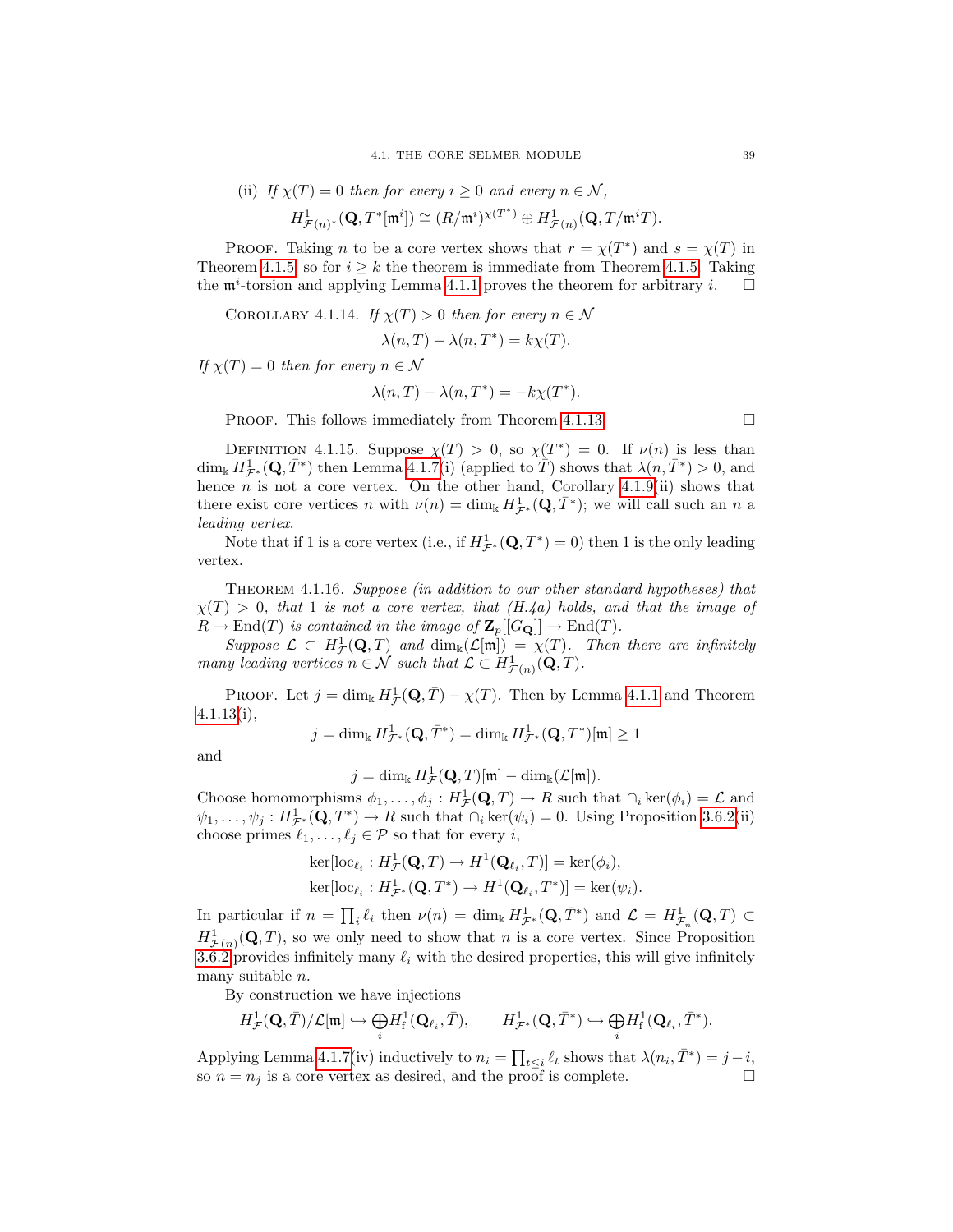Remark 4.1.17. Theorem [4.1.16](#page-44-0) is not true without the assumption that the image of  $R \to \text{End}(T)$  is contained in the image of  $\mathbb{Z}_p[[G_{\mathbf{Q}}]] \to \text{End}(T)$ . Consider the case where  $R = \mathbb{k}$  is a field, and  $T = T_0 \otimes \mathbb{k}$  with an  $\mathbf{F}_p[[G_{\mathbf{Q}}]]$ -module  $T_0$ . Then  $H^1_{\mathcal{F}(n)^*}(\mathbf{Q},T^*)=H^1_{\mathcal{F}(n)^*}(\mathbf{Q},T_0^*)\otimes\mathbb{k}$  for every n, so only  $\mathbf{F}_p$ -rational subspaces  $\mathcal{L}$ can occur as the stalk at a leading vertex.

# 4.2. Kolyvagin systems and the core rank

The existence or nonexistence of Kolyvagin systems is completely determined by the core Selmer rank. Namely,

$$
\chi(T) = 0 \Rightarrow \mathbf{KS}(T) = 0,
$$
  
\n
$$
\chi(T) = 1 \Rightarrow \mathbf{KS}(T)
$$
 is free of rank one over *R*,  
\n
$$
\chi(T) > 1 \Rightarrow \mathbf{KS}(T)
$$
 contains a free *R*-module of rank *r* for every *r*.

The first assertion is Theorem [4.2.2](#page-45-0) below. The other two will follow using Howard's Theorem [4.3.3](#page-46-0) and (for the second one) the other results of §[4.3](#page-46-1) and §[4.4.](#page-50-0) See §[4.5.](#page-53-0)

- <span id="page-45-1"></span>LEMMA 4.2.1. Suppose  $\kappa \in \text{KS}(T)$  and  $n \in \mathcal{N}$ . If  $\ell \in \mathcal{P}$  is such that
	- (a) localization at  $\ell$  maps  $\mathfrak{m}^{\lambda(n,T^*)} H^1_{\mathcal{F}(n)}(\mathbf{Q},T)$  to zero,
	- (b)  $\kappa_{n\ell} \in \mathfrak{m}^{\lambda(n\ell,T^*)} H^1_{\mathcal{F}(n\ell)}(\mathbf{Q},T) \otimes G_{n\ell},$

then  $(\kappa_n)_\ell = 0$ .

PROOF. Let  $c$  and  $d$  be as in the left-hand diagram of Lemma [4.1.6.](#page-41-1) Then

$$
\lambda(n\ell, T) = \lambda(n, T) - c + d.
$$

It follows from condition (a) that  $c \leq \lambda(n, T^*)$ , and then by Proposition [4.1.4](#page-41-0)  $d \leq \lambda(n\ell, T^*)$ . Thus it follows from (b) that  $(\kappa_{n\ell})_\ell = 0$ . Now by definition of a Kolyvagin system, we conclude that  $(\kappa_n)_\ell = 0$ .

<span id="page-45-0"></span>THEOREM 4.2.2. If the core rank  $\chi(T) = 0$ , then  $\text{KS}(T) = 0$ .

PROOF. Since  $\chi(T) = 0$ , Theorem [4.1.13](#page-43-1) shows that  $\lambda(n,T) \leq \lambda(n,T^*)$  for every  $n \in \mathcal{N}$ . In particular  $\mathfrak{m}^{\lambda(n,T^*)} H^1_{\mathcal{F}(n)}(\mathbf{Q},T) = 0$  for every n, so condition (a) of Lemma [4.2.1](#page-45-1) is always satisfied.

Suppose  $\kappa \in \mathbf{KS}(T)$ . We will prove that  $\kappa_n = 0$  for every  $n \in \mathcal{N}$  by induction on  $\lambda(n,\overline{T})$ . If  $\lambda(n,\overline{T})=0$  then  $H^1_{\mathcal{F}(n)}(\mathbf{Q},T)=0$  by Proposition [4.1.3,](#page-41-2) and there is nothing to prove.

Choose  $n \in \mathcal{N}$  with  $\lambda(n, \overline{T}) > 0$ , and suppose that  $\kappa_n \neq 0$ . Since  $\chi(T) = 0$ , Theorem [4.1.13](#page-43-1) shows that  $\lambda(n, \overline{T}^*) > 0$  as well. Therefore we can use Proposition [3.6.1](#page-35-0) to choose a prime  $\ell$  satisfying

- (a)  $(\kappa_n)_\ell \neq 0,$
- (b) the localization maps

$$
H^1_{\mathcal{F}(n)}(\mathbf{Q},T)[\mathfrak{m}]\to H^1_{\mathrm{f}}(\mathbf{Q}_\ell,T),\quad H^1_{\mathcal{F}(n)^*}(\mathbf{Q},T^*)[\mathfrak{m}]\to H^1_{\mathrm{f}}(\mathbf{Q}_\ell,T^*)
$$

are both nonzero.

It follows from (b) and Lemma [4.1.7\(](#page-42-0)iv) that  $\lambda(n\ell, \overline{T}) < \lambda(n, \overline{T})$ . Hence our induction hypothesis applies, and so  $\kappa_{n\ell} = 0$ . In particular we can apply Lemma [4.2.1](#page-45-1) to conclude that  $(\kappa_n)_\ell = 0$ , which contradicts (a). Hence  $\kappa_n = 0$ .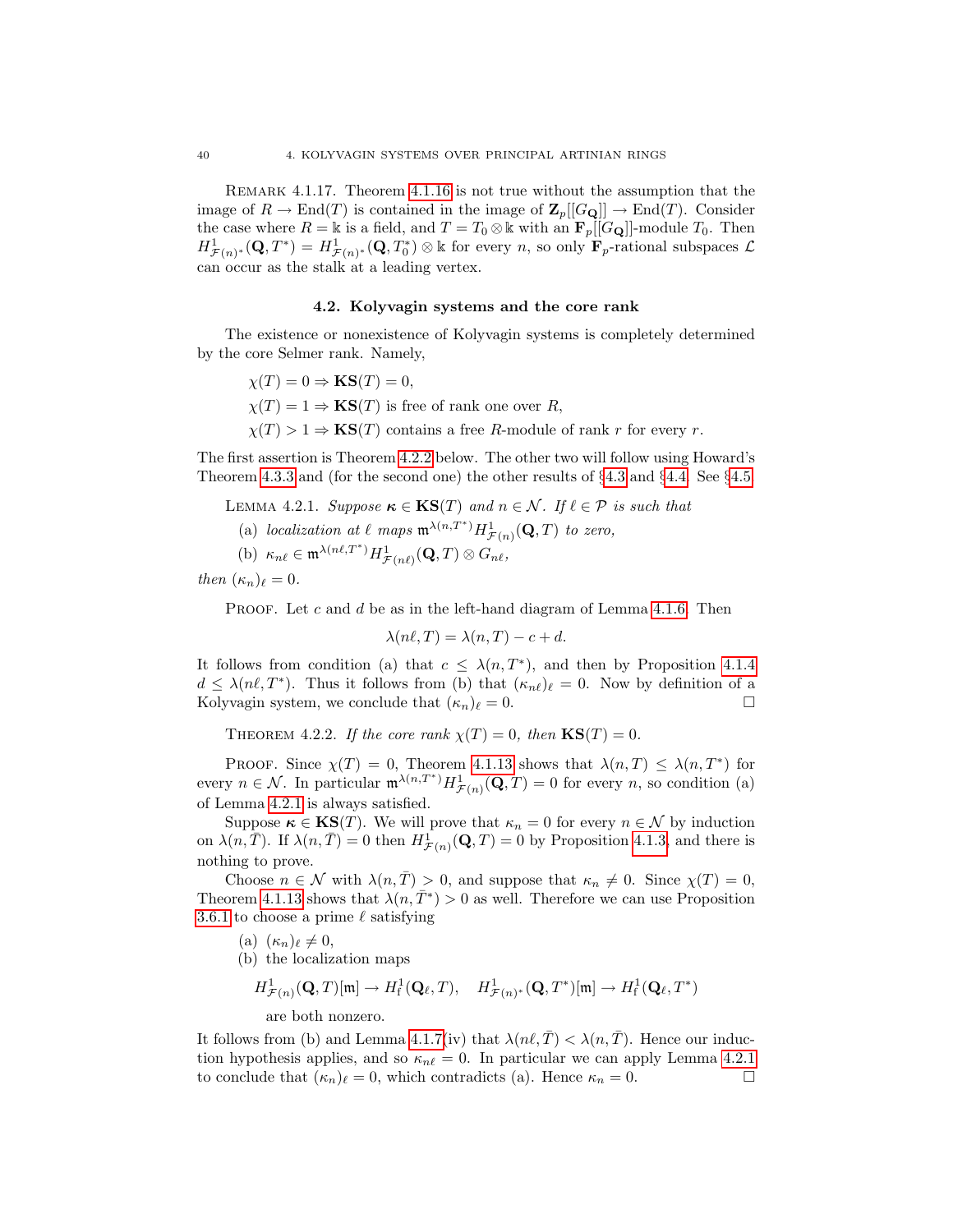### 4.3. The sheaf of stub Selmer modules

<span id="page-46-1"></span>We define a subsheaf of the Selmer sheaf  $\mathcal{H} = \mathcal{H}_T = \mathcal{H}_{(T,\mathcal{F},\mathcal{P})}$  of Definition [3.1.2](#page-24-0) as follows.

DEFINITION 4.3.1. The sheaf of stub Selmer modules  $\mathcal{H}' = \mathcal{H}'_{(T,\mathcal{F},\mathcal{P})} \subset \mathcal{H}_T$  is the subsheaf of  $H$  defined by

- $\mathcal{H}'(n) = \mathfrak{m}^{\lambda(n,T^*)} \mathcal{H}(n) = \mathfrak{m}^{\lambda(n,T^*)} H^1_{\mathcal{F}(n)}(\mathbf{Q},T) \otimes G_n \subset \mathcal{H}(n)$  if  $n \in \mathcal{N}$ ,
- $\mathcal{H}'(e)$  is the image of  $\mathcal{H}'(n)$  in  $\mathcal{H}(e) = H_s^1(\mathbf{Q}_\ell, T) \otimes G_{n\ell}$  under the vertexto-edge map of  $H$ , if e is an edge joining n and  $n\ell$ ,

and the vertex-to-edge maps are the restrictions of those of the sheaf  $\mathcal{H}$ :

- $\mathcal{H}'(n) \to \mathcal{H}'(e)$  is localization at  $\ell$  followed by  $\phi_{\ell}^{\text{fs}}$ ,
- $\mathcal{H}'(n\ell) \to \mathcal{H}'(e)$  is localization at  $\ell$ .

The latter map is well-defined (its image lies in  $\mathcal{H}'(e)$ ), and both maps are surjective, by Lemma  $4.1.7(iii)$ .

Clearly we have  $\Gamma(\mathcal{H}') \subset \Gamma(\mathcal{H})$ .

<span id="page-46-3"></span>LEMMA 4.3.2. Suppose  $n \in \mathcal{N}$ . Then  $\mathcal{H}'(n) = 0$  if  $\lambda(n, T^*) \geq k$ , and otherwise  $\mathcal{H}'(n)$  is free of rank  $\chi(T)$  over  $R/\mathfrak{m}^{k-\lambda(n,T^*)}$ . If  $x \in \mathcal{H}'(n)$  then  $x \in$  $\mathfrak{m}^{k-\operatorname{length}(Rx)}\mathcal{H}(n).$ 

PROOF. This is immediate from Theorem [4.1.13.](#page-43-1)  $\Box$ 

The following theorem is due to Benjamin Howard. The authors thank him for including his proof as Appendix [B](#page-94-0) of this paper.

<span id="page-46-0"></span>THEOREM 4.3.3 (Howard).

- (i) For every n the map  $\Gamma(\mathcal{H}') \to \mathcal{H}'(n)$  is surjective.
- (ii) If  $\chi(T) = 1$ , then  $\Gamma(\mathcal{H}')$  has a free R-submodule of rank one.
- (iii) If  $\chi(T) > 1$ , then for every d,  $\Gamma(\mathcal{H}')$  has a free R-submodule of rank d.

<span id="page-46-2"></span>THEOREM 4.3.4. Suppose  $\chi(T) = 1$ . Then the sheaf H' is locally cyclic and connected, and every  $n \in \mathcal{N}$  with  $\lambda(n, T^*) = 0$  is a hub.

Before proving Theorem [4.3.4](#page-46-2) we give the following corollary.

<span id="page-46-5"></span>COROLLARY 4.3.5. Suppose that  $\chi(T) = 1$ . Then the locally cyclic sheaf  $\mathcal{H}'$ has trivial monodromy, and  $\Gamma(\mathcal{H}')$  is free of rank one over R.

PROOF. Fix n so that  $\lambda(n, T^*) = 0$ . Using Theorem [4.1.13\(](#page-43-1)i) we see that

$$
\mathcal{H}'(n) \cong H^1_{\mathcal{F}(n)}(\mathbf{Q},T) \cong R \oplus H^1_{\mathcal{F}(n)^*}(\mathbf{Q},T^*) = R
$$

is free of rank one over R. Howard's Theorem [4.3.3](#page-46-0) shows that  $\Gamma(\mathcal{H}')$  contains a free, rank-one R-submodule, so the corollary follows by Theorem [4.3.4](#page-46-2) and Proposition  $3.4.4(i).$  $3.4.4(i).$ 

The rest of this section is devoted to the proof of Theorem [4.3.4.](#page-46-2) The reader may prefer to skip to the applications in the following sections.

<span id="page-46-4"></span>We assume for the rest of this section that  $\chi(T) = 1$ . The heart of the proof is a study of the restriction of  $\mathcal{H}'$  to a subgraph  $\mathcal{X}^0$  defined as follows.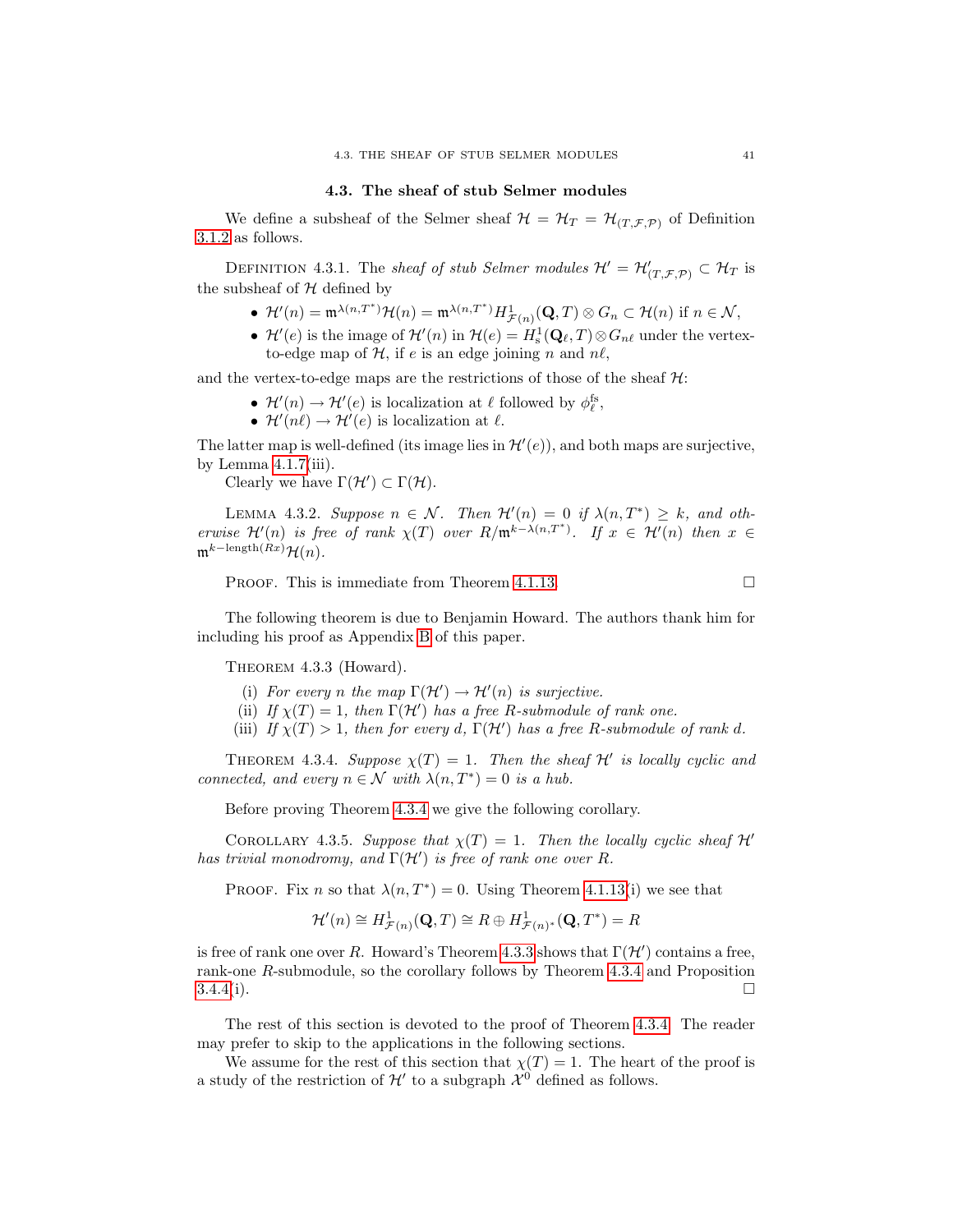DEFINITION 4.3.6. Define a subgraph  $\mathcal{X}^0 = \mathcal{X}^0(T, \mathcal{F}, \mathcal{P})$  of the graph  $\mathcal{X} =$  $\mathcal{X}(\mathcal{P})$  of Definition [3.1.2](#page-24-0) as follows. The vertices of  $\mathcal{X}^0$  are the core vertices of  $\mathcal{X},$ the  $n \in \mathcal{N}$  with  $\lambda(n, \overline{T}^*) = 0$ . We join n and  $n\ell$  by an edge in  $\mathcal{X}^0$  if and only if the localization map  $H^1_{\mathcal{F}(n)}(\mathbf{Q},\bar{T}) \to H^1_{\text{f}}(\mathbf{Q}_\ell,\bar{T})$  is nonzero (equivalently, is an isomorphism).

Now define the sheaf  $\mathcal{H}^0$  on  $\mathcal{X}^0$  to be the restriction of the Selmer sheaf  $\mathcal H$  of Definition [3.1.2](#page-24-0) to  $\mathcal{X}^0$ . Then  $\mathcal{H}^0$  is also the restriction of the stub Selmer sheaf  $\mathcal{H}'$ to  $\mathcal{X}^0$ , since the vertices of  $\mathcal{X}^0$  are precisely those *n* for which  $\mathcal{H}'(n) = \mathcal{H}(n)$ , and the edges are those e for which  $\mathcal{H}'(e) = \mathcal{H}(e)$ .

<span id="page-47-2"></span>LEMMA 4.3.7. The sheaf  $\mathcal{H}^0$  is locally free of rank one.

PROOF. By Proposition 4.1.3, if n is a vertex of  $\mathcal{X}^0$  then  $\lambda(n, T^*) = 0$  so by Lemma [4.3.2,](#page-46-3)  $\mathcal{H}^0(n)$  is free of rank one.

Suppose e is an edge joining n and  $n\ell$  in  $\mathcal{X}^0$ . As usual we have  $H^1_{\mathcal{F}(n)}(\mathbf{Q}, \bar{T}) =$  $H^1_{\mathcal{F}(n)}(\mathbf{Q},T)[\mathfrak{m}]$  and  $H^1_{\mathrm{f}}(\mathbf{Q}_\ell, \bar{T}) = H^1_{\mathrm{f}}(\mathbf{Q}_\ell, T)[\mathfrak{m}]$ , and  $H^1_{\mathcal{F}(n)}(\mathbf{Q},T)$ ,  $H^1_{\mathrm{f}}(\mathbf{Q}_\ell, T)$  are both free of rank one, so the nontriviality of  $H^1_{\mathcal{F}(n)}(\mathbf{Q}, \overline{T}) \to H^1_{\text{f}}(\mathbf{Q}_\ell, \overline{T})$  implies that  $H^1_{\mathcal{F}(n)}(\mathbf{Q},T) \to H^1_{\text{f}}(\mathbf{Q}_\ell,T)$  is an isomorphism. Now by Lemmas [4.1.7\(](#page-42-0)iii) and [3.5.6\(](#page-34-0)ii) the maps from  $\mathcal{H}^0(n)$  and  $\mathcal{H}^0(n\ell)$  to  $\mathcal{H}^0(e)$  are both isomorphisms.  $\Box$ 

The key to the proof of Theorem [4.3.4](#page-46-2) is the fact that the graph  $\mathcal{X}^0$  is connected (Theorem [4.3.12](#page-49-0) below). Since  $\mathcal{X}^0$  was defined in terms of  $\overline{T}$ , we can work with  $\overline{T}$ and  $\Bbbk$  instead of T and R.

<span id="page-47-0"></span>LEMMA 4.3.8. Suppose n and nl are vertices of  $\mathcal{X}^0$ . The following are equivalent.

- (i) There is an edge of  $\mathcal{X}^0$  joining n and nl.
- (ii) The localization map  $H^1_{\mathcal{F}(n)}(\tilde{\mathbf{Q}}, \bar{T}) \to H^1_{\mathrm{f}}(\mathbf{Q}_{\ell}, \bar{T})$  is nonzero.
- (iii) The localization map  $H^1_{\mathcal{F}(n)}(\mathbf{Q}, \bar{T}) \to H^1_{\text{f}}(\mathbf{Q}_\ell, \bar{T})$  is an isomorphism.
- (iv) The localization map  $H^1_{\mathcal{F}(n\ell)}(\mathbf{Q}, \bar{T}) \to H^1_{\rm s}(\mathbf{Q}_\ell, \bar{T})$  is nonzero.
- (v) The localization map  $H^1_{\mathcal{F}(n\ell)}(\mathbf{Q}, \bar{T}) \to H^1_{\rm s}(\mathbf{Q}_\ell, \bar{T})$  is an isomorphism.
- (vi)  $H^1_{\mathcal{F}(n)}(\mathbf{Q}, \overline{T}) \neq H^1_{\mathcal{F}(n\ell)}(\mathbf{Q}, \overline{T}).$

PROOF. By the various definitions (i) is equivalent to (ii), (ii) is equivalent to the assertion  $H^1_{\mathcal{F}(n)}(\mathbf{Q}, \bar{T}) \not\subset H^1_{\mathcal{F}(n\ell)}(\mathbf{Q}, \bar{T})$ , and (iv) is equivalent to the assertion  $H^1_{\mathcal{F}(n\ell)}(\mathbf{Q},\bar{T})\not\subset \dot{H}^1_{\mathcal{F}(n)}(\mathbf{Q},\bar{T}).$  Since (using Lemma [3.5.6\(](#page-34-0)ii))

 $\dim_\Bbbk H^1_{\mathcal{F}(n)}(\mathbf{Q},\bar{T}) = \dim_\Bbbk H^1_{\mathcal{F}(n\ell)}(\mathbf{Q},\bar{T}) = \dim_\Bbbk H^1_{\mathrm{f}}(\mathbf{Q}_{\ell},\bar{T}) = \dim_\Bbbk H^1_{\mathrm{s}}(\mathbf{Q}_{\ell},\bar{T}) = 1,$ the remaining equivalences follow.

<span id="page-47-1"></span>LEMMA 4.3.9. Suppose n and nl are vertices of the graph  $\mathcal{X}^0$ . Then there is a path in  $\mathcal{X}^0$  from n to nl.

PROOF. If n and  $n\ell$  are connected by an edge there is nothing to prove. So suppose not, i.e., the localization map  $H^1_{\mathcal{F}(n)}(\mathbf{Q}, \overline{\tilde{T}}) \to H^1_{\text{f}}(\mathbf{Q}_\ell, \overline{T})$  is zero. Then by Lemma [4.3.8](#page-47-0) we have  $H^1_{\mathcal{F}(n)}(\mathbf{Q}, \bar{T}) = H^1_{\mathcal{F}(n\ell)}(\mathbf{Q}, \bar{T}).$ 

Further, in the diagrams of Lemma [4.1.6](#page-41-1) we have  $c = 0$ , so  $c^* = 1$ . By definition of  $\mathcal{X}^0$  we have  $H^1_{\mathcal{F}(n)^*}(\mathbf{Q}, \bar{T}^*) = 0$ , so we deduce that  $\dim_k H^1_{\mathcal{F}_{\ell}(n)^*}(\mathbf{Q}, \bar{T}^*) = 1$ .

Now applying Proposition [3.6.1](#page-35-0) we can choose (using  $(H.5)$ ) a prime  $q \in \mathcal{P}$ , prime to  $n\ell$ , such that the localization maps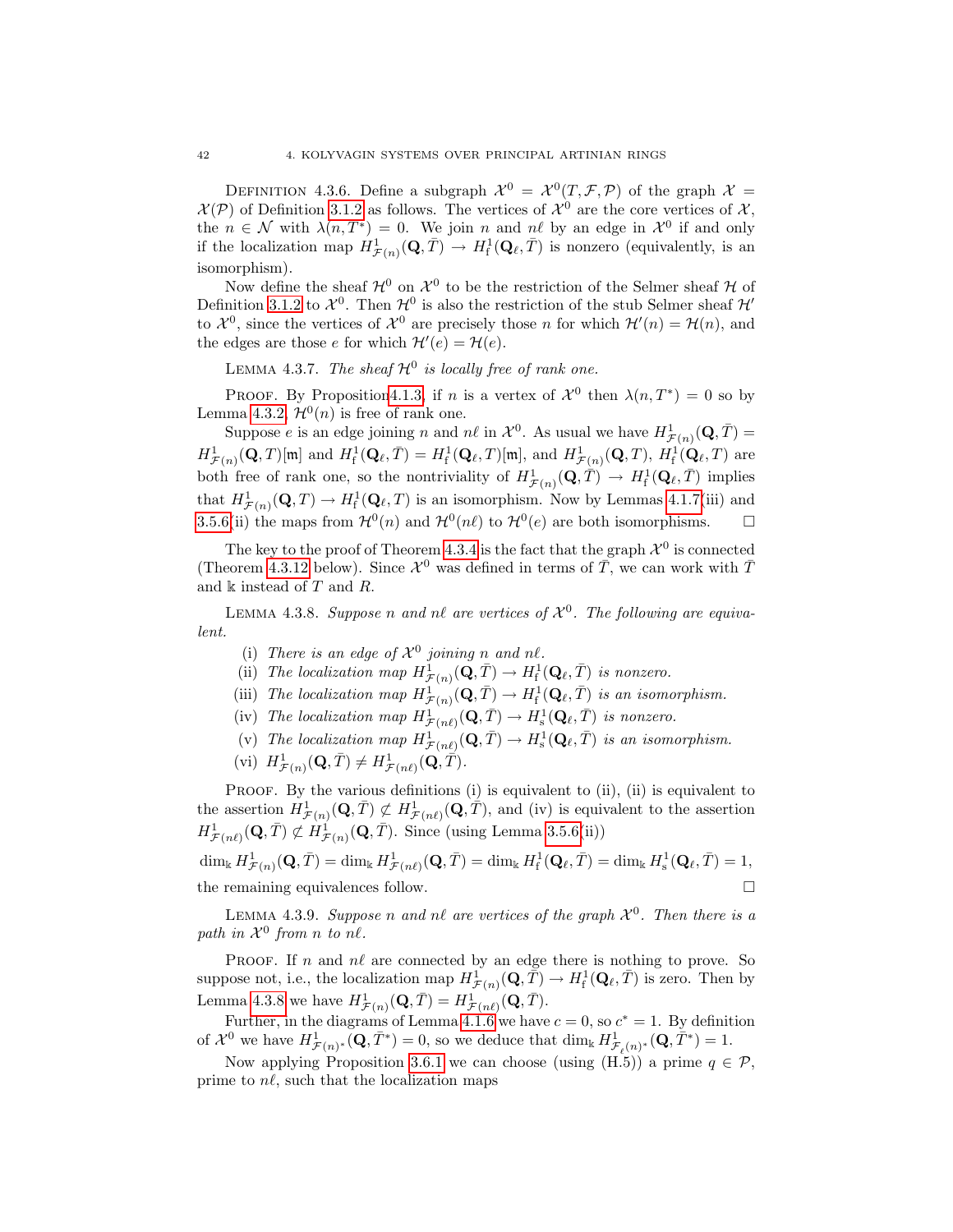(a) 
$$
H^1_{\mathcal{F}(n)}(\mathbf{Q}, \bar{T}) = H^1_{\mathcal{F}(n\ell)}(\mathbf{Q}, \bar{T}) \xrightarrow{\sim} H^1_{\text{f}}(\mathbf{Q}_q, \bar{T}),
$$
  
\n(b)  $H^1_{\mathcal{F}_\ell(n)^*}(\mathbf{Q}, \bar{T}^*) \xrightarrow{\sim} H^1_{\text{f}}(\mathbf{Q}_q, \bar{T}^*)$ 

are both isomorphisms. By Lemma [4.1.7\(](#page-42-0)ii) it follows from (a) that  $nq$  and  $n\ell q$  are both vertices of  $\mathcal{X}^0$ , and there is an edge from n to nq and from n $\ell$  to n $\ell q$ .

By (b) we have  $H^1_{\mathcal{F}_\ell^q(n)^*}(\mathbf{Q}, \bar{T}^*) = 0$ , so applying Theorem [2.3.4](#page-22-3) with  $\mathcal{G}_1 =$  $\mathcal{F}_{\ell}^q(n)$  and  $\mathcal{G}_2 = \mathcal{F}^q(n)$  shows that the localization map  $H^1_{\mathcal{F}^q(n)}(\mathbf{Q}, \bar{T}) \to H^1_{\mathrm{f}}(\mathbf{Q}_{\ell}, \bar{T})$ is nonzero. From the left-hand diagram of Lemma [4.1.6](#page-41-1) (with  $\ell$  replaced by  $q$ ), using that  $H^1_{\mathcal{F}(n)}(\mathbf{Q},\bar{T}) \neq H^1_{\mathcal{F}(nq)}(\mathbf{Q},\bar{T})$  by Lemma [4.3.8,](#page-47-0) we see that  $H^1_{\mathcal{F}^q(n)}(\mathbf{Q},\bar{T}) =$  $H^1_{\mathcal{F}(n)}(\mathbf{Q}, \overline{T}) \oplus H^1_{\mathcal{F}(nq)}(\mathbf{Q}, \overline{T})$ . Since the image of  $H^1_{\mathcal{F}(n)}(\mathbf{Q}, \overline{T})$  in  $H^1_{\mathrm{f}}(\mathbf{Q}_{\ell}, \overline{T})$  is zero, we conclude that the image of  $H^1_{\mathcal{F}(nq)}(\mathbf{Q},\bar{T})$  in  $H^1_{\mathrm{f}}(\mathbf{Q}_\ell,\bar{T})$  is nonzero. Therefore there is an edge in  $\mathcal{X}^0$  joining nq to n $\ell q$ , and so there is a path  $(n, nq, n\ell q, n\ell)$  in  $\mathcal{X}^0$  from *n* to *nl*.

<span id="page-48-0"></span>PROPOSITION 4.3.10. Suppose n is a vertex of  $\mathcal{X}^0$  and  $\nu(n) \ge \dim_k H^1_{\mathcal{F}}(\mathbf{Q}, \bar{T}).$ Then there is a vertex m of  $\mathcal{X}^0$  with  $\nu(m) < \nu(n)$  such that there is a path in  $\mathcal{X}^0$ from n to m.

PROOF. We consider two cases.

Case 1: for some  $\ell$  dividing n, the localization map  $H^1_{\mathcal{F}(n)}(\mathbf{Q}, \bar{T}) \to H^1(\mathbf{Q}_\ell, \bar{T})$  is nonzero. In the left-hand diagram of Lemma [4.1.6](#page-41-1) applied to  $n/\ell$  and  $\ell$ , we have  $d = 1$ . Since  $\lambda(n/\ell, \overline{T}) \geq \chi(\overline{T}) = \lambda(n, \overline{T})$ , we conclude that  $n/\ell$  is a vertex of  $\mathcal{X}^0$ . By Lemma [4.3.8](#page-47-0) there is an edge of  $\mathcal{X}^0$  joining n and  $n/\ell$ .

Case 2: for every  $\ell$  dividing n, the localization map  $H^1_{\mathcal{F}(n)}(\mathbf{Q}, \bar{T}) \to H^1(\mathbf{Q}_\ell, \bar{T})$  is zero. Then

$$
H^1_{\mathcal{F}(n)}(\mathbf{Q}, \bar{T}) = H^1_{\mathcal{F}_n}(\mathbf{Q}, \bar{T}) = \bigcap_{\ell|n} H^1_{\mathcal{F}_\ell}(\mathbf{Q}, \bar{T}).
$$

Since this intersection of at least  $\dim_k H^1_{\mathcal{F}}(\mathbf{Q}, \bar{T})$  subspaces of  $H^1_{\mathcal{F}}(\mathbf{Q}, \bar{T})$  is nonempty, there is a proper divisor g of n, say  $g = n/q$  for some prime q, such that  $H^1_{\mathcal{F}_n}(\mathbf{Q}, \bar{T}) = H^1_{\mathcal{F}_g}(\mathbf{Q}, \bar{T}).$ 

If  $\lambda(g,\overline{T}) = 1$  then by Lemma [4.3.9](#page-47-1) there is a path from n to g, and again we are done. So we may assume that  $\lambda(g,\overline{T}) > 1$ . By Lemma [4.1.7\(](#page-42-0)i),  $\lambda(g,\overline{T}) = 2$ , so by Corollary [4.1.14](#page-44-1) we have  $H^1_{\mathcal{F}(g)^*}(\mathbf{Q}, \overline{T}^*) \neq 0$ .

Choose nonzero elements  $c \in H^1_{\mathcal{F}(n)}(\mathbf{Q}, \overline{T}) \subset H^1_{\mathcal{F}(g)}(\mathbf{Q}, \overline{T}), d \in H^1_{\mathcal{F}(g)^*}(\mathbf{Q}, \overline{T}^*),$ and apply Proposition [3.6.1](#page-35-0) to get a prime  $\ell \in \mathcal{P}$ , prime to n, such that  $c_{\ell} \neq 0$  and  $d_{\ell} \neq 0.$ 

By Lemma [4.1.7\(](#page-42-0)iv) we have  $\lambda(g\ell, \bar{T}) = 1$ , so g $\ell$  is a vertex of  $\mathcal{X}^0$ . From the left-hand diagram of Lemma [4.1.6](#page-41-1) it follows that  $H^{\tilde{1}}_{\mathcal{F}(g\ell)}(\mathbf{Q}, \bar{T}) \subset H^1_{\mathcal{F}(g)}(\mathbf{Q}, \bar{T})$ , and hence

$$
\begin{split} &H^1_{\mathcal{F}(n)}(\mathbf{Q},\bar{T})=\ker[H^1_{\mathcal{F}(g)}(\mathbf{Q},\bar{T})\rightarrow H^1_{\mathrm{f}}(\mathbf{Q}_q,\bar{T})],\\ &H^1_{\mathcal{F}(g\ell)}(\mathbf{Q},\bar{T})=\ker[H^1_{\mathcal{F}(g)}(\mathbf{Q},\bar{T})\rightarrow H^1_{\mathrm{f}}(\mathbf{Q}_\ell,\bar{T})]. \end{split}
$$

Since the class c belongs to the first kernel but not the second, these two kernels are different; since both are one-dimensional, they are disjoint. It follows that the localization maps

$$
H^1_{\mathcal{F}(n)}(\mathbf{Q},\bar{T})\to H^1_{\mathrm{f}}(\mathbf{Q}_{\ell},\bar{T}),\quad H^1_{\mathcal{F}(g\ell)}(\mathbf{Q},\bar{T})\to H^1_{\mathrm{f}}(\mathbf{Q}_q,\bar{T})
$$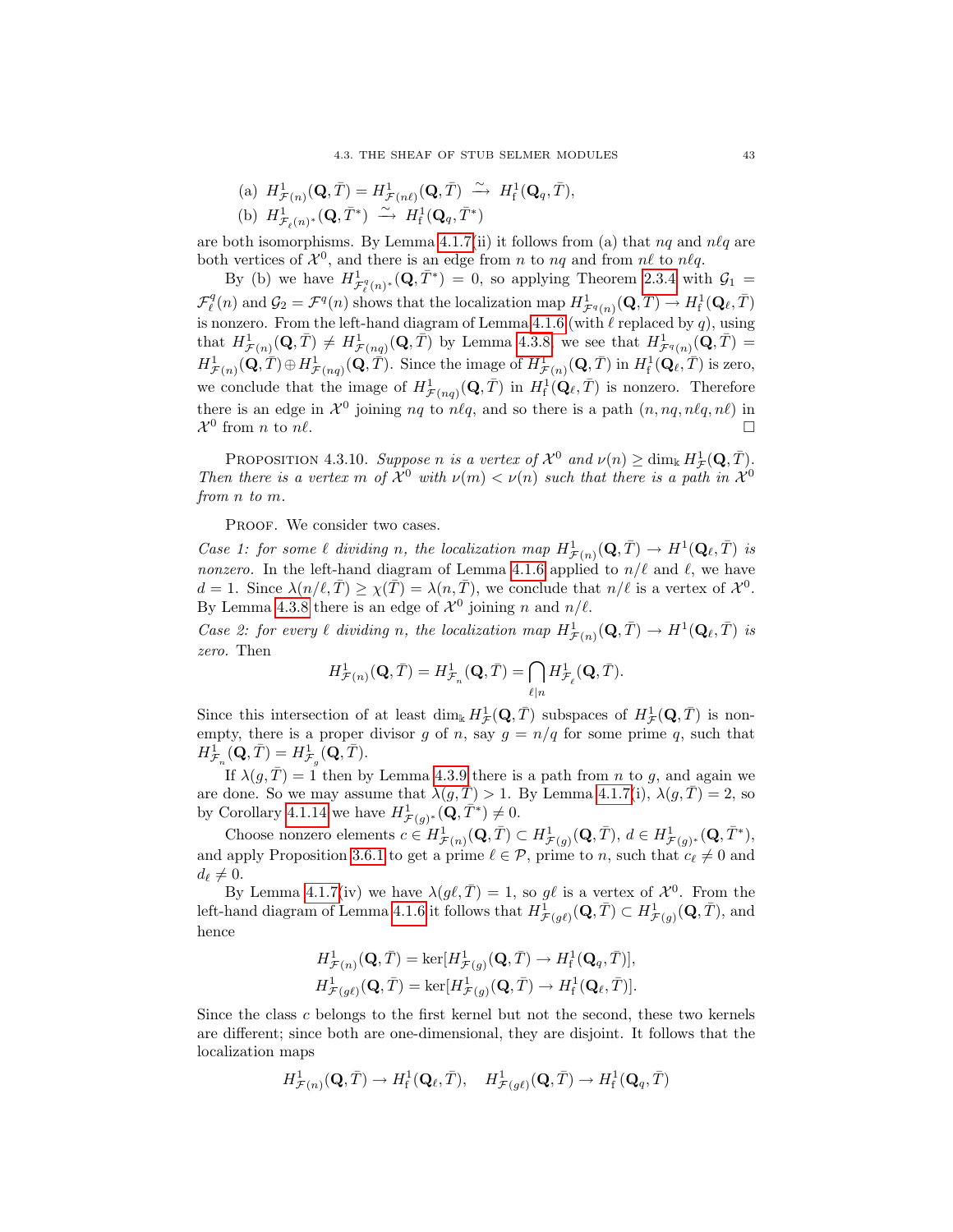are both nonzero, so by Lemmas [4.1.7\(](#page-42-0)ii) and [4.3.8,](#page-47-0)  $n\ell$  is a vertex of  $\mathcal{X}^0$  and there are edges joining n to  $n\ell$  and  $q\ell$  to  $n\ell$ .

Finally, we claim that there is a prime r dividing  $g\ell$  such that the localization map  $H^1_{\mathcal{F}(g\ell)}(\mathbf{Q}, \bar{T}) \to H^1_{\rm s}(\mathbf{Q}_r, \bar{T})$  is nonzero. If not, then

$$
H^{1}_{\mathcal{F}(g\ell)}(\mathbf{Q},\bar{T})=H^{1}_{\mathcal{F}_{g\ell}}(\mathbf{Q},\bar{T})\subset H^{1}_{\mathcal{F}_{n}}(\mathbf{Q},\bar{T})=H^{1}_{\mathcal{F}(n)}(\mathbf{Q},\bar{T})
$$

which we have seen is not the case. Thus by Case 1 there is an edge connecting  $g\ell$ and  $g\ell/r$ , and so the path  $(n, n\ell, g\ell, g\ell/r)$  satisfies the proposition.

<span id="page-49-1"></span>PROPOSITION 4.3.11. Suppose that n and m are vertices of  $\mathcal{X}^0$  and  $\nu(n) =$  $\nu(m) = \dim_{\mathbb{k}} H^1_{\mathcal{F}}(\mathbf{Q}, \bar{T}) - 1$ . Then there is a path in  $\mathcal{X}^0$  from n to m.

PROOF. We will prove this by induction on  $\dim_{\Bbbk} H^1_{\mathcal{F}}(\mathbf{Q}, \overline{T}) - \nu(\gcd(n, m)).$ This quantity is always at least one, and when it is equal to one we have  $n = m$ and there is nothing to prove.

Suppose  $n \neq m$ , and fix distinct primes  $q | n$  and  $r | m$ . Applying Lemma [4.1.7\(](#page-42-0)i) repeatedly we conclude that  $\lambda(n/q, \overline{T}) = \lambda(m/r, \overline{T}) = 2$ . As in the proof of Proposition [4.3.10](#page-48-0) it follows that

$$
H^1_{\mathcal{F}(n)}(\mathbf{Q}, \bar{T}) = \ker[H^1_{\mathcal{F}(n/q)}(\mathbf{Q}, \bar{T}) \to H^1_{\mathrm{f}}(\mathbf{Q}_q, \bar{T})],
$$
  
\n
$$
H^1_{\mathcal{F}(m)}(\mathbf{Q}, \bar{T}) = \ker[H^1_{\mathcal{F}(m/r)}(\mathbf{Q}, \bar{T}) \to H^1_{\mathrm{f}}(\mathbf{Q}_r, \bar{T})],
$$
  
\n
$$
\dim_{\Bbbk} H^1_{\mathcal{F}(n/q)^*}(\mathbf{Q}, \bar{T}^*) = \dim_{\Bbbk} H^1_{\mathcal{F}(m/r)^*}(\mathbf{Q}, \bar{T}^*) = 1.
$$

Choose nonzero elements  $c \in H^1_{\mathcal{F}(n)}(\mathbf{Q}, \bar{T}), c' \in H^1_{\mathcal{F}(m)}(\mathbf{Q}, \bar{T}), d \in H^1_{\mathcal{F}(n/q)^*}(\mathbf{Q}, \bar{T}^*),$ and  $d' \in H^1_{\mathcal{F}(m/r)^*}(\mathbf{Q}, \bar{T}^*)$ . By Proposition [3.6.1](#page-35-0) we can find a prime  $\ell \in \mathcal{P}$ , prime to nm, such that  $c_{\ell}, c'_{\ell}, d_{\ell}, d'_{\ell}$  are all nonzero.

Exactly as in the proof of Proposition [4.3.10,](#page-48-0) it follows that

- $\lambda(n\ell/q, \overline{T}) = \lambda(n\ell, \overline{T}) = 1$  and there are edges in  $\mathcal{X}^0$  connecting n to n $\ell$ and  $n\ell/q$  to  $n\ell$ ,
- $\lambda(m\ell/r, \overline{T}) = \lambda(m\ell, \overline{T}) = 1$  and there are edges in  $\mathcal{X}^0$  connecting m to  $m\ell$  and  $m\ell/r$  to  $m\ell$ .

We have  $\nu(\gcd(n\ell/q, m\ell/r)) = \nu(\gcd(n, m)) + 1$ , so our induction hypothesis shows that there is a path in  $\mathcal{X}^0$  connecting  $n\ell/q$  and  $m\ell/r$ . Therefore there is a path  $(n, n\ell, n\ell/q, \cdots, m\ell/r, m\ell, m)$  connecting n and m.

<span id="page-49-0"></span>THEOREM 4.3.12. The graph  $\mathcal{X}^0$  is connected.

PROOF. Suppose *n* and *m* are vertices of  $\mathcal{X}^0$ . By Lemma [4.1.7\(](#page-42-0)i), we must have  $\nu(n), \nu(m) \ge \dim_k H^1_{\mathcal{F}}(\mathbf{Q}, \bar{T}) - 1$ . Applying Proposition [4.3.10](#page-48-0) inductively we can find paths connecting n to a vertex n' and m to a vertex m' with  $\nu(n') =$  $\nu(m') = \dim_{\mathbb{k}} H^1_{\mathcal{F}}(\mathbf{Q}, \bar{T}) - 1$ . By Proposition [4.3.11](#page-49-1) there is a path from n' to m', and the proof is complete.  $\Box$ 

PROOF OF THEOREM [4.3.4.](#page-46-2) Since  $\chi(T) = 1$ , Lemma [4.3.2](#page-46-3) shows that the stalks of  $\mathcal{H}'$  are cyclic. If e is an edge joining vertices n and n $\ell$ , then the vertexto-edge map  $\mathcal{H}'(n) \to \mathcal{H}'(e)$  is surjective by definition, and then  $\mathcal{H}'(n\ell) \to \mathcal{H}'(e)$  is surjective by Lemma  $4.1.7(iii)$ .

It remains to show that if  $n \in \mathcal{N}$  and  $\lambda(n, T^*) = 0$ , then n is a hub of  $\mathcal{H}'$ . Fix such a vertex  $n$ , and let  $m$  be any other vertex. We will show by induction on  $\lambda(m, \bar{T}^*)$  that there is a surjective path from *n* to *m*.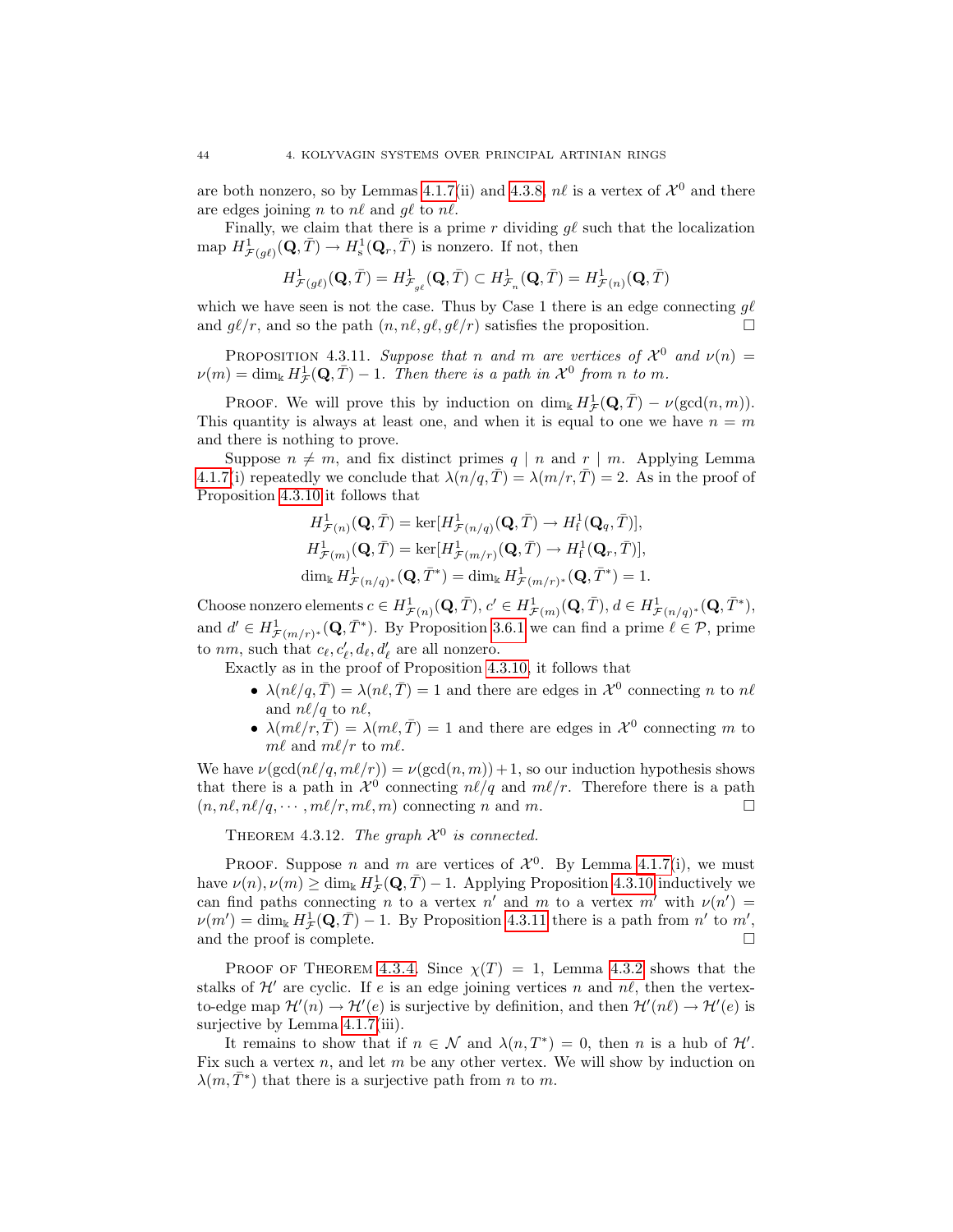Note that *n* is a vertex of  $\mathcal{X}^0$ . If  $\lambda(m, \overline{T}^*) = 0$  then *m* is also a vertex of  $\mathcal{X}^0$ , and so there is a path in  $\mathcal{X}^0$  from n to m. Every path in  $\mathcal{X}^0$  is a surjective path (because all vertex-to-edge maps in  $\mathcal{X}^0$  are isomorphisms by Lemma [4.3.7\)](#page-47-2), so there is an  $\mathcal{H}'$ -surjective path from *n* to *m*.

Now suppose  $\lambda(m, \bar{T}^*) > 0$ . Using Proposition [3.6.1,](#page-35-0) choose a prime  $\ell \in \mathcal{P}$ such that the localization maps

$$
\mathfrak{m}^{k-1}H^1_{\mathcal{F}(m)}(\mathbf{Q},T)\rightarrow H^1_{\mathrm{f}}(\mathbf{Q}_{\ell},T),\quad H^1_{\mathcal{F}(m)^*}(\mathbf{Q},T^*)[\mathfrak{m}]\rightarrow H^1_{\mathrm{f}}(\mathbf{Q}_{\ell},T^*)
$$

are both nonzero. (Note that  $\mathfrak{m}^{k-1}H^1_{\mathcal{F}(n)}(\mathbf{Q},T) \neq 0$  by Theorem [4.1.13.](#page-43-1)) Then by Lemma [4.1.7\(](#page-42-0)iv),  $\lambda(m\ell, \bar{T}^*) < \lambda(m, \bar{T}^*)$ , so by our induction hypothesis there is an  $\mathcal{H}'$ -surjective path from *n* to *ml*. Further we see that localization  $H^1_{\mathcal{F}(m)}(\mathbf{Q}, T) \to$  $H^1_f(\mathbf{Q}_\ell,T)$  is surjective, so  $\mathfrak{m}^{\lambda(m,T^*)}H^1_{\mathcal{F}(m)}(\mathbf{Q},T) \to \mathfrak{m}^{\lambda(m,T^*)}H^1_f(\mathbf{Q}_\ell,T)$  is surjective as well. These two modules are both cyclic of length  $\max\{0, k - \lambda(m, T^*)\},$ so if e is the edge joining m and ml, we conclude that the map  $\mathcal{H}'(m) \to \mathcal{H}'(e)$ is an isomorphism. Therefore the path from  $m\ell$  to m is a surjective path, so by composition we obtain a surjective path from n to m. This concludes the proof.  $\square$ 

# 4.4. Kolyvagin systems and the stub Selmer sheaf

<span id="page-50-0"></span>In this section we show that under fairly general hypotheses, a Kolyvagin system, a priori a global section of the Selmer sheaf  $H$ , is actually a global section of the subsheaf  $\mathcal{H}'$ . This is the content of Theorems [4.4.1](#page-50-1) and [4.4.3.](#page-51-0) These results play a central role in the rest of the paper. As an immediate consequence we obtain (Corollary [4.4.5\)](#page-52-0) the Kolyvagin upper bound for the Selmer group  $H^1_{\mathcal{F}^*}(\mathbf{Q}, T^*)$  in terms of a Kolyvagin system  $\kappa \in \mathbf{KS}(T)$  (compare with, for example, Theorem 2.2.2 of [[Ru6](#page-100-1)]).

<span id="page-50-1"></span>THEOREM 4.4.1. Suppose that (at least) one of the following three conditions is satisfied.

- $\bullet \ \chi(T) = 1,$
- $k = 1$ , *i.e.*, R *is a field, or*
- (H.4a) holds, and the image of  $R \to \text{End}(T)$  is contained in the image of  $\mathbf{Z}_p[[G_{\mathbf{Q}}]] \to \mathrm{End}(T).$

Then the inclusion  $\Gamma(\mathcal{H}') \subset \Gamma(\mathcal{H})$  is an isomorphism. In other words, for every  $\kappa \in \text{KS}(T)$  and  $n \in \mathcal{N}$  we have  $\kappa_n \in \mathcal{H}'(n)$ .

PROOF. Fix a  $\kappa \in \text{KS}(T)$ . We treat the three hypotheses separately, but in each case we will show by induction on  $\lambda(n, \overline{T}^*)$  that  $\kappa_n \in \mathcal{H}'(n)$  for every  $n \in \mathcal{N}$ . If  $\lambda(n,\bar{T}^*)=0$  we have  $\lambda(n,T^*)=0$  (Proposition [4.1.3\)](#page-41-2) so  $\mathcal{H}'(n)=\mathcal{H}(n)$  and there is nothing to prove.

Case 1:  $k = 1$ . Suppose  $\lambda(n, \overline{T}^*) > 0$ . In this case  $\mathcal{H}'(n) = \mathfrak{m}^{\lambda(n, \overline{T}^*)} \mathcal{H}(n) = 0$ , so we need to show  $\kappa_n = 0$ . If  $\kappa_n \neq 0$ , then using Proposition [3.6.1](#page-35-0) we can fix a prime  $\ell \in \mathcal{P}$  not dividing n such that

- (a)  $(\kappa_n)_\ell \neq 0,$
- (b) the localization map  $H^1_{\mathcal{F}(n)^*}(\mathbf{Q},T^*) \to H^1_{\mathrm{f}}(\mathbf{Q}_\ell,T^*)$  is nonzero.

It follows from (a), (b) and Lemma [4.1.7\(](#page-42-0)iv) that  $\lambda(n\ell, \bar{T}^*) < \lambda(n, \bar{T}^*)$ , so our induction hypothesis shows that  $\kappa_{n\ell} \in \mathcal{H}'(n\ell)$ . Thus by Lemma [4.2.1](#page-45-1) we conclude that  $(\kappa_n)_\ell = 0$ . But this contradicts (a), so we must have  $\kappa_n = 0$ .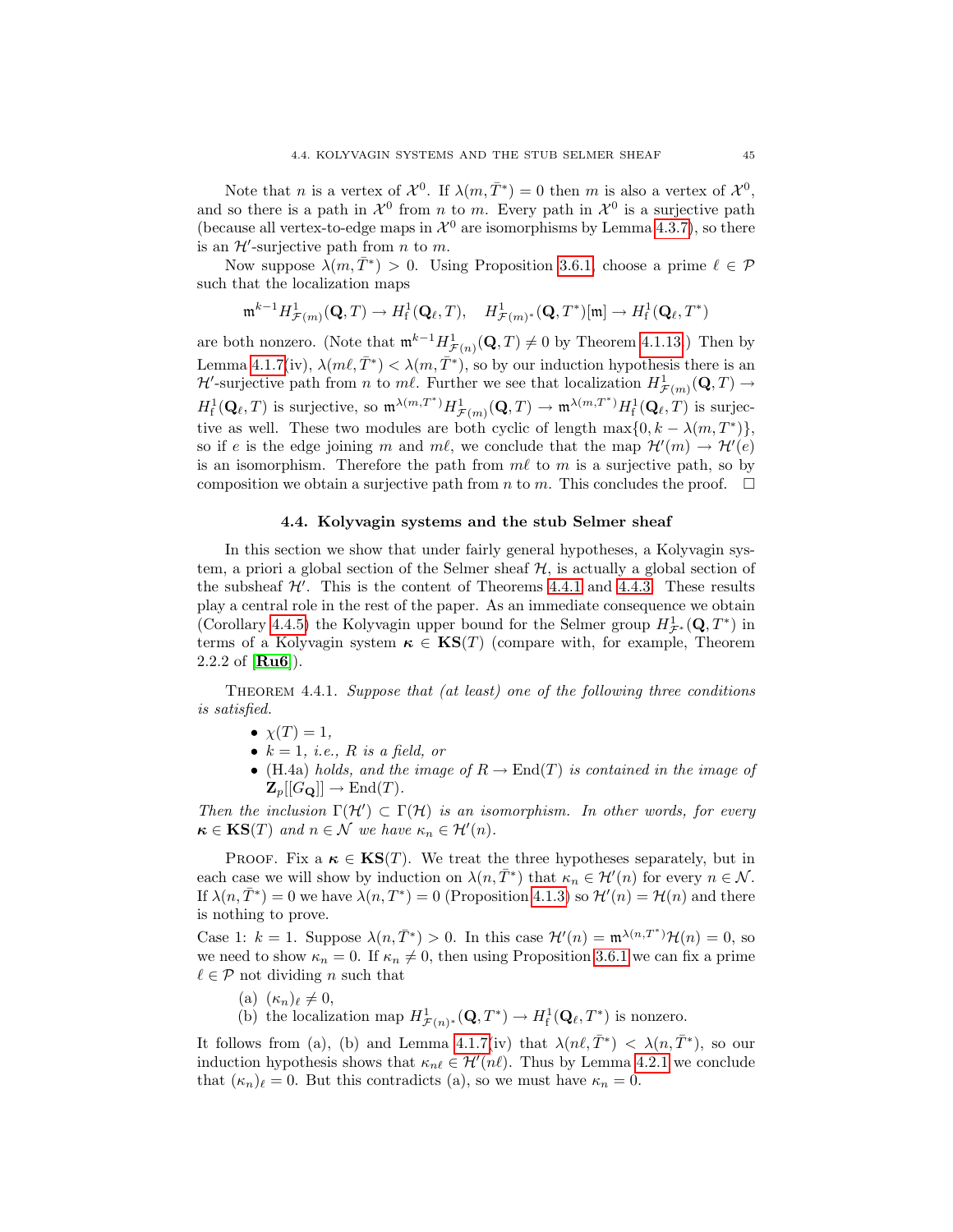Case 2: (H.4a) holds, and the image of  $R \to \text{End}(T)$  is contained in the image of  $\mathbf{Z}_p[[G_{\mathbf{Q}}]] \to \text{End}(T)$ . By Theorem [4.2.2](#page-45-0) we may assume that  $\chi(T) > 0$ . Suppose that  $\lambda(n, \bar{T}^*) > 0$ .

Since  $\chi(T) > 0$ , it follows from Theorem [4.1.13](#page-43-1) that

 $\mathcal{H}(n)[\mathfrak{m}] \not\subset \mathcal{H}'(n).$ 

If  $\kappa_n \notin \mathcal{H}'(n)$  we can find a homomorphism  $\phi : \mathcal{H}(n) \to R$  such that

$$
\phi(\mathcal{H}'(n)) = 0, \quad \phi(\mathcal{H}(n)[\mathfrak{m}]) \neq 0, \quad \phi(\kappa_n) \neq 0.
$$

Hence by Proposition [3.6.2\(](#page-35-1)ii) we can fix a prime  $\ell \in \mathcal{P}$ , prime to n, such that

- (a) the localization map  $\mathfrak{m}^{\lambda(n,T^*)} H^1_{\mathcal{F}(n)}(\mathbf{Q},T) \to H^1_{\mathrm{f}}(\mathbf{Q}_\ell,T)$  is zero,
- (b)  $(\kappa_n)_\ell \neq 0,$
- (c) the localization maps

$$
H^1_{\mathcal{F}(n)}(\mathbf{Q},T)[\mathfrak{m}] \to H^1_{\mathrm{f}}(\mathbf{Q}_{\ell},T), \quad H^1_{\mathcal{F}(n)^*}(\mathbf{Q},T^*)[\mathfrak{m}] \to H^1_{\mathrm{f}}(\mathbf{Q}_{\ell},T^*)
$$

are both nonzero.

By (c) and Lemma [4.1.7\(](#page-42-0)iv), we have  $\lambda(n\ell, \bar{T}^*) < \lambda(n, \bar{T}^*)$ , so by our induction hypothesis we have  $\kappa_{n\ell} \in \mathcal{H}'(n\ell)$ . Therefore by Lemma [4.2.1,](#page-45-1)  $(\kappa_n)_{\ell} = 0$ , which contradicts condition (b). This contradiction shows that  $\kappa_n \in \mathcal{H}'(n)$ .

Case 3:  $\chi(T) = 1$ . Choose a core vertex m. By Howard's Theorem [4.3.3\(](#page-46-0)i) there is a section  $\kappa' \in \Gamma(\mathcal{H}')$  such that  $\kappa'(m) = \kappa(m)$ . Let  $\bar{\kappa} = \kappa - \kappa' \in \mathbf{KS}(T)$ , so  $\bar{\kappa}_m = 0$ . We will show that  $\bar{\kappa} = 0$ .

Let  $\mathcal{X}^0$  be the subgraph of X of Definition [4.3.6,](#page-46-4) whose vertices are the core vertices of  $\mathcal{X}$ , and  $\mathcal{H}^0$  the restriction of  $\mathcal{H}$  to  $\mathcal{X}^0$ . By Theorem [4.3.12](#page-49-0) and Lemma [4.3.7,](#page-47-2)  $\mathcal{X}^0$  is connected and  $\mathcal{H}^0$  is locally free of rank one. Since  $\bar{\kappa}_m = 0$  at the vertex m of  $\mathcal{X}^0$ , the restriction of  $\bar{\kappa}$  to  $\mathcal{X}^0$  must be identically zero (Proposition [3.4.4\(](#page-32-1)i)). In other words,  $\bar{\kappa}_n = 0$  for every core vertex *n*.

Now let  $n \in \mathcal{N}$  be any vertex of  $\mathcal{X}$ . We will show by induction on  $\lambda(n, \overline{T}^*)$  that  $\bar{\kappa}_n = 0$ . We have already dealt with the case of core vertices,  $\lambda(n, \bar{T}^*) = 0$ .

Suppose now that  $\lambda(n, \bar{T}^*) > 0$ , and suppose  $\bar{\kappa}_n \neq 0$ . Using Proposition [3.6.1,](#page-35-0) choose a prime  $\ell \in \mathcal{P}$ , prime to n, such that

- (a)  $(\bar{\kappa}_n)_{\ell} \neq 0$ ,
- (b) the localization maps
	- $H^1_{\mathcal{F}(n)}(\mathbf{Q},T)[\mathfrak{m}]\to H^1_{\mathrm{f}}(\mathbf{Q}_\ell,T),\quad H^1_{\mathcal{F}(n)^*}(\mathbf{Q},T^*)[\mathfrak{m}]\to H^1_{\mathrm{f}}(\mathbf{Q}_\ell,T^*)$

are both nonzero.

By (b) and Lemma [4.1.7\(](#page-42-0)iv), we have  $\lambda(n\ell, \bar{T}^*) < \lambda(n, \bar{T}^*)$ , so by our induction hypothesis we have  $\bar{\kappa}_{n\ell} = 0$ . But by (a) and the definition of a Kolyvagin system, we must have  $(\bar{\kappa}_{n\ell})_{\ell,s} \neq 0$ . This contradiction shows that  $\bar{\kappa}_n = 0$ , and so  $\kappa_n =$  $\kappa'_n \in \mathcal{H}'$  $(n).$ 

DEFINITION 4.4.2. Suppose  $\tilde{R}$  is a complete noetherian local ring such that R is a quotient of  $\tilde{R}$ . We say that  $(\tilde{T}, \tilde{\mathcal{F}}, \mathcal{P})$  is a lifting of  $(T, \mathcal{F}, \mathcal{P})$  to  $\tilde{R}$  if  $\tilde{T}$  is an  $\tilde{R}[[G_{\bf Q}]]\text{-module}, (\tilde{T}, \tilde{\mathcal{F}}, \mathcal{P})$  is a Selmer triple over  $\tilde{R}$ ,  $T = \tilde{T} \otimes_{\tilde{R}} R$ , and  $\mathcal{F} = \tilde{\mathcal{F}} \otimes_{\tilde{R}} R$ .

<span id="page-51-0"></span>THEOREM 4.4.3. Suppose  $\kappa \in \text{KS}(T)$  is sufficiently liftable in the sense that there is a local principal artinian ring  $\tilde{R}$  of length  $k \geq 2k - 1$  and a lifting  $(\tilde{T}, \tilde{\mathcal{F}}, \mathcal{P})$ of  $(T, \mathcal{F}, \mathcal{P})$  to  $\tilde{R}$  such that:

•  $(\tilde{T}, \tilde{\mathcal{F}}, \mathcal{P})$  satisfies (H.0) through (H.6) and  $\mathcal{P} \subset \mathcal{P}_{\tilde{k}}$ .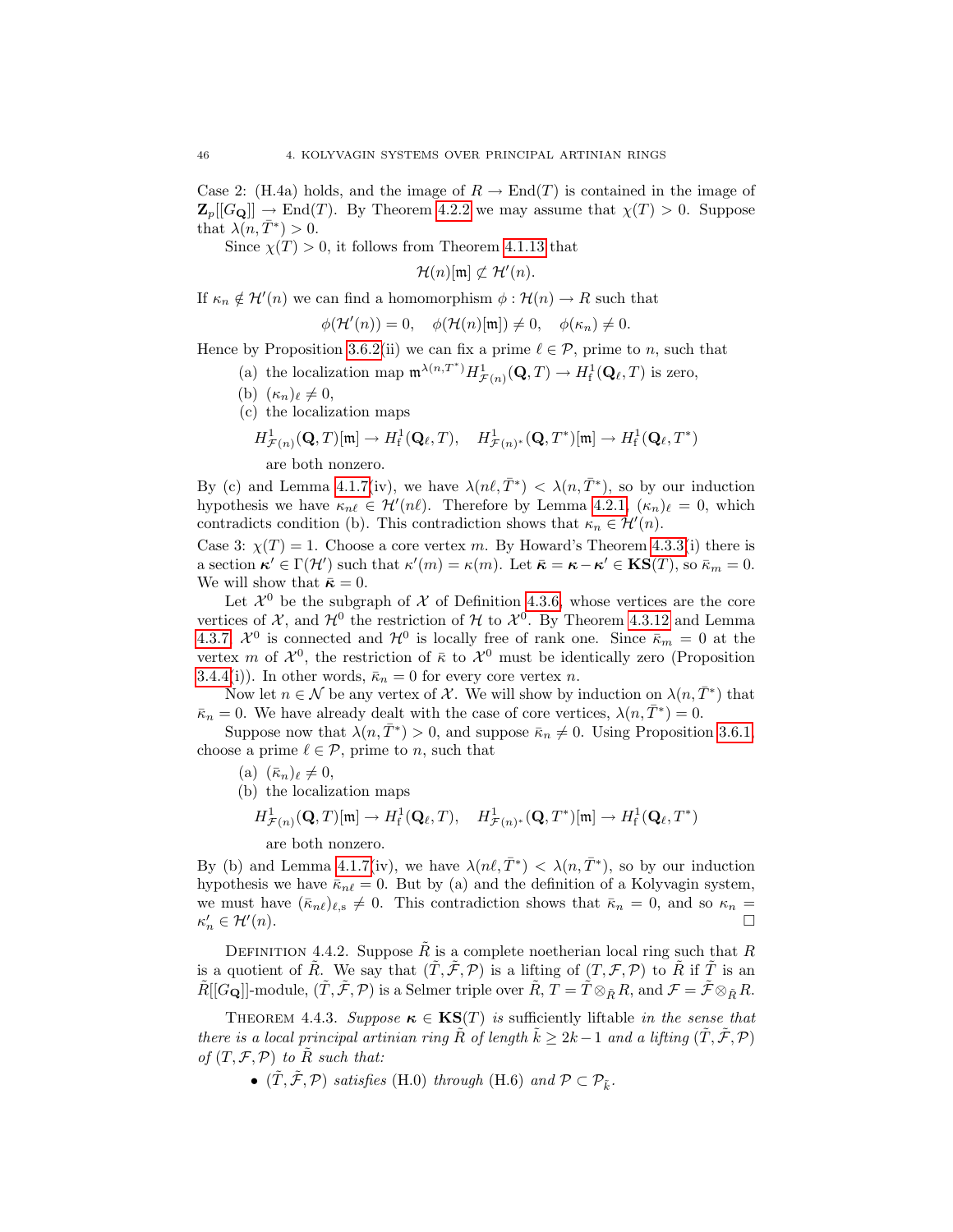# •  $\kappa$  is in the image of the natural map  $\mathbf{KS}(\tilde{T}) \to \mathbf{KS}(T)$ .

Then  $\kappa$  is a global section of the subsheaf  $\mathcal{H}'$  of stub Selmer modules (i.e., for all  $n \in \mathcal{N}$  we have  $\kappa_n \in \mathcal{H}'(n)$ .

PROOF. We will prove that  $\kappa_n \in \mathcal{H}'(n)$  by induction on both k and  $\lambda(n, \bar{T}^*)$ . The case  $k = 1$  is part of Theorem [4.4.1,](#page-50-1) and if  $\lambda(n, \overline{T}^*) = 0$  then  $\lambda(n, \overline{T}^*) = 0$ (Proposition [4.1.3\)](#page-41-2) so  $\mathcal{H}'(n) = \mathcal{H}(n)$  and there is nothing to prove. If  $\lambda(n, \overline{T}) = 0$ then  $\mathcal{H}(n) = 0$  and there is again nothing to prove, so we may suppose that  $\lambda(n, \overline{T}^*)$ and  $\lambda(n, \overline{T}^*)$  are both positive.

Case 1:  $\lambda(n, T^*) < k$ .

Let  $j = \lambda(n, T^*)$ . By Lemma [4.1.1\(](#page-40-1)ii) we have

$$
H^1_{\mathcal{F}(n)^*}(\mathbf{Q},T^*[\mathfrak{m}^j])=H^1_{\mathcal{F}(n)^*}(\mathbf{Q},T^*)[\mathfrak{m}^j]=H^1_{\mathcal{F}(n)^*}(\mathbf{Q},T^*)=H^1_{\tilde{\mathcal{F}}(n)^*}(\mathbf{Q},\tilde{T}^*)[\mathfrak{m}^k],
$$

so  $\lambda(n, T^*[\mathfrak{m}^j]) = \lambda(n, T^*) = \lambda(n, \tilde{T}^*) = j.$ 

Consider the image  $\kappa^{(j)}$  of  $\kappa$  in  $\text{KS}(T/\mathfrak{m}^jT)$ . By our induction hypothesis applied to the  $R/\mathfrak{m}^j$ -module  $T/\mathfrak{m}^j$ , we have

$$
\kappa_n^{(j)} \in \mathfrak{m}^j H^1_{\mathcal{F}(n)}(\mathbf{Q}, T/\mathfrak{m}^j T) \otimes G_n = 0.
$$

By Lemma [4.1.1\(](#page-40-1)i) (with  $i = k - j$ ) it follows that  $\kappa_n \in \mathcal{H}(n)[\mathfrak{m}^{k-j}]$ .

Since  $\lambda(n, \tilde{T}^*) = j \leq \tilde{k} - k$ , Theorem [4.1.13](#page-43-1) and Lemma [4.1.1\(](#page-40-1)i) applied to  $\tilde{T}$ show that the image of  $H^1_{\tilde{\mathcal{F}}(n)}(\mathbf{Q}, T) \otimes G_n$  in  $H^1_{\mathcal{F}(n)}(\mathbf{Q}, T) \otimes G_n$  is free over R. Since  $\kappa_n$  belongs to this image, and is killed by  $\mathfrak{m}^{k-j}$ , we conclude that  $\kappa_n \in \mathfrak{m}^j \mathcal{H}(n)$  $\mathcal{H}'(n)$  as desired.

Case 2:  $\lambda(n, T^*) \geq k$ . In this case  $\mathcal{H}'(n) = 0$ , so we need to prove that  $\kappa_n = 0$ . Suppose  $\kappa_n \neq 0$ . Using Proposition [3.6.1](#page-35-0) we can fix a prime  $\ell$  such that

- (a)  $(\kappa_n)_\ell \neq 0,$
- (b) the localization maps

$$
H^1_{\mathcal{F}(n)}(\mathbf{Q},T)[\mathfrak{m}]\to H^1_{\mathrm{f}}(\mathbf{Q}_{\ell},T),\quad H^1_{\mathcal{F}(n)^*}(\mathbf{Q},T^*)[\mathfrak{m}]\to H^1_{\mathrm{f}}(\mathbf{Q}_{\ell},T^*)
$$

are both nonzero.

It follows from (b) and Lemma [4.1.7\(](#page-42-0)iv) that  $\lambda(n\ell, \bar{T}^*) < \lambda(n, \bar{T}^*)$ . Thus by our induction hypothesis  $\kappa_{n\ell} \in \mathcal{H}'(n\ell)$ , so Lemma [4.2.1](#page-45-1) shows that  $(\kappa_n)_\ell = 0$ . But this contradicts (a), so we must have  $\kappa_n = 0$ .

REMARK 4.4.4. Our typical examples of "sufficiently liftable" Kolyvagin systems will arise when R is a quotient of a discrete valuation ring  $D, T = T_D \otimes R$ with a  $D[[G_{\mathbf{Q}}]]$ -module  $T_D$ , and  $\kappa$  belongs to the image of  $\mathbf{KS}(T_D) \to \mathbf{KS}(T)$ .

The following corollary is the standard application of a Kolyvagin system (or Euler system): an upper bound on the size of the dual Selmer group  $H^1_{\mathcal{F}^*}(\mathbf{Q}, T^*)$ , in terms of the divisibility of  $\kappa_1$  (compare with, for example, Theorem 2.2.2 of  $\text{[Ru6]}$  $\text{[Ru6]}$  $\text{[Ru6]}$ ). In Theorem [4.5.6](#page-54-0) below, we will show that under some extra hypotheses this upper bound is sharp, so we get an exact formula for the size of  $H^1_{\mathcal{F}^*}(\mathbf{Q}, T^*)$ .

<span id="page-52-0"></span>COROLLARY 4.4.5. Suppose  $\kappa \in KS(T)$ . If one of the three hypotheses of Theorem [4.4.1](#page-50-1) holds for T, or if the hypothesis of Theorem [4.4.3](#page-51-0) holds for T and  $\kappa$ , then

$$
\text{length}(H^1_{\mathcal{F}^*}(\mathbf{Q},T^*)) \leq \max\{i : \kappa_1 \in \mathfrak{m}^i H^1_{\mathcal{F}}(\mathbf{Q},T)\}.
$$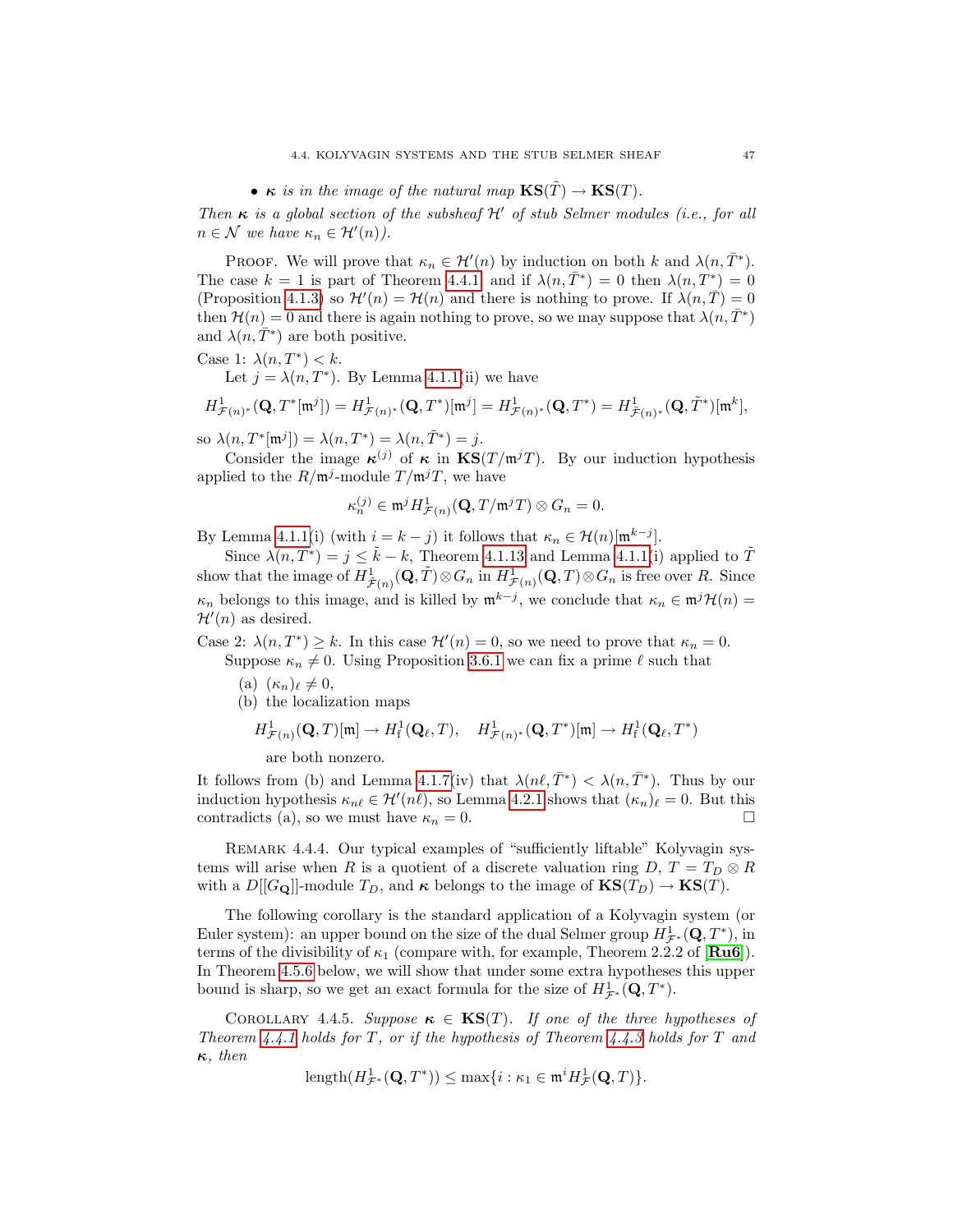PROOF. By Theorem [4.4.1](#page-50-1) or [4.4.3,](#page-51-0)

$$
\kappa_1\in\mathcal{H}'(1)=\mathfrak{m}^{\lambda(1,T^*)}H^1_{\mathcal{F}}(\mathbf{Q},T)=\mathfrak{m}^{\mathrm{length}(H^1_{\mathcal{F}^*}(\mathbf{Q},T^*))}H^1_{\mathcal{F}}(\mathbf{Q},T). \qquad \qquad \Box
$$

# 4.5. Kolyvagin systems over principal artinian rings

<span id="page-53-0"></span>This section contains the main results and applications of Kolyvagin systems over principal artinian rings.

- COROLLARY 4.5.1. (i) If  $\chi(T) = 0$  then  $\text{KS}(T) = 0$ .
	- (ii) If  $\chi(T) \geq 2$  then for every  $d \in \mathbf{Z}^+$ ,  $\mathbf{KS}(T)$  contains a free R-module of rank d.

PROOF. Assertion (i) is Theorem [4.2.2,](#page-45-0) and (ii) is Theorem [4.3.3\(](#page-46-0)iii).  $\Box$ 

The rest of this section will deal with the case  $\chi(T) = 1$ . In particular this means we can apply Theorem [4.4.1.](#page-50-1)

<span id="page-53-1"></span>COROLLARY 4.5.2. Suppose  $\chi(T) = 1$ .

- (i)  $KS(T)$  is a free R-module of rank one.
- (ii) Suppose  $\kappa \in \text{KS}(T)$ ,  $m \in \mathcal{N}$ , and  $\kappa_m \neq 0$ . Let  $j \geq 0$  be such that  $\kappa_m$ generates  $\mathfrak{m}^j\mathcal{H}'(m)$ . Then  $\kappa_n$  generates  $\mathfrak{m}^j\mathcal{H}'(n)$  for every  $n \in \mathcal{N}$ , so in particular  $\kappa_n \in \mathfrak{m}^{j+\lambda(n,T^*)} \mathcal{H}(n)$  for every n.
- (iii) Suppose  $\kappa \in \text{KS}(T)$ . If  $n \in \mathcal{N}$  is a core vertex then the map  $\text{KS}(T) \rightarrow$  $\mathcal{H}(n)$  which maps  $\kappa \mapsto \kappa_n$  is an isomorphism.
- (iv) If  $j \geq k$  then the natural restriction map  $\text{KS}(T, \mathcal{P}) \to \text{KS}(T, \mathcal{P} \cap \mathcal{P}_i)$  is an isomorphism.
- (v) If  $j \leq k$  then the projection map  $T \to T/\mathfrak{m}^j T$  induces a surjective map  $\text{KS}(T) \to \text{KS}(T/\mathfrak{m}^jT).$

PROOF. Since  $\mathbf{KS}(T) = \Gamma(\mathcal{H}')$  (Theorem [4.4.1\)](#page-50-1), the first three assertions of the corollary are immediate from Corollary [4.3.5,](#page-46-5) Theorem [4.3.4,](#page-46-2) and Proposition [3.4.4.](#page-32-1)

By (iii) applied to  $(T, \mathcal{P})$  and to  $(T, \mathcal{P} \cap \mathcal{P}_j)$ , if  $n \in \mathcal{N} \cap \mathcal{N}_j$  is a core vertex (such *n* exist by Corollary [4.1.9\)](#page-43-2) then we have isomorphisms

$$
\mathbf{KS}(T,\mathcal{P}) \stackrel{\sim}{\longrightarrow} \mathcal{H}(n) \stackrel{\sim}{\longleftarrow} \mathbf{KS}(T,\mathcal{P}_j)
$$

compatible with the restriction map  $\mathbf{KS}(T,\mathcal{P}) \to \mathbf{KS}(T,\mathcal{P} \cap \mathcal{P}_i)$ . By (iii) applied to T and  $T/\mathfrak{m}^j$ , if  $n \in \mathcal{N}$  is a core vertex we get a commutative diagram with vertical isomorphisms

$$
\begin{array}{ccc}\n\mathbf{KS}(T) & \xrightarrow{\qquad} & \mathbf{KS}(T/\mathfrak{m}^j T) \\
\downarrow^{\cong} & & \downarrow^{\cong} \\
H^1_{\mathcal{F}(n)}(\mathbf{Q}, T) \otimes G_n & \xrightarrow{\qquad} & H^1_{\mathcal{F}(n)}(\mathbf{Q}, T/\mathfrak{m}^j) \otimes G_n.\n\end{array}
$$

Since  $n$  is a core vertex, Lemma [4.1.1\(](#page-40-1)i) shows that bottom map is surjective. This completes the proof of the corollary.

COROLLARY 4.5.3. If  $\chi(T) = 1$  then the natural map  $\mathbf{KS}(T) \to \overline{\mathbf{KS}}(T)$  (see Definition [3.1.6\)](#page-26-0) is an isomorphism.

PROOF. This is immediate from the definition of  $\overline{KS}(T)$  and Corollary [4.5.2.](#page-53-1)  $\Box$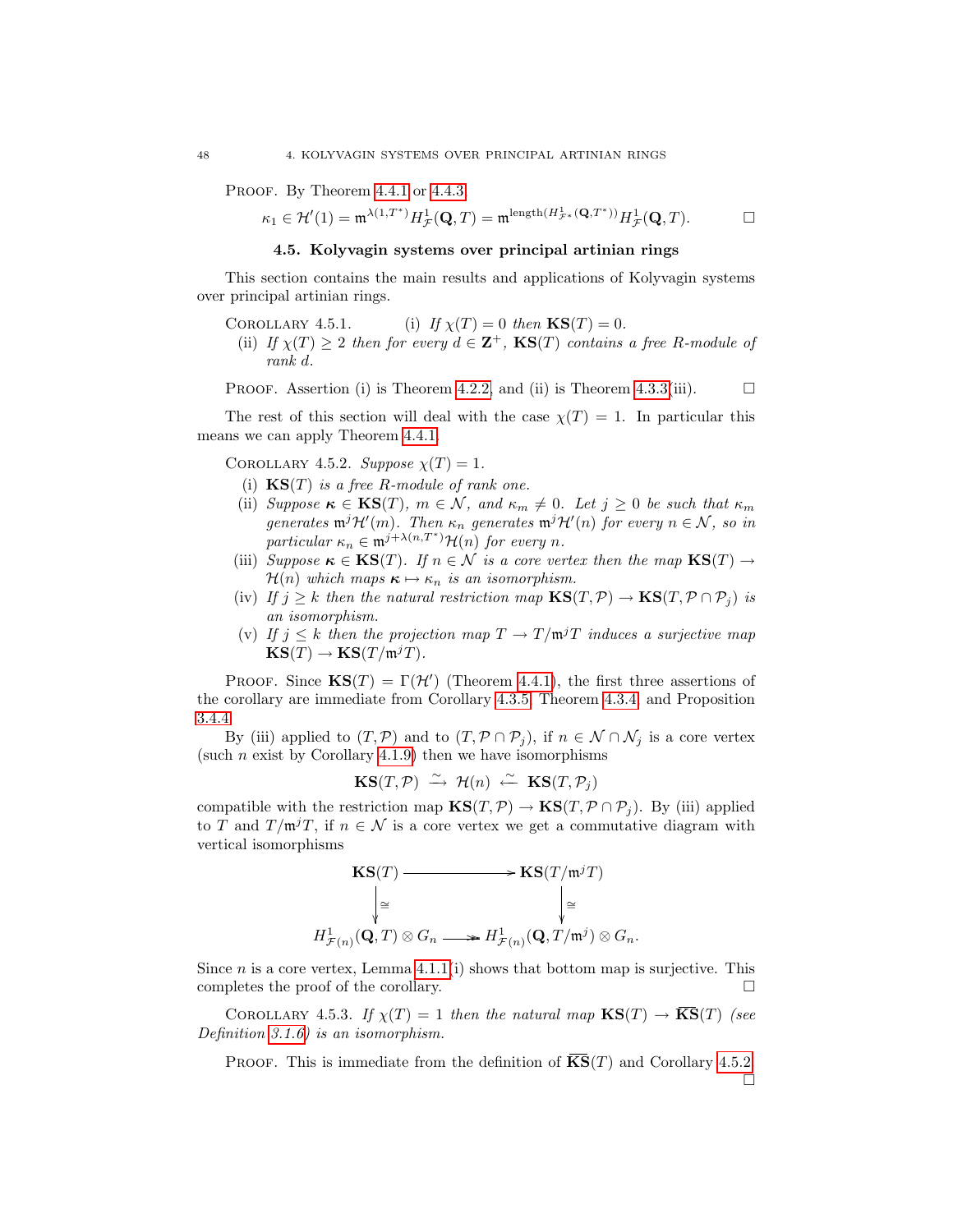If  $\chi(T) > 2$  then the map  $\mathbf{KS}(T) \to \overline{\mathbf{KS}}(T)$  need not be an isomorphism. See Example [4.5.11.](#page-56-0)

<span id="page-54-1"></span>COROLLARY 4.5.4. Suppose that  $\chi(T) = 1$  and  $\kappa \in KS(T)$ . Then the following are equivalent.

- (i) There is an  $n \in \mathcal{N}$  such that  $\mathcal{H}'(n) \neq 0$  and  $\kappa_n$  generates  $\mathcal{H}'(n)$ .
- (ii)  $\kappa_n$  generates  $\mathcal{H}'(n)$  for every  $n \in \mathcal{N}$ .
- (iii) The global section of  $\Gamma(\mathcal{H}')$  corresponding to  $\kappa$  is primitive in the sense of Definition [3.4.5.](#page-32-2)
- (iv) The image of  $\kappa$  in  $\text{KS}(\bar{T})$  is nonzero.

PROOF. The equivalence (i)  $\iff$  (ii) is Corollary [4.5.2\(](#page-53-1)ii), and (ii)  $\iff$  (iii) is Definition [3.4.5.](#page-32-2)

Suppose  $n \in \mathcal{N}$ . By Lemma [4.1.1\(](#page-40-1)i),  $\kappa_n$  maps to zero in  $H^1(\mathbf{Q}, \overline{T})$  if and only if  $\mathfrak{m}^{k-1}\kappa_n = 0$ . Thus if the image of  $\kappa_n$  in  $H^1(\mathbf{Q}, \bar{T})$  is nonzero, then  $\kappa_n$  must generate the free, rank-one R-module  $\mathcal{H}'(n)$ , so (iv)  $\Rightarrow$  (i). Conversely, suppose (ii) holds and n is a core vertex of  $\mathcal X$  (these exist by Corollary [4.1.9\)](#page-43-2). Then  $\mathcal H'(n)$  is free of rank one over R, so  $\mathfrak{m}^{k-1}\kappa_n \neq 0$ , and therefore the image of  $\kappa_n$  in  $H^1(\mathbf{Q}, \overline{T})$ is nonzero. Thus (ii)  $\Rightarrow$  (iv).

<span id="page-54-4"></span>DEFINITION 4.5.5. We say that  $\kappa \in \text{KS}(T)$  is *primitive* if the image of  $\kappa$  in  $\textbf{KS}(\overline{T})$  is nonzero.

The following theorem is a sharpening of the more general Corollary [4.4.5.](#page-52-0)

<span id="page-54-0"></span>THEOREM 4.5.6. Suppose  $\chi(T) = 1$  and  $\kappa \in \text{KS}(T)$  is primitive. If  $\kappa_1 \neq 0$ then

length
$$
(H^1_{\mathcal{F}^*}(\mathbf{Q}, T^*)) = k - \text{length}(R\kappa_1) = \max\{i : \kappa_1 \in \mathfrak{m}^i H^1_{\mathcal{F}}(\mathbf{Q}, T)\}.
$$

If  $\kappa_1 = 0$  then length $(H^1_{\mathcal{F}^*}(\mathbf{Q}, T^*)) \geq k$ .

PROOF. By Corollary [4.5.4,](#page-54-1)  $\kappa_1$  generates  $\mathcal{H}'(1) \subset \mathfrak{m}^{\text{length}(H^1_{\mathcal{F}^*}(\mathbf{Q},T^*))} H^1_{\mathcal{F}}(\mathbf{Q},T)$ , and by Lemma [4.3.2,](#page-46-3)  $\text{length}(\mathcal{H}'(1)) = k - \max\{\text{length}(H^1_{\mathcal{F}^*}(\mathbf{Q}, T^*)), k\}.$ 

We can formulate a more precise version of Theorem [4.5.6,](#page-54-0) which at least partially determines the R-module structure of  $H^1_{\mathcal{F}^*}(\mathbf{Q}, T^*)$ .

<span id="page-54-3"></span>DEFINITION 4.5.7. If  $\kappa \in \text{KS}(T)$  and  $r > 0$ , define

 $\partial^{(r)}(\kappa) = \min\{k - \text{length}(R\kappa_n) : n \in \mathcal{N}, \nu(n) = r\}.$ 

The *elementary divisors* of  $\kappa$  are defined by

$$
e_i(\boldsymbol{\kappa}) = \partial^{(i)}(\boldsymbol{\kappa}) - \partial^{(i+1)}(\boldsymbol{\kappa}), \quad i \ge 0.
$$

<span id="page-54-2"></span>PROPOSITION 4.5.8. Suppose  $\chi(T) = 1$ ,  $\kappa \in \text{KS}(T)$ ,  $m \in \mathcal{N}$ , and  $\kappa_m \neq 0$ . Write  $H^1_{\mathcal{F}^*}(\mathbf{Q},T^*) \cong \bigoplus_i R/\mathfrak{m}^{d_i}$  with nonnegative integers  $d_1 \geq d_2 \geq \cdots$ , and fix  $j \geq 0$  such that  $\kappa_m$  generates  $\mathfrak{m}^j \mathcal{H}'(m)$ .

Then for every  $r \geq 0$ ,

$$
\partial^{(r)}(\kappa) = \min\{k, j + \sum_{i>r} d_i\}.
$$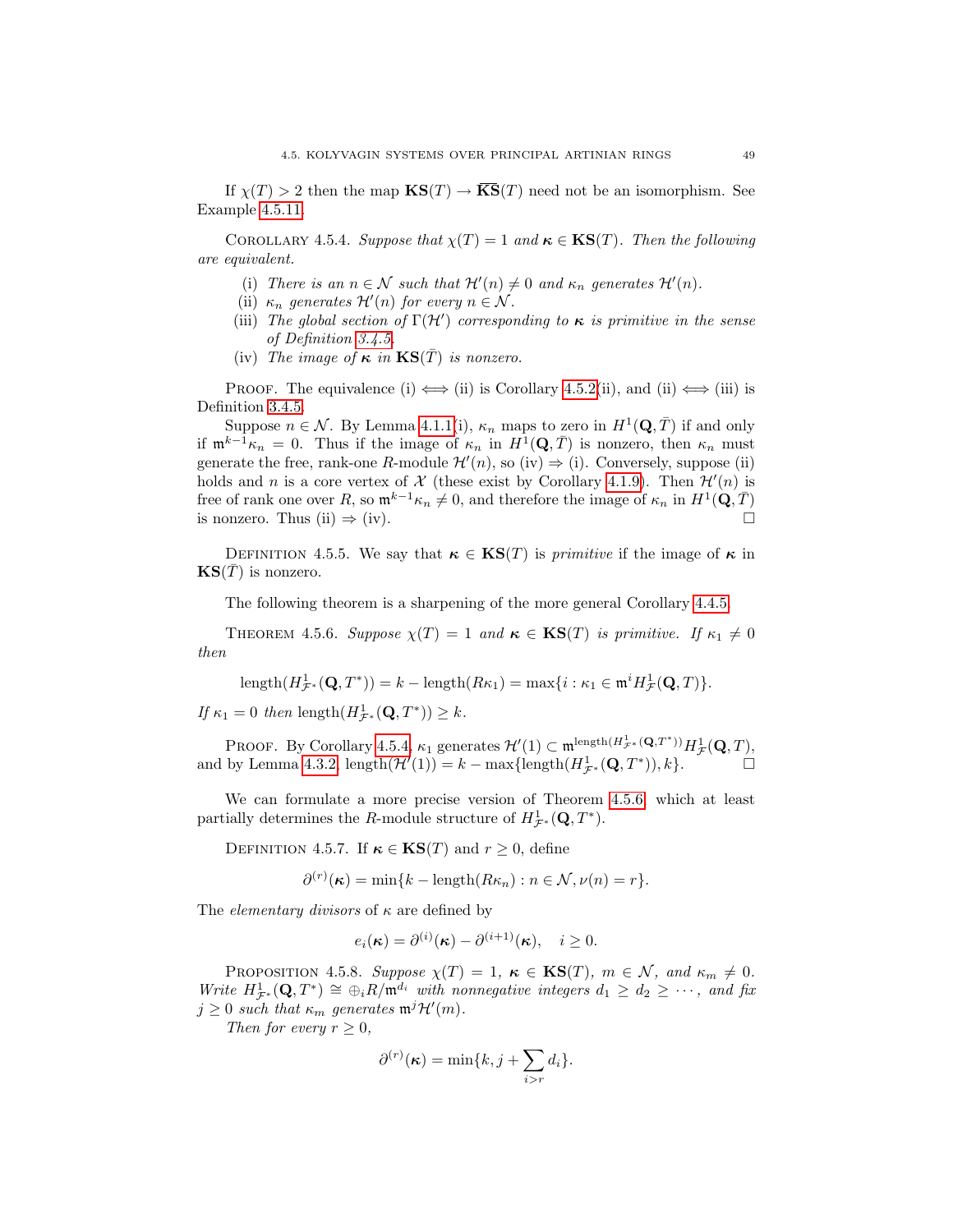PROOF. Note that since  $\kappa_m$  generates a nonzero submodule of the cyclic Rmodule  $\mathcal{H}'(m)$ , there is a unique  $j \geq 0$  such that  $\kappa_m$  generates  $\mathfrak{m}^j\mathcal{H}'(m)$ . By Corollary [4.5.2\(](#page-53-1)ii),  $\kappa_n$  generates  $m^j \mathcal{H}'(n)$  for every n. Therefore by Lemma [4.3.2](#page-46-3) we have

$$
\partial^{(r)}(\kappa) = \min\{k, j + \lambda(n, T^*): n \in \mathcal{N}, \nu(n) = r\}.
$$

In particular when  $r = 0$  we get the desired equality since  $\lambda(1, T^*) = \sum_i d_i$ . Suppose  $n \in \mathcal{N}$  and  $\nu(n) = r$ . Consider the map

$$
H^{1}_{\mathcal{F}^*}(\mathbf{Q},T^*) \longrightarrow \underset{\ell|n}{\bigoplus}H^{1}_{\mathrm{f}}(\mathbf{Q}_{\ell},T^*).
$$

The right-hand side is free of rank r over R, so the image is a quotient of  $H^1_{\mathcal{F}^*}(\mathbf{Q},T^*)$ generated by (at most) r elements. Hence the image has length at most  $\sum_{i \leq r} d_i$ . Therefore the kernel has length at least  $\sum_{i>r} d_i$ . But by definition this kernel is contained in  $H^1_{\mathcal{F}(n)^*}(\mathbf{Q},T^*)$ , so we conclude that  $\lambda(n,T^*) \geq \sum_{i>r} d_i$ . Hence  $\partial^{(r)}(\kappa) \geq \min\{k, j+\sum_{i>r}d_i\}.$ 

We will prove the opposite inequality by induction on r. The case  $r = 0$  was proved above.

Since  $\chi(T) = 1$ , Theorem [4.1.13\(](#page-43-1)i) shows that  $\mathfrak{m}^{k-1} H^1_{\mathcal{F}}(\mathbf{Q}, T) \neq 0$ . Fix a nonzero element  $c \in \mathfrak{m}^{k-1}H^1_{\mathcal{F}}(\mathbf{Q},T) \subset H^1_{\mathcal{F}}(\mathbf{Q},T)[\mathfrak{m}]$ . If  $d_1 > 0$  then choose a nonzero element  $c' \in \mathfrak{m}^{d_1-1} H^1_{\mathcal{F}^*}(\mathbf{Q}, T^*) \subset H^1_{\mathcal{F}^*}(\mathbf{Q}, T^*)[\mathfrak{m}]$ . Using Proposition [3.6.1,](#page-35-0) choose a prime  $\ell \in \mathcal{P}$  such that the localization  $c_{\ell}$  is nonzero and, if  $d_1 > 0$ , such that  $c'_{\ell}$  is nonzero as well.

It follows that

- the localization map  $H^1_{\mathcal{F}}(\mathbf{Q}, T) \to H^1_{\mathbf{f}}(\mathbf{Q}_\ell, T)$  is surjective, and
- $\bullet \ \ H^1_{(\mathcal{F}^{\ell})^*}(\mathbf{Q},T^*)\cong \oplus_{i\geq 1}\check{R}/\mathfrak{m}^{d_{i+1}}.$

By Theorem [4.1.7\(](#page-42-0)ii) we have  $H^1_{\mathcal{F}(\ell)^*}(\mathbf{Q}, T^*) = H^1_{(\mathcal{F}^{\ell})^*}(\mathbf{Q}, T^*)$ .

Let  $\kappa^{(\ell)} \in \text{KS}(T, \mathcal{F}(\ell), \mathcal{P} - \{\ell\})$  be the Kolyvagin system defined in Exam-ple [3.1.12,](#page-27-0) which is obtained by setting  $\kappa_n^{(\ell)} = \kappa_{n\ell} \otimes \xi$  for some generator  $\xi$  of  $Hom(G_{\ell}, R)$ . We have

$$
\partial^{(r)}(\kappa) \geq \partial^{(r-1)}(\kappa^{(\ell)}) = \min\{k, j + \sum_{i>r-1} d_{i+1}\}.
$$

where the inequality is clear from the definition and the equality follows from our induction hypothesis applied to  $\kappa^{(\ell)}$ . This completes the proof.

<span id="page-55-0"></span>THEOREM 4.5.9. Suppose  $\chi(T) = 1$ ,  $\kappa \in \text{KS}(T)$ , and  $\kappa_1 \neq 0$ . Then

$$
\partial^{(0)}(\kappa) \geq \partial^{(1)}(\kappa) \geq \partial^{(2)}(\kappa) \geq \cdots,
$$
  

$$
e_0(\kappa) \geq e_1(\kappa) \geq e_2(\kappa) \geq \cdots \geq 0,
$$

and

$$
H^1_{\mathcal{F}^*}(\mathbf{Q},T^*)\cong \underset{i\geq 0}{\bigoplus} R/\mathfrak{m}^{e_i(\kappa)}.
$$

PROOF. If  $\kappa_1 \neq 0$  then  $\partial^{(0)}(\kappa) < k$ , so in Proposition [4.5.8](#page-54-2) we have  $\partial^{(r)}(\kappa) =$  $j + \sum_{i>r} d_i$  for every r. The theorem follows immediately.

REMARK 4.5.10. Theorem [4.5.9](#page-55-0) shows that the elementary divisors of  $\kappa$  are independent of  $\kappa$  as long as  $\kappa_1 \neq 0$ .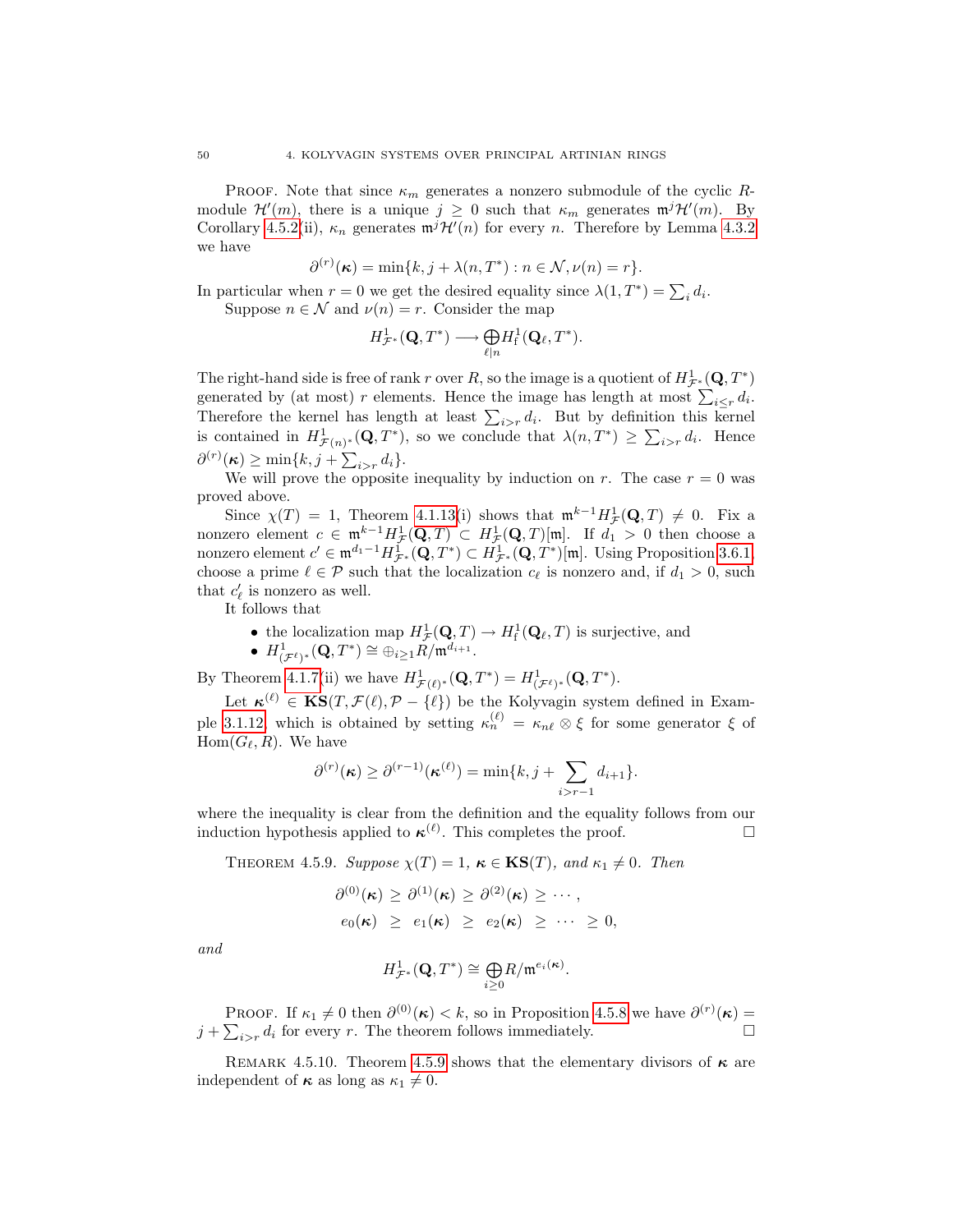We conclude this section with a mildly pathological example in which the map  $\text{KS}(T) \to \overline{\text{KS}}(T)$  is not injective.

<span id="page-56-0"></span>EXAMPLE 4.5.11. Let  $R = \mathbb{Z}/p^k \mathbb{Z}$ , and take T to be a free, rank-one R-module with  $G_{\mathbf{Q}}$  acting via an odd character  $\rho$  of conductor p, not the Teichmuller character giving the action of  $G_{\mathbf{Q}}$  on  $\mu_p$ . Define a Selmer structure  $\mathcal{F}$  by  $\Sigma(\mathcal{F}) = \{p, \infty\}$  and  $H^1_{\mathcal{F}}(\mathbf{Q}_p, T) = H^1(\mathbf{Q}_p, T)$  (our assumptions force  $p > 2$ , so  $H^1(\mathbf{R}, T) = 0$ ).

Fix primes  $q, \ell$  congruent to one modulo p, with q not congruent to one modulo  $p<sup>2</sup>$ . It follows without difficulty from Proposition [2.3.5](#page-22-2) that

$$
\chi(T,\mathcal{F}) = 1, \quad \chi(T,\mathcal{F}^{\ell}) = 2, \quad \chi(T/pT,\mathcal{F}^{\ell}_{q}) = 1.
$$

Let  $\mathcal{P} = \{\text{rational primes } r : r \equiv 1 \pmod{p}, r \neq q, \ell\}.$  Both of the Selmer triples  $(T, \mathcal{F}^{\ell}, \mathcal{P} \cup \{q\})$  and  $(T/pT, \mathcal{F}^{\ell}_{q}, \mathcal{P})$  satisfy hypotheses (H.0) through (H.6)

By Corollary [4.5.2\(](#page-53-1)i) we can fix  $\kappa' \in \mathbf{KS}(T/pT, \mathcal{F}_q^{\ell}, \mathcal{P}) \subset \mathbf{KS}(T/pT, \mathcal{F}^{\ell}, \mathcal{P}),$  $\kappa' \neq 0$ . Define  $\kappa$  by

$$
\kappa_n = \begin{cases} 0 & \text{if } n \in \mathcal{N}, \\ \kappa'_{n/q} & \text{if } n \in \mathcal{N}(\mathcal{P} \cup \{q\}), q \mid n. \end{cases}
$$

Note that if  $n \in \mathcal{N}(\mathcal{P} \cup \{q\})$  and  $q \mid n$ , then  $I_n = pR$ . It follows that  $\kappa$  is a nonzero Kolyvagin system in  $\text{KS}(T, \mathcal{F}^{\ell}, \mathcal{P} \cup \{q\})$ , but the restriction of  $\kappa$  to  $\mathbf{KS}(T,\mathcal{F}^{\ell},(\mathcal{P}\cup\{q\})\cap\mathcal{P}_2)$  is zero. Thus  $\kappa$  is a nonzero element of the kernel of the map  $\text{KS}(T, \mathcal{F}^{\ell}, \mathcal{P} \cup \{q\}) \to \overline{\text{KS}}(T, \mathcal{F}^{\ell}, \mathcal{P} \cup \{q\}).$ 

We now return to the dual Selmer group  $\text{Sel}^*(\kappa)$  of Definition [3.3.1](#page-30-0) and Example [3.3.2](#page-30-1) attached to a Kolyvagin system  $\kappa$ .

<span id="page-56-1"></span>THEOREM 4.5.12. Suppose that  $\chi(T) = 1$ , that the image of  $R \to \text{End}(T)$  is contained in the image of  $\mathbf{Z}_p[[G_{\mathbf{Q}}]] \to \text{End}(T)$ , and that hypothesis (H.4a) holds. If  $\kappa \in \text{KS}(T)$  is primitive then the canonical map

$$
H^1_{\mathcal{F}^*}(\mathbf{Q},T^*) \longrightarrow \mathrm{Hom}(\mathrm{Sel}^*(\kappa), \mathbf{Q}_p/\mathbf{Z}_p)
$$

of Proposition [3.3.3](#page-30-2) is an isomorphism.

The proof of Theorem [4.5.12](#page-56-1) will be given after the following lemmas and proposition. Let  $\mathcal{X}^0$  be the core subgraph of  $\mathcal X$  of Definition [4.3.6.](#page-46-4)

<span id="page-56-2"></span>LEMMA 4.5.13. Suppose n is a core vertex and  $\ell \in \mathcal{P}$ ,  $\ell \nmid n$ . Then either n $\ell$  is a core vertex and n, nl are connected by an edge in  $\mathcal{X}^0$ , or there is a prime  $q \in \mathcal{P}$ such that nq and nql are core vertices and there are edges of  $\mathcal{X}^0$  connecting n to  $nq$  and  $nq$  to  $nq\ell$ .

PROOF. Let  $\bar{T} = T/\mathfrak{m}T$ . If the localization map  $H^1_{\mathcal{F}(n)}(\mathbf{Q}, \bar{T}) \to H^1_{\rm s}(\mathbf{Q}_\ell, \bar{T})$ is nonzero then *n* is a core vertex by Lemma [4.1.7\(](#page-42-0)ii), and there is an edge of  $\mathcal{X}^0$ joining *n* and  $n\ell$  by Lemma [4.3.8.](#page-47-0)

Suppose now that the map  $H^1_{\mathcal{F}(n)}(\mathbf{Q}, \bar{T}) \to H^1_{\rm s}(\mathbf{Q}_\ell, \bar{T})$  is zero. Then the proof of Lemma [4.3.9](#page-47-1) shows (among other things) that there is a prime  $q \in \mathcal{P}$  such that nq and nq $\ell$  are core vertices and there are edges of  $\mathcal{X}^0$  connecting n to nq and nq to  $nq\ell$ .

Recall that if  $\kappa \in \mathbf{KS}(T)$  and  $n \in \mathcal{N}$  then

$$
\mathrm{Sel}^*(\kappa; n) = \left(\underset{\ell|n}{\bigoplus} H^1_{\mathrm{s}}(\mathbf{Q}_{\ell}, T)\right) / \left(\sum_{d|n} \mathrm{image}(R\kappa_d)\right)
$$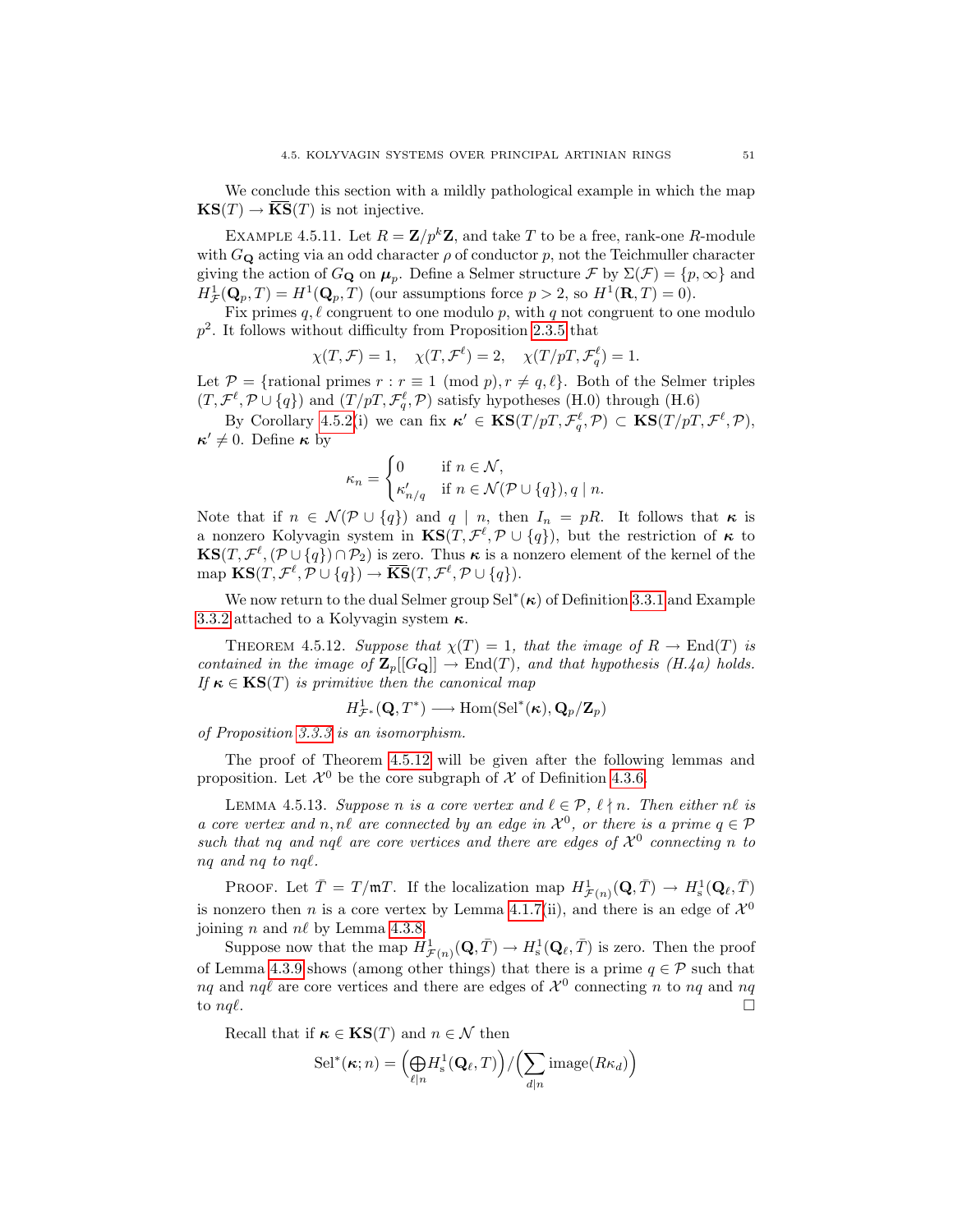after choosing generators of  $G_{\ell}$  for every  $\ell$  to view  $\kappa_d \in H^1_{\mathcal{F}(d)}(\mathbf{Q}, T)$ .

<span id="page-57-1"></span>LEMMA 4.5.14. If n and nl are vertices of  $\mathcal{X}^0$ , connected by an edge, and  $\kappa \in \text{KS}(T)$  is primitive, then the natural map  $\text{Sel}^*(\kappa; n) \to \text{Sel}^*(\kappa; n\ell)$  is surjective.

PROOF. Since  $n\ell$  is a core vertex and  $\kappa$  is primitive,  $\kappa_{n\ell}$  generates the free, rank-one R-module  $H^1_{\mathcal{F}(n\ell)}(\mathbf{Q}, T) \otimes G_{n\ell}$  by Corollary [4.5.4.](#page-54-1) By Lemma [4.3.8,](#page-47-0) the localization map  $H^1_{\mathcal{F}(n\ell)}(\mathbf{Q}, T) \to H^1_{\rm s}(\mathbf{Q}_\ell, T)$  is surjective. It now follows directly from the definition that the map  $\text{Sel}^*(\kappa; n) \to \text{Sel}^*(\kappa; n\ell)$  is surjective.

Recall (Definition [4.1.15\)](#page-44-2) that  $n \in \mathcal{N}$  is a leading vertex if n is a core vertex and  $\nu(n) = \dim_{\mathbb{k}} H^1_{\mathcal{F}^*}(\mathbf{Q}, T^*[\mathfrak{m}]).$ 

<span id="page-57-0"></span>PROPOSITION 4.5.15. Suppose  $\chi(T) = 1$ , the image of  $R \to \text{End}(T)$  is contained in the image of  $\mathbf{Z}_p[[G_{\mathbf{Q}}]] \to \text{End}(T)$ ,  $(H.4a)$  holds, and  $\kappa \in \mathbf{KS}(T)$  is primitive. If n is a leading vertex then there is a prime q such that nq is a core vertex and the natural map  $H^1_{\mathcal{F}}(\mathbf{Q},T^*) \to \text{Hom}(\text{Sel}^*(\kappa;nq), \mathbf{Q}_p/\mathbf{Z}_p)$  of Proposition [3.3.3](#page-30-2) is an isomorphism.

PROOF. Let  $\bar{T} = T/\mathfrak{m}T$ , and let  $r = \dim_{\mathbb{k}} H^1_{\mathcal{F}}(\mathbf{Q}, \bar{T}) = \dim_{\mathbb{k}} H^1_{\mathcal{F}^*}(\mathbf{Q}, T^*) + 1 =$  $\nu(n) + 1$ . Then localization gives exact sequences

$$
\begin{aligned}\n0 &\longrightarrow H^1_{\mathcal{F}(n)}(\mathbf{Q}, \bar{T}) \longrightarrow H^1_{\mathcal{F}}(\mathbf{Q}, \bar{T}) \xrightarrow{\oplus \text{loc}_{\ell, f}} \bigoplus_{\ell|n} H^1_{\text{f}}(\mathbf{Q}_{\ell}, \bar{T}) \longrightarrow 0, \\
0 &\longrightarrow H^1_{\mathcal{F}^*}(\mathbf{Q}, \bar{T}^*) \xrightarrow{\oplus \text{loc}_{\ell, f}} \bigoplus_{\ell|n} H^1_{\text{f}}(\mathbf{Q}_{\ell}, \bar{T}^*) \longrightarrow 0.\n\end{aligned}
$$

Using Proposition [3.6.2\(](#page-35-1)ii), choose a prime  $q \in \mathcal{P}$  so that the localization map  $H^1_{\mathcal{F}(n)}(\mathbf{Q}, \bar{T}) \xrightarrow{\text{loc}_{q,\mathrm{f}}} H^1_{\mathrm{f}}(\mathbf{Q}_q, \bar{T})$  is nonzero and such that for every prime r dividing  $nq$ ,

$$
H^{1}_{\mathcal{F}^*}(\mathbf{Q}, \bar{T}^*) \xrightarrow{\oplus \mathrm{loc}_{\ell, \mathrm{f}}}\bigoplus_{\ell \mid nq/r} H^{1}_{\mathrm{f}}(\mathbf{Q}_{\ell}, \bar{T}^*)
$$

is an isomorphism. (For the latter, we can choose q so that the kernel of  $\mathrm{loc}_{q,f}$  on  $H^1_{\mathcal{F}^*}(\mathbf{Q}, \bar{T}^*)$  is equal to the kernel of  $\sum_{\ell|n} \psi_{\ell} \circ \text{loc}_{\ell, \mathbf{f}}$  where  $\psi_{\ell} : H^1_{\mathbf{f}}(\mathbf{Q}_{\ell}, \bar{T}^*) \stackrel{\sim}{\longrightarrow} \mathbb{k}$ is a fixed isomorphism.) We conclude that

$$
H^1_{\mathcal{F}}(\mathbf{Q},\bar{T})\ \xrightarrow{\ \oplus \mathrm{loc}_{\ell,\mathrm{f}}\ } \ \bigoplus_{\ell \mid nq} H^1_{\mathrm{f}}(\mathbf{Q}_{\ell},\bar{T})
$$

is an isomorphism.

By Lemma [4.1.7\(](#page-42-0)ii),  $nq$  is a core vertex. Applying Lemma 4.1.7(iv) inductively we see that  $nq/\ell$  is a core vertex for every prime  $\ell$  dividing  $nq$ , and that  $\mathrm{loc}_{\ell,f}$ :  $H^1_{\mathcal{F}(nq/\ell)}(\mathbf{Q}, T) \to H^1_{\mathrm{f}}(\mathbf{Q}_{\ell}, T)$  is an isomorphism.

Fix generators of  $G_{\ell}$  for every  $\ell$ , so that we can view  $\kappa_m \in H^1_{\mathcal{F}(m)}(\mathbf{Q}, T)$  for every m. By Theorem [B.2](#page-95-0) from Howard's Appendix [B,](#page-94-0)  $H^1_{\mathcal{F}^{nq}}(\mathbf{Q},T)$  is free of rank r + 1 over R. We claim that  $\{\kappa_{nq}\}\cup \{\kappa_{nq/\ell} : \ell \mid nq\}$  is an R-basis of  $H^1_{\mathcal{F}^{nq}}(\mathbf{Q}, T)$ . For, suppose that

$$
a\kappa_{nq} + \sum_{\ell|nq} a_{\ell}\kappa_{nq/\ell} = 0
$$

with  $a, a_\ell \in R$ . Applying loc<sub> $\ell, f$ </sub> shows that  $a_\ell \kappa_{nq/\ell} = 0$  for each  $\ell$ , and then that  $a\kappa_{nq} = 0$  as well. Since  $\kappa$  is primitive, each  $\kappa_{nq}, \kappa_{nq/\ell}$  generates a free, rank-one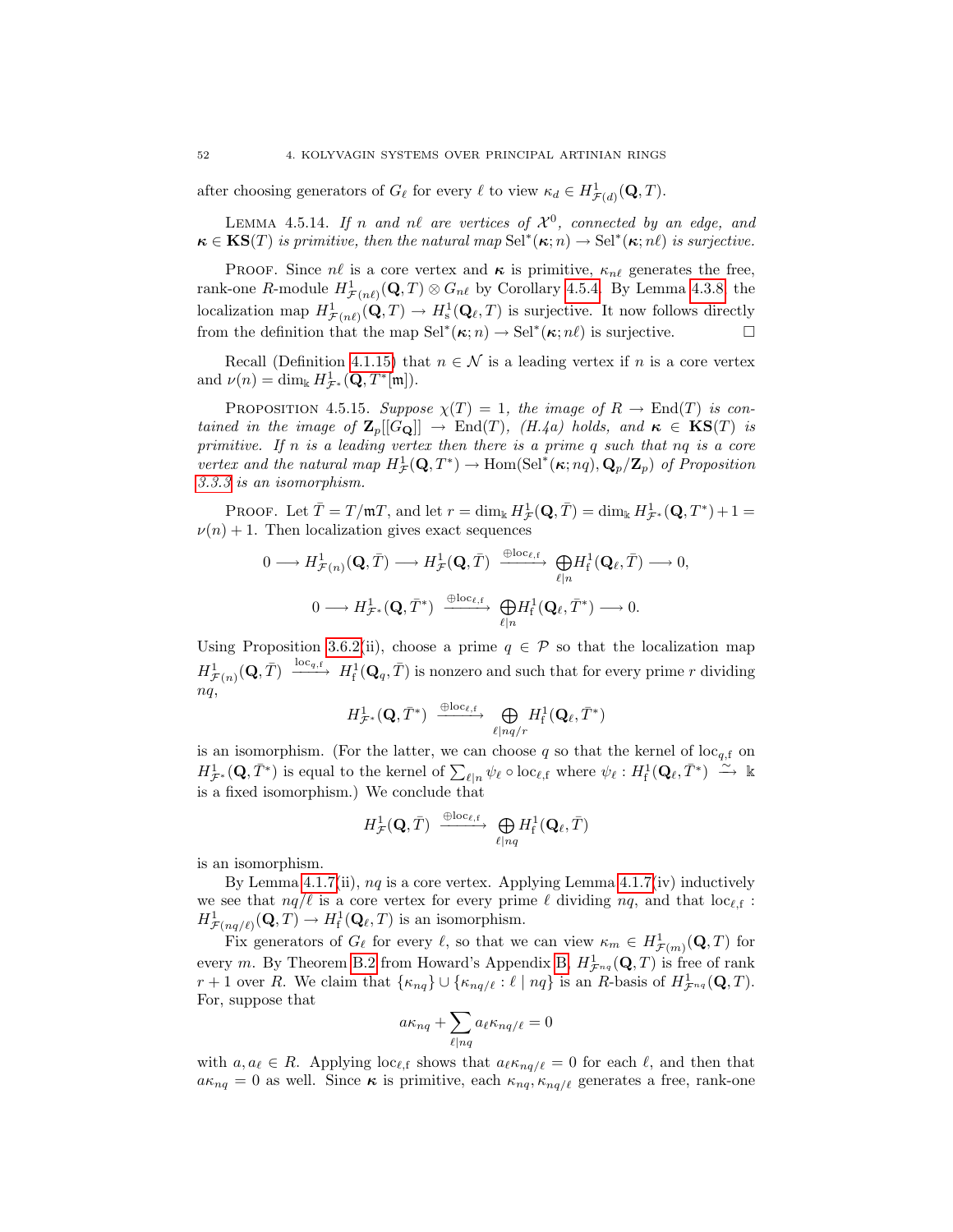R-module (Corollary [4.5.4\)](#page-54-1), so we must have  $a = a_\ell = 0$  for every  $\ell$  and the claim follows.

Now the proposition follows from global duality (Theorem [2.3.4\)](#page-22-3) applied with  $\mathcal{G}_1 = \mathcal{F}$  and  $\mathcal{G}_2 = \mathcal{F}^{nq}$  (using that  $H^1_{(\mathcal{F}^{nq})^*}(\mathbf{Q}, T^*) \subset H^1_{\mathcal{F}(nq)^*}(\mathbf{Q}, T^*) = 0$ ).

PROOF OF THEOREM [4.5.12.](#page-56-1) Fix a leading vertex n and a prime q as in Proposition [4.5.15.](#page-57-0) for any  $m \in \mathcal{N}$  we can choose, using Lemma [4.5.13,](#page-56-2) a sequence of primes  $\ell_1, \ldots, \ell_t$  such that every  $m_j = nq \prod_{i=1}^j \ell_j$  is a core vertex, there is a sequence of edges in  $\mathcal{X}^0$  forming a path  $n-m_1-m_2-\cdots-m_t$ , and  $m_t$  is divisible by m. By Lemma [4.5.14](#page-57-1) the map  $\text{Sel}^*(\kappa; nq) \to \text{Sel}^*(\kappa; m_t)$  is surjective. On the other hand, Proposition [4.5.15](#page-57-0) shows that the composition

$$
H^1_{\mathcal{F}^*}(\mathbf{Q},T^*) \longrightarrow \mathrm{Hom}(\mathrm{Sel}^*(\kappa;m_t),\mathbf{Q}_p/\mathbf{Z}_p) \longrightarrow \mathrm{Hom}(\mathrm{Sel}^*(\kappa;nq),\mathbf{Q}_p/\mathbf{Z}_p)
$$

is an isomorphism. Hence  $\text{Sel}^*(\kappa; nq) \to \text{Sel}^*(\kappa; m_t)$  is an isomorphism, and so passing to the direct limit over m we conclude that  $H^1_{\mathcal{F}}(\mathbf{Q},T^*) \to \text{Hom}(\text{Sel}^*(\kappa), \mathbf{Q}_p/\mathbf{Z}_p)$ is an isomorphism.  $\Box$ 

Remark 4.5.16. The proof of Theorem [4.5.12](#page-56-1) (specifically Lemma [4.5.14](#page-57-1) and Proposition [4.5.15\)](#page-57-0) shows that, under the hypotheses of that theorem, if we fix generators of  $G_{\ell}$  for every  $\ell$  to view  $\kappa_n \in H^1_{\mathcal{F}(n)}(\mathbf{Q}, T)$  for every n, then the collection  $\{\kappa_n : n \in \mathcal{N}\}$  generates  $\cup_n H^1_{\mathcal{F}^n}(\mathbf{Q}, T)$ . More precisely, we can find an  $m \in \mathcal{N}$  and order the set  $\{\ell \in \mathcal{P} : \ell \nmid m\} = {\ell_1, \ell_2, \ell_3 \ldots}$  so that

$$
\{\kappa_{m/\ell} : \ell \mid m\} \cup \{\kappa_{m \prod_{i=1}^{j} \ell_i} : j \geq 0\}
$$

generates  $\cup_n H^1_{\mathcal{F}^n}(\mathbf{Q},T)$ .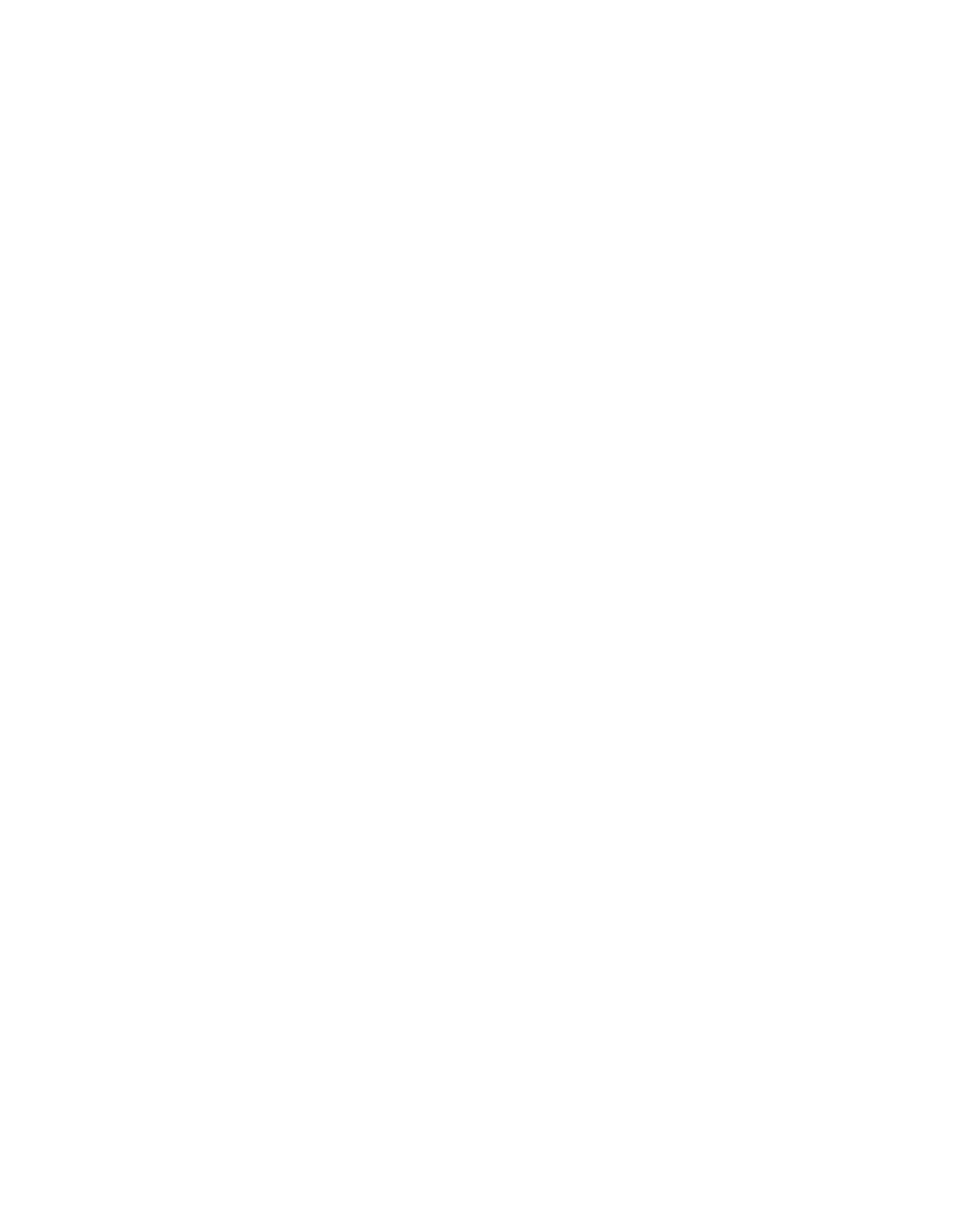# CHAPTER 5

# <span id="page-60-0"></span>Kolyvagin Systems over Integral Domains

# 5.1. Kolyvagin systems over a field

Suppose for this section that  $R = \mathbb{k}$  is a field, and that the Selmer triple  $(T, \mathcal{F}, \mathcal{P})$  satisfies hypotheses (H.0) through (H.5) (hypothesis (H.6) is vacuous when  $R$  is a field).

In particular  $R$  is principal and artinian, so we can apply the results of Chapter [4](#page-40-0) with  $k = 1$ . The following theorem summarizes our results in this case. Recall that the order of vanishing of  $\kappa \in \mathbf{KS}(T)$  is  $\text{ord}(\kappa) = \min\{\nu(n) : n \in \mathcal{N}, \kappa_n \neq 0\}.$ 

<span id="page-60-1"></span>THEOREM 5.1.1. Suppose  $R = \mathbb{k}$  is a field.

- (i) If  $\chi(T) \leq 1$  then dim<sub>k</sub>  $\mathbf{KS}(T) = \chi(T)$ .
- (ii) If  $\chi(T) = 1$  and  $\kappa \in \text{KS}(T)$  is nonzero, then  $\kappa_n \neq 0$  if and only if n is a core vertex.
- (iii) If  $\chi(T) = 1$  and  $\kappa \in \mathbf{KS}(T)$  is nonzero, then  $\dim_{\Bbbk} H^1_{\mathcal{F}^*}(\mathbf{Q}, T^*) = \text{ord}(\kappa)$ .

PROOF. Assertion (i) is Theorem [4.2.2](#page-45-0) (when  $\chi(T) = 0$ ) and Corollary [4.5.2\(](#page-53-1)i) (when  $\chi(T) = 1$ ). If  $\chi(T) = 1$  we have

$$
\mathcal{H}'(n) \neq 0 \iff \lambda(n, T^*) = 0 \iff n \text{ is a core vertex},
$$

so (ii) is Corollary  $4.5.2$ (ii) in this setting.

Assertion (iii) is immediate from (ii) and Corollary [4.1.9.](#page-43-2)

$$
\qquad \qquad \Box
$$

REMARK 5.1.2. Howard's Theorem [4.3.3\(](#page-46-0)iii) shows that if  $\chi(T) > 1$ , then  $\mathbf{KS}(T)$  is infinite dimensional over k.

Recall (Definition [4.1.15\)](#page-44-2) that a leading vertex is an  $n \in \mathcal{N}$  such that  $\nu(n) =$ dim<sub>k</sub>  $H^1_{\mathcal{F}^*}(\mathbf{Q}, T^*)$  and  $H^1_{\mathcal{F}(n)^*}(\mathbf{Q}, T^*) = 0$ .

THEOREM 5.1.3. Suppose  $\chi(T) = 1$ , hypothesis (H.4a) is satisfied, and  $\kappa \in$  $\mathbf{KS}(T)$  is nonzero. If  $\mathcal L$  is a line in  $H^1_{\mathcal F}(\mathbf Q,T)$ , then there is a leading vertex  $n \in \mathcal N$ such that  $\kappa_n$  generates  $\mathcal{L} \otimes G_n$ . If  $\dim_k H^1_{\mathcal{F}}(\mathbf{Q},T) > 1$  then there are infinitely many such n.

**PROOF.** If  $\dim_k H^1_{\mathcal{F}}(\mathbf{Q}, T) > 1$  then by Theorem [4.1.16](#page-44-0) there are infinitely many leading vertices n such that  $\mathcal{L} \subset H^1_{\mathcal{F}(n)}(\mathbf{Q},T)$ , and since a leading vertex has  $\dim_{\mathbb{k}} H^1_{\mathcal{F}(n)}(\mathbf{Q}, T) = 1$ , we must have  $\mathcal{L} = H^1_{\mathcal{F}(n)}(\mathbf{Q}, T)$ . If  $\dim_{\mathbb{k}} H^1_{\mathcal{F}}(\mathbf{Q}, T) = 1$ then  $\mathcal{L} = H^1_{\mathcal{F}}(\mathbf{\mathbf{Q}}, T)$  and  $n = 1$  is a leading vertex.

In either case, Theorem [5.1.1\(](#page-60-1)ii) shows that  $\kappa_n \neq 0$ , so  $\kappa_n$  is a generator of  $H^1_{\mathcal{F}(n)}(\mathbf{Q},T)\otimes G_n=\mathcal{L}\otimes G_n.$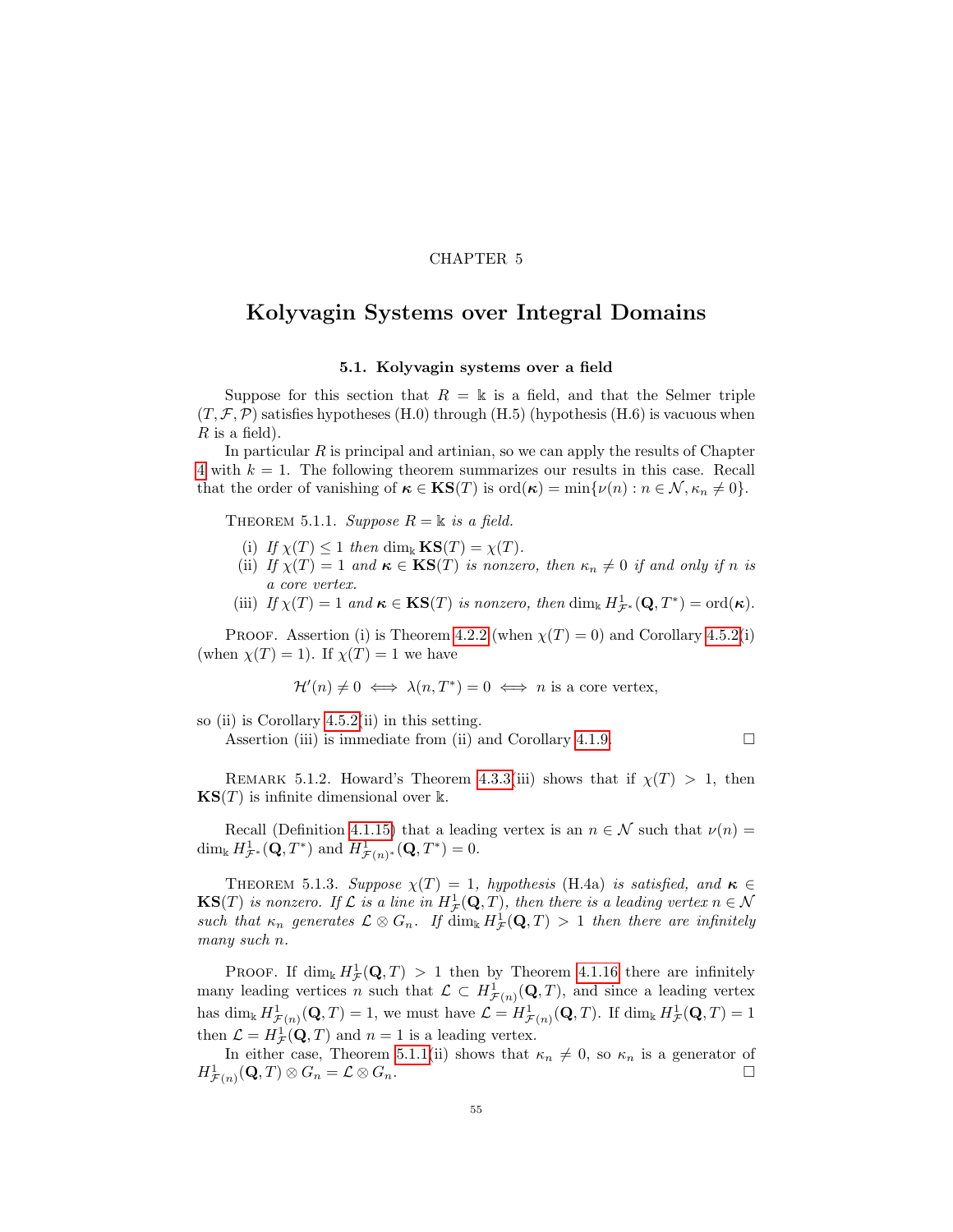### 5.2. Kolyvagin systems over a discrete valuation ring

<span id="page-61-4"></span>For this section we assume that  $R$  is a discrete valuation ring. We assume that the triple  $(T, \mathcal{F}, \mathcal{P})$  satisfies Hypotheses (H.0) through (H.5). We assume also that the Selmer structure F is such that  $H^1(\mathbf{Q}_\ell, T)/H^1_{\mathcal{F}}(\mathbf{Q}_\ell, T)$  is torsion free for every  $\ell \in \Sigma(\mathcal{F})$ . Then for every k,  $T / \mathfrak{m}^k T$  (with the induced Selmer structure) satisfies  $(H.0)$  through  $(H.6)$  (this clear for  $(H.0)$  through  $(H.5)$ , and for  $(H.6)$  it follows from Lemma [3.7.1\(](#page-38-1)i)). Thus we can apply the results of Chapter [4](#page-40-0) to study the image of  $\mathbf{KS}(T)$  in  $\mathbf{KS}(T/\mathfrak{m}^k)$  for every k, and use this information to study  $\mathbf{KS}(T)$ .

Again we write  $\overline{T} = T/\mathfrak{m}T$ . For simplicity we suppose that  $\mathcal{P} = \mathcal{P}_1$ .

Writing  $Frac(R)$  for the field of fractions of R, we define the rank of an Rmodule M to be  $\text{rank}_RM = \dim_{\text{Frac}(R)}M \otimes \text{Frac}(R)$  and the corank of M to be  $\mathrm{corank}_{R}M = \mathrm{rank}_{R}\mathrm{Hom}(M, \mathbf{Q}_{p}/\mathbf{Z}_{p}).$ 

<span id="page-61-2"></span>DEFINITION 5.2.1. If  $\kappa \in KS(T)$ , define

$$
\partial^{(0)}(\kappa) = \max\{j : \kappa_1 \in \mathfrak{m}^j H^1_{\mathcal{F}}(\mathbf{Q}, T)\}
$$

<span id="page-61-0"></span>(we allow  $\partial^{(0)}(\kappa) = \infty$ ). This is a special case of Definition [5.2.11](#page-62-0) below.

THEOREM 5.2.2. If  $\kappa \in KS(T)$  then

length<sub>R</sub> $H^1_{\mathcal{F}^*}(\mathbf{Q},T^*) \leq \partial^{(0)}(\kappa).$ 

In particular if  $\kappa_1 \neq 0$  then  $H^1_{\mathcal{F}^*}(\mathbf{Q}, T^*)$  is finite.

PROOF. We may assume that  $\kappa_1 \neq 0$  or else there is nothing to prove. Then  $\partial^{(0)}(\kappa)$  is finite, because  $H^1(\mathbf{Q}, T)$  has no nonzero divisible submodules.

For every  $k \in \mathbf{Z}^+$ , let  $\kappa^{(k)}$  be the image of  $\kappa$  in  $\text{KS}(T/\mathfrak{m}^k T)$ . Then  $\kappa_1^{(k)}$  is the image of  $\kappa_1$  under the natural map  $H^1(\mathbf{Q}, T) \to H^1(\mathbf{Q}, T/\mathfrak{m}^k T)$ , so  $\kappa_1^{(k)} \in$  $\mathfrak{m}^{\partial^{(0)}(\kappa)} H^1_{\mathcal{F}}(\mathbf{Q}, T/\mathfrak{m}^k T)$ . By Corollary [4.4.5,](#page-52-0) it follows that

$$
\textup{length}_R H^1_{\mathcal{F}^*}(\mathbf{Q},T^*)[\mathfrak{m}^k] = \textup{length}_R H^1_{\mathcal{F}^*}(\mathbf{Q},T^*[\mathfrak{m}^k]) \leq \partial^{(0)}(\kappa).
$$

Since  $H^1_{\mathcal{F}^*}(\mathbf{Q}, T^*) = \cup H^1_{\mathcal{F}^*}(\mathbf{Q}, T^*)[\mathfrak{m}^k]$ , this proves the theorem.

REMARK 5.2.3. The definition of  $\partial^{(0)}(\kappa)$  also makes sense for  $\kappa \in \overline{KS}(T)$  (see Definition [3.1.6\)](#page-26-0). Then Theorem [5.2.2](#page-61-0) remains true, with the same proof, if we replace  $\mathbf{KS}(T)$  by  $\overline{\mathbf{KS}}(T)$  in the statement.

DEFINITION 5.2.4. For every  $k \in \mathbb{Z}^+$  we have the Selmer triple  $(T/\mathfrak{m}^k T, \mathcal{F}, \mathcal{P}_k)$ over  $R/\mathfrak{m}^k$ , with the induced Selmer structure  $\mathcal{F}$ . By Theorem [4.1.13,](#page-43-1) the core ranks  $\chi(T/\mathfrak{m}^k T)$  and  $\chi(T^*[\mathfrak{m}^k])$  are independent of k. We define  $\chi(T)$ , the core rank of T, to be this common value  $\chi(T/\mathfrak{m}^k T)$ , and similarly  $\chi(T^*) = \chi(T^* [\mathfrak{m}^k])$ .

In particular either  $\chi(T) = 0$  or  $\chi(T^*) = 0$ .

<span id="page-61-1"></span>THEOREM 5.2.5. For every  $k \in \mathbf{Z}^+$  and every  $n \in \mathcal{N}_k$  there is a noncanonical isomorphism

$$
H^{1}_{\mathcal{F}(n)}(\mathbf{Q}, T/\mathfrak{m}^k T) \oplus (R/\mathfrak{m}^k)^{\chi(T^*)} \cong (R/\mathfrak{m}^k)^{\chi(T)} \oplus H^{1}_{\mathcal{F}(n)^*}(\mathbf{Q}, T^* [\mathfrak{m}^k]).
$$

PROOF. Since  $\chi(T) = \chi(T/\mathfrak{m}^k T)$  and  $\chi(T^*) = \chi(T^*[\mathfrak{m}^k])$ , this is just a re-statement of Theorem [4.1.13.](#page-43-1)

<span id="page-61-3"></span>COROLLARY 5.2.6.  $\text{rank}_R(H^1_{\mathcal{F}}(\mathbf{Q}, T)) - \text{corank}_R(H^1_{\mathcal{F}^*}(\mathbf{Q}, T^*)) = \chi(T) - \chi(T^*)$ .

$$
\exists
$$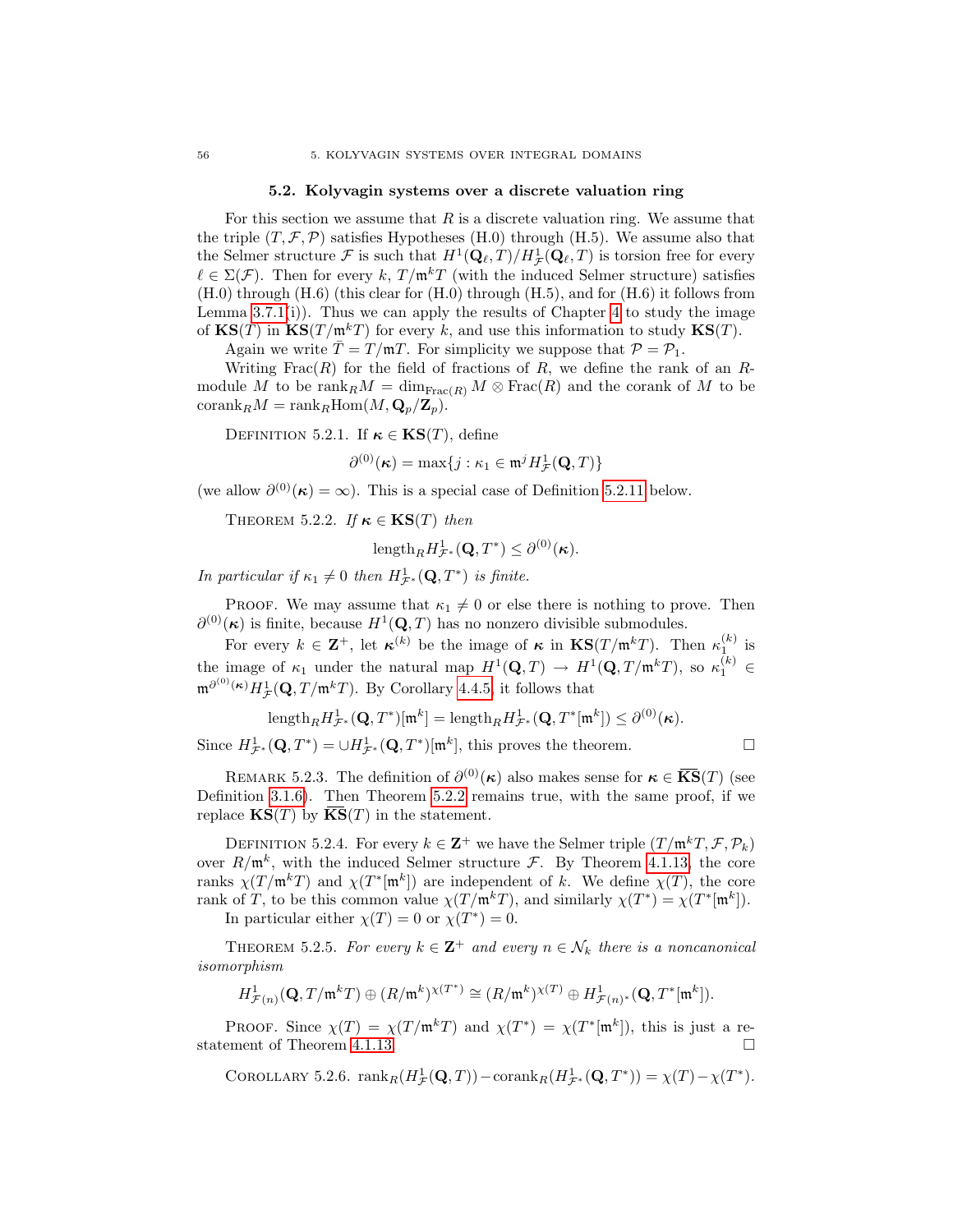PROOF. We have

 $H^1_{\mathcal{F}}(\mathbf{Q},T) = \varprojlim H^1_{\mathcal{F}}(\mathbf{Q},T/\mathfrak{m}^k T), \qquad H^1_{\mathcal{F}}$  $L^1_{\mathcal{F}^*}(\mathbf{Q},T^*) = \varinjlim H^1_{\mathcal{F}^*}(\mathbf{Q},T^*[\mathfrak{m}^k]),$ 

so (using Lemma [4.1.1\)](#page-40-1) this follows from Theorem [5.2.5.](#page-61-1)  $\Box$ 

<span id="page-62-2"></span>LEMMA 5.2.7. The natural map  $\mathbf{KS}(T,\mathcal{P}) \to \varprojlim \mathbf{KS}(T/\mathfrak{m}^kT,\mathcal{P}_k)$  is injective

PROOF. Suppose  $\kappa \in \text{KS}(T)$  is nonzero. Then we can find an n such that  $\kappa_n \neq 0$  in  $H^1_{\mathcal{F}(n)}(\mathbf{Q}, T/I_nT)$ . If  $I_n \neq 0$  then let k be such that  $\mathfrak{m}^k = I_n$ . If  $I_n = 0$ (for example, if  $n = 1$ ) choose k so that  $\kappa_n \neq 0$  in  $H^1_{\mathcal{F}(n)}(\mathbf{Q}, T/\mathfrak{m}^k T) \otimes G_n$ . In either case  $I_n \subset \mathfrak{m}^k$ , so  $n \in \mathcal{N}_k$  and the image of  $\kappa$  in  $\text{KS}(T/\mathfrak{m}^k T, \mathcal{P}_k)$  is nonzero.  $\Box$ 

<span id="page-62-1"></span>LEMMA 5.2.8. Suppose  $\chi(T) = 1$  and  $j \leq k$ . The projection map  $T/\mathfrak{m}^k T \to$  $T/\mathfrak{m}^jT$  and restriction to  $\mathcal{P}_k$  induce a surjection and an isomorphism, respectively

$$
\mathbf{KS}(T/\mathfrak{m}^kT,\mathcal{P}_k)\twoheadrightarrow\mathbf{KS}(T/\mathfrak{m}^jT,\mathcal{P}_k)\stackrel{\sim}{\leftarrow}\mathbf{KS}(T/\mathfrak{m}^jT,\mathcal{P}_j).
$$

PROOF. This is Corollary [4.5.2\(](#page-53-1)iv) and (v).  $\square$ 

<span id="page-62-3"></span>PROPOSITION 5.2.9. If  $\chi(T) = 1$  then the natural maps give isomorphisms

$$
\textup{\textbf{KS}}(T)\ \xrightarrow{\sim}\ \varprojlim\textup{\textbf{KS}}(T/\mathfrak{m}^kT,\mathcal{P}_k)\ \xrightarrow{\sim}\ \overline{\textup{\textbf{KS}}}(T).
$$

PROOF. Lemma [5.2.8](#page-62-1) shows that for every  $k$  we have

$$
\mathbf{KS}(T/\mathfrak{m}^kT,\mathcal{P}_k)\ \xrightarrow{\sim}\ \varinjlim_j\mathbf{KS}(T/\mathfrak{m}^kT,\mathcal{P}_j)
$$

which gives the second isomorphism of the proposition. The injectivity of the first map is Lemma [5.2.7,](#page-62-2) so we need only show surjectivity.

Suppose  $\{\kappa^{(k)}\}\in \varprojlim_{k} \mathbf{KS}(T/\mathfrak{m}^k, \mathcal{P}_k)$ . If  $n \in \mathcal{N}$ , let j be maximal such that  $n \in \mathcal{N}_j$ . If  $j < \infty$  then  $I_n = \mathfrak{m}^j$ , and we define  $\kappa_n = \kappa_n^{(j)} \in H^1_{\mathcal{F}(n)}(\mathbf{Q}, T/I_nT) \otimes G_n$ . If  $j = \infty$  (for example, when  $n = 1$ ) then we set  $\kappa_n = \lim_k \kappa_n^{(k)} \in H^1_{\mathcal{F}(n)}(\mathbf{Q}, T) \otimes G_n$ . It is straightforward to verify that this defines an element  $\kappa \in KS(T)$  which maps to  $\kappa^{(k)} \in \mathbf{KS}(T/\mathfrak{m}^k T)$  for every k.

<span id="page-62-4"></span>THEOREM 5.2.10. (i) If  $\chi(T) = 0$  then  $\text{KS}(T) = 0$ .

(ii) If  $\chi(T) = 1$  then  $\text{KS}(T)$  is a free R-module of rank one, generated by a  $\kappa \in \text{KS}(T)$  whose image in  $\text{KS}(\bar{T})$  is nonzero.

PROOF. If  $\chi(T) = 0$  then  $\text{KS}(T/\mathfrak{m}^k T, \mathcal{P}_k) = 0$  for every k by Theorem [4.2.2,](#page-45-0) and (i) follows by Lemma [5.2.7.](#page-62-2)

Suppose now that  $\chi(T) = 1$ . By Corollary [4.5.2\(](#page-53-1)i),  $\text{KS}(T/\mathfrak{m}^k, \mathcal{P}_k)$  is free of rank one over  $R/\mathfrak{m}^k$  for every k. The maps  $\mathbf{KS}(T/\mathfrak{m}^{k+1}, \mathcal{P}_{k+1}) \to \mathbf{KS}(T/\mathfrak{m}^k, \mathcal{P}_k)$ are surjective by Lemma [5.2.8,](#page-62-1) so (ii) follows by Proposition [5.2.9.](#page-62-3)  $\Box$ 

<span id="page-62-0"></span>DEFINITION 5.2.11. Recall that the order of vanishing of a nonzero  $\kappa \in \text{KS}(T)$ is ord $(\kappa) = \min\{\nu(n) : n \in \mathcal{N}, \kappa_n \neq 0\}.$ 

For  $\kappa \in \mathbf{KS}(T)$  and  $r \in \mathbf{Z}^+$  define (compare Definition [4.5.7\)](#page-54-3)

$$
\partial^{(r)}(\kappa) = \max\{j : \kappa_n \in \mathfrak{m}^j H^1_{\mathcal{F}(n)}(\mathbf{Q}, T/I_nT) \otimes G_n \text{ for every } n \in \mathcal{N} \text{ with } \nu(n) = r\}
$$

(we allow  $\partial^{(r)}(\kappa) = \infty$ ), and the sequence of *elementary divisors* 

$$
e_i(\boldsymbol{\kappa}) = \partial^{(i)}(\boldsymbol{\kappa}) - \partial^{(i+1)}(\boldsymbol{\kappa}), \quad i \geq \text{ord}(\boldsymbol{\kappa}).
$$

$$
\mathcal{L}_{\mathcal{A}}(x)
$$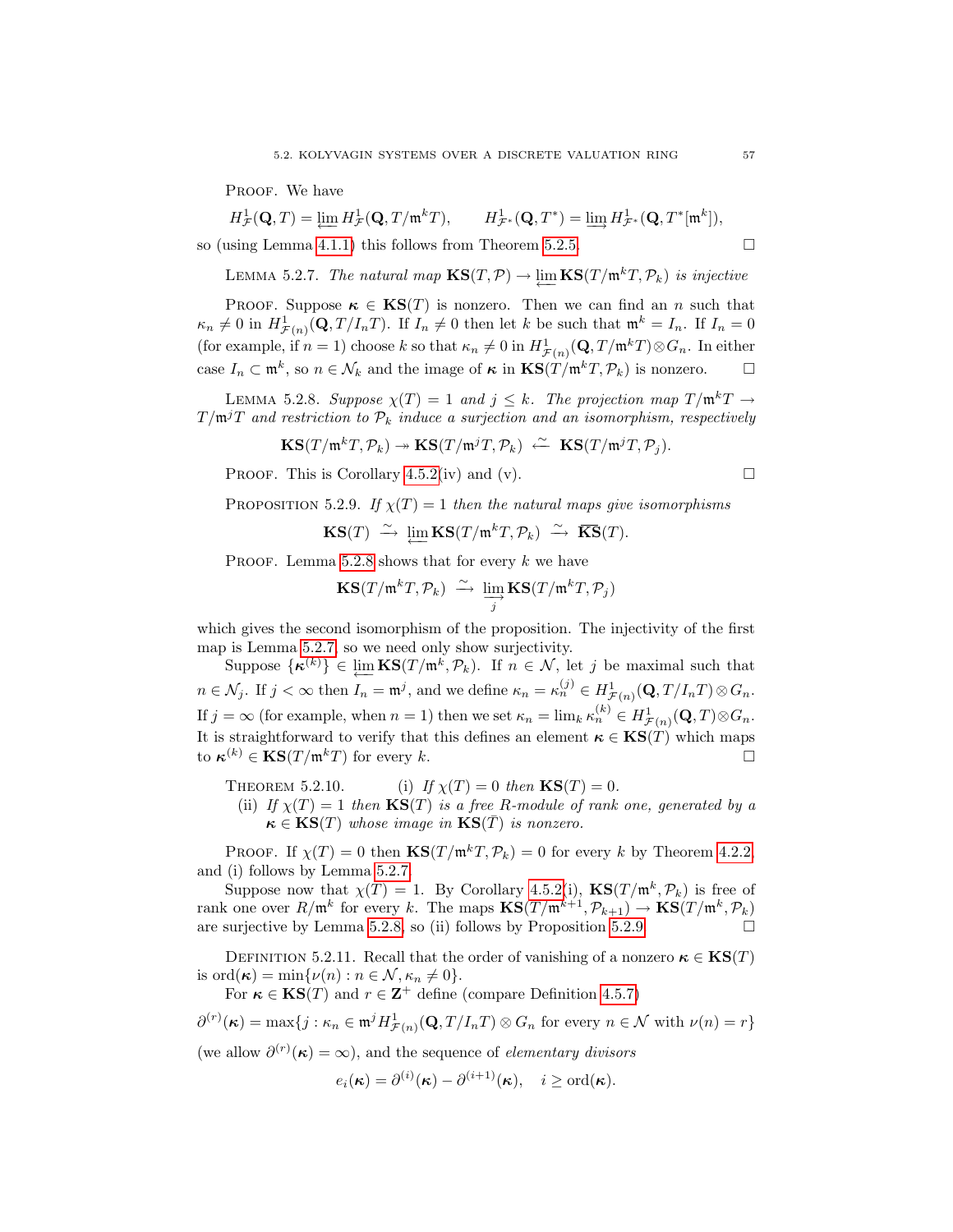Then  $\partial^{(0)}(\kappa) = \max\{j : \kappa_1 \in \mathfrak{m}^j H^1_{\mathcal{F}}(\mathbf{Q}, T)\}\$ as in Definition [5.2.1,](#page-61-2) and if  $r < \text{ord}(\kappa)$ then  $\partial^{(r)}(\kappa) = \infty$ . Theorem [5.2.12\(](#page-63-0)ii) below shows that  $\partial^{(r)}(\kappa)$  is finite if  $\chi(T) = 1$ and  $r \geq \text{ord}(\kappa)$ , so the  $e_i(\kappa)$  are well-defined. Define

$$
\partial^{(\infty)}(\kappa) = \min \{ \partial^{(r)}(\kappa) : r \ge 0 \}.
$$

As in Definition [4.5.5](#page-54-4) we say  $\kappa \in \mathbf{KS}(T)$  is primitive if its image in  $\mathbf{KS}(T)$  is nonzero.

<span id="page-63-0"></span>THEOREM 5.2.12. Suppose  $\chi(T) = 1$  and  $\kappa \in \text{KS}(T)$ ,  $\kappa \neq 0$ . Then

- (i) for every s,  $\partial^{(s)}(\kappa) = \lim_{k \to \infty} \partial^{(s)}(\kappa^{(k)})$  where  $\kappa^{(k)}$  is the image of  $\kappa$  in  $\mathbf{KS}(T/\mathfrak{m}^kT,\mathcal{P}_k)$  and  $\partial^{(s)}(\kappa^{(k)})$  is given by Definition [4.5.7,](#page-54-3)
- (ii) the sequence  $\partial^{(s)}(\kappa)$  is nonincreasing, and finite for  $s \geq \text{ord}(\kappa)$ ,
- (iii) the sequence  $e_i(\kappa)$  is nonincreasing, nonnegative, and finite for  $i \geq$  $\operatorname{ord}(\kappa),$
- (iv) ord( $\kappa$ ) and the  $e_i(\kappa)$  are independent of the choice of nonzero  $\kappa \in$  $KS(T)$ .
- (v)  $\mathrm{corank}_{R}(H^{1}_{\mathcal{F}^*}(\mathbf{Q},T^*)) = \mathrm{ord}(\kappa),$
- $\text{(vi)}\ \ H^1_{\mathcal{F}^*}(\mathbf{Q},T^*)/(H^1_{\mathcal{F}^*}(\mathbf{Q},T^*))_\text{div}\cong \oplus_{i\geq \text{ord}(\kappa)} R/\mathfrak{m}^{e_i(\kappa)},$
- (vii) length<sub>R</sub> $(H^1_{\mathcal{F}^*}(\mathbf{Q}, T^*)/(H^1_{\mathcal{F}^*}(\mathbf{Q}, T^*))_{div}) = \partial^{(\text{ord}(\kappa))}(\kappa) \partial^{(\infty)}(\kappa),$
- (viii)  $\kappa$  is primitive if and only if  $\partial^{(\infty)}(\kappa) = 0$ .

PROOF. Write  $r = \text{corank}_{R}(H^{1}_{\mathcal{F}^*}(\mathbf{Q}, T^*))$  and

$$
H^{1}_{\mathcal{F}^*}(\mathbf{Q},T^*)/(H^{1}_{\mathcal{F}^*}(\mathbf{Q},T^*))_{\mathrm{div}} \cong \underset{i>r}{\bigoplus} R/\mathfrak{m}^{d_i}
$$

with  $d_{r+1} \geq d_{r+2} \geq \cdots$ . Let  $d_1 = \cdots d_r = \infty$ . If  $k \in \mathbb{Z}^+$  then

$$
H^1_{\mathcal{F}^*}(\mathbf{Q},T^*[\mathfrak{m}^k])=H^1_{\mathcal{F}^*}(\mathbf{Q},T^*)[\mathfrak{m}^k]\cong \underset{i\geq 1}{\bigoplus} R/\mathfrak{m}^{\min\{k,d_i\}}.
$$

Fix a generator  $\pi$  of m. By Theorem [5.2.10](#page-62-4) we can choose a primitive  $\kappa_0 \in$ **KS**(*T*) and a  $j \geq 0$  such that  $\kappa = \pi^{j} \kappa_0$ . Then Proposition [4.5.8](#page-54-2) shows that for every s and k

<span id="page-63-1"></span>
$$
\partial^{(s)}(\boldsymbol{\kappa}^{(k)}) = \min\{k, j + \sum_{i>s} \min\{k, d_i\}\}.
$$
 (11)

Fix  $s \geq 0$ , and let  $h = \partial^{(s)}(\kappa)$ . Then we can find  $n \in \mathcal{N}$  (necessarily in  $\mathcal{N}_{h+1}$ , with  $\nu(n) = s$ , such that  $\kappa_n \notin \mathfrak{m}^{h+1} H^1_{\mathcal{F}(n)}(\mathbf{Q}, T/I_nT) \otimes G_n$ . Therefore by Theorem [4.4.3](#page-51-0) and Lemma [4.3.2,](#page-46-3)  $\partial^{(s)}(\kappa^{(h+1)}) \leq h$ . By [\(11\)](#page-63-1) it follows that  $\partial^{(s)}(\kappa^{(k)}) \leq h = \partial^{(s)}(\kappa)$  for all k.

On the other hand, since  $\kappa_n \in \mathfrak{m}^h H^1_{\mathcal{F}(n)}(\mathbf{Q}, T/I_nT) \otimes G_n$  for every n with  $\nu(n) = s$ , by definition we have  $\partial^{(s)}(\kappa^{(k)}) \geq h$  for every  $k \geq h$ . Thus  $\partial^{(s)}(\kappa) =$  $\sup\{\partial^{(s)}(\kappa^{(k)}) : k \in \mathbb{Z}^+\}$ . Since  $\partial^{(s)}(\kappa^{(k)})$  is a nondecreasing function of k by [\(11\)](#page-63-1), this proves (i).

The rest of the theorem follows from (i) and [\(11\)](#page-63-1).

$$
\qquad \qquad \Box
$$

<span id="page-63-2"></span>COROLLARY 5.2.13. Suppose  $\chi(T) = 1$  and  $\kappa \in \text{KS}(T)$  is nonzero.

- (i) length $(H^1_{\mathcal{F}^*}(\mathbf{Q}, T^*))$  is finite if and only if  $\kappa_1 \neq 0$ .
- (ii) length $(H^1_{\mathcal{F}^*}(\mathbf{Q}, T^*)) \leq \partial^{(0)}(\kappa) = \max\{j : \kappa_1 \in \mathfrak{m}^j H^1_{\mathcal{F}}(\mathbf{Q}, T)\}\$ , with equality if and only if  $\kappa$  is primitive.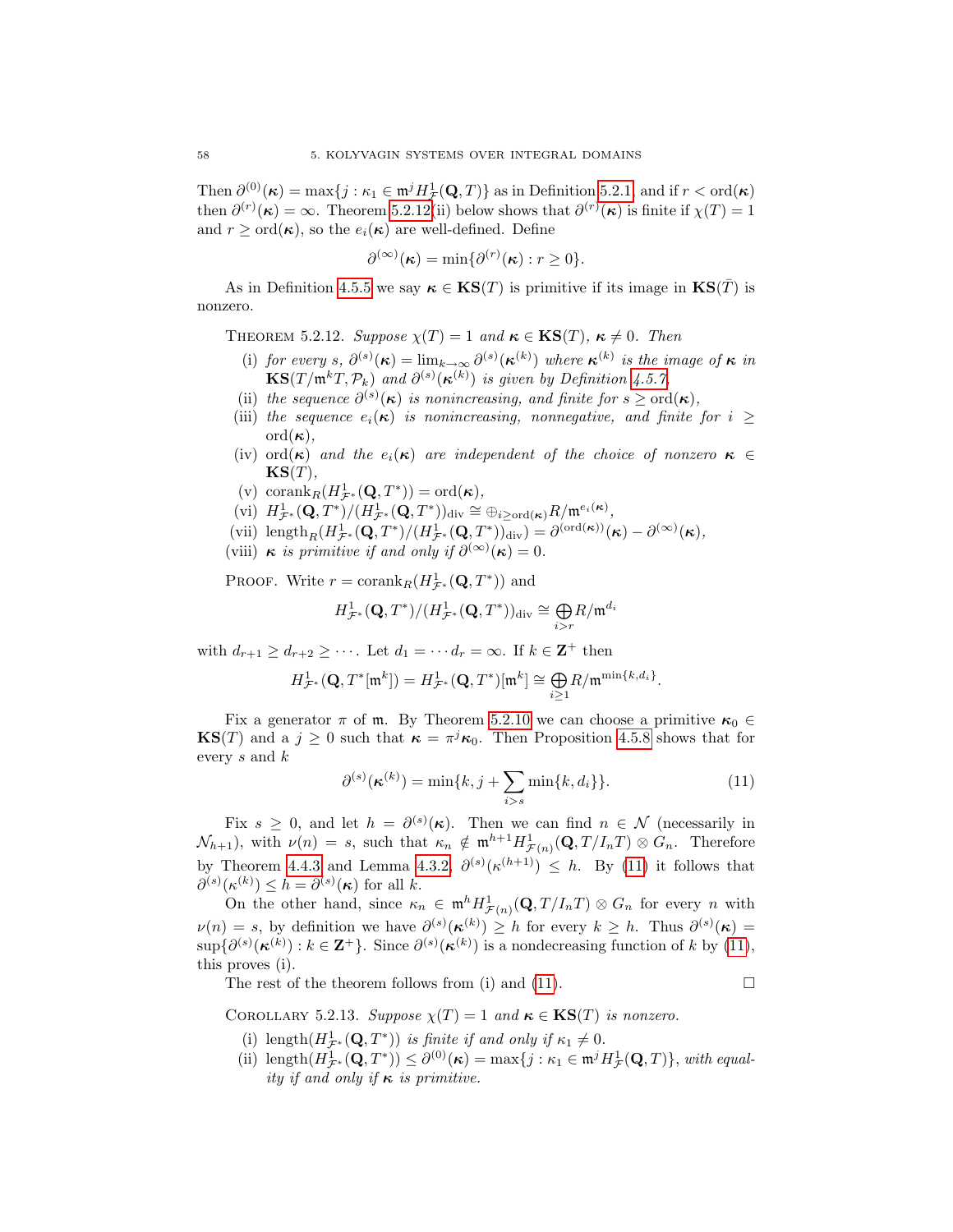PROOF. If  $\kappa_1 = 0$  then  $\text{ord}(\kappa) \geq 1$ , so length $(H^1_{\mathcal{F}^*}(\mathbf{Q}, T^*))$  is infinite by Theorem  $5.2.12(v)$ . The other direction of (i) is Theorem  $5.2.2$ .

Assertion (ii) is immediate from Theorem [5.2.12\(](#page-63-0)vii) and (viii).  $\Box$ 

Let  $\mathcal{L} = \{\kappa_1 : \kappa \in \mathbf{KS}(T)\} \subset H^1_{\mathcal{F}}(\mathbf{Q}, T)$  denote the module of L-values given by Definition [3.1.5.](#page-25-0)

THEOREM 5.2.14. If  $\chi(T) = 1$  then

$$
length(H^1_{\mathcal{F}^*}(\mathbf{Q},T^*)) = length(H^1_{\mathcal{F}}(\mathbf{Q},T)/\mathcal{L}).
$$

PROOF. By Lemma [3.5.2,](#page-33-1)  $H^0(\mathbf{Q}, \overline{T}) = 0$ . It follows that  $H^1(\mathbf{Q}, T)$  has no R-torsion, and then Corollary [5.2.6](#page-61-3) shows that  $H^1_{\mathcal{F}}(\mathbf{Q}, T)$  is a free R-module of rank equal to  $\mathrm{corank}_{R}(H^{1}_{\mathcal{F}^*}(\mathbf{Q},T^*))+1.$ 

By Theorem [5.2.10\(](#page-62-4)ii),  $\text{KS}(T)$  is generated by a primitive Kolyvagin system  $\kappa$ , and then  $\mathcal{L} = R\kappa_1$ . If  $\kappa_1 = 0$  then both  $H^1_{\mathcal{F}}(\mathbf{Q}, T)/\mathcal{L}$  and (by Corollary [5.2.13\(](#page-63-2)i))  $H^1_{\mathcal{F}^*}(\mathbf{Q},T^*)$  have infinite length. If  $\kappa_1 \neq 0$  then (again using Corollary [5.2.13\(](#page-63-2)i))  $H^1_{\mathcal{F}}(\mathbf{Q},T)$  is free of rank one over R, so length $(H^1_{\mathcal{F}}(\mathbf{Q},T)/\mathcal{L}) = \partial^{(0)}(\kappa)$  which by Corollary [5.2.13\(](#page-63-2)ii) is the length of  $H^1_{\mathcal{F}^*}(\mathbf{Q},T^*)$ ).

Let  $d^-$  = rank $_R(T^-)$ , where  $T^-$  is the minus part of T for the action of some complex conjugation.

<span id="page-64-0"></span>THEOREM 5.2.15. Suppose  $\mathcal{F} = \mathcal{F}_{\text{can}}$ , the canonical Selmer structure on T given by Definition [3.2.1.](#page-28-0) Then  $\chi(T^*)=0$  and

<span id="page-64-1"></span>
$$
\chi(T) = d^- + \operatorname{corank}_R(H^0(\mathbf{Q}_p, T^*)).
$$

PROOF. If f, g are functions of  $k \in \mathbb{Z}^+$ , we will write  $f(k) \sim g(k)$  to mean that  $|f(k) - g(k)|$  is bounded independently of k.

By Proposition [2.3.5](#page-22-2) (with T replaced by  $T^*[\mathfrak{m}^k]$ ) and Lemma [3.5.2,](#page-33-1) for every  $k \in \mathbf{Z}^+$ 

 $\text{length}(H^1_{\mathcal{F}}(\mathbf{Q}, T/\mathfrak{m}^k T)) - \text{length}(H^1_{\mathcal{F}^*}(\mathbf{Q}, T^* [\mathfrak{m}^k]))$  $=$   $\Sigma$  $(\text{length}(H^0(\mathbf{Q}_\ell, T^*[\mathfrak{m}^k])) - \text{length}(H^1_{\mathcal{F}^*}(\mathbf{Q}_\ell, T^*[\mathfrak{m}^k])))$ . (12)

By Theorem [5.2.5,](#page-61-1) the left-hand side of [\(12\)](#page-64-1) is  $k(\chi(T) - \chi(T^*))$ . When  $\ell = \infty$ , we have length $(H^1_{\mathcal{F}}(\mathbf{R},T^*[\mathfrak{m}^k])) \sim 0$  and length $(H^0(\mathbf{R},T^*[\mathfrak{m}^k])) \sim kd^-$ .

Suppose  $\ell \in \Sigma(\mathcal{F}), \ell \neq p$ . Recalling (Definition [1.1.6\(](#page-13-1)iii))

$$
H^1_{\textup{unr}}(\mathbf{Q}_{\ell},T^*[\mathfrak{m}^k])=H^1(\mathbf{Q}_{\ell}^{\textup{unr}}/\mathbf{Q}_{\ell},T^*[\mathfrak{m}^k]^{\mathcal{I}_{\ell}})=T^*[\mathfrak{m}^k]^{\mathcal{I}_{\ell}}/(\textup{Fr}_{\ell}-1)T^*[\mathfrak{m}^k]^{\mathcal{I}_{\ell}}
$$

we have an exact sequence

 $\ell{\in}\Sigma(\mathcal{F})$ 

 $0 \to H^0({\bf Q}_\ell,T^*[{\frak m}^k]) \to T^* [{\frak m}^k]^{{\cal I}_\ell} \quad {\stackrel {\rm Fr}_\ell=1} \longrightarrow \ T^* [{\frak m}^k]^{{\cal I}_\ell} \to H^1_{\rm unr}({\bf Q}_\ell,T^*[{\frak m}^k]) \to 0$ and so length $(H^0(\mathbf{Q}_\ell, T^*[\mathfrak{m}^k])) = \text{length}(H^1_{\text{unr}}(\mathbf{Q}_\ell, T^*[\mathfrak{m}^k]))$ . It now follows from Lemma 1.3.5 of  $[Ru6]$  $[Ru6]$  $[Ru6]$  that

 $\text{length}(H^0(\mathbf{Q}_\ell,T^*[\mathfrak{m}^k])) - \text{length}(H^1_{\mathcal{F}^*}(\mathbf{Q}_\ell,T^*[\mathfrak{m}^k])) \sim 0.$ 

When  $\ell = p$ , we have  $H^1_{\mathcal{F}^*}(\mathbf{Q}_p, T^*) = 0$  by definition of the canonical Selmer structure, so  $H^1_{\mathcal{F}^*}(\mathbf{Q}_p, T^*[\mathfrak{m}^k]) = \text{ker}[H^1(\mathbf{Q}_p, T^*[\mathfrak{m}^k]) \to H^1(\mathbf{Q}_p, T^*)]$ , which is a quotient of  $H^0(\mathbf{Q}_p, T^*)/H^0(\mathbf{Q}_p, T^*)$ <sub>div</sub>, which has finite length independent of k. Thus

 $\text{length}(H^0(\mathbf{Q}_p, T^*[\mathfrak{m}^k])) - \text{length}(H^1_{\mathcal{F}^*}(\mathbf{Q}_p, T^*[\mathfrak{m}^k])) \sim k \text{ corank}(H^0(\mathbf{Q}_p, T^*)).$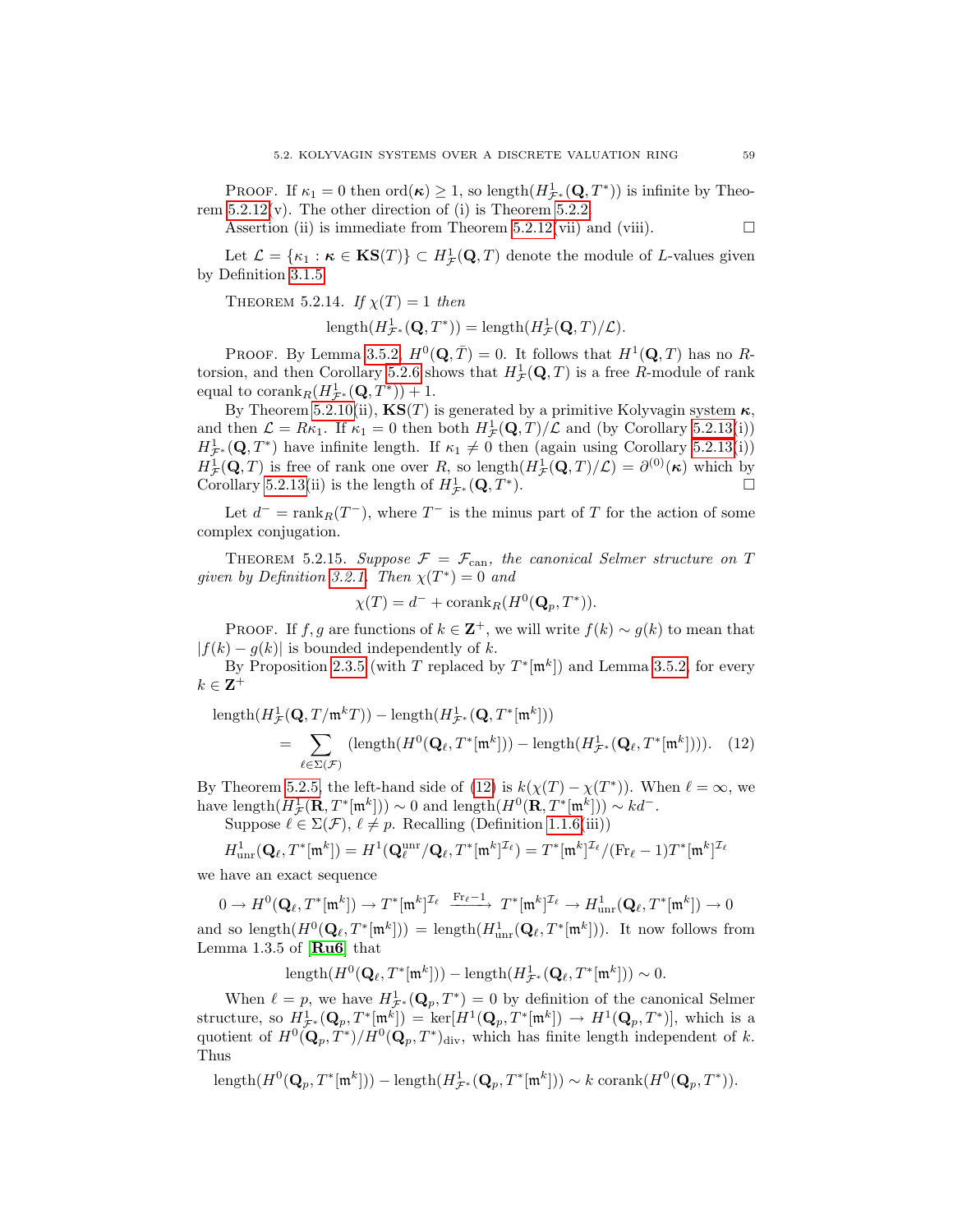Combining these observations we conclude that

$$
k(\chi(T) - \chi(T^*)) \sim k(d^- + \operatorname{corank}_R(H^0(\mathbf{Q}_p, T^*))
$$

and the theorem follows.  $\Box$ 

For applications of these results see §[6.1](#page-74-0) and §[6.2.](#page-78-0)

## 5.3. Kolyvagin systems over Λ

Let  $\mathbf{Q}_{\infty}$  denote the cyclotomic  $\mathbf{Z}_p$ -extension of  $\mathbf{Q}$ , and  $\mathbf{Q}_n \subset \mathbf{Q}_{\infty}$  the (unique, cyclic) extension of degree  $p^n$  over **Q**. Let  $\Lambda$  denote the Iwasawa algebra

$$
\Lambda = \mathbf{Z}_p[[\mathrm{Gal}(\mathbf{Q}_{\infty}/\mathbf{Q})]] = \varprojlim \mathbf{Z}_p[\mathrm{Gal}(\mathbf{Q}_n/\mathbf{Q})].
$$

For this section suppose that T is a free  $\mathbb{Z}_p$ -module of finite rank with a continuous action of  $G_{\mathbf{Q}}$ , unramified outside a finite set of primes. We set  $\mathbf{T} = T \otimes \Lambda$  with  $G_{\mathbf{Q}}$  acting on both factors, and we take  $R = \Lambda$ . Let A denote the augmentation ideal of  $\Lambda$ , so that  $\mathbf{T}/\mathbf{A}\mathbf{T} = T$ , and let  $\overline{T} = T/pT = \mathbf{T}/m\mathbf{T}$ .

We assume throughout this section that  $T$  satisfies hypotheses  $(H.0)$  through  $(H.4)$ , and then it follows immediately that **T** satisfies  $(H.0)$  through  $(H.4)$  as well. For simplicity we fix  $\mathcal{P} = \mathcal{P}_1$ . Fix a finite set of primes  $\Sigma$  containing  $p, \infty$ , and the primes where T is ramified, and let  $\mathbf{Q}_{\Sigma}$  denote the maximal extension of  $\mathbf{Q}$ unramified outside of  $\Sigma$ .

<span id="page-65-0"></span>LEMMA 5.3.1. (i) 
$$
H^1(\mathbf{Q}_{\Sigma}/\mathbf{Q}, \mathbf{T}) \cong \varprojlim H^1(\mathbf{Q}_{\Sigma}/\mathbf{Q}_n, T)
$$
.  
\n(ii) If  $\ell \neq p$  then  $H^1(\mathbf{Q}_{\ell}, \mathbf{T}) = H^1_{\text{unr}}(\mathbf{Q}_{\ell}, \mathbf{T})$ .  
\n(iii)  $H^1(\mathbf{Q}, \mathbf{T}) = H^1(\mathbf{Q}_{\Sigma}/\mathbf{Q}, \mathbf{T})$ .

PROOF. (See [[Co](#page-100-2)] Proposition II.1.1.) By Shapiro's Lemma,

$$
H^1(\mathbf{Q}_{\Sigma}/\mathbf{Q}, T \otimes \mathbf{Z}_p[\mathrm{Gal}(\mathbf{Q}_n/\mathbf{Q})]) = H^1(\mathbf{Q}_{\Sigma}/\mathbf{Q}_n, T),
$$

and so we have

$$
H^1(\mathbf{Q}_{\Sigma}/\mathbf{Q}, \mathbf{T}) = H^1(\mathbf{Q}_{\Sigma}/\mathbf{Q}, \varprojlim T \otimes \mathbf{Z}_p[\mathrm{Gal}(\mathbf{Q}_n/\mathbf{Q})]) \cong \varprojlim H^1(\mathbf{Q}_{\Sigma}/\mathbf{Q}_n, T).
$$

Similarly, if  $\ell$  is a prime we have an isomorphism

$$
H^1(\mathbf{Q}_{\ell}, \mathbf{T}) \cong \varprojlim \oplus_{\lambda|\ell} H^1(\mathbf{Q}_{n,\lambda}, T).
$$

By a standard argument (see [[Ru6](#page-100-1)] Proposition B.3.4 for details),

$$
\varprojlim \oplus_{\lambda|\ell} H^1(\mathbf{Q}_{n,\lambda},T) = \varprojlim \oplus_{\lambda|\ell} H^1_{\text{unr}}(\mathbf{Q}_{n,\lambda},T).
$$

This proves (ii), and then (iii) follows from (i) and (ii).  $\Box$ 

DEFINITION 5.3.2. We define a Selmer structure  $\mathcal{F}_{\Lambda}$  on **T** by setting  $\Sigma(\mathcal{F}_{\Lambda})$  = Σ and  $H^1_{\mathcal{F}}(\mathbf{Q}_v, \mathbf{T}) = H^1(\mathbf{Q}_v, \mathbf{T})$  for  $v \in \Sigma$ . By Lemma [5.3.1\(](#page-65-0)ii) we also have  $H^1_f(\mathbf{Q}_v, \mathbf{T}) = H^1(\mathbf{Q}_v, \mathbf{T})$  for  $v \notin \Sigma$ . Thus this Selmer structure is independent of the choice of  $\Sigma$ , and we have  $H^1_{\mathcal{F}_\Lambda}(\mathbf{Q}, \mathbf{T}) = H^1(\mathbf{Q}, \mathbf{T}).$ 

Note that the induced Selmer structure  $\mathcal{F}_{\Lambda}$  on quotients  $\mathbf{T}/I\mathbf{T}$  (such as T and  $\bar{T}$ ) will not usually satisfy  $H^1_{\mathcal{F}_\Lambda}(\mathbf{Q}_v, \mathbf{T}/I\mathbf{T}) = H^1(\mathbf{Q}_v, \mathbf{T}/I\mathbf{T}).$ 

<span id="page-65-1"></span>We have the following analogue of Theorem [3.2.4,](#page-28-1) which says that an Euler system for T gives rise to a Kolyvagin system for T. Let  $ES(T) = ES(T, \mathcal{P}, \mathcal{K})$  be the Galois module of Euler systems for T as given in Definition [3.2.2,](#page-28-2) and recall the generalized module of Kolyvagin systems  $\overline{\text{KS}}(\textbf{T})$  of Definition [3.1.6.](#page-26-0)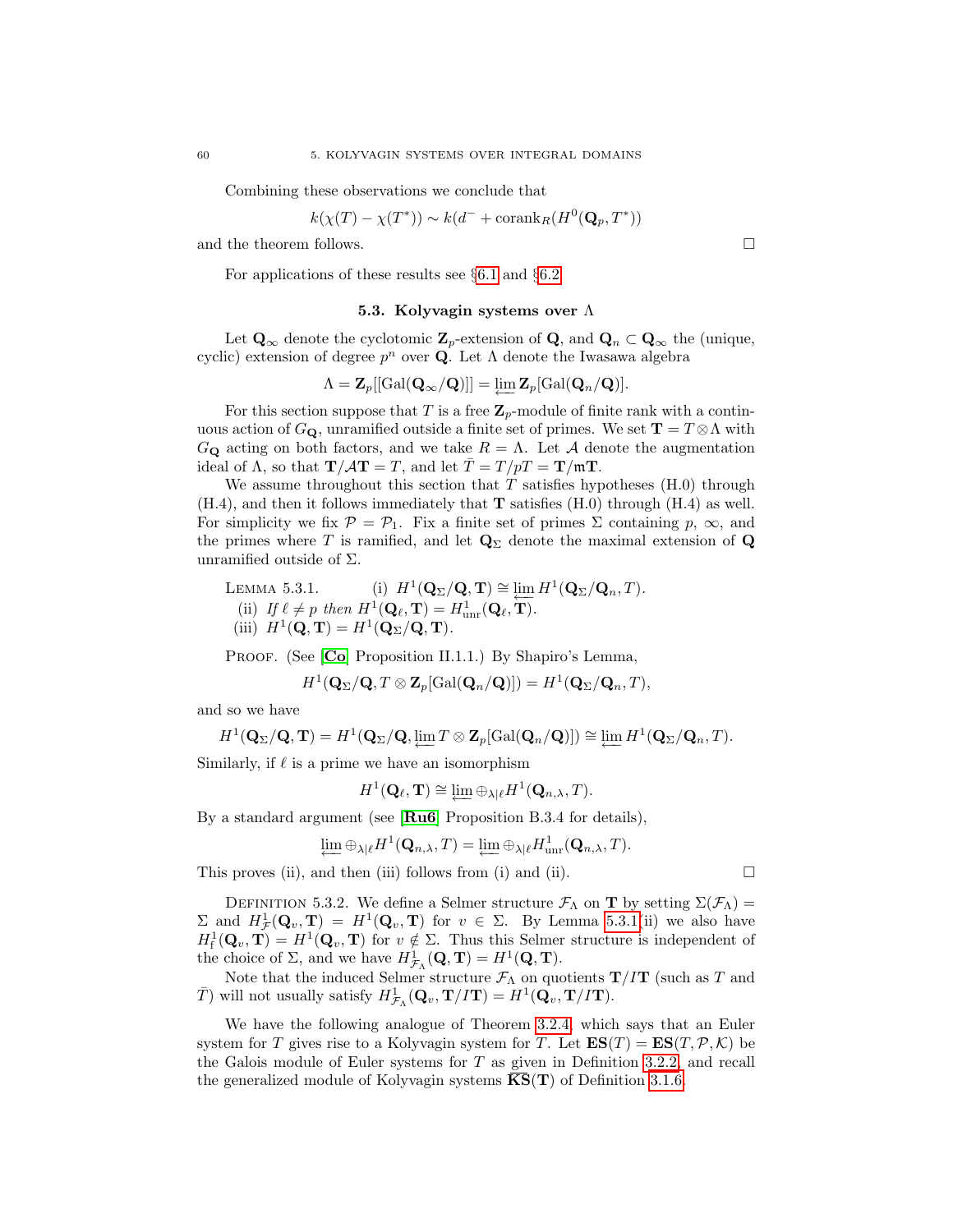THEOREM 5.3.3. Suppose that K contains the maximal abelian p-extension of Q which is unramified outside of p and P, and

(a)  $T / (Fr_{\ell} - 1)T$  is a cyclic R-module for every  $\ell \in \mathcal{P}$ ,

(b)  $\text{Fr}_{\ell}^{p^k} - 1$  is injective on T for every  $\ell \in \mathcal{P}$  and every  $k \geq 0$ .

Then there is a canonical homomorphism  $ES(T, \mathcal{K}, \mathcal{P}) \to \overline{KS}(\mathbf{T}, \mathcal{F}_{\Lambda}, \mathcal{P})$  with the property that if **c** maps to  $\kappa$ , then

$$
\kappa_1 = \{c_{\mathbf{Q}_n}\} \in \varprojlim H^1(\mathbf{Q}_n, T) = H^1(\mathbf{Q}, \mathbf{T}).
$$

This theorem will be proved in Appendix [A,](#page-84-0) along with Theorem [3.2.4.](#page-28-1)

<span id="page-66-0"></span>LEMMA 5.3.4. For every  $i \geq 0$ , the  $\Lambda$ -modules  $H^i(\mathbf{Q}_\Sigma/\mathbf{Q}, \mathbf{T})$  and  $H^i(\mathbf{Q}_p, \mathbf{T})$ are finitely generated, and  $H^i(\mathbf{Q}_\Sigma/\mathbf{Q}, \mathbf{T}^*)$  is co-finitely generated. Further,  $H^2(\mathbf{Q}_p, \mathbf{T})$  is a torsion  $\Lambda$ -module.

Proof. These are standard results. For the global cohomology groups see for example [[Gr2](#page-100-3)] Proposition 3 or §3 of [[PR1](#page-100-4)]. For the local cohomology groups see for example  $\begin{bmatrix} \text{Gr2} \end{bmatrix}$  $\begin{bmatrix} \text{Gr2} \end{bmatrix}$  $\begin{bmatrix} \text{Gr2} \end{bmatrix}$  Proposition 1 or  $\begin{bmatrix} \text{PR2} \end{bmatrix}$  $\begin{bmatrix} \text{PR2} \end{bmatrix}$  $\begin{bmatrix} \text{PR2} \end{bmatrix}$  Proposition 3.2.1.

<span id="page-66-2"></span>LEMMA 5.3.5. The  $\Lambda$ -module  $H^1_{\mathcal{F}_\Lambda}(\mathbf{Q}, \mathbf{T}) = H^1(\mathbf{Q}, \mathbf{T})$  is finitely generated and torsion-free, and  $H^1_{\mathcal{F}^*_\Lambda}(\mathbf{Q}, \mathbf{T}^*)$  is co-finitely generated.

PROOF. The fact that these modules are (co-) finitely generated follows from Lemma [5.3.4.](#page-66-0) By Lemma [3.5.2,](#page-33-1)  $T^{G_{\mathbf{Q}}} = 0$ , so by the lemma of §1.3.3 of [[PR3](#page-100-6)],  $H^1(\mathbf{Q}, \mathbf{T})$  has no A-torsion.

<span id="page-66-1"></span>THEOREM 5.3.6. Suppose  $\kappa \in KS(T)$ , and  $\kappa_1 \neq 0$ . Then  $H^1_{\mathcal{F}^*_{\Lambda}}(\mathbf{Q}, \mathbf{T}^*)$  is a co-torsion Λ-module.

Theorem [5.3.6](#page-66-1) will be proved below. The assertion that  $H^1_{\mathcal{F}^*_\Lambda}(\mathbf{Q}, \mathbf{T}^*)$  is a cotorsion Λ-module is a form of the weak Leopoldt conjecture. See for example [[Gr2](#page-100-3)] Conjecture 2 or [[PR3](#page-100-6)] §1.3.

DEFINITION 5.3.7. If X is a finitely generated  $\Lambda$ -module, then there is a pseudoisomorphism ( $\Lambda$ -module map with finite kernel and cokernel)  $X \to \bigoplus_i \Lambda / f_i \Lambda$ , where the  $f_i$  are elements of  $\Lambda$  (which can be zero). If further X is a torsion  $\Lambda$ -module then the *characteristic ideal* char(X) of X is the (nonzero) ideal  $(\prod_i f_i)$  $\Lambda$ . If convenient we may assume that each nonzero  $f_i$  is a power of an irreducible element of  $\Lambda$ .

DEFINITION 5.3.8. If  $c \in H^1(\mathbf{Q}, \mathbf{T})$ , we let Ind(*c*) denote the principal ideal of Λ

$$
Ind(c) = char((H^1(\mathbf{Q}, \mathbf{T})/\Lambda c)_{tors}).
$$

By Lemma [5.3.5,](#page-66-2)  $H^1(\mathbf{Q}, \mathbf{T})$  is pseudo-isomorphic to a free  $\Lambda$ -module. If we fix a pseudo-isomorphism  $\psi : H^1(\mathbf{Q}, \mathbf{T}) \to \Lambda^r$  and write  $\psi(c) = (a_1, \ldots, a_r)$ , then  $\text{Ind}(c)$ is the greatest common divisor of the  $a_i$ . It follows that there is an ideal  $\beta$  of finite index in  $\Lambda$  such that  $\mathcal{B}c \in \text{Ind}(c)H^1(\mathbf{Q}, \mathbf{T}).$ 

If  $\kappa \in \text{KS}(\mathbf{T})$  (or  $\kappa \in \overline{\text{KS}}(\mathbf{T})$ ) we will write  $\text{Ind}(\kappa) = \text{Ind}(\kappa_1)$ .

DEFINITION 5.3.9. If  $\kappa \in \text{KS}(\mathbf{T})$ , we will say that  $\kappa$  is  $\Lambda$ -primitive if the blind spot of  $\kappa$  (see Definition [3.1.6\)](#page-26-0) contains no height-one primes of  $\Lambda$ .

This is not in general the same as being primitive (Definition [4.5.5\)](#page-54-4), which requires that the image of  $\kappa$  be nonzero in  $\text{KS}(\overline{T})$ .

<span id="page-66-3"></span>Let  $X_{\infty} = \text{Hom}(H^1_{\mathcal{F}^*_\Lambda}(\mathbf{Q}, \mathbf{T}^*), \mathbf{Q}_p/\mathbf{Z}_p).$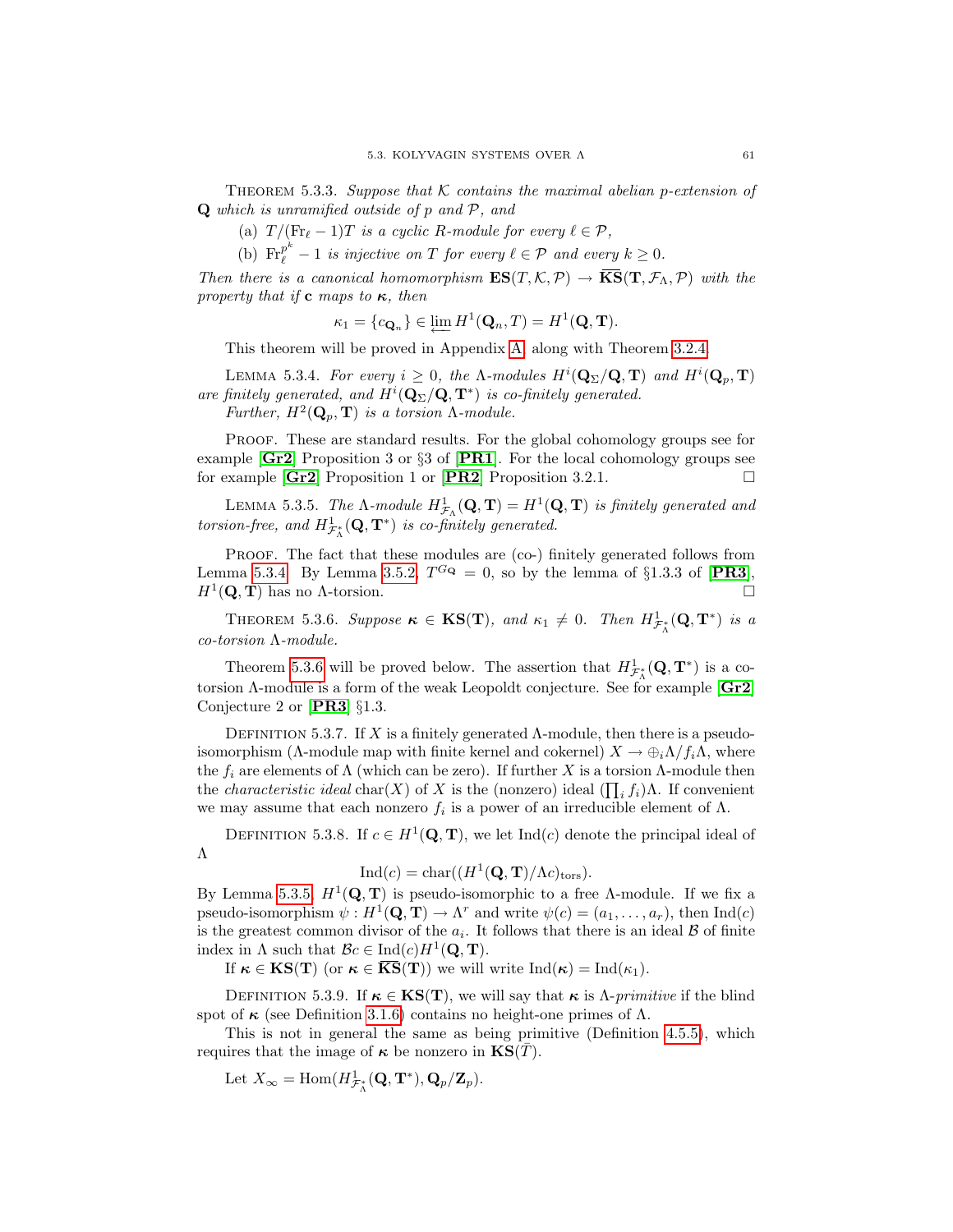THEOREM 5.3.10. Suppose  $\kappa \in KS(T)$ .

- (i) char( $X_{\infty}$ ) divides Ind( $\kappa$ ).
- (ii) If  $\chi(\mathbf{T}) = 1$ ,  $\kappa_1 \neq 0$ , and  $\mathfrak{P}$  is is a height-one prime of  $\Lambda$  not in the blind spot of  $\kappa$ , then  $\text{ord}_{\mathfrak{P}}(\text{char}(X_{\infty})) = \text{ord}_{\mathfrak{P}}(\text{Ind}(\kappa)).$
- (iii) If  $\chi(\mathbf{T}) = 1$ ,  $\kappa_1 \neq 0$ , and  $\kappa$  is  $\Lambda$ -primitive then char $(X_\infty) = \text{Ind}(\kappa)$ .

REMARK 5.3.11. Theorems [5.3.6](#page-66-1) and [5.3.10](#page-66-3) remain true (with the same proofs) if  $\text{KS}(T)$  is replaced by  $\overline{\text{KS}}(T)$ . This is useful when starting with an Euler system and applying Theorem [5.3.3.](#page-65-1) For simplicity we will give the proof only for  $\mathbf{KS}(\mathbf{T})$ .

Theorem [5.3.10](#page-66-3) can be used to prove "main conjectures". See the examples of §§[6.1](#page-74-0) and [6.2.](#page-78-0)

The rest of this section is devoted to the proofs of Theorems [5.3.6](#page-66-1) and [5.3.10.](#page-66-3) We will apply the results of §[5.2](#page-61-4) to quotients  $\mathbf{T}/\mathfrak{P}\mathbf{T}$  for appropriate primes  $\mathfrak{P}$  of Λ, and deduce the desired results about T.

Suppose  $\mathfrak P$  is a height-one prime ideal of  $\Lambda$ . Let  $S_{\mathfrak P}$  denote the integral closure of  $\Lambda/\mathfrak{P}$ . Then  $S_{\mathfrak{P}}$  is a discrete valuation ring,  $[S_{\mathfrak{P}}:\Lambda/\mathfrak{P}]$  is finite, and  $\mathbf{T}\otimes_{\Lambda} S_{\mathfrak{P}} =$  $T \otimes_{\mathbf{Z}_p} S_{\mathfrak{P}}$ . We will study Kolyvagin systems on **T** by studying their images in  $\mathbf{KS}(T \otimes S_{\mathfrak{B}})$ , and applying the results of §[5.2](#page-61-4) to the latter. We will make frequent use of the exact sequence, obtained by fixing a generator  $\rho$  of  $\mathfrak{P}$ ,

<span id="page-67-0"></span>
$$
0 \longrightarrow T \stackrel{\rho}{\rightarrow} T \longrightarrow T/\mathfrak{P}T \longrightarrow 0. \tag{13}
$$

As in Definition [3.2.1,](#page-28-0) we have a canonical Selmer structure  $\mathcal{F}_{\text{can}}$  on  $T \otimes S_{\mathfrak{P}}$ given by

- $\Sigma(\mathcal{F}_{\text{can}}) = \{\ell : T \text{ is ramified at } \ell\} \cup \{p,\infty\},\$
- if  $\ell \in \Sigma(\mathcal{F}_{\operatorname{can}})$  and  $\ell \neq p, \infty$  then

$$
H^1_{\mathcal{F}_{\text{can}}}(\mathbf{Q}_\ell,T\otimes S_{\mathfrak{P}})=\text{ker}[H^1(\mathbf{Q}_\ell,T\otimes S_{\mathfrak{P}})\rightarrow H^1(\mathbf{Q}_\ell^{\text{unr}},T\otimes\text{Frac}(S_{\mathfrak{P}}))],
$$

- $H^1_{\mathcal{F}_{\text{can}}}(\mathbf{Q}_p, T \otimes S_{\mathfrak{P}}) = H^1(\mathbf{Q}_p, T \otimes S_{\mathfrak{P}}),$
- $H^1_{\mathcal{F}_{\text{can}}}(\mathbf{R}, T \otimes S_{\mathfrak{P}}) = H^1(\mathbf{R}, T \otimes S_{\mathfrak{P}}),$

where  $Frac(S_{\mathfrak{P}})$  is the field of fractions of  $S_{\mathfrak{P}}$ .

DEFINITION 5.3.12. Define an exceptional set of height-one primes of  $\Lambda$  by

 $\Sigma_{\Lambda} = \{ \mathfrak{P} : H^2(\mathbf{Q}_\Sigma/\mathbf{Q}, \mathbf{T})[\mathfrak{P}] \text{ is infinite} \} \cup \{ \mathfrak{P} : H^2(\mathbf{Q}_p, \mathbf{T})[\mathfrak{P}] \text{ is infinite} \} \cup \{ p\Lambda \}.$ It follows from Lemma [5.3.4](#page-66-0) that  $\Sigma_{\Lambda}$  is finite.

<span id="page-67-1"></span>LEMMA 5.3.13. Suppose  $\mathfrak P$  is a height-one prime ideal of  $\Lambda$ . The inclusion

$$
\mathbf{T}/\mathfrak{P}\mathbf{T} = T \otimes (\Lambda/\mathfrak{P}) \hookrightarrow T \otimes S_{\mathfrak{P}}
$$

induces maps

$$
H^1_{\mathcal{F}_\Lambda}(\mathbf{Q}_v, \mathbf{T}/\mathfrak{P}\mathbf{T}) \to H^1_{\mathcal{F}_{\text{can}}}(\mathbf{Q}_v, T \otimes S_{\mathfrak{P}}),
$$
  

$$
H^1_{\mathcal{F}_{\text{can}}^*}(\mathbf{Q}_v, (T \otimes S_{\mathfrak{P}})^*) \to H^1_{\mathcal{F}_\Lambda^*}(\mathbf{Q}_v, (\mathbf{T}/\mathfrak{P}\mathbf{T})^*),
$$

for every place v. If  $\mathfrak{P} \notin \Sigma_{\Lambda}$ , then the kernels and cokernels of these maps are finite with order bounded by a constant depending only on T and  $[S_{\mathfrak{B}} : \Lambda/\mathfrak{P}]$ .

**PROOF.** First suppose that v is a prime  $\ell \neq p$ , and let  $\mathcal{I}$  be the inertia group of  $\ell$ . By definition,  $H^1_{\mathcal{F}_\Lambda}(\mathbf{Q}_\ell, \mathbf{T}/\mathfrak{P}\mathbf{T})$  is the image of  $H^1(\mathbf{Q}_\ell, \mathbf{T})$  in  $H^1(\mathbf{Q}_\ell, \mathbf{T}/\mathfrak{P}\mathbf{T})$ .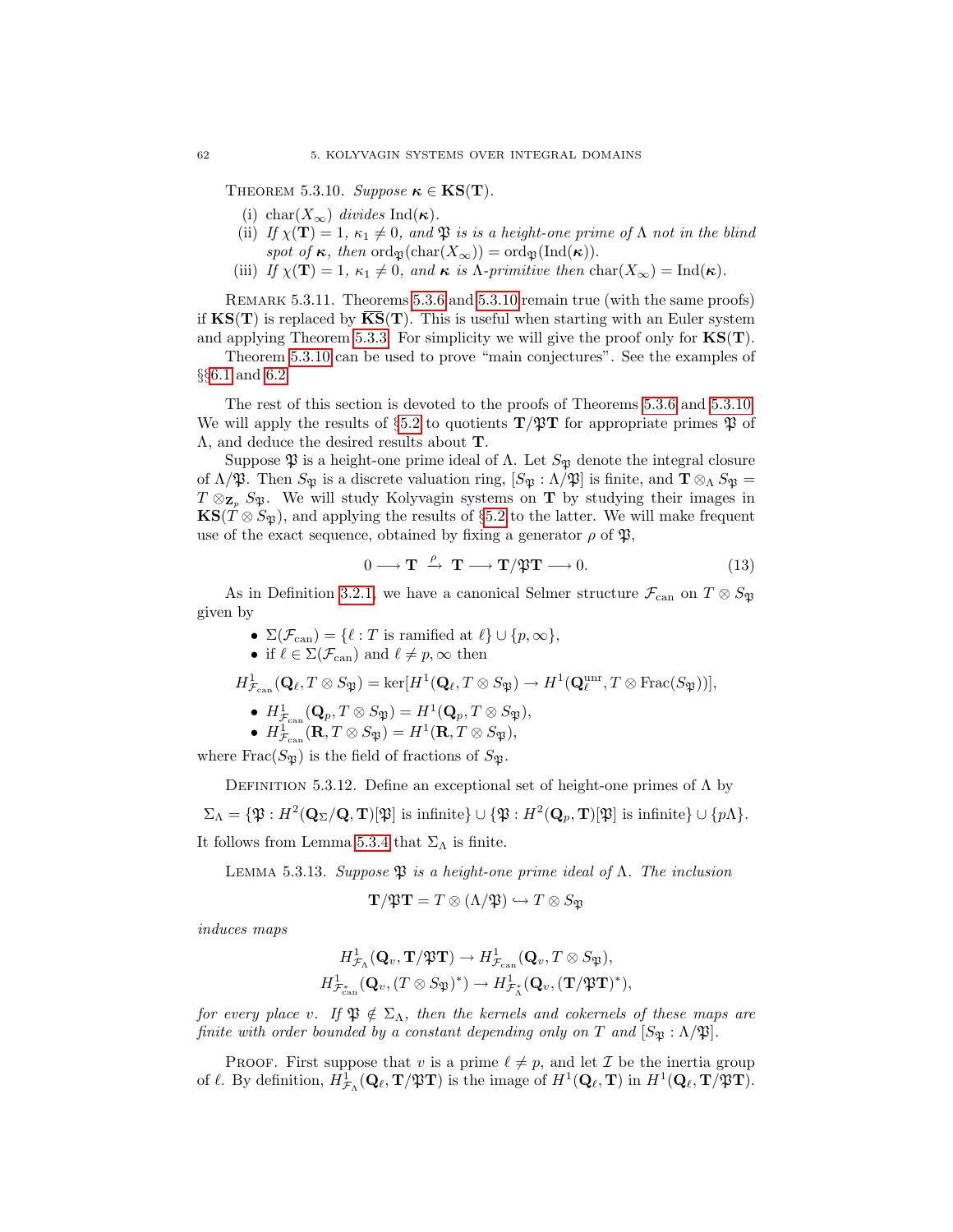Using Lemma [5.3.1\(](#page-65-0)ii) for the first equality, the map  $H^1(\mathbf{Q}_\ell, \mathbf{T}) \to H^1(\mathbf{Q}_\ell, \mathbf{T}/\mathfrak{P}\mathbf{T})$ factors through

$$
H^1(\mathbf{Q}_{\ell}, \mathbf{T}) = H^1(\mathbf{Q}_{\ell}^{\text{unr}} / \mathbf{Q}_{\ell}, \mathbf{T}^{\mathcal{I}}) \to H^1(\mathbf{Q}_{\ell}^{\text{unr}} / \mathbf{Q}_{\ell}, \mathbf{T}^{\mathcal{I}} / \mathfrak{P} \mathbf{T}^{\mathcal{I}})
$$

$$
\to H^1(\mathbf{Q}_{\ell}^{\text{unr}} / \mathbf{Q}_{\ell}, (\mathbf{T} / \mathfrak{P} \mathbf{T})^{\mathcal{I}}) = H^1_{\text{unr}}(\mathbf{Q}_{\ell}, \mathbf{T} / \mathfrak{P} \mathbf{T}). \quad (14)
$$

Hence  $H^1_{\mathcal{F}_\Lambda}(\mathbf{Q}_\ell, \mathbf{T}/\mathfrak{P}\mathbf{T}) \subset H^1_{\text{unr}}(\mathbf{Q}_\ell, \mathbf{T}/\mathfrak{P}\mathbf{T})$ , and so the image of  $H^1_{\mathcal{F}_\Lambda}(\mathbf{Q}_\ell, \mathbf{T}/\mathfrak{P}\mathbf{T})$ in  $H^1(\mathbf{Q}_\ell, T \otimes S_{\mathfrak{P}})$  is contained in  $H^1_{\text{unr}}(\mathbf{Q}_\ell, T \otimes S_{\mathfrak{P}})$ . By definition this is a submodule of  $H^1_{\mathcal{F}_{\text{can}}}(\mathbf{Q}_\ell, T \otimes S_{\mathfrak{P}})$ , so we obtain the desired map

<span id="page-68-1"></span><span id="page-68-0"></span>
$$
H^1_{\mathcal{F}_\Lambda}(\mathbf{Q}_\ell, \mathbf{T}/\mathfrak{P}\mathbf{T}) \longrightarrow H^1_{\mathcal{F}_{\text{can}}}(\mathbf{Q}_\ell, T \otimes S_{\mathfrak{P}}). \tag{15}
$$

The kernel of  $H^1(\mathbf{Q}_\ell, \mathbf{T}/\mathfrak{P}\mathbf{T}) \to H^1(\mathbf{Q}_\ell, T \otimes S_{\mathfrak{P}})$  is a quotient of  $H^0(\mathbf{Q}_\ell, T \otimes S_{\mathfrak{P}})$  $(S_{\mathfrak{P}}/(\Lambda/\mathfrak{P})))$ , which has order bounded by  $[S_{\mathfrak{P}}:\Lambda/\mathfrak{P}]^{\text{rank}_{\mathbf{Z}_p}T}$ . Hence the same bound holds for the kernel of [\(15\)](#page-68-0).

We now consider the cokernel of [\(15\)](#page-68-0). In [\(14\)](#page-68-1), the map

$$
H^1 ( \mathbf{Q}_\ell^{\mathrm{unr}} / \mathbf{Q}_\ell, \mathbf{T}^\mathcal{I} ) \rightarrow H^1 ( \mathbf{Q}_\ell^{\mathrm{unr}} / \mathbf{Q}_\ell, \mathbf{T}^\mathcal{I} / \mathfrak{P} \mathbf{T}^\mathcal{I} )
$$

is surjective because  $\text{Gal}(\mathbf{Q}_\ell^{\text{unr}}/\mathbf{Q}_\ell)$  has cohomological dimension one. Taking  $\mathcal{I}$ cohomology of [\(13\)](#page-67-0) yields

$$
0 \longrightarrow \mathbf{T}^\mathcal{I} / \mathfrak{P} \mathbf{T}^\mathcal{I} \longrightarrow (\mathbf{T}/ \mathfrak{P} \mathbf{T})^\mathcal{I} \longrightarrow H^1(\mathcal{I},\mathbf{T})[\mathfrak{P}] \longrightarrow 0.
$$

Since  $\ell \neq p$  the action of  $\mathcal I$  on  $\Lambda$  is trivial, and since  $\Lambda$  is free over  $\mathbf Z_p$  we get

$$
H^1(\mathcal{I}, \mathbf{T})[\mathfrak{P}] = (H^1(\mathcal{I}, T) \otimes \Lambda)[\mathfrak{P}].
$$

But  $\mathfrak{P} \neq p\Lambda \in \Sigma_{\Lambda}$ , so (recall that  $\mathfrak{P}$  acts only on the second factor of this tensor product)  $H^1(\mathcal{I}, T) \otimes \Lambda$  has no  $\mathfrak{P}$ -torsion. Thus the composition [\(14\)](#page-68-1) is surjective.

The cokernel of  $H^1_{\text{unr}}(\mathbf{Q}_\ell, \mathbf{T}/\mathfrak{P}\mathbf{T}) \to H^1_{\text{unr}}(\mathbf{Q}_\ell, T \otimes S_{\mathfrak{P}})$  has order bounded by  $|T \otimes (S_{\mathfrak{B}}/(\Lambda/\mathfrak{P}))|$ . A straightforward diagram chase (see the proof of Lemma 1.3.5) of [[Ru6](#page-100-1)]) shows that

$$
H^1_{\mathcal{F}_{\text{can}}}(\mathbf{Q}_{\ell}, T \otimes S_{\mathfrak{P}})/H^1_{\text{unr}}(\mathbf{Q}_{\ell}, T \otimes S_{\mathfrak{P}}) \cong H^1(\mathcal{I}, T \otimes S_{\mathfrak{P}})_{\text{tors}}^{\text{Fr}_{\ell}=1}.
$$

Since *I* acts trivially on the free  $\mathbb{Z}_p$ -module  $S_{\mathfrak{P}}$ ,  $H^1(\mathcal{I}, T \otimes S_{\mathfrak{P}}) = H^1(\mathcal{I}, T) \otimes S_{\mathfrak{P}}$ and  $H^1(\mathcal{I}, T \otimes S_{\mathfrak{P}})_{\text{tors}} = H^1(\mathcal{I}, T)_{\text{tors}} \otimes S_{\mathfrak{P}}$ . But  $H^1(\mathcal{I}, T)_{\text{tors}}$  is finite for every  $\ell$ , so

$$
|H^1(\mathcal{I}, T \otimes S_{\mathfrak{P}})_{\text{tors}}^{\text{Fr}_{\ell}=1}| = |H^1(\mathcal{I}, T)_{\text{tors}} \otimes S_{\mathfrak{P}} \otimes \Lambda/(\text{Fr}_{\ell}-1)\Lambda|.
$$

Since  $\Lambda/(\text{Fr}_{\ell} - 1)\Lambda$  has finite  $\mathbb{Z}_p$ -rank, the right-hand side has finite order with a bound depending only on T and  $\ell$ . If T is unramified at  $\ell$  then  $H^1(\mathcal{I}, T)_{\text{tors}} =$  $Hom(\mathcal{I}, T)_{tors} = 0$ , and we conclude that the cokernel of [\(15\)](#page-68-0) is finite with a bound depending only on T and  $[S_{\mathfrak{P}} : \Lambda/\mathfrak{P}].$ 

Now consider the case  $v = p$ . Taking  $G_{\mathbf{Q}_p}$ -cohomology of the sequence [\(13\)](#page-67-0) shows that the cokernel of  $H^1(\mathbf{Q}_p, \mathbf{T}) \to H^1(\mathbf{Q}_p, \mathbf{T}/\mathfrak{P}\mathbf{T})$  is  $H^2(\mathbf{Q}_p, \mathbf{T})[\mathfrak{P}]$ . Since  $\mathfrak{P} \notin \Sigma_{\Lambda}$ , we have that  $H^2(\mathbf{Q}_p, \mathbf{T})[\mathfrak{P}]$  is finite. Hence this cokernel is no bigger than the maximal finite submodule of the finitely-generated  $\Lambda$ -module  $H^2(\mathbf{Q}_p, \mathbf{T})$ , so  $[H^1(\mathbf{Q}_p, \mathbf{T}/\mathfrak{P}\mathbf{T}) : H^1_{\mathcal{F}_\Lambda}(\mathbf{Q}_p, \mathbf{T}/\mathfrak{P}\mathbf{T})]$  is finite and independent of  $\mathfrak{P}$ .

By definition  $H^1_{\mathcal{F}_{can}}(\mathbf{Q}_p, T \otimes S_{\mathfrak{P}}) = H^1(\mathbf{Q}_p, T \otimes S_{\mathfrak{P}})$ , so the first map of the lemma is just the composition

$$
H^1_{\mathcal{F}_\Lambda}(\mathbf{Q}_p,\mathbf{T}/\mathfrak{P}\mathbf{T})\hookrightarrow H^1(\mathbf{Q}_p,\mathbf{T}/\mathfrak{P}\mathbf{T})\to H^1(\mathbf{Q}_p,T\otimes S_{\mathfrak{P}}).
$$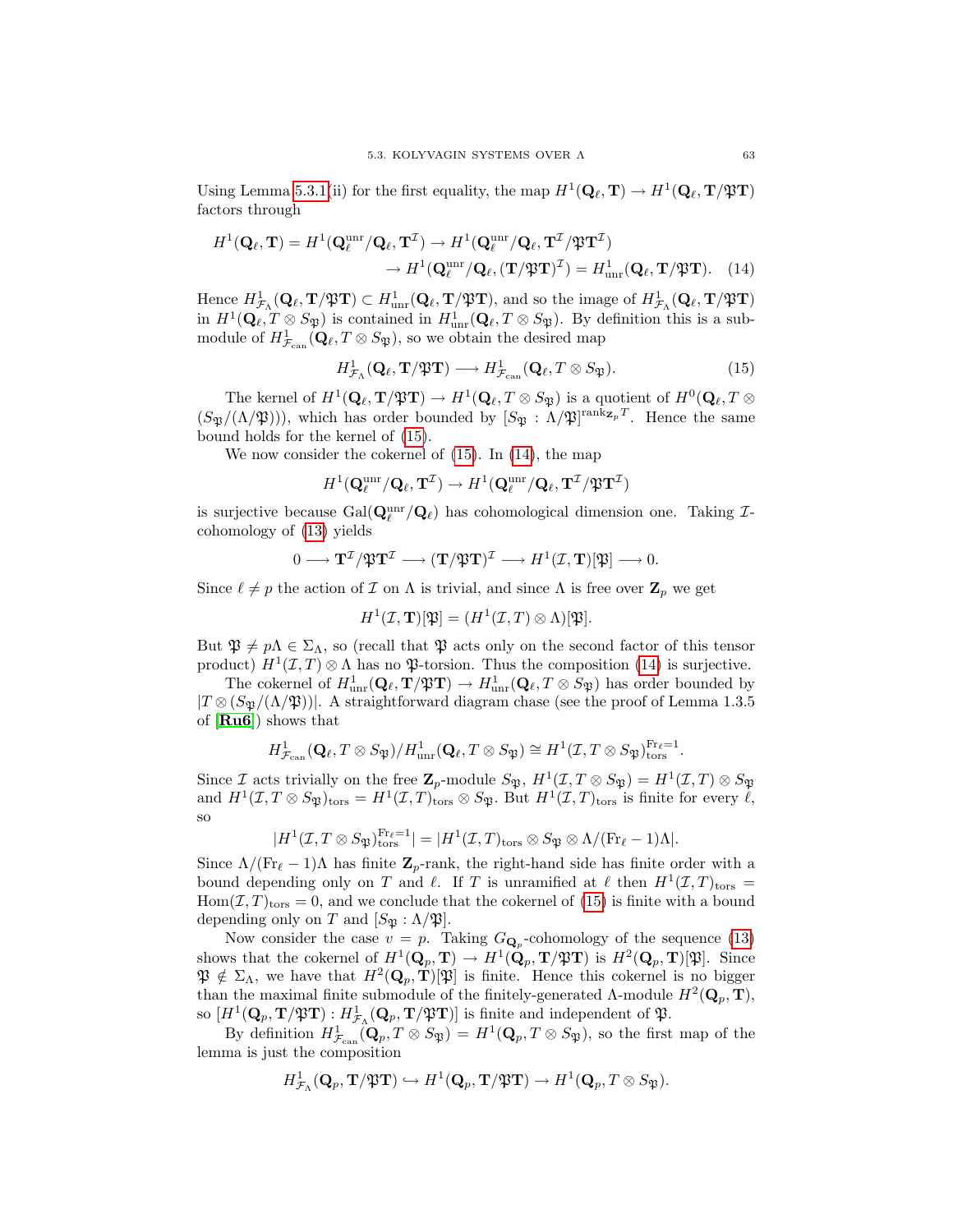The kernel and cokernel of the map  $H^1(\mathbf{Q}_p, \mathbf{T}/\mathfrak{P}\mathbf{T}) \to H^1(\mathbf{Q}_p, T \otimes S_{\mathfrak{P}})$  are controlled by  $H^i(\mathbf{Q}_p, T \otimes (S_{\mathfrak{P}}/(\Lambda/\mathfrak{P})))$  with  $i = 0$  and 1, respectively, and these groups have bounds of the desired sort.

When  $v = \infty$ , it is straightforward to check that  $H^1(\mathbf{R}, \mathbf{T}) \to H^1(\mathbf{R}, \mathbf{T}/\mathfrak{P}\mathbf{T})$  is surjective, so  $H^1_{\mathcal{F}_\Lambda}(\mathbf{R}, \mathbf{T}/\mathfrak{P}\mathbf{T}) = H^1(\mathbf{R}, \mathbf{T}/\mathfrak{P}\mathbf{T})$ , and then the kernel and cokernel of  $H^1(\mathbf{R}, \mathbf{T}/\mathfrak{P}\mathbf{T}) \to H^1(\mathbf{R}, T \otimes S_{\mathfrak{P}})$  are bounded exactly as for  $v = p$ .

This gives the desired properties of the first map of the lemma for every  $v$ . The proof for the second map is similar (the "dual" of the proof above).  $\Box$ 

<span id="page-69-4"></span>PROPOSITION 5.3.14. For every height-one prime ideal  $\mathfrak P$  of  $\Lambda$ , the composition  $\mathbf{T} \twoheadrightarrow T \otimes (\Lambda/\mathfrak{P}) \hookrightarrow T \otimes S_{\mathfrak{P}}$  induces maps

$$
\pi_{\mathfrak{P}}: H^1(\mathbf{Q}, \mathbf{T})/\mathfrak{P}H^1(\mathbf{Q}, \mathbf{T}) \hookrightarrow H^1_{\mathcal{F}_{\text{can}}}(\mathbf{Q}, T \otimes S_{\mathfrak{P}}),
$$
  

$$
\pi_{\mathfrak{P}}^*: H^1_{\mathcal{F}_{\text{can}}^*}(\mathbf{Q}, (T \otimes S_{\mathfrak{P}})^*) \to H^1_{\mathcal{F}_{\Lambda}^*}(\mathbf{Q}, \mathbf{T}^*)[\mathfrak{P}].
$$

For every  $\mathfrak P$  the map  $\pi_{\mathfrak P}$  is injective. If  $\mathfrak P \notin \Sigma_{\Lambda}$  then  $\mathrm{coker}(\pi_{\mathfrak P}), \ker(\pi_{\mathfrak P}^*),$  and  $coker(\pi^*_\mathfrak{P})$  are all finite with order bounded by a constant depending only on T and  $[S_{\mathfrak{P}} : \Lambda / \mathfrak{P}].$ 

PROOF. By Lemma [5.3.1\(](#page-65-0)iii),  $H^1(\mathbf{Q}_\Sigma/\mathbf{Q}, \mathbf{T}) = H^1(\mathbf{Q}, \mathbf{T})$ . Thus  $Gal(\mathbf{Q}_\Sigma/\mathbf{Q})$ cohomology of [\(13\)](#page-67-0) yields an injective map

<span id="page-69-0"></span>
$$
H^1(\mathbf{Q}, \mathbf{T})/\mathfrak{P}H^1(\mathbf{Q}, \mathbf{T}) \hookrightarrow H^1(\mathbf{Q}_{\Sigma}/\mathbf{Q}, \mathbf{T}/\mathfrak{P}\mathbf{T})
$$
\n(16)

with cokernel  $H^2(\mathbf{Q}_\Sigma/\mathbf{Q}, \mathbf{T})[\mathfrak{P}]$ . If  $\mathfrak{P} \notin \Sigma_\Lambda$ , then  $H^2(\mathbf{Q}_\Sigma/\mathbf{Q}, \mathbf{T})[\mathfrak{P}]$  is contained in the maximal finite submodule of the finitely-generated Λ-module  $H^2(\mathbf{Q}_\Sigma/\mathbf{Q}, \mathbf{T})$ , so the cokernel of [\(16\)](#page-69-0) is finite and bounded by a constant depending only on T.

The map

<span id="page-69-1"></span>
$$
H^1(\mathbf{Q}_\Sigma/\mathbf{Q}, \mathbf{T}/\mathfrak{P}\mathbf{T}) \longrightarrow H^1(\mathbf{Q}_\Sigma/\mathbf{Q}, T \otimes S_{\mathfrak{P}})
$$
(17)

has kernel and cokernel controlled by  $H^i(\mathbf{Q}_\Sigma/\mathbf{Q}, T \otimes (S_{\mathfrak{P}}/(\Lambda/\mathfrak{P})))$  with  $i = 0$  and 1, respectively.

The A-module  $S_{\mathfrak{P}}/(\Lambda/\mathfrak{P})$  has a Jordan-Holder filtration in which all quotients are  $\mathbb{Z}/p\mathbb{Z}$  (with trivial Galois action). Hence by Lemma [3.5.2,](#page-33-1)

<span id="page-69-2"></span>
$$
H^0({\mathbf Q}_\Sigma/{\mathbf Q}, T\otimes (S_{\mathfrak{P}}/(\Lambda/{\mathfrak{P}})))=0,
$$

so [\(17\)](#page-69-1) is injective. On the other hand,  $H^1(\mathbf{Q}_\Sigma/\mathbf{Q}, T \otimes (S_\mathfrak{P}/(\Lambda/\mathfrak{P})))$  is finite with order bounded by a function of rank $\mathbf{z}_p T$ ,  $[S_{\mathfrak{P}} : \Lambda/\mathfrak{P}]$ , and  $\Sigma$ . Thus the cokernel of [\(17\)](#page-69-1) is bounded in terms of T and  $[S_{\mathfrak{B}} : \Lambda/\mathfrak{P}].$ 

Lemma [5.3.13](#page-67-1) shows that [\(17\)](#page-69-1) restricts to a (still injective) map

$$
H^1_{\mathcal{F}_\Lambda}(\mathbf{Q}, \mathbf{T}/\mathfrak{P}\mathbf{T}) \hookrightarrow H^1_{\mathcal{F}_{\text{can}}}(\mathbf{Q}, T \otimes S_{\mathfrak{P}}).
$$
 (18)

It follows from the bounds on the kernels and cokernels in Lemma [5.3.13](#page-67-1) that the cokernel of [\(18\)](#page-69-2) is finite with order bounded by a constant depending only on T and  $[S_{\mathfrak{P}} : \Lambda/\mathfrak{P}]$ . The map  $\pi_{\mathfrak{P}}$  is the composition of [\(16\)](#page-69-0) and [\(18\)](#page-69-2), so combining the observations above we get the desired properties of ker( $\pi_{\mathfrak{B}}$ ) and coker( $\pi_{\mathfrak{B}}$ ).

The map  $\pi_{\mathfrak{P}}^*$  and the bounds on its kernel and cokernel follow from Lemma [5.3.13](#page-67-1) in the same way, using Lemma [3.5.3](#page-33-0) as well to identify  $H^1_{\mathcal{F}^*_\Lambda}(\mathbf{Q}, \mathbf{T}^*[\mathfrak{P}])$  with  $H^1_{\mathcal{F}^*_\Lambda}(\mathbf{Q}, \mathbf{T}^*$  $\mathbb{P}[\mathfrak{P}].$ 

<span id="page-69-3"></span>COROLLARY 5.3.15. For every height-one prime  $\mathfrak P$  of  $\Lambda$ , there is a natural map

$$
\textup{\textbf{KS}}(\mathbf{T},\mathcal{F}_\Lambda)\to\textup{\textbf{KS}}(T\otimes S_{\mathfrak{P}},\mathcal{F}_{\operatorname{can}}).
$$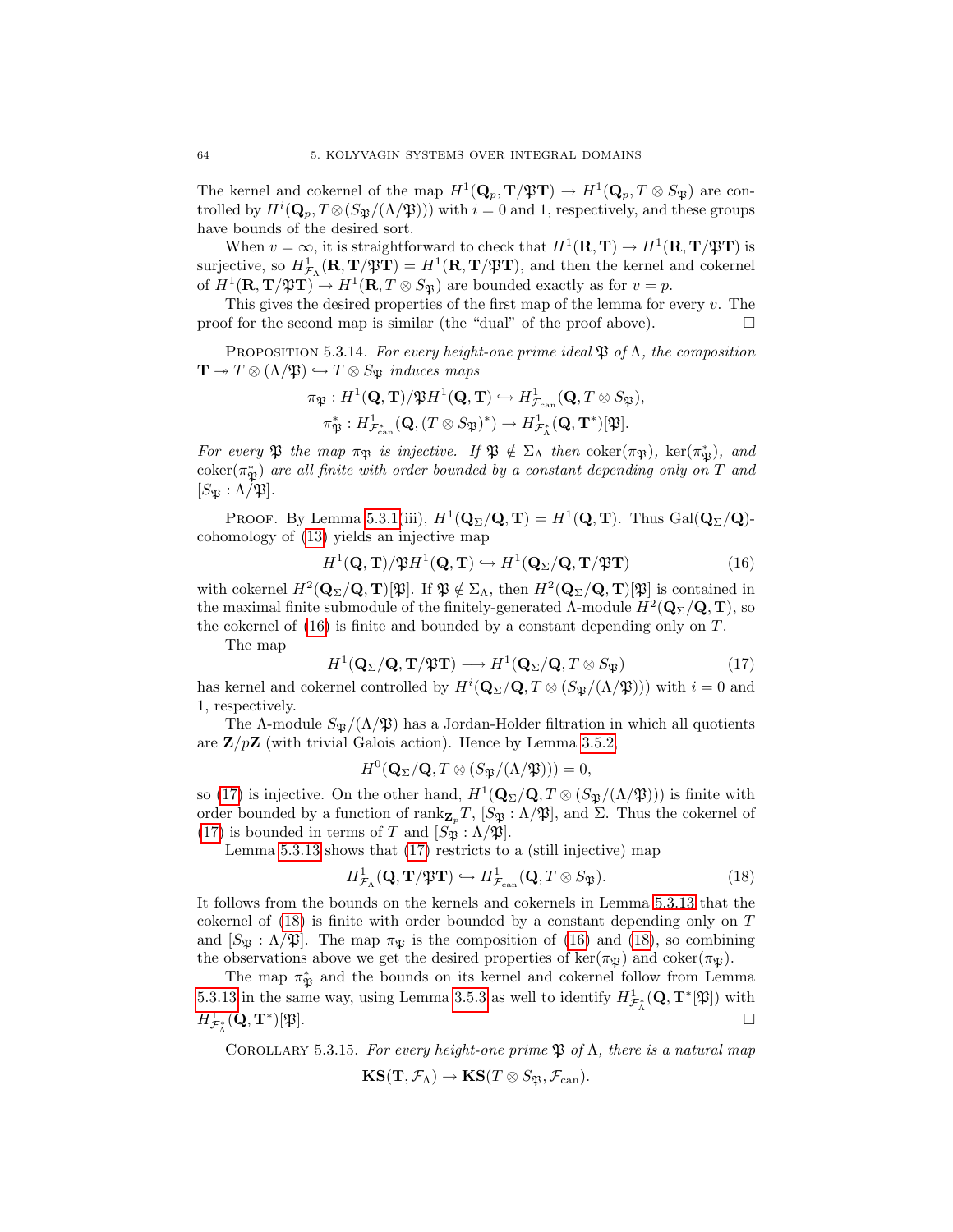PROOF. We have maps  $\mathbf{KS}(\mathbf{T}, \mathcal{F}_\Lambda) \to \mathbf{KS}(\mathbf{T}/\mathfrak{PT}, \mathcal{F}_\Lambda) \to \mathbf{KS}(T \otimes S_{\mathfrak{B}}, \mathcal{F}_{\operatorname{can}})$ , the first by functoriality (Remark [3.1.4\)](#page-25-1) and the second by Lemma [5.3.13.](#page-67-1)

<span id="page-70-0"></span>LEMMA 5.3.16. If  $\mathfrak{P}$  is a height-one prime of  $\Lambda$ , and  $\mathfrak{P} \notin \Sigma_{\Lambda}$ , then

 $\chi(T \otimes S_{\mathfrak{P}}, \mathcal{F}_{\operatorname{can}}) = \operatorname{rank}_{\mathbf{Z}_p} T^{-1}$ 

where  $T^-$  is the minus part of T for complex conjugation.

PROOF. By Theorem [5.2.15,](#page-64-0)

 $\chi(T \otimes S_{\mathfrak{P}}) = \text{rank}_{S_{\mathfrak{P}}} (T \otimes S_{\mathfrak{P}})^{-} + \text{corank}_{S_{\mathfrak{P}}} H^{0}(\mathbf{Q}_{p}, (T \otimes S_{\mathfrak{P}})^{*})$ 

where  $(T \otimes S_{\mathfrak{P}})$ <sup>-</sup> is the minus part of  $T \otimes S_{\mathfrak{P}}$  for complex conjugation. But  $(T \otimes S_{\mathfrak{P}})$  $S_{\mathfrak{P}}$ )<sup>-</sup> = T<sup>-</sup>  $\otimes S_{\mathfrak{P}}$ , so rank<sub>S<sub>p</sub></sub>(T  $\otimes S_{\mathfrak{P}}$ )<sup>-</sup> = rank<sub>Z<sub>p</sub></sub>T<sup>-</sup>. Further,  $H^0(\mathbf{Q}_p, (\mathbf{T}/\mathfrak{P}\mathbf{T})^*)$  is dual to  $H^2(\mathbf{Q}_p, \mathbf{T}/\mathfrak{P}\mathbf{T})$ , and  $H^2(\mathbf{Q}_p, \mathbf{T}/\mathfrak{P}\mathbf{T}) \cong H^2(\mathbf{Q}_p, \mathbf{T})/\mathfrak{P}H^2(\mathbf{Q}_p, \mathbf{T})$  because  $G_{\mathbf{Q}_p}$  has cohomological dimension 2. Since  $H^2(\mathbf{Q}_p, \mathbf{T})$  is a finitely-generated torsion  $\Lambda$ -module (Lemma [5.3.4\)](#page-66-0) and  $\mathfrak{P} \notin \Sigma_{\Lambda}$ , we see that  $H^2(\mathbf{Q}_p, \mathbf{T})/\mathfrak{P}H^2(\mathbf{Q}_p, \mathbf{T})$  is finite. Hence  $H^0(\mathbf{Q}_p, (T \otimes S_{\mathfrak{P}})^*)$  is finite as well, and this proves the lemma.

DEFINITION 5.3.17. We define  $\chi(\mathbf{T})$  to be the common value (by Lemma [5.3.16\)](#page-70-0) of  $\chi(T \otimes S_{\mathfrak{P}}, \mathcal{F}_{\mathrm{can}})$  for  $\mathfrak{P} \notin \Sigma_{\Lambda}$ . Equivalently,  $\chi(\mathbf{T}) = \mathrm{rank}_{\mathbf{Z}_p} T^{-}$ .

REMARK 5.3.18. By Proposition 1.3.2 of [[PR3](#page-100-6)], if the weak Leopoldt conjecture holds for T then  $\text{rank}_{\Lambda} H^1(\mathbf{Q}, \mathbf{T}) = \chi(\mathbf{T}).$ 

If  $\kappa \in KS(T)$  and  $\mathfrak P$  is a height-one prime of  $\Lambda$ , let  $\kappa^{(\mathfrak P)}$  denote the image of  $\kappa$  in  $KS(T \otimes S_{\mathfrak{B}}, \mathcal{F}_{\mathrm{can}})$  under the map of Corollary [5.3.15.](#page-69-3)

<span id="page-70-1"></span>COROLLARY 5.3.19. Suppose  $\kappa \in KS(T)$  and  $\kappa_1 \neq 0$ . Then for all but finitely many height-one primes  $\mathfrak P$  of  $\Lambda$ , the class  $\kappa_1^{(\mathfrak{P})} \in H^1(\mathbf{Q}, T \otimes S_{\mathfrak{P}})$  is nonzero.

PROOF. Since  $\kappa_1$  is a nonzero element of the finitely-generated torsion-free (Lemma [5.3.5\)](#page-66-2) Λ-module  $H^1(\mathbf{Q}, \mathbf{T})$ , there are only finitely many height-one primes  $\mathfrak{P}$  such that  $\kappa_1 \in \mathfrak{P}H^1(\mathbf{Q}, \mathbf{T})$ . Thus the corollary follows from the injectivity of the map  $\pi_{\mathfrak{P}}$  in Proposition [5.3.14.](#page-69-4)

LEMMA 5.3.20. Suppose  $\kappa \in \text{KS}(T)$  and  $\mathfrak{P}$  is a height-one prime of  $\Lambda$ , and  $\mathfrak{P}$ is not in the blind spot of  $\kappa$ . Then  $\kappa^{(\mathfrak{P})} \neq 0$ .

PROOF. Write  $T_{\mathfrak{P}} = \mathbf{T}/\mathfrak{P}\mathbf{T}$ . Fix nonzero elements  $\alpha, \beta \in \Lambda/\mathfrak{P}$  such that  $\alpha S_{\mathfrak{P}} \subset \Lambda/\mathfrak{P}$  and the image of  $\kappa$  in  $\text{KS}(T_{\mathfrak{P}}/\beta T_{\mathfrak{P}},\mathcal{P}_j)$  is nonzero for every j. In particular (taking j such that  $m^j(\Lambda/\mathfrak{P}) \subset \alpha\beta(\Lambda/\mathfrak{P})$ ) we can find an  $n \in \mathcal{N}_j$  such that  $I_n(\Lambda/\mathfrak{P}) \subset \alpha\beta(\Lambda/\mathfrak{P})$  and the image of  $\kappa_n$  in  $H^1(\mathbf{Q}, T_{\mathfrak{P}}/\beta T_{\mathfrak{P}}) \otimes G_n$  is nonzero.

Since  $\mathfrak P$  is prime, we have an injection  $T_{\mathfrak P}/\beta T_{\mathfrak P} \xrightarrow{\alpha} T_{\mathfrak P}/\alpha \beta T_{\mathfrak P}$  and hence (by Lemma [3.5.2\)](#page-33-1) an injection  $H^1(\mathbf{Q}, T_{\mathfrak{P}}/\beta T_{\mathfrak{P}}) \stackrel{\alpha}{\rightarrow} H^1(\mathbf{Q}, T_{\mathfrak{P}}/\alpha \beta T_{\mathfrak{P}})$ . Thus the image of  $\alpha \kappa_n$  in  $H^1(\mathbf{Q}, T_{\mathfrak{P}}/\alpha \beta T_{\mathfrak{P}}) \otimes G_n$  is nonzero. From the composition

$$
H^1(\mathbf{Q},T_{\mathfrak{P}}/\alpha\beta T_{\mathfrak{P}}) \to H^1(\mathbf{Q},(T\otimes S_{\mathfrak{P}})/\alpha\beta(T\otimes S_{\mathfrak{P}})) \xrightarrow{\alpha} H^1(\mathbf{Q},T_{\mathfrak{P}}/\alpha\beta T_{\mathfrak{P}})
$$

we conclude that the image of  $\kappa_n$  in  $H^1(\mathbf{Q}, (T \otimes S_{\mathfrak{P}})/\alpha \beta (T \otimes S_{\mathfrak{P}})) \otimes G_n$  is nonzero, and so  $\kappa^{(\mathfrak{P})} \neq 0$ .  $(\mathfrak{P}) \neq 0.$ 

PROOF OF THEOREM [5.3.6.](#page-66-1) By Corollary [5.3.19](#page-70-1) we can choose a height-one prime  $\mathfrak{P}$  of  $\Lambda$  such that  $\mathfrak{P} \notin \Sigma_{\Lambda}$  and  $\kappa_1^{(\mathfrak{P})} \neq 0$ .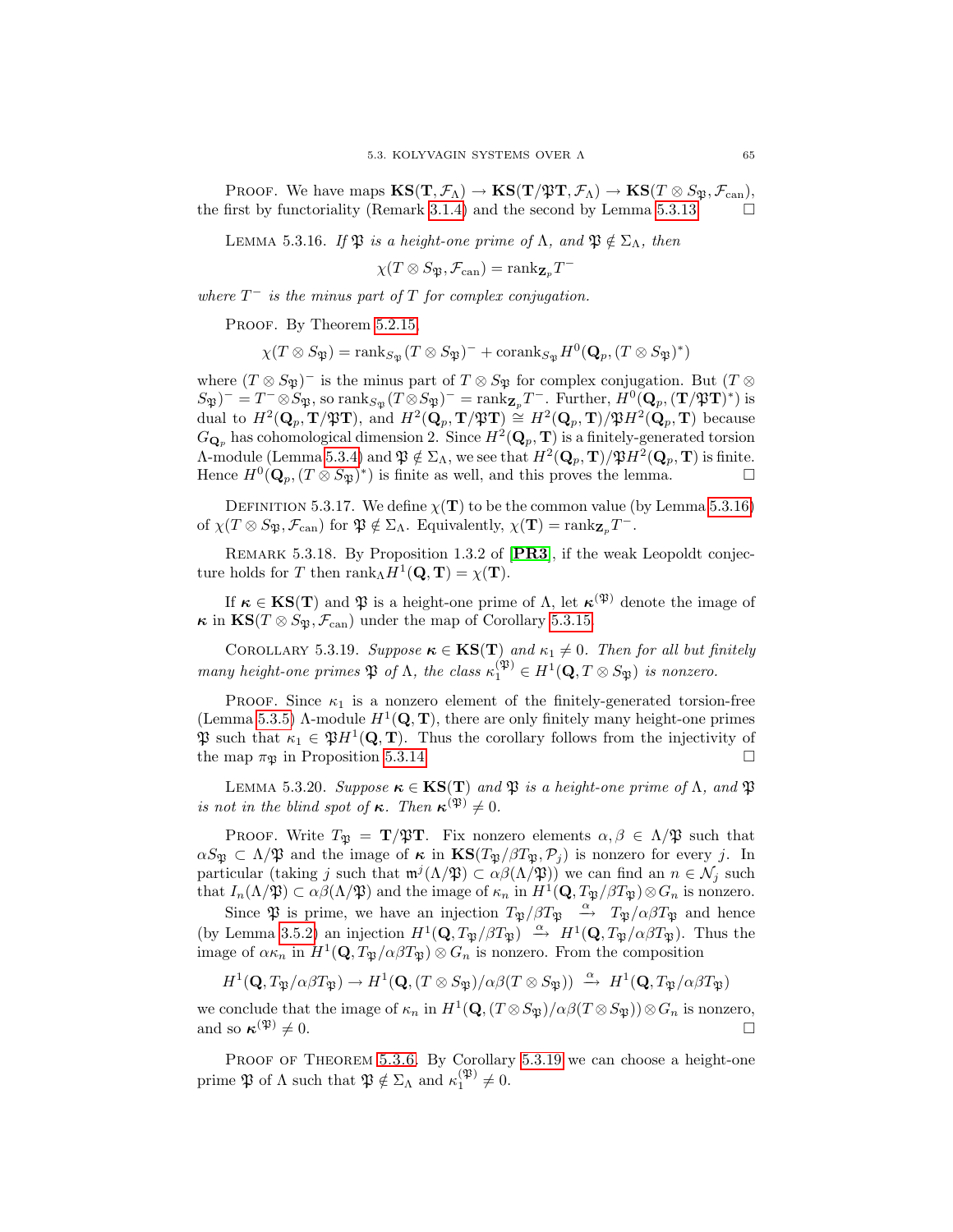Applying Theorem [5.2.2](#page-61-0) to  $\kappa^{(\mathfrak{P})}$  shows that  $H^1_{\mathcal{F}^*_{\text{can}}}(\mathbf{Q},(T\otimes S_{\mathfrak{P}})^*)$  is finite, and then Proposition [5.3.14](#page-69-4) shows that  $H^1_{\mathcal{F}^*_{\Lambda}}(\mathbf{Q}, \mathbf{T}^*)[\mathfrak{P}]$  is finite. But  $\Lambda^*[\mathfrak{P}] = (\Lambda/\mathfrak{P})^*$ is infinite, and so  $H^1_{\mathcal{F}^*_\Lambda}(\mathbf{Q}, \mathbf{T}^*)$  must be co-torsion.

PROOF OF THEOREM [5.3.10.](#page-66-3) If  $\kappa_1 = 0$  then  $\text{Ind}(\kappa) = 0$  and there is nothing to prove. So we assume from now on that  $\kappa_1 \neq 0$ .

Fix a height-one prime  $\mathfrak P$  of  $\Lambda$ , and suppose first that  $\mathfrak P\neq p\Lambda$ . For convenience we identify  $\Lambda$  with the power series ring  $\mathbf{Z}_p[[U]]$ , and we fix a generator  $\rho(U)$  of  $\mathfrak P$  which is a distinguished polynomial (a monic polynomial congruent to  $U^{\deg(\rho)}$ modulo  $p$ ). For every N let

<span id="page-71-0"></span>
$$
\mathfrak{P}_N = (\rho(U) + p^N)\Lambda.
$$

Since  $\mathfrak{P} \neq p\Lambda$ , the  $\mathfrak{P}_N$  are distinct ideals of  $\Lambda$ , and different from  $\mathfrak{P}$ .

Fix a pseudo-isomorphism

$$
X_{\infty} \longrightarrow \bigoplus_{i} (\Lambda/\mathfrak{P}^{m_i}) \bigoplus_{j} (\Lambda/f_j \Lambda)
$$
 (19)

where each  $f_j$  is prime to  $\mathfrak{P}$ . In particular  $\text{ord}_{\mathfrak{P}}(\text{char}(X_{\infty})) = \sum_i m_i$ .

We first claim that if N is sufficiently large, then  $\mathfrak{P}_N$  satisfies the following properties:

- (i)  $\mathfrak{P}_N$  is a prime ideal and  $\Lambda/\mathfrak{P} \cong \Lambda/\mathfrak{P}_N$ ,
- (ii) the image of  $\kappa_1$  in  $H^1(\mathbf{Q}, T \otimes S_{\mathfrak{P}_N})$  is nonzero,
- (iii) the cokernel of the injection

$$
H^1(\mathbf{Q},\mathbf{T})/\mathfrak{P}_NH^1(\mathbf{Q},\mathbf{T})\hookrightarrow H^1_{\mathcal{F}_{\textup{can}}}(\mathbf{Q},T\otimes S_{\mathfrak{P}_N})
$$

- is finite with order bounded by a constant independent of  $N$ ,
- (iv)  $\mathfrak{P}_N$  is prime to each  $f_j$  in [\(19\)](#page-71-0), and  $\mathfrak{P}_N \notin \Sigma_{\Lambda}$ .

It follows without difficulty from Hensel's Lemma that the first property holds for  $N$  sufficiently large. The second property holds for all but finitely many  $N$  by Corollary [5.3.19,](#page-70-1) and the third holds for all but finitely many  $N$  by Proposition [5.3.14](#page-69-4) (and using property (i)). The fourth property clearly holds for all but finitely many  $N$ .

Fix an N large enough so that these properties hold, write  $\mathfrak{Q} = \mathfrak{P}_N$ , and let  $\kappa^{(\mathfrak{Q})}$  denote the image of  $\kappa$  in  $\mathbf{KS}(T \otimes S_{\mathfrak{Q}}, \mathcal{F}_{\mathrm{can}})$ . We will apply the results of §[5.2](#page-61-4) to  $\kappa^{(\mathfrak{Q})}$ .

Let  $d = \text{ord}_{\mathfrak{P}}(\text{Ind}(\kappa))$ , and let e be the ramification degree of  $S_{\mathfrak{Q}}/\mathbb{Z}_p$ . Since  $\Lambda/(\mathfrak{P}^d, \mathfrak{Q}) = \Lambda/(\mathfrak{Q}, p^{Nd})$ , it follows from (ii) and (iii) above that  $|\partial^{(0)}(\kappa^{(\mathfrak{Q})}) - Nde|$ is bounded independently of N. Hence by Theorem [5.2.2](#page-61-0) (writing  $O(1)$  for an integer bounded independently of N)

$$
\text{length}_{S_{\mathfrak{Q}}} H^1_{\mathcal{F}_{\text{can}}^*}(\mathbf{Q}, (T \otimes S_{\mathfrak{Q}})^*) \le N e \text{ ord}_{\mathfrak{P}}(\text{Ind}(\kappa)) + O(1),\tag{20}
$$

and so by Proposition [5.3.14,](#page-69-4) writing  $r = \text{rank}_{\mathbf{Z}_p} S_{\mathfrak{Q}},$ 

$$
\text{length}_{\mathbf{Z}_p} H^1_{\mathcal{F}_\Lambda^*}(\mathbf{Q}, \mathbf{T}^*)[\mathfrak{Q}] \leq Nr \text{ord}_{\mathfrak{P}}(\text{Ind}(\kappa)) + O(1).
$$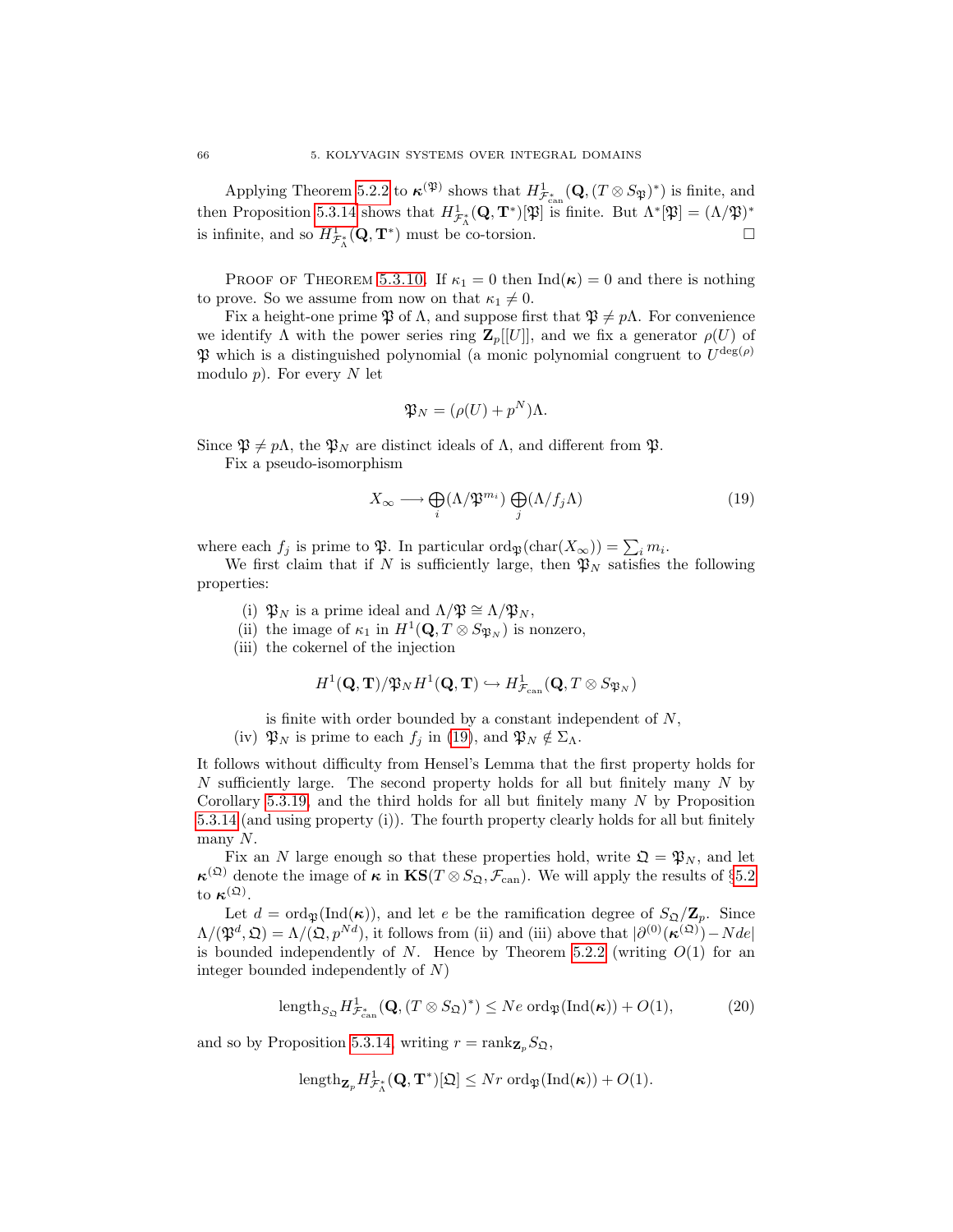On the other hand, using [\(19\)](#page-71-0),

length<sub>**Z**<sub>p</sub></sub> 
$$
H_{\mathcal{F}_{\Lambda}^{*}}^{1}(\mathbf{Q}, \mathbf{T}^{*})[\mathfrak{Q}] = \text{length}_{\mathbf{Z}_{p}}(X_{\infty}/\mathfrak{Q}X_{\infty})
$$
  
\n
$$
= \sum_{i} \text{length}_{\mathbf{Z}_{p}} \Lambda/(\mathfrak{P}^{m_{i}}, \mathfrak{Q}) + O(1)
$$
\n
$$
= \sum_{i} \text{length}_{\mathbf{Z}_{p}} \Lambda/(\mathfrak{Q}, p^{Nm_{i}}) + O(1)
$$
\n
$$
= Nr \sum_{i} m_{i} + O(1) = Nr \text{ord}_{\mathfrak{P}}(\text{char}(X_{\infty})) + O(1),
$$

so taking N sufficiently large shows that  $\text{ord}_{\mathfrak{B}}(\text{char}(X_{\infty})) \leq \text{ord}_{\mathfrak{B}}(\text{Ind}(\kappa)).$  Since  $\mathfrak P$  was arbitrary, this proves (i).

Now suppose further that  $\chi(\mathbf{T}) = 1$  and  $\mathfrak{P}$  is not in the blind spot of  $\kappa$ . Let  $m_{\mathfrak{P}}$  and  $m_{\mathfrak{Q}}$  denote the maximal ideals of  $S_{\mathfrak{P}}$  and  $S_{\mathfrak{Q}}$ , respectively. By Lemma [5.3.20,](#page-70-0) there is an n such that the image of  $\kappa_n$  in  $H^1(\mathbf{Q}, (T \otimes S_{\mathfrak{P}})/I_n(T \otimes S_{\mathfrak{P}}))$ is nonzero. Fix k such that  $I_n S_{\mathfrak{P}} \subset \mathfrak{m}_{\mathfrak{P}}^k S_{\mathfrak{P}}$  and such that the image of  $\kappa_n$  in  $H^1(\mathbf{Q},(T\otimes S_{\mathfrak{P}})/\mathfrak{m}_{\mathfrak{P}}^k(T\otimes S_{\mathfrak{P}}))$  is nonzero (we can suppose  $I_nS_{\mathfrak{P}}=\mathfrak{m}_{\mathfrak{P}}^kS_{\mathfrak{P}}$  unless  $I_nS_{\mathfrak{P}} = 0$ .

Suppose  $N$  is large enough so that properties (i) through (iv) above hold, and in addition  $N > k$ . Then  $(T \otimes S_{\mathfrak{Q}})/\mathfrak{m}_{\mathfrak{Q}}^k(T \otimes S_{\mathfrak{Q}}) \cong (T \otimes S_{\mathfrak{P}})/\mathfrak{m}_{\mathfrak{P}}^k(T \otimes S_{\mathfrak{P}})$  so the image of  $\kappa_n$  in  $H^1(\mathbf{Q}, (T \otimes S_{\mathfrak{Q}})/\mathfrak{m}_{\mathfrak{Q}}^k(T \otimes S_{\mathfrak{Q}}))$  is nonzero. In particular  $\partial^{(\infty)}(\kappa^{(\mathfrak{Q})}) < k$ . By Lemma [5.3.16](#page-70-1) we have  $\tilde{\chi}(T \otimes S_{\mathfrak{P}}, \mathcal{F}_{\text{can}}) = \chi(T) = 1$ , so Theorem [5.2.12\(](#page-63-0)vii) shows that equality holds in [\(20\)](#page-71-1). With this equality the argument above shows that  $\text{ord}_{\mathfrak{B}}(\text{char}(X_{\infty})) = \text{ord}_{\mathfrak{B}}(\text{Ind}(\kappa)).$ 

This proves what we need for primes  $\mathfrak{P} \neq p\Lambda$ . When  $\mathfrak{P} = p\Lambda$ , we can repeat the argument above with  $\mathfrak{P}_N = (U^N + p)\Lambda$ , to obtain the same result. Combining all of this information proves the theorem.  $\Box$ 

We end this section with some questions and speculation.

Recall the module of Euler systems  $ES(T) = ES(T, P)$  given by Definition [3.2.2.](#page-28-0) The natural action of  $G_{\mathbf{Q}}$  on  $H^1(F,T)$  for finite abelian extensions F of  $\mathbf{Q}$ gives an action of  $G_{\mathbf{Q}}^{\text{ab}}$  on  $\mathbf{ES}(T)$ . Further,  $H^1(\mathbf{Q}, \mathbf{T})$  and all of the  $H^1(\mathbf{Q}, \mathbf{T}/I_n\mathbf{T})$ have a natural  $\Lambda$ -module structure induced by the  $\Lambda$ -module structure on **T** (al-ternatively this action can be defined using Lemma [5.3.1\(](#page-65-0)i)), so  $\mathbf{KS}(\mathbf{T})$  also has a  $G_{\mathbf{Q}}^{\text{ab}}$  action which factors through  $\text{Gal}(\mathbf{Q}_{\infty}/\mathbf{Q})$ .

Let A be the kernel of the restriction map  $\mathbf{Z}_p[[G_{\mathbf{Q}}^{ab}]] \to \Lambda$ . Since A annihilates  $\overline{\textbf{KS}}(\textbf{T}), \mathcal{A}\textbf{ES}(T)$  maps to zero under the Euler-system-to-Kolyvagin-system map of Theorem [5.3.3.](#page-65-1) Consider the composition

$$
\psi: \textbf{ES}(T)/\mathcal{A}\textbf{ES}(T) \xrightarrow{\psi_{\text{EK}}} \overline{\textbf{KS}}(\textbf{T}) \xrightarrow{\psi_1} H^1(\textbf{Q}, \textbf{T})
$$

where  $\psi_{EK}$  is the map induced by Theorem [5.3.3,](#page-65-1) and  $\psi_1(\kappa) = \kappa_1$ . Then  $\psi(\mathbf{c}) =$  ${c_{\mathbf{Q}_n}}$ , and all of these maps are Λ-module homomorphisms.

<span id="page-72-0"></span>QUESTION 5.3.21. Is  $\psi$  injective?

Even in the basic examples we do do not know the answer to this question. Assuming the weak Leopoldt conjecture for  $T$ , we have (Proposition 1.3.2 of [[PR3](#page-100-0)]) that rank<sub>Λ</sub> $H^1(\mathbf{Q}, \mathbf{T}) = \chi(\mathbf{T})$ . In many examples (see §[6.1](#page-74-0) and §[6.2\)](#page-78-0) we have that  $\chi(\mathbf{T}) = 1$ , and in some of those examples we know that the image of  $\psi$  is free of rank one, and we know an Euler system **c** such that  $\psi(\mathbf{c})$  generates the image of  $\psi$ .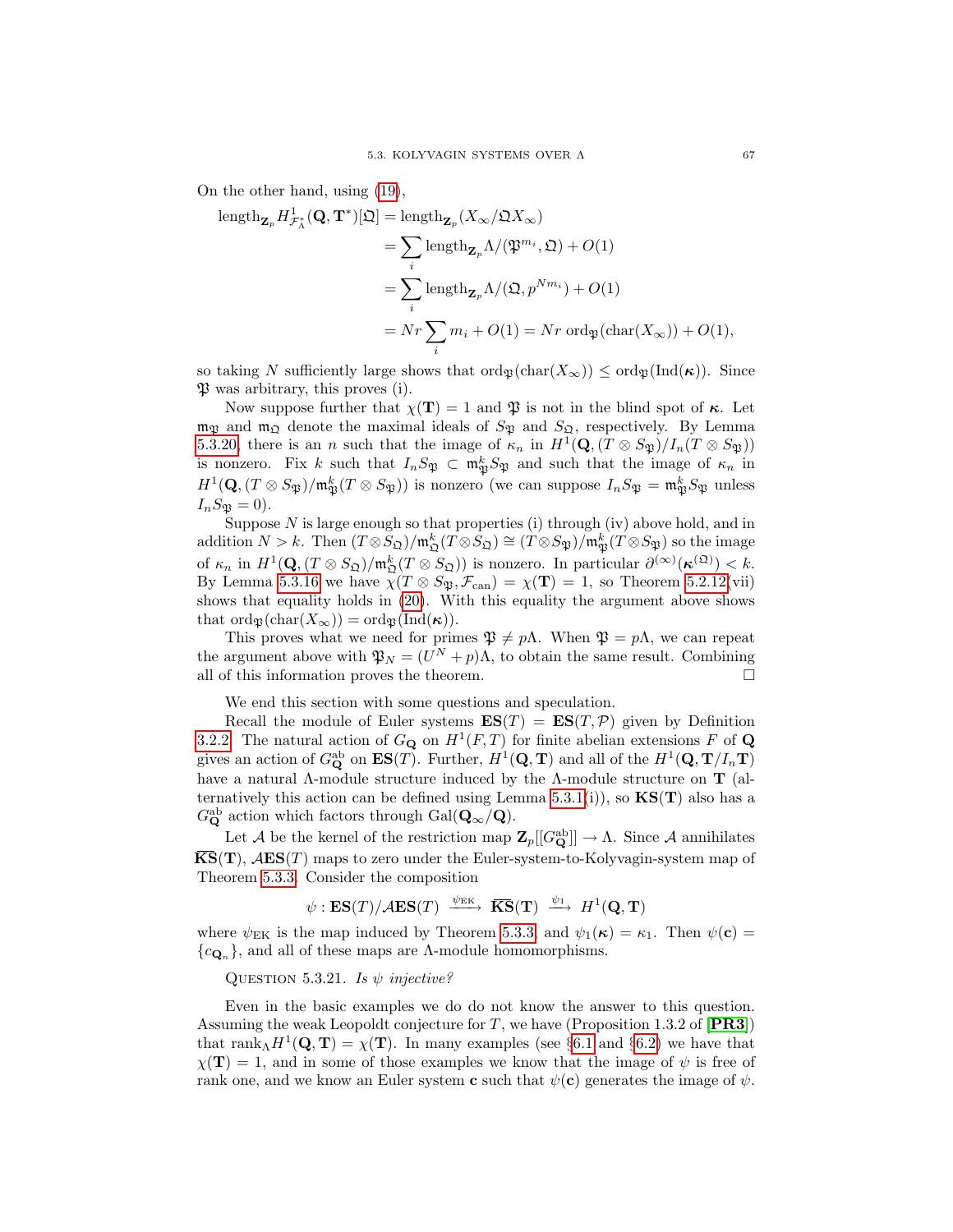If  $\psi$  were injective, it would follow that  $\mathbf{ES}(T)/\mathcal{A}\mathbf{ES}(T)$  would be free of rank one over  $\Lambda$ , and therefore (Nakayama's Lemma)  $ES(T)$  would be cyclic over  $\mathbf{Z}_p[[G_{\mathbf{Q}}^{\text{ab}}]],$ generated by c.

Assuming a conjecture of Greenberg [[Gr1](#page-100-1)] and using a result of Seo (Theorem C of  $[\mathbf{Seo}]$  $[\mathbf{Seo}]$  $[\mathbf{Seo}]$ , it is possible to show that  $\psi$  is injective for the cyclotomic unit Euler system discussed in §[6.1](#page-74-0) below.

<span id="page-73-0"></span>QUESTION 5.3.22. Is  $\psi_{EK}$  surjective?

In other words, does every Kolyvagin system for T come from an Euler system? Again, this seems to be very difficult.

<span id="page-73-1"></span>QUESTION 5.3.23. Is  $\psi_1$  injective?

The analogous map  $\mathbf{KS}(\bar{T}) \to H^1_{\mathcal{F}}(\mathbf{Q}, \bar{T})$  is not injective if  $\chi(\bar{T}) > 1$  (see Remark [5.1.2\)](#page-60-0). However, the construction that leads to Remark [5.1.2](#page-60-0) does not work over Λ.

Note that if the answers to Questions [5.3.21](#page-72-0) and [5.3.22](#page-73-0) are "yes", then the answer to Question [5.3.23](#page-73-1) is also "yes".

QUESTION 5.3.24. What is the image of  $\psi$ ?

Let  $\overline{H^1(\mathbf{Q}, \mathbf{T})}$  denote the double  $\Lambda$ -dual Hom(Hom( $H^1(\mathbf{Q}, \mathbf{T}), \Lambda$ ),  $\Lambda$ ). Then  $\overline{H^1(\mathbf{Q}, \mathbf{T})}$  is a free A-module and there is a natural injection  $H^1(\mathbf{Q}, \mathbf{T}) \hookrightarrow \overline{H^1(\mathbf{Q}, \mathbf{T})}$ (since  $H^1(\mathbf{Q}, \mathbf{T})$  is torsion-free) with finite cokernel. Let  $\overline{\psi}$  denote the composition of  $\psi$  with this inclusion.

It follows from Theorem [5.3.10](#page-66-0) that  $\text{image}(\overline{\psi}) \subset \text{char}(X_{\infty})\overline{H^1(\mathbf{Q}, \mathbf{T})}.$ 

When  $\chi(\mathbf{T}) = 1$ , conjecturally we have rank $\chi H^1(\mathbf{Q}, \mathbf{T}) = 1$  and it seems reasonable to hope that  $\text{image}(\overline{\psi}) = \text{char}(X_{\infty})\overline{H^1(\mathbf{Q}, \mathbf{T})}$ . If the weak Leopoldt conjecture holds for T and  $\mathbf{KS}(T)$  contains a  $\Lambda$ -primitive Kolyvagin system, then this equality follows from Theorem [5.3.10.](#page-66-0) Both of these conditions do hold in many examples, see §[6.1.](#page-74-0)

When  $\chi(\mathbf{T}) > 1$ , it is less clear what to expect. The simplest answer would be image( $\overline{\psi}$ ) = char( $X_{\infty}$ ) $H^1(\mathbf{Q}, \mathbf{T})$ ; some evidence for this can be found in §6 of [[Ru4](#page-100-2)]. But at present there are no well-understood examples with  $\chi(T) > 1$ .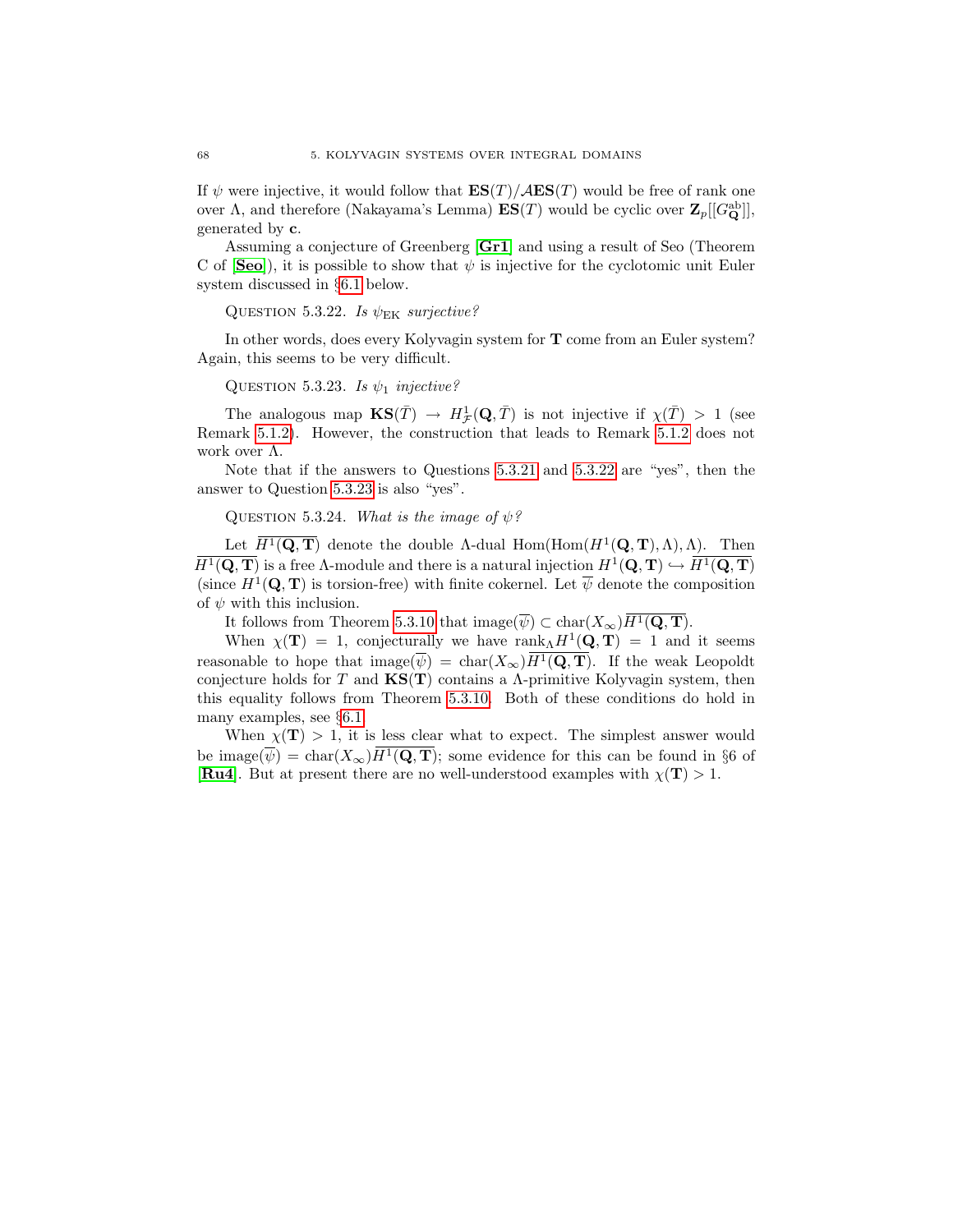### CHAPTER 6

# Examples

### 6.1. The multiplicative group

<span id="page-74-0"></span>For this section fix a character  $\rho: G_{\mathbf{Q}} \to \mathbf{Z}_p^{\times}$  of finite order. Assume that  $p > 2$ , so that the order of  $\rho$  is prime to p. Let L be the cyclic extension of Q which is the fixed field of  $\rho$ , and  $\Delta = \text{Gal}(L/\mathbf{Q})$ . If M is a  $\mathbf{Z}_p[\Delta]$ -module, then  $M^{\rho}$  will denote the submodule of M on which  $\Delta$  acts via  $\rho$ .

First, suppose  $k \in \mathbb{Z}^+$ , and let  $R = \mathbb{Z}/p^k \mathbb{Z}$  and  $T = \mu_{p^k} \otimes \rho^{-1}$ , a onedimensional representation with  $G_{\mathbf{Q}}$  acting via the product of  $\rho^{-1}$  and the cyclotomic character.

<span id="page-74-3"></span>We have

$$
H^{1}(\mathbf{Q}, T) = H^{1}(\mathbf{Q}, \mu_{p^{k}} \otimes \rho^{-1}) \cong (H^{1}(L, \mu_{p^{k}}) \otimes \rho^{-1})^{\Delta} \cong (L^{\times}/(L^{\times})^{p^{k}})^{\rho}, \quad (21)
$$

the last isomorphism depending on a choice of generator of the free rank-one Rmodule  $\rho^{-1}$ . Similarly for every prime  $\ell$  we have

<span id="page-74-4"></span><span id="page-74-1"></span>
$$
H^{1}(\mathbf{Q}_{\ell}, T) \cong (L_{\ell}^{\times}/(L_{\ell}^{\times})^{p^{k}})^{\rho}, \qquad (22)
$$

where  $L_{\ell} = L \otimes \mathbf{Q}_{\ell}$  is the sum of the completions of L at primes above  $\ell$ .

The dual representation  $T^* = \text{Hom}(T, \mu_{p^{\infty}})$  is a one-dimensional representation with  $G_{\mathbf{Q}}$  acting via  $\rho$ . We have

$$
H^{1}(\mathbf{Q}, T^{*}) \cong (H^{1}(L, \mathbf{Z}/p^{k}\mathbf{Z}) \otimes \rho)^{\Delta} = \text{Hom}(G_{L}, \mathbf{Z}/p^{k}\mathbf{Z})^{\rho^{-1}},
$$
\n(23)

the subgroup of  $\text{Hom}(G_L, \mathbf{Z}/p^k \mathbf{Z})$  on which  $G_{\mathbf{Q}}$  acts via  $\rho^{-1}$ . Similarly for every prime  $\ell$  we have

<span id="page-74-2"></span>
$$
H^{1}(\mathbf{Q}_{\ell}, T^{*}) \cong (\bigoplus_{\lambda|\ell} \text{Hom}(G_{L_{\lambda}}, \mathbf{Z}/p^{k}\mathbf{Z}))^{\rho^{-1}}.
$$
 (24)

<span id="page-74-5"></span>DEFINITION 6.1.1. Define a Selmer structure  $\mathcal F$  by taking  $\Sigma(\mathcal F)$  to be the set of primes where  $\rho$  is ramified, together with p and  $\infty$ . For every prime  $\ell \notin \Sigma(\mathcal{F})$ one can check that

$$
H^1_{\textup{f}}(\mathbf{Q}_{\ell},T) \cong (\mathcal{O}_{L,\ell}^{\times}/(\mathcal{O}_{L,\ell}^{\times})^{p^k})^{\rho}
$$

under the identification [\(22\)](#page-74-1), where  $\mathcal{O}_{L,\ell} = \mathcal{O}_L \otimes \mathbf{Z}_{\ell}$ . For primes  $\ell \in \Sigma(\mathcal{F})$  we define  $H^1_{\mathcal{F}}(\mathbf{Q}_\ell, T) = (\mathcal{O}_{L,\ell}^\times/(\mathcal{O}_{L,\ell}^\times)^{p^k})^\rho$  as well. (Since  $p > 2$ , we have  $H^1(\mathbf{R}, T) = 0$ so we can safely ignore the infinite place.)

Let  $\mathcal{F}_{\text{can}}$  be the "canonical" Selmer structure on T induced from  $\mathbf{Z}_{p}(1) \otimes \rho^{-1}$ as in Definition [3.2.1.](#page-28-1) One can check ([ $\text{Ru6}$  $\text{Ru6}$  $\text{Ru6}$ ] §1.6.C) that  $\mathcal{F}_{\text{can}}$  is obtained from  $\mathcal F$ by relaxing the condition at p, i.e.,  $H^1_{\mathcal{F}_{can}}(\mathbf{Q}_p, T) = H^1(\mathbf{Q}_p, T)$  and  $H^1_{\mathcal{F}_{can}}(\mathbf{Q}_\ell, T) =$  $H^1_{\mathcal{F}}(\mathbf{Q}_\ell,T)$  for  $\ell \neq p$ .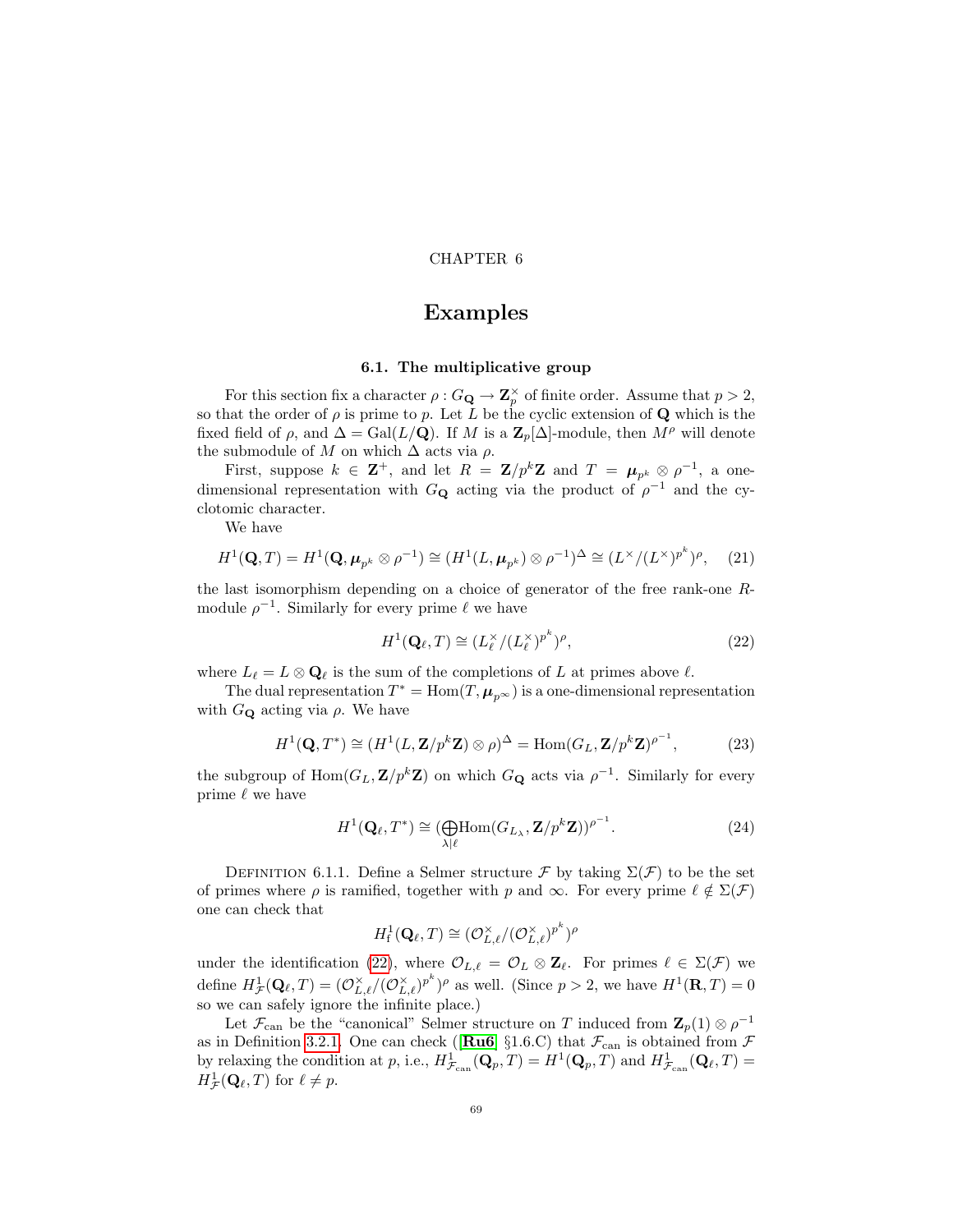The dual Selmer structure  $\mathcal{F}^*$  is given as follows ([ $\text{Ru6}$  $\text{Ru6}$  $\text{Ru6}$ ] §1.6.B). For every prime  $\ell \notin \Sigma(\mathcal{F}^*) = \Sigma(\mathcal{F})$  we have

$$
H^1_{\mathrm{f}}(\mathbf{Q}_{\ell},T^*)\cong \oplus_{\lambda|\ell}(\mathrm{Hom}(G_{L_{\lambda}}/\mathcal{I}_{\lambda},\mathbf{Z}/p^k\mathbf{Z}))^{\rho^{-1}}
$$

under the identification [\(24\)](#page-74-2), where  $\mathcal{I}_{\lambda}$  is the inertia group in  $G_{L_{\lambda}}$ . For primes  $\ell \in \Sigma(\mathcal{F})$  we have  $H^1_{\mathcal{F}^*}(\mathbf{Q}_{\ell}, T^*) = (\bigoplus_{\lambda|\ell} \text{Hom}(G_{L_{\lambda}}/\mathcal{I}_{\lambda}, \mathbf{Z}/p^k \mathbf{Z}))^{\rho^{-1}}$  as well.

The Selmer structure  $\mathcal{F}_{\text{can}}^*$  is obtained from  $\mathcal{F}^*$  by strengthening the condition at p, i.e.,  $H^1_{\mathcal{F}_{\text{can}}^*}(\mathbf{Q}_p, T^*) = 0$  and  $H^1_{\mathcal{F}_{\text{can}}^*}(\mathbf{Q}_\ell, T^*) = H^1_{\mathcal{F}^*}(\mathbf{Q}_\ell, T^*)$  for  $\ell \neq p$ .

<span id="page-75-3"></span>LEMMA 6.1.2. If  $\rho(p) \neq 1$  then  $\mathcal{F} = \mathcal{F}_{\text{can}}$ .

PROOF. If  $\rho$  is nontrivial on the decomposition group of p, then it follows from [\(22\)](#page-74-1) and [\(24\)](#page-74-2) that  $H^1(\mathbf{Q}_p, T)$  and  $H^1(\mathbf{Q}_p, T^*)$  are both zero.

<span id="page-75-0"></span>PROPOSITION 6.1.3. We have natural exact sequences

$$
0 \longrightarrow (\mathcal{O}_L^{\times}/(\mathcal{O}_L^{\times})^{p^k}))^{\rho} \longrightarrow H^1_{\mathcal{F}}(\mathbf{Q}, T) \longrightarrow \mathrm{Cl}(L)[p^k]^{\rho} \longrightarrow 0
$$
  

$$
0 \longrightarrow (\mathcal{O}_L[1/p]^{\times}/(\mathcal{O}_L[1/p]^{\times})^{p^k}))^{\rho} \longrightarrow H^1_{\mathcal{F}_{\text{can}}}(\mathbf{Q}, T) \longrightarrow \mathrm{Cl}'(L)[p^k]^{\rho} \longrightarrow 0
$$

and isomorphisms

$$
H^1_{\mathcal{F}^*}(\mathbf{Q},T^*)\cong \text{Hom}(\text{Cl}(L)^\rho,\mathbf{Z}/p^k\mathbf{Z}),\quad H^1_{\mathcal{F}^*_{\text{can}}}(\mathbf{Q},T^*)\cong \text{Hom}(\text{Cl}'(L)^\rho,\mathbf{Z}/p^k\mathbf{Z})
$$

where Cl(L) is the ideal class group of L, and Cl'(L) is  $Pic(\mathcal{O}_L[1/p])$ , the quotient of  $Cl(L)$  by the classes of primes above p.

PROOF. From the definition of  $\mathcal{F}$ , under the identification [\(21\)](#page-74-3) we have

$$
H^1_{\mathcal{F}}(\mathbf{Q},T) = \{ x \in (L^{\times}/(L^{\times})^{p^k})^{\rho} : \text{ord}_{\lambda}(x) \equiv 0 \pmod{p^k} \text{ for every } \lambda \}.
$$

This gives the first exact sequence of the proposition, where the map  $H^1_{\mathcal{F}}(\mathbf{Q}, T) \to$  $Cl(L)[p^k]^{\rho}$  sends x to the class of an ideal **a** such that  $\mathfrak{a}^{p^k}$  is the ideal generated by (any representative of)  $x$ .

The second exact sequence is similar.

Under the identification [\(23\)](#page-74-4),  $H^1_{\mathcal{F}^*}(\mathbf{Q}, T^*)$  consists of the unramified homomorphisms in  $H^1(\mathbf{Q}, T^*)$ , and  $H^1_{\mathcal{F}^*_{\text{can}}}(\mathbf{Q}, T^*)$  consists of those unramified homomorphisms which are trivial on the decomposition group at  $p$ , i.e.,

$$
H^1_{\mathcal{F}^*}(\mathbf{Q}, T^*) = \text{Hom}(\text{Cl}(L), \mathbf{Z}/p^k \mathbf{Z})^{\rho^{-1}},
$$
  

$$
H^1_{\mathcal{F}^*_{\text{can}}}(\mathbf{Q}, T^*) = \text{Hom}(\text{Cl}'(L), \mathbf{Z}/p^k \mathbf{Z})^{\rho^{-1}}.
$$

This gives the rest of the proposition.

Similarly if we take  $R = \mathbb{Z}_p$  and  $T = \mathbb{Z}_p(1) \otimes \rho^{-1}$  we get isomorphisms

<span id="page-75-2"></span>
$$
H^1_{\mathcal{F}}(\mathbf{Q}, T) \cong (\mathcal{O}_L^{\times} \otimes \mathbf{Z}_p)^{\rho}, \quad H^1_{\mathcal{F}_{\text{can}}}(\mathbf{Q}, T) \cong (\mathcal{O}_L[1/p]^{\times} \otimes \mathbf{Z}_p)^{\rho} \tag{25}
$$

since  $\mathop{\lim}\limits_{\substack{\longleftarrow \\ k}} \text{Cl}(L)[p^k] = 0$ , and

<span id="page-75-4"></span>
$$
H^1_{\mathcal{F}^*}(\mathbf{Q}, T^*) \cong \text{Hom}(\text{Cl}(L)^\rho, \mathbf{Q}_p/\mathbf{Z}_p), \quad H^1_{\mathcal{F}^*_{\text{can}}}(\mathbf{Q}, T^*) \cong \text{Hom}(\text{Cl}'(L)^\rho, \mathbf{Q}_p/\mathbf{Z}_p). \tag{26}
$$

<span id="page-75-1"></span>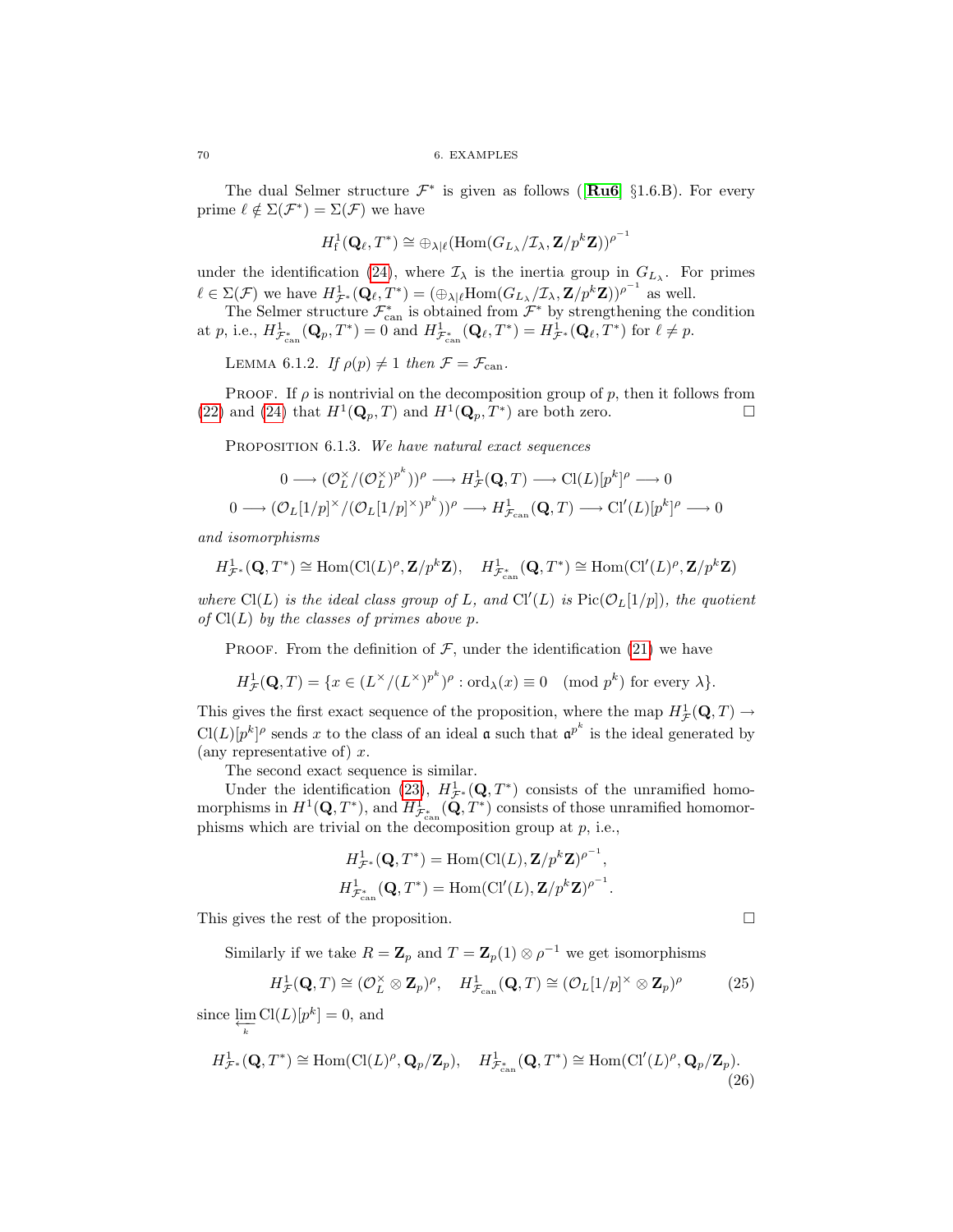DEFINITION 6.1.4. Take  $P$  to be the set of all primes different from p. Fix a collection  $\{\zeta_n : n \in \mathbb{Z}^+\}$  such that  $\zeta_n$  is a primitive *n*-th root of unity and  $\zeta_{mn}^m = \zeta_n$ for every m and n. If F is a finite abelian extension of  $Q$  of conductor f, we define  $c_F$  to be the image of  $\mathbf{N}_{\mathbf{Q}(\boldsymbol{\mu}_{fn})/F}(\zeta_{fp} - 1)$  under the Kummer map

<span id="page-76-0"></span>
$$
F^{\times} \hookrightarrow H^1(F, \mathbf{Z}_p(1)).
$$

One can check without difficulty that this defines an Euler system in the sense of [[Ru6](#page-100-3)] Chapter 2, the Euler system of cyclotomic units. To obtain an Euler system  $c \in ES(\mathbf{Z}_p(1), \mathcal{P}, \mathbf{Q}^{ab})$  satisfying Definition [3.2.2](#page-28-0) we need to modify these units slightly (see Remark [3.2.3\)](#page-28-2) as in  $\textbf{Ru6}$  $\textbf{Ru6}$  $\textbf{Ru6}$  §9.6.

By Remark [3.2.5,](#page-29-0) the Euler system **c** gives an Euler system  $c^{\rho} \in ES(T, \mathcal{P}_{\rho}, \mathbf{Q}^{\text{ab}})$ where  $P_{\rho}$  is the set of primes not dividing  $pm_{\rho}$  and  $m_{\rho}$  is the conductor of  $\rho$ . For r prime to  $m_{\rho}$ , using the identification [\(21\)](#page-74-3), we have

<span id="page-76-2"></span>
$$
c^{\rho}_{\mathbf{Q}(\boldsymbol{\mu}_r)} = \prod_{\delta \in \text{Gal}(\mathbf{Q}(\boldsymbol{\mu}_{rpm_{\rho}})/\mathbf{Q}(\boldsymbol{\mu}_r))} (\zeta_{rpm_{\rho}} - 1)^{\rho^{-1}(\delta)\delta}.
$$
 (27)

Hypotheses (a) and (b) of Theorem [3.2.4](#page-28-3) are satisfied, and  $H^0(\mathbf{Q}_p, T^*)$  is either zero (if  $\rho(p) \neq 1$ ) or all of  $T^*$  (if  $\rho(p) = 1$ ). Thus by Theorem [3.2.4,](#page-28-3)  $c^{\rho}$  gives rise to a Kolyvagin system  $\kappa^{\rho} \in \text{KS}(T, \mathcal{F}_{\text{can}}, \mathcal{P}_{\rho})$  with

$$
\kappa_1^{\rho} = c_{\mathbf{Q}}^{\rho} = \left(\prod_{\delta \in \text{Gal}(\mathbf{Q}(\boldsymbol{\mu}_{m_{\rho}})/\mathbf{Q})} (\zeta_{m_{\rho}} - 1)^{\rho^{-1}(\delta)\delta}\right)^{1-\rho^{-1}(p)}.\tag{28}
$$

This will be trivial unless  $\rho$  is an even character and  $\rho(p) \neq 1$ .

There is no way to get something nontrivial when  $\rho$  is odd, because cyclotomic units have no "odd components". However, we can eliminate the assumption that  $\rho(p) \neq 1$ . Namely, if  $\mathbf{Q}^{ab,p}$  denotes the maximal abelian extension of Q which is unramified at p, then we can define an Euler system  $\bar{\mathbf{c}}^{\rho} \in \mathbf{ES}(T, \mathcal{P}_{\rho}, \mathbf{Q}^{\text{ab},p})$  satisfying

$$
\bar{c}^{\rho}_{\mathbf{Q}(\boldsymbol{\mu}_r)} = \prod_{\delta \in \text{Gal}(\mathbf{Q}(\boldsymbol{\mu}_{rm_{\rho}})/\mathbf{Q}(\boldsymbol{\mu}_r))} (\zeta_{rm_{\rho}} - 1)^{\rho^{-1}(\delta)\delta}
$$

in place of [\(27\)](#page-76-0). As long as  $\rho \neq 1$  we get a Kolyvagin system  $\kappa^{\rho} \in ES(T, \mathcal{F}_{\text{can}}, \mathcal{P}_{\rho})$ by Theorem [3.2.7.](#page-29-1)

Thus for every even nontrivial  $\rho$  we get a Kolyvagin system  $\kappa^{\rho}$  satisfying

<span id="page-76-1"></span>
$$
\kappa_1^{\rho} = \prod_{\delta \in \text{Gal}(\mathbf{Q}(\boldsymbol{\mu}_{m_{\rho}})/\mathbf{Q})} (\zeta_{m_{\rho}} - 1)^{\rho^{-1}(\delta)\delta},\tag{29}
$$

and using the fact that  $\zeta_f$  is a unit when f is not a prime power one can show that in fact  $\kappa^{\rho} \in \mathbf{KS}(T, \mathcal{F}, \mathcal{P}_{\rho}).$ 

Let  $\omega$  :  $G_{\mathbf{Q}} \to \mathbf{Z}_p^{\times}$  denote the Teichmuller character giving the action of  $G_{\mathbf{Q}}$  on  $\mu_p$ .

<span id="page-76-3"></span>LEMMA 6.1.5. Suppose  $\rho \neq 1$  and  $\rho \neq \omega$ . Then T satisfies hypotheses (H.0), (H.1), (H.2), (H.3), and (H.4a) of §[3.5,](#page-32-0) and  $\mathcal F$  and  $\mathcal F_{\text{can}}$  both satisfy (H.6).

**PROOF.** Hypotheses  $(H.0)$  and  $(H.1)$  are trivially satisfied, and  $(H.2)$  holds with  $\tau = 1$ . If  $\rho \neq 1$  and  $\rho \neq \omega$ , then (H.3) holds as well (note that since  $\rho$  has order prime to p, it is not congruent to either 1 or  $\omega$  modulo p). Since  $\rho$  takes values in  $\mathbb{Z}_p^{\times}$ ,  $\rho^2$  cannot equal  $\omega$  and therefore (H.4a) holds. Lemma [3.7.1](#page-38-0) shows that (H.6) holds for  $\mathcal F$  and  $\mathcal F_{\text{can}}$ .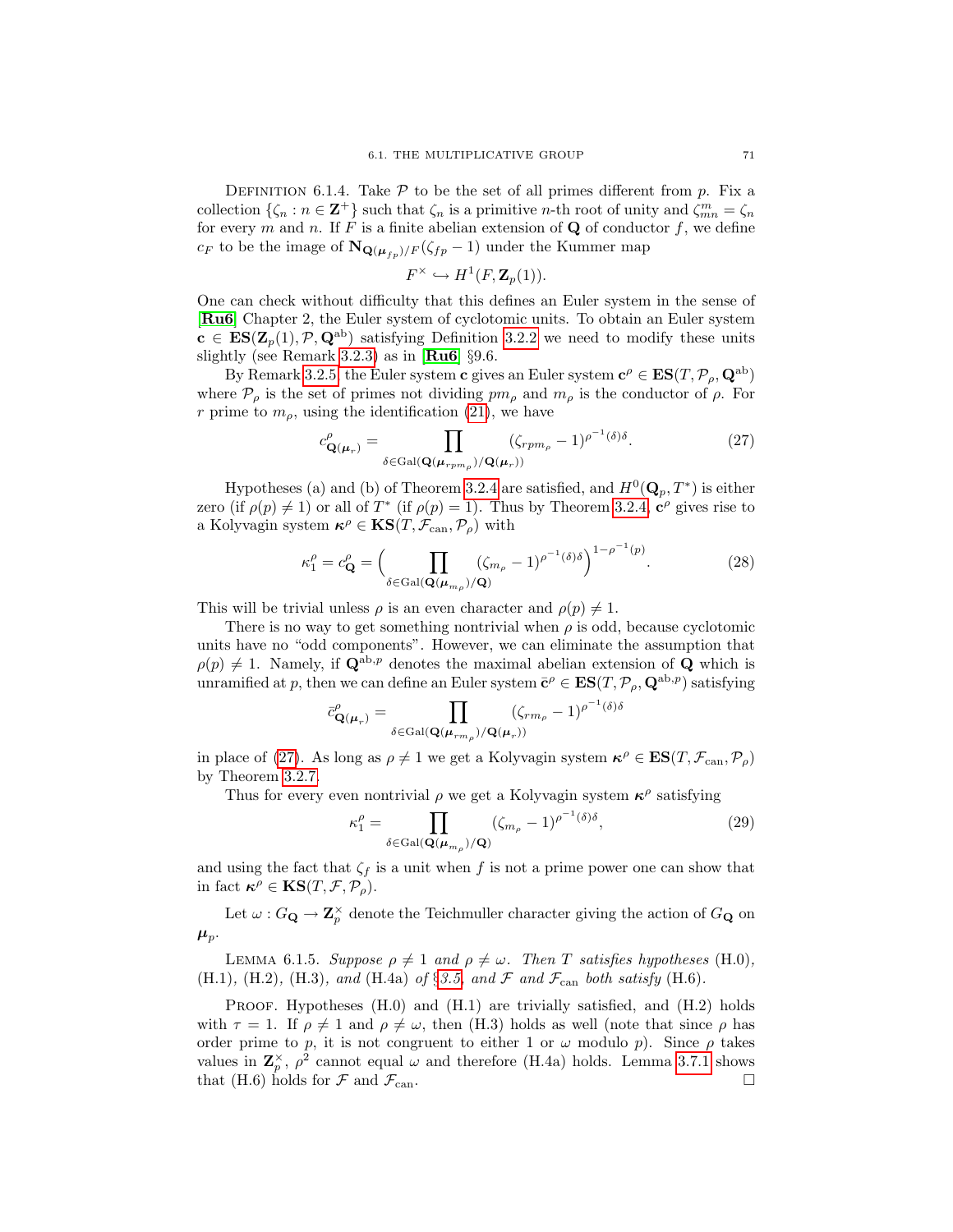<span id="page-77-2"></span>PROPOSITION 6.1.6.

$$
\chi(T,\mathcal{F}) = \begin{cases} 1 & \text{if } \rho \text{ is even, } \rho \neq 1, \\ 0 & \text{if } \rho \text{ is odd, } \rho \neq \omega \end{cases}
$$

PROOF. From Theorem [4.1.13](#page-43-0) and Proposition [6.1.3](#page-75-0) we have (when  $R =$  $\mathbf{Z}/p^k\mathbf{Z}$ 

$$
k\chi(T,\mathcal{F}) = \text{length}(H^1_{\mathcal{F}}(\mathbf{Q},T)) - \text{length}(H^1_{\mathcal{F}^*}(\mathbf{Q},T^*)) = \text{length}(\mathcal{O}_L^{\times}/(\mathcal{O}_L^{\times})^{p^k})^{\rho}
$$
  
and the proposition follows.

For  $\chi(T, \mathcal{F}_{\text{can}})$  see Theorem [5.2.15.](#page-64-0)

The following result is the main application of the cyclotomic unit Kolyvagin system  $\kappa^{\rho}$ . Originally known as the Gras conjecture, it was proved by the first author and Wiles in [[MW](#page-100-4)]. The proof sketched here is essentially due to Kolyvagin  $([Ko], \text{ see also } [\textbf{Ru1}]).$  $([Ko], \text{ see also } [\textbf{Ru1}]).$  $([Ko], \text{ see also } [\textbf{Ru1}]).$  $([Ko], \text{ see also } [\textbf{Ru1}]).$  $([Ko], \text{ see also } [\textbf{Ru1}]).$ 

<span id="page-77-0"></span>THEOREM 6.1.7. If  $\rho$  is an even character, and  $\mathcal{C}_L \subset \mathcal{O}_L^{\times}$  denotes the subgroup of cyclotomic units of L, then

$$
|\mathrm{Cl}(L)^\rho| = |\mathcal{O}_L^\times/\mathcal{C}_L|^\rho.
$$

PROOF. Apply Corollary [5.2.13\(](#page-63-1)ii) to the Kolyvagin system  $\kappa^{\rho} \in KS(T, \mathcal{F}, \mathcal{P}_{\rho})$ satisfying [\(29\)](#page-76-1). Equations [\(25\)](#page-75-1) and (29) show that  $\partial^{(0)}(\kappa^{\rho}) = \text{length}((\mathcal{O}_{L}^{\times}/\mathcal{C}_{L})^{\rho}),$ and together with [\(26\)](#page-75-2) this yields

$$
|\mathrm{Cl}(L)^{\rho}| \leq |\mathcal{O}_L^\times/\mathcal{C}_L|^{\rho}.
$$

By a standard method using the analytic class number formula, (see for example **[[Ru1](#page-100-6)]** Theorem 4.2) this inequality for all  $\rho$  implies that equality must hold for all ρ.

<span id="page-77-1"></span>Remark 6.1.8. The proof of Theorem [6.1.7](#page-77-0) shows, using Corollary [5.2.13\(](#page-63-1)ii), that  $\kappa^{\rho}$  is primitive.

Now take  $R = \Lambda$ ,  $T = \mathbb{Z}_p(1) \otimes \rho^{-1}$ , and  $\mathbb{T} = T \otimes \Lambda$  as in §[5.3.](#page-65-2) By Theorem [5.3.3](#page-65-1) the cyclotomic unit Euler system defined by [\(27\)](#page-76-0) gives rise to a Kolyvagin system  $\kappa^{\rho,\infty} \in \overline{KS}(T,\mathcal{F}_\Lambda)$  where  $\mathcal{F}_\Lambda$  is the Selmer structure of Definition [5.3.2.](#page-65-3) We have

$$
\kappa_1^{\rho,\infty}=\{c_{{\bf Q}_n}^{\rho}\}\in \varprojlim_n{(L_n^{\times})^{\rho}}\subset H^1({\bf Q},{\bf T})
$$

where  $L_n = L\mathbf{Q}_n$  and  $c_{\mathbf{Q}_n}^{\rho} \in (L_n^{\times})^{\rho}$  is given by

$$
c^{\rho}_{\mathbf{Q}_n} = \prod_{\delta \in \mathrm{Gal}(\mathbf{Q}(\boldsymbol{\mu}_{p^{n+1}m_{\rho}})/\mathbf{Q}_n)} (\zeta_{p^{n+1}m_{\rho}} - 1)^{\rho^{-1}(\delta) \delta}.
$$

Applying the results of §[5.3](#page-65-2) to  $\kappa^{\rho,\infty}$  leads to the following theorem, equivalent to Iwasawa's "main conjecture" which was proved by the first author and Wiles in [[MW](#page-100-4)]. Let  $\mathcal{C}_n \subset \mathcal{O}_{L_n}^{\times}$  denote the group of cyclotomic units in  $L_n$ , and let  $\mathcal{C}_{\infty}$  and  $\mathcal{E}_{\infty}$  denote the inverse limits (with respect to norm maps) of the *p*-adic completions of the  $\mathcal{C}_n$  and  $\mathcal{O}_{L_n}^{\times}$ , respectively.

THEOREM 6.1.9. If  $\rho$  is an even character then

$$
char(\varprojlim_{n} (Cl(L_{n})[p^{\infty}])^{\rho}) = char(\mathcal{E}_{\infty}^{\rho}/\mathcal{C}_{\infty}^{\rho}).
$$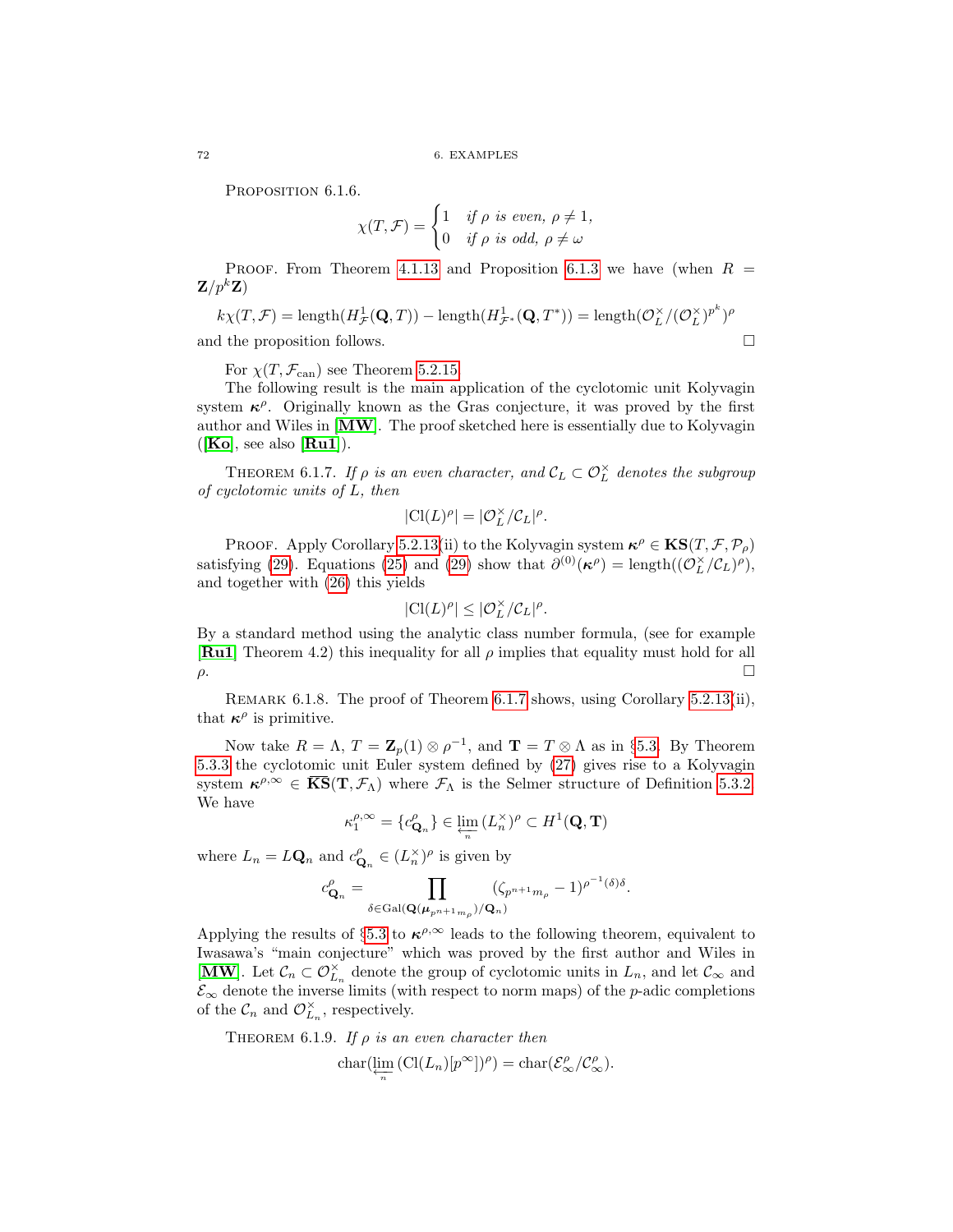PROOF. Suppose first that  $\rho(p) \neq 1$ . Then  $H^1(\mathbf{Q}, \mathbf{T}) = \mathcal{E}_{\infty}^{\rho}$  and  $\kappa_1^{\rho, \infty}$  is a generator of  $\mathcal{C}^{\rho}_{\infty}$ , so

$$
\operatorname{Ind}(\kappa^{\rho,\infty})=\operatorname{char}(\mathcal{E}^{\rho}_{\infty}/\mathcal{C}^{\rho}_{\infty}).
$$

As in Proposition [6.1.3](#page-75-0) (and using Lemma [6.1.2\)](#page-75-3) we have

$$
\operatorname{Hom}(H^1_{\mathcal{F}^*_\Lambda}(\mathbf{Q}, \mathbf{T}^*), \mathbf{Q}_p/\mathbf{Z}_p) = \varprojlim_n (\operatorname{Cl}(L_n)[p^\infty])^p.
$$

It follows from Remark [6.1.8](#page-77-1) that  $\kappa^{\rho,\infty}$  is  $\Lambda$ -primitive, so in this case the theorem follows directly from Theorem [5.3.10](#page-66-0) (and Remark [5.3.11\)](#page-67-0).

When  $\rho(p) = 1$ , the statements above still hold "up to" powers of the augmentation ideal A of  $\Lambda$ . But one can show that char $(\underleftarrow{\text{im}}(\text{Cl}(L_n)[p^{\infty}])^{\rho})$  is not divisible by A. See [ $\text{Ru6}$  $\text{Ru6}$  $\text{Ru6}$ ] §3.2 for details.

Taking these facts into account, Theorem [5.3.10](#page-66-0) (together with Remark [5.3.11\)](#page-67-0) shows in this case that

$$
\text{char}(\varprojlim_n \left(\text{Cl}(L_n)[p^\infty])^\rho\right) \text{ divides } \text{char}(\mathcal{E}_\infty^\rho/\mathcal{C}_\infty^\rho).
$$

Once again a standard argument using the analytic class number formula (see for example [[MW](#page-100-4)] §1.6 or [[Ru1](#page-100-6)] p. 414) allows us to turn this divisibility (for all  $\rho$ ) into an equality.

REMARK 6.1.10. When  $\rho(p) \neq 1$ , it follows from Remark [6.1.8](#page-77-1) that the blind spot of  $\kappa^{\text{Kato}}$  is empty.

Suppose now that  $\rho(p) = 1$ . Let A denote the augmentation ideal of  $\Lambda$ , and  $\kappa^{\rho,\infty,A}$  denote the image of  $\kappa^{\rho,\infty}$  in  $\text{KS}(\textbf{T}/\mathcal{A}\textbf{T}) = \text{KS}(\textbf{Z}_p(1) \otimes \rho^{-1}).$  Then [\(28\)](#page-76-2) shows that  $\kappa_1^{\rho,\infty,\mathcal{A}}$  vanishes. But  $\mathbf{KS}(\mathbf{Z}_p(1) \otimes \rho^{-1})$  is free of rank one over  $\mathbf{Z}_p$  (Theorem [5.2.10\(](#page-62-0)ii) and Proposition [6.1.6\)](#page-77-2), and the Kolyvagin system  $\kappa \in$  $\mathbf{KS}(\mathbf{Z}_{p}(1) \otimes \rho^{-1})$  of Definition [6.1.4](#page-75-4) has nonvanishing  $\kappa_1$  (given by [\(29\)](#page-76-1)). Since  $H^1(\mathbf{Q}, \mathbf{Z}_p(1) \otimes \rho^{-1})$  is torsion-free, we conclude that  $\kappa^{\rho, \infty, \mathcal{A}} = 0$ . Thus (using Proposition [5.2.9\)](#page-62-1) A is in the blind spot of  $\kappa^{\rho,\infty}$ .

#### <span id="page-78-2"></span><span id="page-78-1"></span>6.2. Elliptic curves

<span id="page-78-0"></span>For this section fix an elliptic curve  $E$  defined over  $Q$ . We will assume that

 $p > 3,$  (30)

the p-adic representation  $G_{\mathbf{Q}} \to \text{Aut}(E[p^{\infty}]) \cong \text{GL}_2(\mathbf{Z}_p)$  is surjective. (31)

Suppose first that  $k \in \mathbb{Z}^+$ , and let  $R = \mathbb{Z}/p^k \mathbb{Z}$  and  $T = E[p^k]$ , the  $p^k$ -torsion in  $E(\mathbf{Q}).$ 

DEFINITION 6.2.1. Define a Selmer structure F by taking  $\Sigma(\mathcal{F})$  to be the set of primes where E has bad reduction, together with p and  $\infty$ . For every prime  $\ell \notin \Sigma(\mathcal{F})$  one can check that  $H^1_f(\mathbf{Q}_\ell, E[p^k])$  is the image of the Kummer map

<span id="page-78-3"></span>
$$
E(\mathbf{Q}_{\ell})/p^k E(\mathbf{Q}_{\ell}) \hookrightarrow H^1(\mathbf{Q}_{\ell}, E[p^k]).
$$

For primes  $\ell \in \Sigma(\mathcal{F})$  we define  $H^1_{\mathcal{F}}(\mathbf{Q}_{\ell},T)$  to be the image of the Kummer map as well.

With this Selmer structure  $H^1_{\mathcal{F}}(\mathbf{Q}, E[p^k])$  is the classical  $p^k$ -Selmer group of E, which sits in an exact sequence

$$
0 \to E(\mathbf{Q})/p^k E(\mathbf{Q}) \longrightarrow H^1_{\mathcal{F}}(\mathbf{Q}, E[p^k]) \longrightarrow \mathrm{III}_E[p^k] \longrightarrow 0 \tag{32}
$$

where  $\mathop{\amalg}\nolimits_E$  is the Tate-Shafarevich group of E.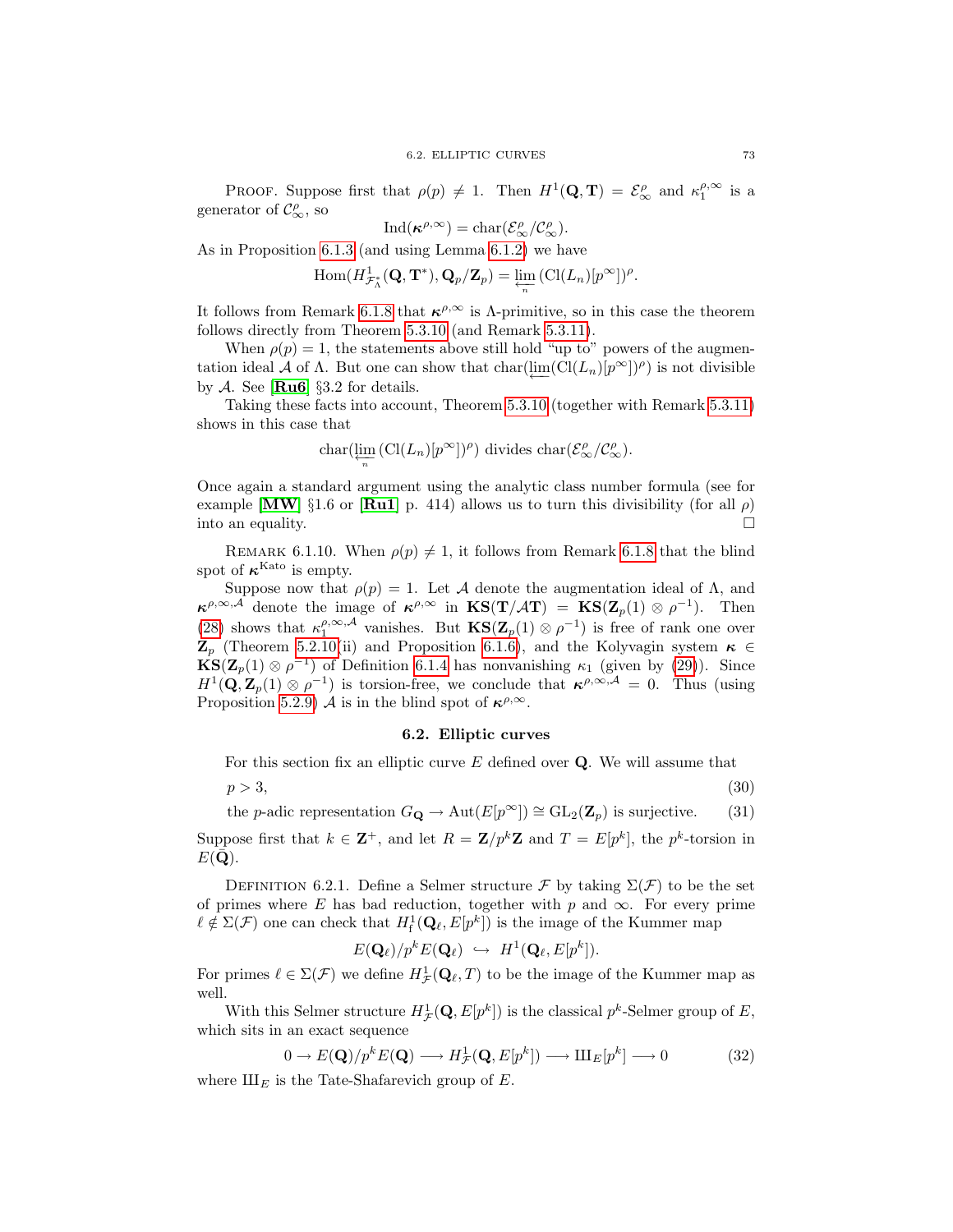The Weil pairing identifies  $E[p^k]^* = E[p^k]$ , and one can show that  $\mathcal{F}^* = \mathcal{F}$ . Similarly if  $R = \mathbb{Z}_p$  and T is the p-adic Tate module  $T_p(E)$ , we define F analogously and get

$$
0 \to E(\mathbf{Q}) \otimes \mathbf{Z}_p \longrightarrow H^1_{\mathcal{F}}(\mathbf{Q}, T_p(E)) \longrightarrow \varprojlim_{k} \amalg_{E}[p^{k}] \longrightarrow 0.
$$

If  $\amalg$  is finite then this becomes an isomorphism  $H^1_{\mathcal{F}}(\mathbf{Q}, T_p(E)) \cong E(\mathbf{Q}) \otimes \mathbf{Z}_p$ .

Now let  $\mathcal{F}_{\text{can}}$  be the "canonical" Selmer structure on T as in Definition [3.2.1.](#page-28-1) Then  $\mathcal{F}_{\text{can}}$  is obtained from  $\mathcal F$  by relaxing the condition at p, i.e.,

$$
H^1_{\mathcal{F}_{\text{can}}}(\mathbf{Q}_{\ell}, E[p^k]) = \begin{cases} \text{image}[H^1(\mathbf{Q}_p, T_p(E)) \to H^1(\mathbf{Q}_p, E[p^k])] & \text{if } \ell = p, \\ H^1_{\mathcal{F}}(\mathbf{Q}_{\ell}, E[p^k]) & \text{if } \ell \neq p. \end{cases}
$$

Similarly  $\mathcal{F}^*_{\text{can}}$  is obtained from  $\mathcal F$  by setting

$$
H^1_{\mathcal{F}^*_{\text{can}}}(\mathbf{Q}_p,E[p^k])=\text{ker}[H^1(\mathbf{Q}_p,E[p^k])\rightarrow H^1(\mathbf{Q}_p,E[p^\infty])].
$$

Then  $\mathcal{F}_{\text{can}}^* \leq \mathcal{F} \leq \mathcal{F}_{\text{can}}$  and so

$$
H^1_{\mathcal{F}^*_{\text{can}}}(\mathbf{Q}, E[p^k]) \subset H^1_{\mathcal{F}}(\mathbf{Q}, E[p^k]) \subset H^1_{\mathcal{F}_{\text{can}}}(\mathbf{Q}, E[p^k]).
$$

<span id="page-79-0"></span>PROPOSITION 6.2.2.  $\chi(T, \mathcal{F}) = 0$  and  $\chi(T, \mathcal{F}_{\text{can}}) = 1$ .

PROOF. Since  $H^1_{\mathcal{F}}(\mathbf{Q}, E[p]) = H^1_{\mathcal{F}^*}(\mathbf{Q}, E[p]^*)$ , we have  $\chi(T, \mathcal{F}) = 0$  by Theorem [4.1.13.](#page-43-0) Also

$$
\chi(T, \mathcal{F}_{\text{can}}) = \chi(T_p(E), \mathcal{F}_{\text{can}}) = \text{rank}_{\mathbf{Z}_p} T_p(E)^{-1} = 1
$$

by Theorem [5.2.15.](#page-64-0)  $\Box$ 

Lemma 6.2.3. With assumptions as above, T satisfies hypotheses (H.0), (H.1), (H.2), (H.3), and (H.4) of §[3.5,](#page-32-0) and  $\mathcal F$  and  $\mathcal F_{\text{can}}$  both satisfy (H.6).

PROOF. Hypothesis (H.0) is trivially satisfied, (H.1), (H.2), and (H.3) hold thanks to  $(31)$ , and  $(H.4b)$  holds because of  $(30)$ . Lemma [3.7.1](#page-38-0) shows that  $(H.6)$ holds for  $\mathcal F$  and  $\mathcal F_{\text{can}}$ .

Let N be the conductor of E. Kato [[Ka2](#page-100-7)] (see also [[Sch](#page-101-1)] and  $\S 3.5$  of [[Ru6](#page-100-3)]) has constructed an Euler system for  $(T_p(E), \mathcal{P}')$ , where  $\mathcal{P}'$  is the set of primes not dividing  $N p D D'$  with two auxiliary positive integers  $D, D'$  used in Kato's construction. Every  $\ell \in \mathcal{P}'$  satisfies hypothesis (b) of Theorem [3.2.4,](#page-28-3) let  $\mathcal{P}$  be the subset of  $\ell \in \mathcal{P}'$  which also satisfy (a) of Theorem [3.2.4.](#page-28-3) Then P satisfies hypothesis  $(H.5).$ 

Using Theorem [3.2.4](#page-28-3) (along with Propositions [5.2.9](#page-62-1) and [6.2.2](#page-79-0) if  $E(\mathbf{Q}_p)[p] \neq$ 0), Kato's Euler system gives a Kolyvagin system  $\kappa^{\text{Kato}} \in \text{KS}(T_p(E), \mathcal{F}_{\text{can}}, \mathcal{P})$ . Reducing  $\kappa^{Kato}$  modulo  $p^k$  gives a Kolyvagin system for  $E[p^k]$  for every k.

The following is an application of Kato's Kolyvagin system  $\kappa^{\text{Kato}}$ . Let  $L(E, s)$ denote the Hasse-Weil L-function attached to E, and  $L_N(E, s)$  the L-function with the Euler factors at primes dividing the conductor N of E removed. Let  $\Omega$  be the fundamental real period of E. We continue to suppose that  $p$  satisfies [\(30\)](#page-78-2) and [\(31\)](#page-78-1).

<span id="page-79-1"></span>THEOREM 6.2.4 (Kato  $[Ka2]$  $[Ka2]$  $[Ka2]$ ).

- (i) If  $L(E, 1) \neq 0$  then  $E(\mathbf{Q})$  and  $\text{III}_E[p^\infty]$  are finite. If  $L(E, 1) = 0$  and  $\kappa^{\text{Kato}} \neq 0$ , then either  $E(\mathbf{Q})$  is infinite or  $\text{III}_E[p^{\infty}]$  is infinite (or both).
- (ii) Suppose further that p satisfies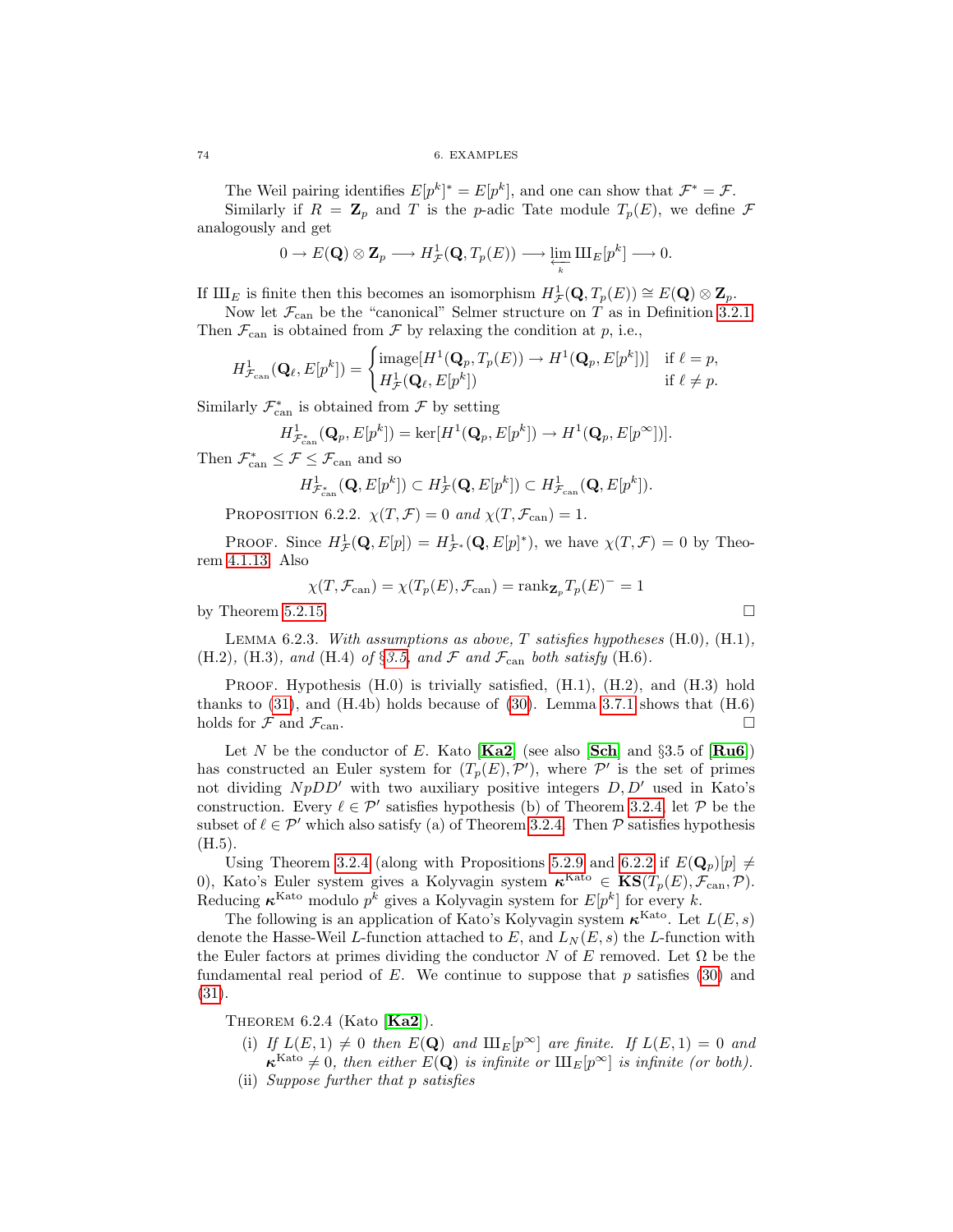(a)  $E$  has good reduction at  $p$ ,

(b)  $p \nmid |E(\mathbf{F}_p)|$ ,

(c) p does not divide the integer  $r_E$  of Theorem 7.1 of [[Ru5](#page-100-8)]. If  $L(E, 1) \neq 0$  then

$$
\text{length}(\text{III}_E[p^\infty]) \le \text{ord}_p\left(\frac{L_N(E,1)}{\Omega}\right).
$$

with equality if and only if  $\kappa^{\text{Kato}}$  is primitive.

PROOF. Applying Corollary [5.2.13\(](#page-63-1)ii) to  $\kappa^{\text{Kato}}$  shows that

$$
\text{length}(H^1_{\mathcal{F}^*_{\text{can}}}(\mathbf{Q}, E[p^\infty])) \leq \partial^{(0)}(\boldsymbol{\kappa}^{\text{Kato}})
$$

with equality if and only if  $\kappa^{\text{Kato}}$  is primitive. Combining this with Kato's computation of  $\kappa_1^{\text{Kato}}$ , the exact sequence [\(32\)](#page-78-3), and using global duality to compare the true Selmer group  $H^1_{\mathcal{F}}(\mathbf{Q}, E[p^\infty])$  with  $H^1_{\mathcal{F}_{\text{can}}^*}(\mathbf{Q}, E[p^\infty])$ , will prove the theorem. For the details see  $[\mathbf{R} \mathbf{u} \mathbf{5}]$  or Theorem 2.2.10 of  $[\mathbf{R} \mathbf{u} \mathbf{6}]$ .

REMARK 6.2.5. In general one does not expect the inequality in Theorem  $6.2.4(i)$  $6.2.4(i)$  to be sharp. Besides the missing Euler factors in the L-value, the Birch and Swinnerton-Dyer conjecture for the order of  $\mathop{\rm III}\nolimits_E$  involves other terms as well, namely  $|E(\mathbf{Q})_{\text{tors}}|$  and  $c_{\ell} = [E(\mathbf{Q}_{\ell}) : E_0(\mathbf{Q}_{\ell})]$  for primes  $\ell$  of bad reduction. A stronger inequality than Theorem [6.2.4\(](#page-79-1)ii), which includes those factors, follows from Theorem [6.2.7](#page-81-0) below (see [[PR5](#page-100-9)] Proposition 3.3.1). One consequence of this is that  $\kappa^{\text{Kato}}$  is not always primitive. The following proposition gives a direct proof of this.

<span id="page-80-0"></span>PROPOSITION 6.2.6. Suppose  $L(E, 1) \neq 0$  and p satisfies the hypotheses of Theorem [6.2.4\(](#page-79-1)ii). If  $p \mid c_{\ell}$  for some  $\ell \neq p$ , then  $\kappa^{\text{Kato}}$  is not primitive.

PROOF. Define a Selmer structure  $\mathcal{F}_u$  on  $T_p(E)$  by taking

$$
H^1_{\mathcal{F}_\mathrm{u}}(\mathbf{Q}_\ell, T_p(E)) = \begin{cases} H^1_{\mathrm{unr}}(\mathbf{Q}_\ell, T_p(E)) & \text{if } \ell \neq p, \\ H^1(\mathbf{Q}_p, T_p(E)) & \text{if } \ell = p. \end{cases}
$$

We also write  $\mathcal{F}_u$  for the Selmer structure on  $E[p]$  induced by this. Then  $\mathcal{F}_u \leq \mathcal{F}_{can}$ (see for example [[Ru6](#page-100-3)] Lemma 1.3.5), and we will take advantage of the fact that under the hypotheses of the lemma,  $\mathcal{F}_{u} < \mathcal{F}_{can}$ .

Suppose  $\ell \neq p$  and  $p \mid c_{\ell}$ . Then (for example [[Si](#page-101-2)], Corollary 15.2.1 of Appendix C) E has split multiplicative reduction at  $\ell$ , so  $E(\mathbf{Q}_{\ell}) \cong \mathbf{Q}_{\ell}^{\times}/q^{\mathbf{Z}}$  with  $q \in \mathbf{Q}_{\ell}^{\times}$ , and  $p | ord_{\ell}(q)$ . It follows that the image of  $\ell$  under

$$
\mathbf{Q}_{\ell}^{\times}/q^{\mathbf{Z}} \twoheadrightarrow E(\mathbf{Q}_{\ell})/pE(\mathbf{Q}_{\ell}) \hookrightarrow H^{1}(\mathbf{Q}_{\ell}, E[p])
$$

does not lie in  $H^1_{\mathcal{F}_u}(\mathbf{Q}_\ell, E[p])$ . The image of this map is precisely  $H^1_{\mathcal{F}_{can}}(\mathbf{Q}_\ell, E[p])$ , so we conclude that  $H^1_{\mathcal{F}_u}(\mathbf{Q}_\ell, E[p])$  is strictly smaller than  $H^1_{\mathcal{F}_{can}}(\mathbf{Q}_\ell, E[p])$ .

It now follows from Propositions [2.3.5](#page-22-0) and [6.2.2](#page-79-0) that

$$
\dim_{\mathbf{F}_p} H^1_{\mathcal{F}_u}(\mathbf{Q}, E[p]) - \dim_{\mathbf{F}_p} H^1_{\mathcal{F}_u^*}(\mathbf{Q}, E[p])
$$
  

$$
< \dim_{\mathbf{F}_p} H^1_{\mathcal{F}_{can}}(\mathbf{Q}, E[p]) - \dim_{\mathbf{F}_p} H^1_{\mathcal{F}_{can}^*}(\mathbf{Q}, E[p]) = 1,
$$

and therefore  $\chi(E[p], \mathcal{F}_u) = 0$ .

Thus by Theorem [5.1.1\(](#page-60-1)i),  $\text{KS}(E[p], \mathcal{F}_u) = 0$ . But (see Remark [A.5\)](#page-86-0) the proof of Theorem [3.2.4](#page-28-3) actually shows that the image of  $\kappa^{\text{Kato}}$  in  $\text{KS}(E[p], \mathcal{F}_{\text{can}})$  lies in  $\mathbf{KS}(E[p], \mathcal{F}_u)$ . Hence this image must be zero, and  $\boldsymbol{\kappa}^{\mathrm{Kato}}$  is not primitive.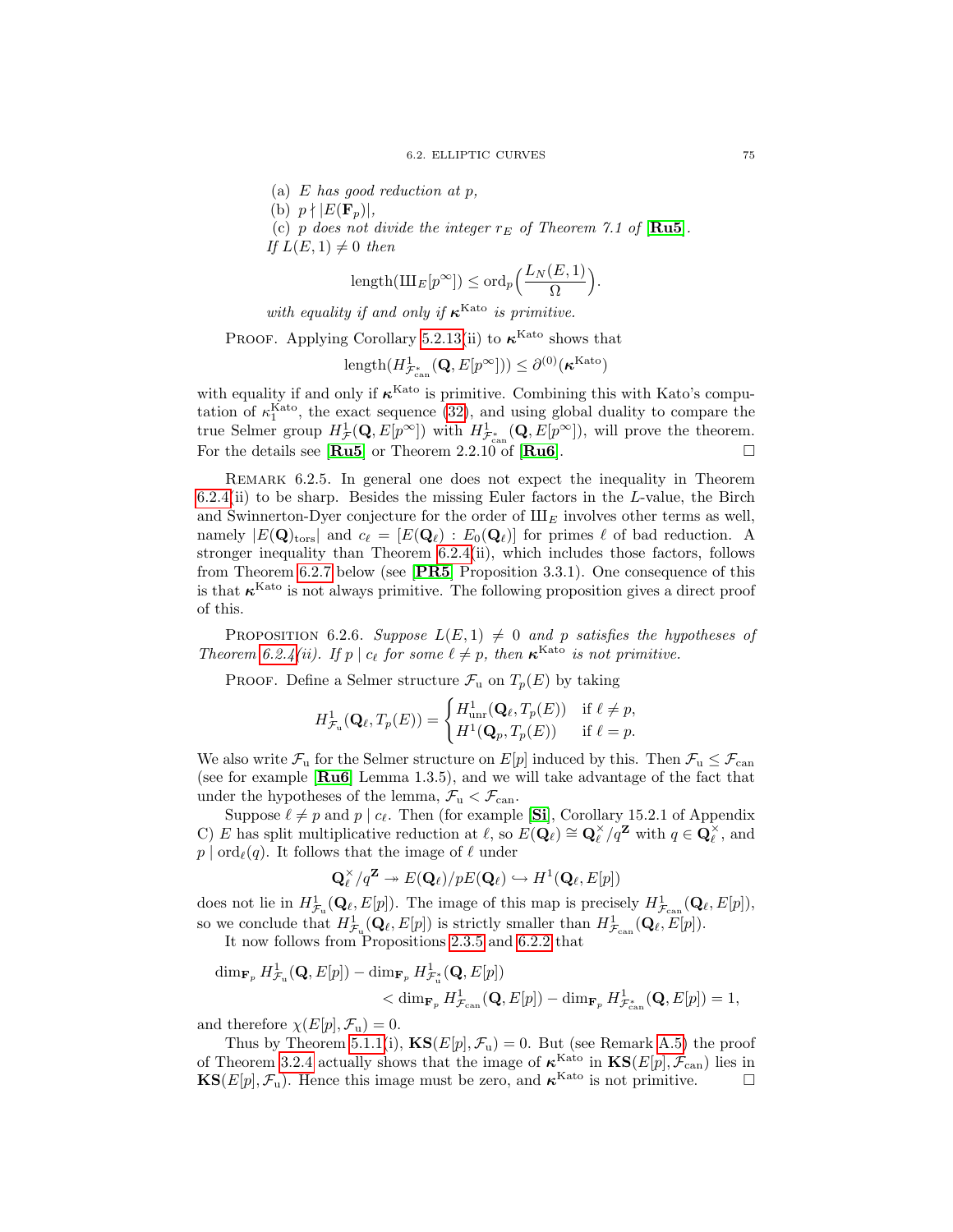Now take  $R = \Lambda$  and  $\mathbf{T} = T_p(E) \otimes \Lambda$  as in §[5.3.](#page-65-2) By Theorem [5.3.3,](#page-65-1) Kato's Euler system gives rise to a Kolyvagin system  $\kappa^{Kato,\infty} \in \overline{KS}(\mathbf{T},\mathcal{F}_\Lambda)$  where  $\mathcal{F}_\Lambda$  is the Selmer structure of Definition [5.3.2.](#page-65-3) Applying the results of  $\S 5.3$  $\S 5.3$  to  $\kappa^{\text{Kato},\infty}$ leads to the following theorem.

<span id="page-81-0"></span>THEOREM 6.2.7 (Kato  $[Ka2]$  $[Ka2]$  $[Ka2]$ ). Suppose E has good ordinary reduction or nonsplit multiplicative reduction at p, and p does not divide the integer  $r_E$  of Theorem 7.1 of  $[Ru5]$  $[Ru5]$  $[Ru5]$ . Then

$$
char(\text{Hom}(\text{Sel}_{p^{\infty}}(E/\mathbf{Q}_{\infty}), \mathbf{Q}_p/\mathbf{Z}_p)) \ \text{divides} \ \mathcal{L}_{E,N}
$$

where  $\mathcal{L}_{E,N} \in \Lambda$  is the p-adic L-function attached to E with the Euler factors at primes dividing N removed, and  $\text{Sel}_{p^{\infty}}(E/\mathbf{Q}_{\infty})$  is the classical p-power Selmer group attached to E over  $\mathbf{Q}_{\infty}$ .

If E has split multiplicative reduction at p then the augmentation ideal A of  $\Lambda$ divides  $\mathcal{L}_{E,N}$  and

$$
char(\text{Hom}(\text{Sel}_{p^{\infty}}(E/\mathbf{Q}_{\infty}), \mathbf{Q}_p/\mathbf{Z}_p)) \ \text{divides} \ \mathcal{A}^{-1} \mathcal{L}_{E,N}.
$$

If  $\kappa^{\text{Kato},\infty}$  is  $\Lambda$ -primitive then both divisibilities are equalities.

PROOF. We can relate  $\mathrm{Sel}_{p^{\infty}}(E/\mathbf{Q}_{\infty})$  with  $H^1_{\mathcal{F}^*_{\Lambda}}(\mathbf{Q}, \mathbf{T}^*)$  and  $\mathrm{Ind}(\boldsymbol{\kappa}^{\mathrm{Kato}, \infty})$  with  $\mathcal{L}_{E,N}$ , and then the theorem follows from Theorem [5.3.10](#page-66-0) (and Remark [5.3.11\)](#page-67-0). See [[Ru5](#page-100-8)] for the details.

#### 6.3. The multiplicative group, revisited

Return to the setting of §[6.1:](#page-74-0)  $p > 2$ ,  $\rho : G_{\mathbf{Q}} \to \mathbf{Z}_p^{\times}$  is a character of finite order, L is the cyclic extension of Q which is the fixed field of  $\rho$ ,  $\Delta = \text{Gal}(L/\mathbf{Q})$ ,  $R = \mathbf{Z}_p$ , and  $T = \mathbb{Z}_p(1) \otimes \rho^{-1}$ . Let  $\mathcal F$  be the Selmer structure on T given by Definition [6.1.1.](#page-74-5)

For this section we suppose that  $\rho$  is an *odd* character, different from the Teichmuller character  $\omega$ . By Proposition [6.1.6](#page-77-2) we have  $\chi(T, \mathcal{F}) = 0$ , so by Theorem [5.2.10\(](#page-62-0)i),  $\mathbf{KS}(T, \mathcal{F}) = 0$ . However, we can modify  $\mathcal F$  to obtain Kolyvagin systems as follows.

Recall (Example [2.1.8\)](#page-20-0) that  $\mathcal{F}^{\ell}$  denotes the Selmer structure obtained from  $\mathcal F$ by relaxing the local condition at  $\ell$ , i.e., we set  $H^1_{\mathcal{F}^\ell}(\mathbf{Q}_\ell, T) = H^1(\mathbf{Q}_\ell, T)$ .

<span id="page-81-1"></span>PROPOSITION 6.3.1. Suppose  $\ell \neq p$  is prime and  $\rho(\ell) = 1$ . Then  $\chi(T, \mathcal{F}^{\ell}) = 1$ .

PROOF. By Proposition [2.3.5](#page-22-0) we have

$$
\chi(T,\mathcal{F}^{\ell})-\chi(T,\mathcal{F})=\dim_{\mathbf{F}_p}H^1_{\mathcal{F}^{\ell}}(\mathbf{Q}_{\ell},\bar{T})-\dim_{\mathbf{F}_p}H^1_{\mathcal{F}}(\mathbf{Q}_{\ell},\bar{T}).
$$

But  $\chi(T, \mathcal{F}) = 0$  by Proposition [6.1.6,](#page-77-2) and under the identification [\(22\)](#page-74-1)

$$
H^1_{\mathcal{F}}(\mathbf{Q}_{\ell},\bar{T})\cong \mathbf{Z}_{\ell}^{\times}/(\mathbf{Z}_{\ell}^{\times})^p, \quad H^1_{\mathcal{F}^{\ell}}(\mathbf{Q}_{\ell},\bar{T})\cong \mathbf{Q}_{\ell}^{\times}/(\mathbf{Q}_{\ell}^{\times})^p.
$$

Thus  $\chi(T, \mathcal{F}^{\ell})$  $) = 1.$ 

<span id="page-81-2"></span>THEOREM 6.3.2. Suppose  $\rho: G_{\mathbf{Q}} \to \mathbf{Z}_p^{\times}$  is an odd character,  $\rho \neq \omega$ . For every prime  $\ell \neq p$  with  $\rho(\ell) = 1$ , the  $\mathbf{Z}_p$ -module  $\mathbf{KS}(T, \mathcal{F}^{\ell})$  is free of rank one and is generated by a primitive Kolyvagin system.

PROOF. This follows from Theorem  $5.2.10(i)$  and Proposition  $6.3.1$  (using Lemma [6.1.5\)](#page-76-3).  $\square$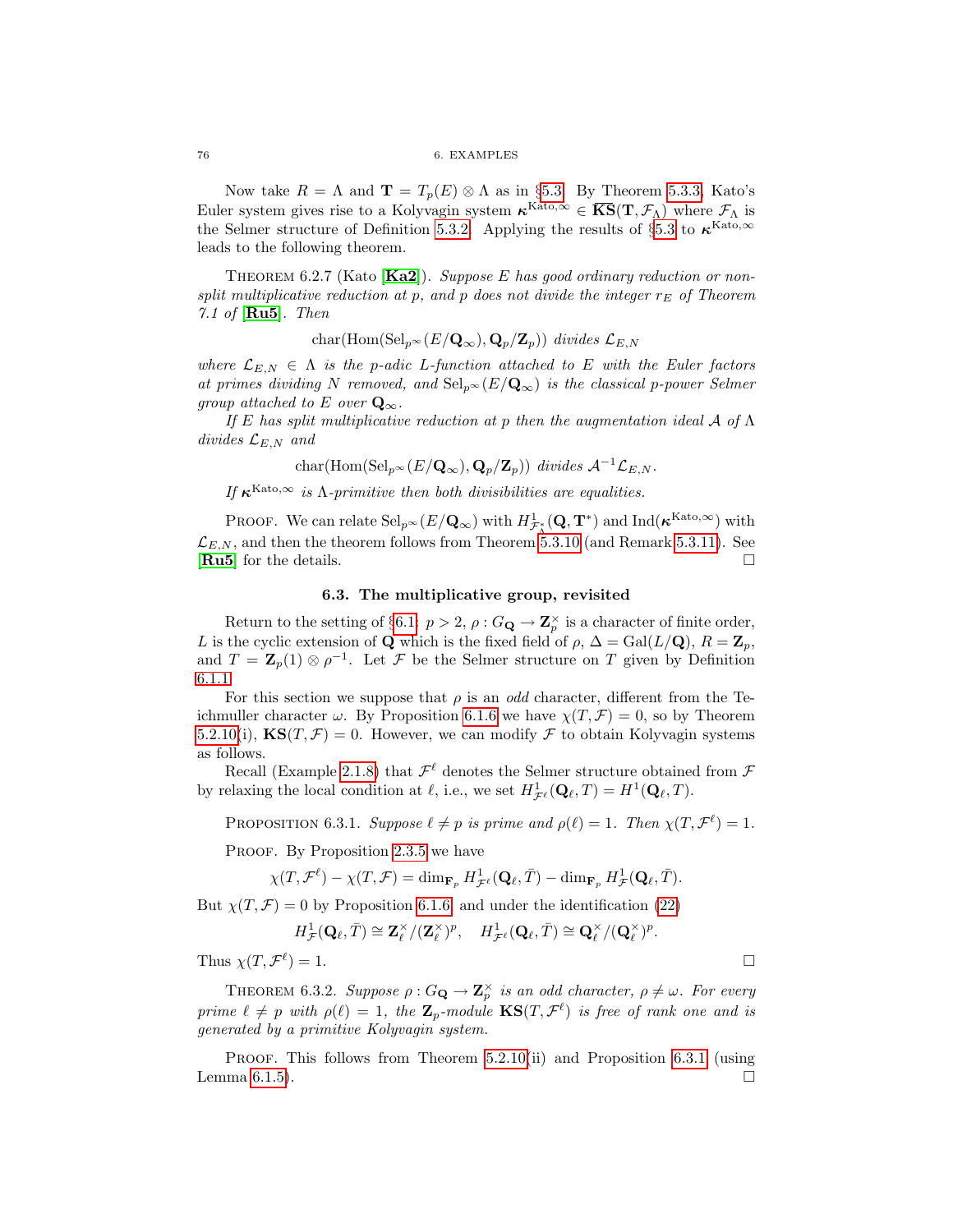Remark 6.3.3. Kolyvagin's "Gauss sum Euler system" (see [[Ko](#page-100-5)] or [[Ru2](#page-100-10)]) gives an Euler system  $\mathbf{c}^{(\ell)} \in \mathbf{ES}(T, \mathcal{F}^{\ell}, \mathcal{P}^{(\ell)})$  for each  $\ell$  with  $\rho(\ell) = 1$ , where  $\mathcal{P}^{(\ell)}$ is the *finite* set of primes dividing  $\ell - 1$ . These "finite" Euler systems give rise to Kolyvagin systems  $\kappa^{(\ell)} \in \text{KS}(T, \mathcal{F}^{\ell}, \mathcal{P}^{(\ell)})$ . Theorem [6.3.2](#page-81-2) says that  $\kappa^{(\ell)}$  can be extended to  $\text{KS}(T, \mathcal{F}^{\ell}, \mathcal{P})$  where  $\mathcal P$  is the set of all primes not dividing  $p\ell m_{\rho}$  where  $m_{\rho}$  is the conductor of  $\rho$ . It is not clear whether the Euler systems themselves can be extended.

The family of Kolyvagin systems  $\{\kappa^{(\ell)}\}$  satisfies a "compatibility in  $\ell$ ", in that the classes  $\{\kappa_1^{(\ell)} \in (L^{\times} \otimes \mathbb{Z}_p)^{\rho}\}\$ , which are given by Gauss sums, are the values  $\psi(\ell)$ of a Hecke character  $\psi$ .

REMARK 6.3.4. A similar phenomenon occurs in the work of [Fl](#page-100-11)ach  $[Fl]$ . Let  $E$ be an elliptic curve defined over **Q**,  $R = \mathbf{Z}_p$ , and  $T = \text{Sym}^2(T_p(E))$ , the symmetric square of the  $p$ -adic Tate module of  $E$ . Assume that the  $p$ -adic representation  $G_{\mathbf{Q}} \to \text{Aut}(T_p(E))$  is surjective, so that the hypotheses of §[3.5](#page-32-0) will be satisfied.

Theorem [5.2.15](#page-64-0) shows that  $\chi(T, \mathcal{F}_{\text{can}}) = 1$ . If  $\mathcal{F}_{\text{BK}}$  denotes the Bloch-Kato Selmer structure on  $T$  used in [[Fl](#page-100-11)], then  $\mathcal{F}_{\rm BK}$  differs from  $\mathcal{F}_{\rm can}$  only at  $p,$   $\mathcal{F}_{\rm BK}$   $\leq$  $\mathcal{F}_{\text{can}}$ , and one can show that  $\chi(\mathcal{F}_{\text{BK}}, T) = 0$ . For every rational prime  $\ell \neq p$ where E has good reduction, the automorphism  $\text{Fr}_\ell$  of T has the eigenvalue  $\ell$  with multiplicity one, and it follows that with the relaxed-at- $\ell$  Selmer structure  $\mathcal{F}^{\ell}_{\rm BK}$  we have

$$
\chi(T, \mathcal{F}_{\text{BK}}^{\ell}) = \chi(T, \mathcal{F}_{\text{BK}}) + 1 = 1.
$$

Therefore by Theorem [5.2.10\(](#page-62-0)ii) the  $\mathbf{Z}_p$ -module  $\mathbf{KS}(T, \mathcal{F}_{\text{BK}}^{\ell})$  is free of rank one, generated by a primitive Kolyvagin system, for every prime  $\ell \neq p$  where E has good reduction.

In [FI], [Fl](#page-100-11)ach constructs what can be viewed as the classes  $\kappa_1^{(\ell)} \in H^1_{\mathcal{F}^{\ell}_{\text{BK}}}(\mathbf{Q}, T)$ for these Kolyvagin systems. So far no further classes  $\kappa_n^{(\ell)}$  have been constructed, but the classes  $\kappa_1^{(\ell)}$  are compatible in an important way. See [[Ma2](#page-100-12)] or [[We](#page-101-3)] for details.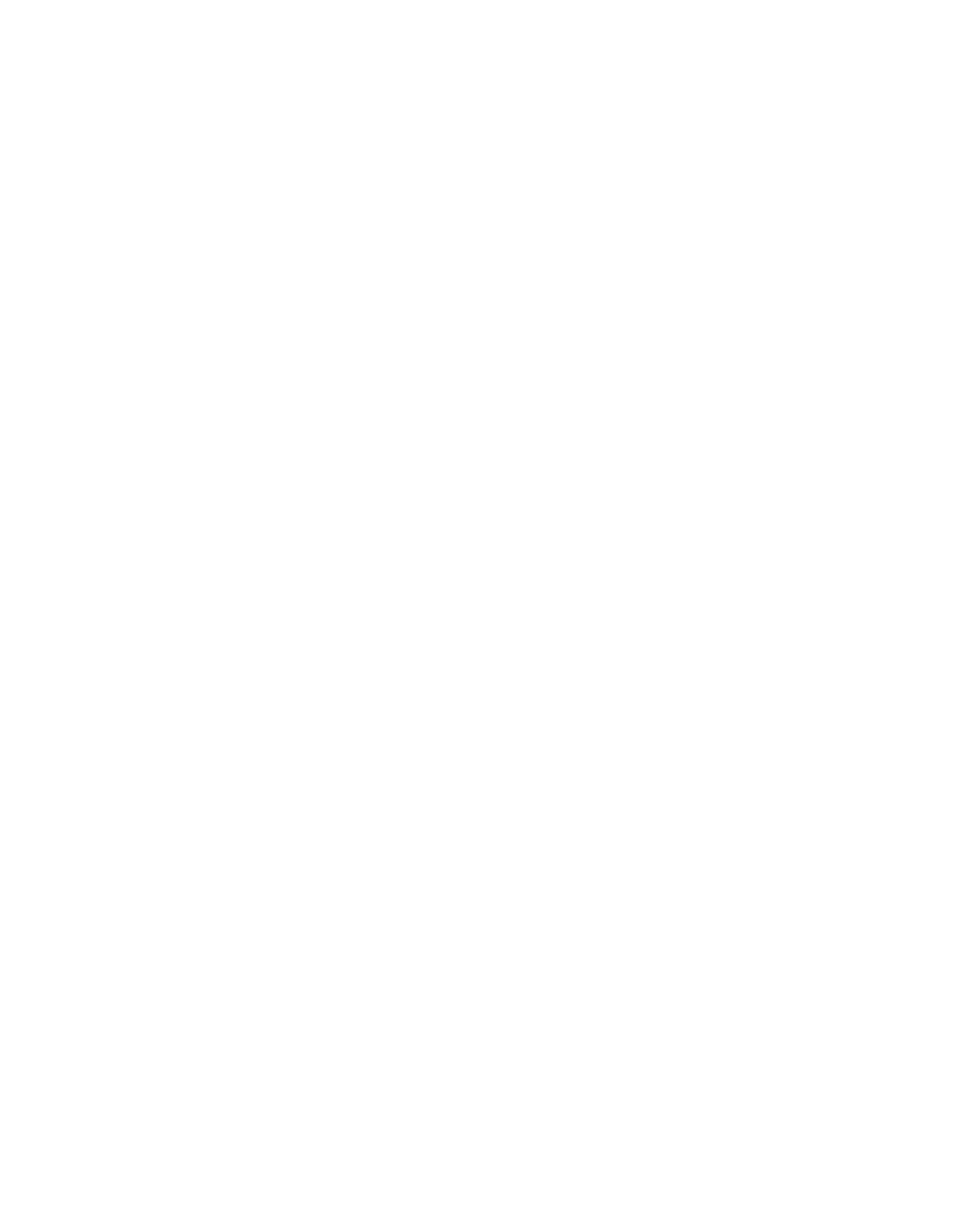## APPENDIX A

## Proof of Theorem [3.2.4](#page-28-3)

In this appendix we prove Theorems [3.2.4](#page-28-3) and [5.3.3.](#page-65-1) The proof requires the setting, notation, and results from Chapter 4 of [[Ru6](#page-100-3)]. We recall most of the essential information here and refer to [[Ru6](#page-100-3)] for the details.

Let T, R,  $\mathcal{F} = \mathcal{F}_{\text{can}}$ , and P be as in Theorem [3.2.4.](#page-28-3) Thus R is the ring of integers of a finite extension of  $\mathbf{Q}_p$ ,  $\mathcal{P}$  is a set of primes different from p where T is unramified, and such that for every  $\ell \in \mathcal{P}$ ,

•  $T/(\text{Fr}_{\ell} - 1)T$  is a cyclic R-module,

•  $\text{Fr}_{\ell}^{p^k} - 1$  is injective on T for every  $k \geq 0$ .

As usual let  $\mathcal N$  be the set of all squarefree products of primes in  $\mathcal P$ .

<span id="page-84-0"></span>LEMMA A.1. If  $H^0(\mathbf{Q}_p, T^*)$  is a divisible R-module then for every ideal I of R, we have  $H^1_{\mathcal{F}}(\mathbf{Q}_p, T/IT) = H^1(\mathbf{Q}_p, T/IT)$ .

PROOF. When  $I = 0$  this is the definition of the Selmer structure  $\mathcal F$  at p. For general I the Selmer structure on  $T/IT$  is the one induced from T, i.e.,  $H^1_{\mathcal{F}}(\mathbf{Q}_p, T/T)$  is the image of  $H^1_{\mathcal{F}}(\mathbf{Q}_p, T) = H^1(\mathbf{Q}_p, T)$  in  $H^1(\mathbf{Q}_p, T/T)$ . Fixing a generator  $\alpha$  of I, cohomology of the exact sequence  $0 \to T \xrightarrow{\alpha} T \to T/IT \to 0$ shows that

$$
\mathrm{coker}[H^1(\mathbf{Q}_p, T) \to H^1(\mathbf{Q}_p, T/IT)] \cong H^2(\mathbf{Q}_p, T)[I],
$$

the kernel of I in  $H^2(\mathbf{Q}_p, T)$ . By local duality

$$
H^2(\mathbf{Q}_p, T)[I] \cong \text{Hom}(H^0(\mathbf{Q}_p, T^*)/IH^0(\mathbf{Q}_p, T^*), \mathbf{Q}_p/\mathbf{Z}_p)
$$

which is zero if  $H^0(\mathbf{Q}_p, T^*)$  is divisible.

Fix an Euler System  $\mathbf{c} \in \mathbf{ES}(T) = \mathbf{ES}(T, \mathcal{P}, \mathcal{K})$  with K as in Theorem [3.2.4.](#page-28-3) Definition 4.4.10 of  $\left[\mathbf{R}\mathbf{u6}\right]$  associates to **c** a collection

$$
\{\kappa_n \in H^1(\mathbf{Q}, T/I_nT) \otimes G_n : n \in \mathcal{N}\}\
$$

such that  $\kappa_1 = c_{\mathbf{Q}}$ . Here we write simply  $\kappa_n$  for the class denoted  $\kappa_{[\mathbf{Q},n,I_n]}$  of [ $\textbf{Ru6}$  $\textbf{Ru6}$  $\textbf{Ru6}$ ]. (The arguments of  $[\textbf{Ru6}]$  use a fixed generator of each  $G_\ell$ , and hence of each  $G_n$ , and produced  $\kappa_{[{\bf Q},n,I_n]} \in H^1({\bf Q},T/I_nT)$ . Without these choices the same construction gives  $\kappa_{\left[\mathbf{Q},n,I_{n}\right]}\in H^{1}(\mathbf{Q},T/I_{n}T)\otimes G_{n}$ .)

<span id="page-84-1"></span>PROPOSITION A.2. If  $H^0(\mathbf{Q}_p, T^*)$  is a divisible R-module then the collection  $\{\kappa_n\}$  is a weak Kolyvagin system for  $(T, \mathcal{F}, \mathcal{P})$  in the sense of Definition [3.1.8.](#page-26-0)

In general, if  $k \in \mathbb{Z}^+$  then for all sufficiently large j the collection  $\{\kappa_n^{(k)} : n \in \mathbb{Z}\}$  $\{N_j\}$  is a weak Kolyvagin system for  $(T/\mathfrak{m}^kT, \mathcal{F}, \mathcal{P}_j)$ , where  $\kappa_n^{(k)}$  denotes the image of  $\kappa_n$  in  $H^1(\mathbf{Q}, T/(I_n, \mathfrak{m}^k)T) \otimes G_n$ .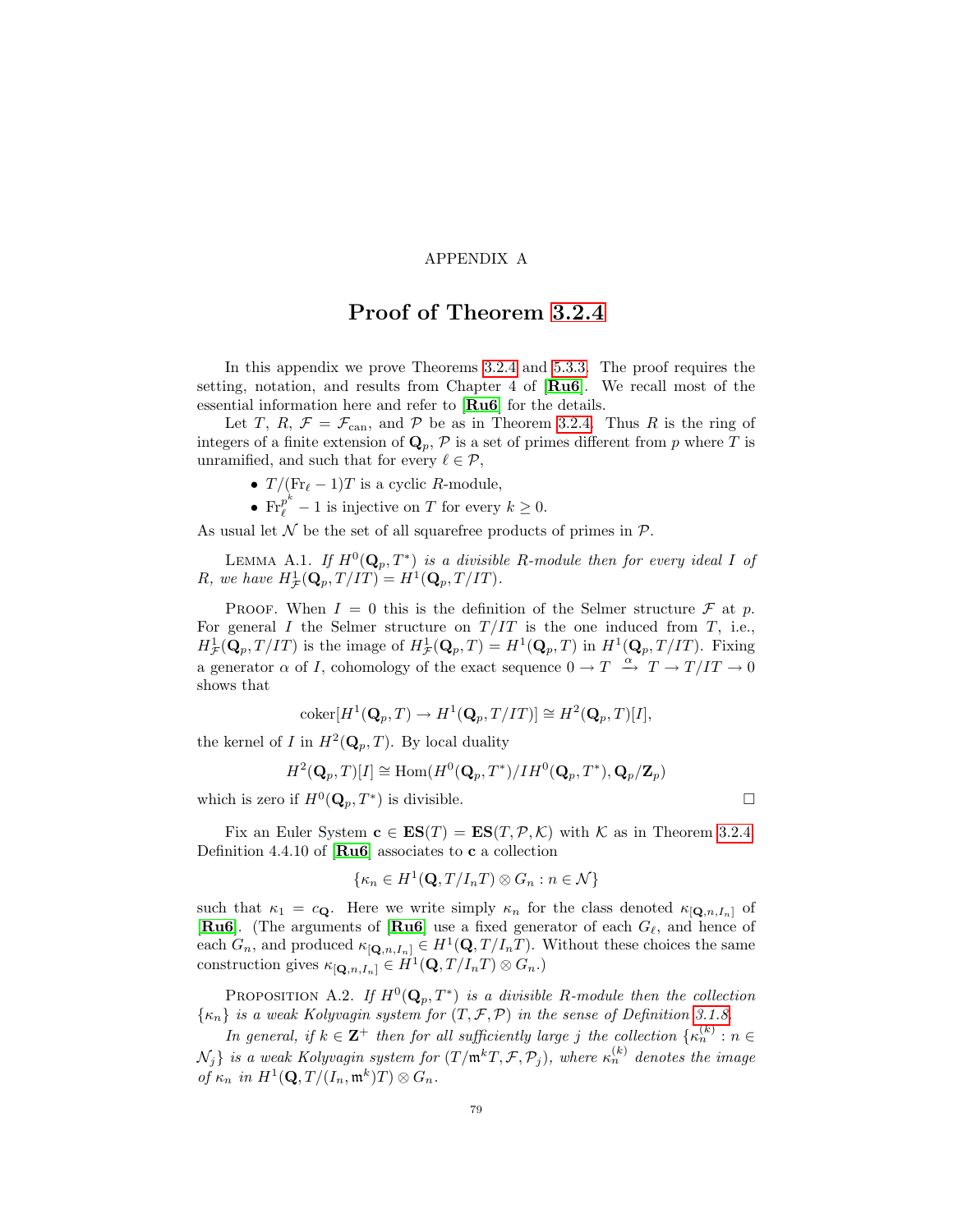PROOF. By [[Ru6](#page-100-3)] Theorem 4.5.1,  $\kappa_n \in H_{\mathcal{F}^{np}}^1(\mathbf{Q}, T/I_nT) \otimes G_n$ . If  $H^0(\mathbf{Q}_p, T^*)$ is divisible then Lemma [A.1](#page-84-0) shows that  $H^1_{\mathcal{F}^{np}}(\mathbf{Q}, T/I_nT) = H^1_{\mathcal{F}^n}(\mathbf{Q}, T/I_nT)$ .

In general  $H^1_{\mathcal{F}}(\mathbf{Q}_p, T/\mathfrak{m}^k T)$  is the image of  $H^1(\mathbf{Q}_p, T)$  in  $H^1(\mathbf{Q}_p, T/\mathfrak{m}^k T)$ , which is finite, so  $H^1_{\mathcal{F}}(\mathbf{Q}_p, T/\mathfrak{m}^k T)$  is the image of  $H^1(\mathbf{Q}_p, T/\mathfrak{m}^j T)$  for all sufficiently large j. For such j, if  $n \in \mathcal{N}_j$  then  $I_n \subset \mathfrak{m}^j$  so  $\kappa_n^{(k)}$  is in the image of  $H^1(\mathbf{Q}, T/\mathfrak{m}^j T) \otimes G_n$ , and hence  $\kappa_n^{(k)} \in H^1_{\mathcal{F}^n}(\mathbf{Q}, T/\mathfrak{m}^k T) \otimes G_n$ .

Theorem 4.5.4 of [[Ru6](#page-100-3)] shows that the  $\kappa_n$  satisfy [\(5\)](#page-25-0) of §[3.1.](#page-24-0) Thus in either case the definition of a weak Kolyvagin system is satisfied.  $\square$ 

The collection  $\{\kappa_n\}$  (or  $\{\kappa_n^{(k)}\}$ ) is not in general a Kolyvagin system, because we will not have  $\kappa_n \in H^1_{\mathcal{F}(n)}(\mathbf{Q}, T/I_nT) \otimes G_n$ . However, by computing the finite projections  $(\kappa_n)_{\ell,\text{f}}$  at primes  $\ell$  dividing n, we will show that a slight modification of the  $\kappa_n$  (or  $\{\kappa_n^{(k)}\}\)$  gives a Kolyvagin system. Thus it remains to compute the  $(\kappa_n)_{\ell,\text{f}}$ .

<span id="page-85-2"></span>DEFINITION A.3. If I is an ideal of R and  $\ell \in \mathcal{P}$ , let  $\mathcal{A}_{\ell,I}$  denote the augmentation ideal of  $(R/I)[G_\ell \otimes R/I]$ . Then there is a canonical isomorphism

$$
\rho_\ell = \rho_{\ell,I} : \mathcal{A}_{\ell,I}/\mathcal{A}_{\ell,I}^2 \longrightarrow G_\ell \otimes R/I
$$

which sends  $\sigma - 1$  to  $\sigma \otimes 1$ .

If  $n \in \mathcal{N}$  let  $\mathfrak{S}(n)$  denote the set of permutations of the primes dividing n, and let  $\mathfrak{S}_1(n) \subset \mathfrak{S}(n)$  be the subset

 $\{\pi \in \mathfrak{S}(n) : \text{the } \ell \text{ not fixed by } \pi \text{ form a single } \pi\text{-orbit}\}.$ 

If  $\pi \in \mathfrak{S}(n)$  let  $d_{\pi} = \prod_{\pi(\ell) = \ell} \ell$ .

<span id="page-85-0"></span>THEOREM A.4. If  $n \in \mathcal{N}$  and  $\ell \mid n$  then

$$
(\kappa_n)_{\ell,\mathbf{f}} = \sum_{\substack{\pi \in \mathfrak{S}_1(n) \\ \pi(\ell) \neq \ell}} (-1)^{\nu(n/d_\pi)} (\kappa_{d_\pi})_{\ell,\mathbf{f}} \underset{q|(n/d_\pi)}{\bigotimes} \rho_q(P_q(\mathrm{Fr}_{\pi(q)}^{-1}))
$$

where as usual  $\nu(d)$  is the number of prime factors of d.

We will prove Theorem [A.4](#page-85-0) below, after using it to prove Theorems [3.2.4](#page-28-3) and [5.3.3.](#page-65-1)

PROOF OF THEOREM [3.2.4.](#page-28-3) Fix an Euler system  $c$  and keep the rest of the notation above.

<span id="page-85-1"></span>First suppose that  $H^0(\mathbf{Q}_p, T^*)$  is a divisible R-module. For every  $n \in \mathcal{N}$  define

$$
\kappa_n' = \sum_{\pi \in \mathfrak{S}(n)} \text{sign}(\pi) \kappa_{d_\pi} \bigotimes_{\ell \mid (n/d_\pi)} \rho_\ell(P_\ell(\text{Fr}_{\pi(\ell)}^{-1})) \in H^1(\mathbf{Q}, T/I_nT) \otimes G_n \tag{33}
$$

where  $sign(\pi)$  is the sign of the permutation  $\pi$ . By inspection we see that since the  $\kappa_n$  satisfy [\(5\)](#page-25-0) of §[3.1,](#page-24-0) so do the  $\kappa'_n$ . On further inspection we see that if  $\ell \mid n$  then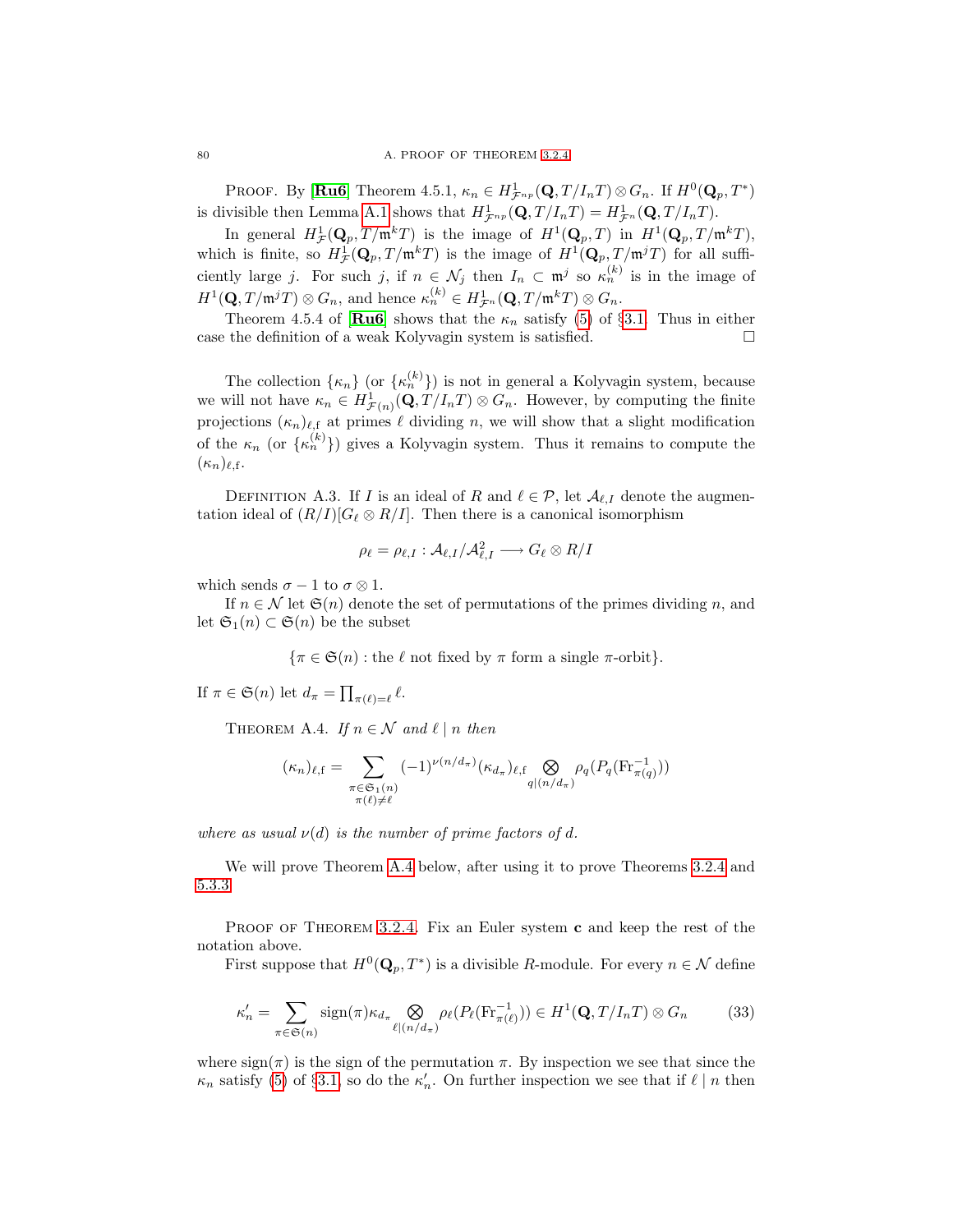we can group the terms in the definition of  $\kappa'_n$  as

$$
\kappa'_{n} = \sum_{\substack{\pi \in \mathfrak{S}(n) \\ \pi(\ell) = \ell}} \operatorname{sign}(\pi) \kappa_{d_{\pi}} \bigotimes_{q | (n/d_{\pi})} \rho_{q} (P_{q}(\mathrm{Fr}_{\pi(q)}^{-1}))
$$
  
+ 
$$
\sum_{\substack{\pi \in \mathfrak{S}(n) \\ \pi(\ell) = \ell}} \sum_{\substack{\pi' \in \mathfrak{S}_1(d_{\pi}) \\ \pi'(\ell) \neq \ell}} \operatorname{sign}(\pi \pi') \kappa_{d_{\pi'}} \bigotimes_{q | (n/d_{\pi'})} \rho_{q} (P_{q}(\mathrm{Fr}_{\pi \pi'(q)}^{-1}))
$$
  
= 
$$
\sum_{\substack{\pi \in \mathfrak{S}(n) \\ \pi(\ell) = \ell}} \operatorname{sign}(\pi) s_{\pi} \bigotimes_{q | (n/d_{\pi})} \rho_{q} (P_{q}(\mathrm{Fr}_{\pi(q)}^{-1}))
$$

where

$$
s_{\pi} = \kappa_{d_{\pi}} - \sum_{\substack{\pi' \in \mathfrak{S}_1(d_{\pi}) \\ \pi'(\ell) \neq \ell}} (-1)^{\nu(d_{\pi}/d_{\pi'})} \kappa_{d_{\pi'}} \bigotimes_{q | (d_{\pi}/d_{\pi'})} \rho_q(P_q(\mathrm{Fr}_{\pi'(q)}^{-1})).
$$

Theorem [A.4](#page-85-0) shows that  $(s_{\pi})_{\ell, \text{f}} = 0$  for every  $\pi$ , so  $(\kappa_n')_{\ell, \text{f}} = 0$ . Combining this with Proposition [A.2](#page-84-1) we see that  $\kappa'_n \in H^1_{\mathcal{F}(n)}(\mathbf{Q}, T/I_nT) \otimes G_n$ , and the collection  $\{\kappa'_n\}$  is a Kolyvagin system  $\kappa' \in \mathbf{KS}(T)$ . We have  $\kappa'_1 = \kappa_1 = c_{\mathbf{Q}}$ , so the association  $\mathbf{c} \to \kappa'$  gives the desired map  $\mathbf{ES}(T) \to \mathbf{KS}(T)$  in Theorem [3.2.4.](#page-28-3)

Now we no longer suppose that  $H^0(\mathbf{Q}_p, T^*)$  is divisible. Let  $k \in \mathbf{Z}^+$ , let j be sufficiently large as in Proposition [A.2,](#page-84-1) and let  $\kappa_n^{(k)}$  be as in Proposition [A.2.](#page-84-1) For  $n \in \mathcal{N}_j$  define  $\kappa'_n \in H^1(\mathbf{Q}, T/\mathfrak{m}^k T) \otimes G_n$  exactly as in [\(33\)](#page-85-1), but with  $\kappa_n$  replaced by  $\kappa_n^{(k)}$ . Then the identical computation shows that  $\kappa^{(k,j)} = {\kappa'_n : n \in \mathcal{N}_j} \in$  $\mathbf{KS}(T/\mathfrak{m}^kT,\mathcal{P}_j)$ . The collection  $\{\kappa^{(k,j)}\}$  is an element of  $\overline{\mathbf{KS}}(T)$ , and this gives the desired map  $ES(T) \rightarrow \overline{KS}(T)$ .

<span id="page-86-0"></span>REMARK A.5. The proof of Theorem [3.2.4](#page-28-3) actually produces a Kolyvagin system for a possibly finer Selmer structure. Define  $\mathcal{F}_u$  by

$$
H^1_{\mathcal{F}_\mathbf{u}}(\mathbf{Q}_\ell, T) = \begin{cases} H^1(\mathbf{Q}_p, T) & \text{if } \ell = p \\ H^1_{\text{unr}}(\mathbf{Q}_\ell, T) & \text{if } \ell \neq p. \end{cases}
$$

Then  $\mathcal{F}_u \leq \mathcal{F}$ , and it can happen that  $\mathcal{F}_u < \mathcal{F}$ . More precisely, if T is unramified at  $\ell$  then  $H^1_{\mathcal{F}}(\mathbf{Q}_\ell, T) = H^1_{\mathcal{F}_u}(\mathbf{Q}_\ell, T)$ , but if T is ramified at  $\ell$  they may be different (see [ $\text{Ru6}$  $\text{Ru6}$  $\text{Ru6}$ ] Lemma 1.3.5(iv).

The proof of Theorem 4.5.1 of  $\left[\mathbf{Ru6}\right]$  $\left[\mathbf{Ru6}\right]$  $\left[\mathbf{Ru6}\right]$  shows that in fact the classes  $\kappa_n$  used in the proof of Theorem [3.2.4](#page-28-3) lie in  $H^1_{(\mathcal{F}_u)^n}(\mathbf{Q}, T/I_nT)$ . Therefore the map of Theorem [3.2.4](#page-28-3) factors through

$$
\mathbf{ES}(T) \longrightarrow \mathbf{KS}(T, \mathcal{F}_u) \longrightarrow \mathbf{KS}(T, \mathcal{F}).
$$

See Proposition [6.2.6](#page-80-0) for an application of this observation.

PROOF OF THEOREM [5.3.3.](#page-65-1) The proof of Theorem [5.3.3](#page-65-1) is essentially the same as that of Theorem [3.2.4.](#page-28-3) We sketch the argument again here. Fix an Euler system c.

In  $n \in \mathcal{N}$  let  $I'_n \subset \Lambda$  be the ideal generated by  $\ell - 1$ ,  $P_{\ell}(1)$ , and  $Fr_{\ell} - 1$  for  $\ell$ dividing n. Then  $I_n \subset I'_n$ , and both ideals have finite index in  $\Lambda$  when  $n > 1$ . If  $F_n$ denotes the fixed field in  $\mathbf{Q}_{\infty}$  of the automorphisms  $\text{Fr}_{\ell}$  for  $\ell$  dividing n, and  $M_n$ is the smallest power of p in  $I'_n$ , then  $\Lambda/I'_n \cong (\mathbf{Z}/M_n\mathbf{Z})[\text{Gal}(F_n/\mathbf{Q})]$  and the class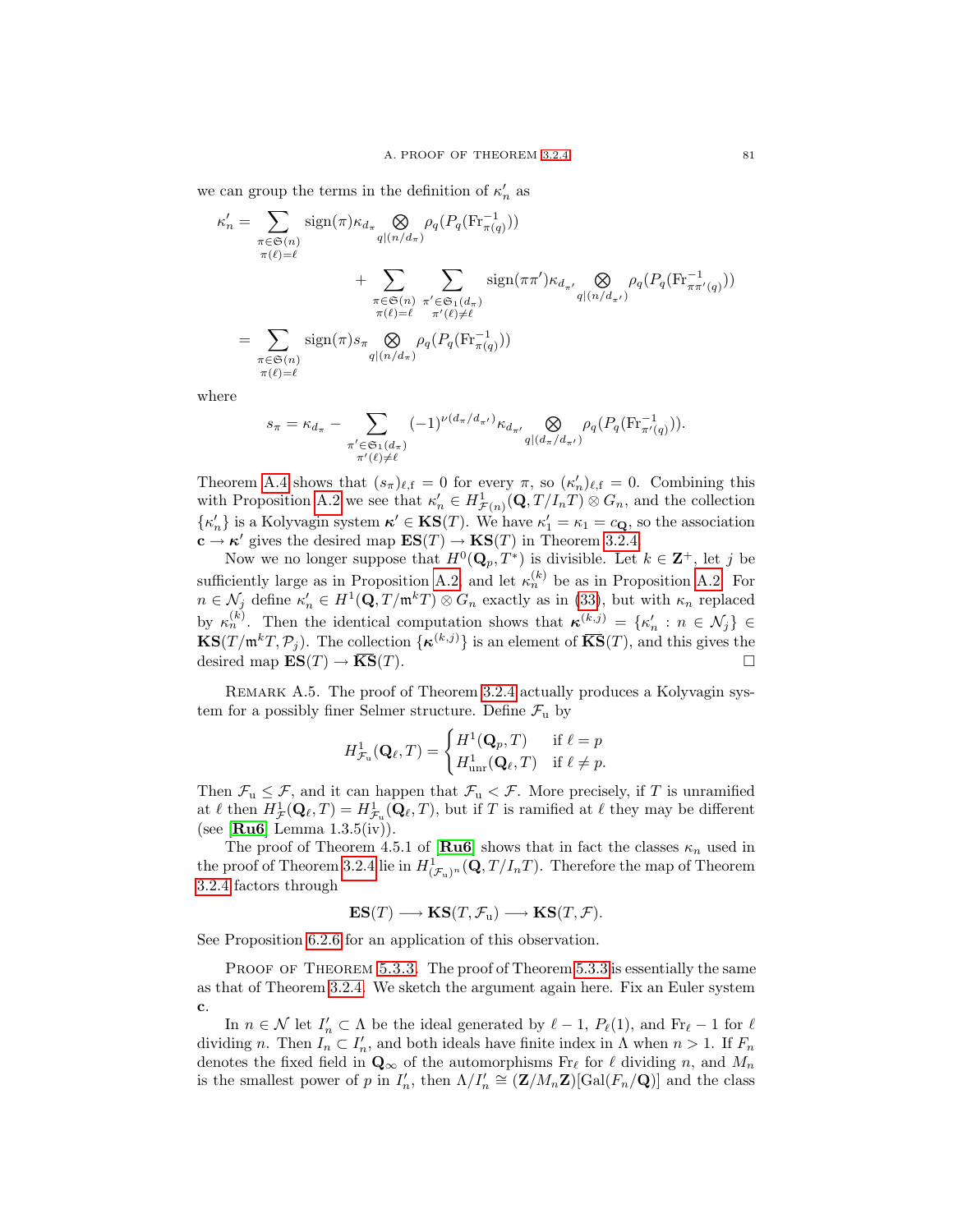$\kappa_{[F_n,n,M_n]}$  associated to **c** by Definition 4.4.10 of [**[Ru6](#page-100-3)**] lies in  $H^1(F_n,T/M_nT)$  =  $H^1(\mathbf{Q}, \mathbf{T}/I'_n \mathbf{T})$ . We will denote this class simply by  $\kappa_n$ .

We need to construct an element of  $\overline{\text{KS}}(\textbf{T})$ . In other words, for every  $k \in \mathbb{Z}^+$ we need to construct, for some j, a Kolyvagin system in  $\mathbf{KS}(\mathbf{T}/\mathfrak{m}^k, \mathcal{P}_j)$ , and these need to be compatible in the obvious sense.

Fix  $k \in \mathbb{Z}^+$ . Let  $\mathcal{A}_k \subset \mathfrak{m}^k$  be the ideal of  $\Lambda$  generated by  $\gamma^{p^k}-1$  and  $p^k$ , where  $\gamma$  is a topological generator of Gal( $\mathbf{Q}_{\infty}/\mathbf{Q}$ ). Since  $\mathfrak{m}^k$  has finite index in  $\Lambda$ , we can choose  $j \geq k$  so that the image of

$$
H^1(\mathbf{Q}_p, \mathbf{T}/\mathcal{A}_j\mathbf{T}) \longrightarrow H^1(\mathbf{Q}_p, \mathbf{T}/\mathfrak{m}^k\mathbf{T})
$$

is equal to the image of  $H^1(\mathbf{Q}_p, \mathbf{T})$  in  $H^1(\mathbf{Q}_p, \mathbf{T}/\mathfrak{m}^k \mathbf{T})$ , i.e., is  $H^1_{\mathcal{F}_\Lambda}(\mathbf{Q}_p, \mathbf{T}/\mathfrak{m}^k \mathbf{T})$ .

Now suppose  $n \in \mathcal{N}_j$ . It is not hard to check that  $I'_n \subset \mathcal{A}_j$ . Let  $\kappa_n^{(k)}$  denote the image of  $\kappa_n$  in  $H^1(\mathbf{Q}, \mathbf{T}/\mathfrak{m}^k \mathbf{T}) \otimes G_n$ . Just as in the proof of Proposition [A.2](#page-84-1) we have (using Theorems 4.5.1 and 4.5.4 of [**[Ru6](#page-100-3)**]) that the collection  $\{\kappa_n^{(k)} : n \in \mathcal{N}_j\}$ is a weak Euler system for  $(\mathbf{T}/\mathfrak{m}^k \mathbf{T}, \mathcal{P}_i)$ .

Theorem [A.4](#page-85-0) remains true in this setting. The only difference in the proof is that instead of working over  $R = \mathbb{Z}_p$  and its quotient  $\mathbb{Z}_p/I_n\mathbb{Z}_p$ , we need to work over  $R = \mathbf{Z}_p[\text{Gal}(F_n/\mathbf{Q})]$  and its quotient  $\Lambda/I'_n = (\mathbf{Z}/M_n\mathbf{Z})[\text{Gal}(F_n/\mathbf{Q})]$ . The key points are that R is a free  $\mathbf{Z}_p$ -module, and that  $\text{Fr}_\ell = 1$  in R for every  $\ell$  dividing n.

Now using Theorem [A.4](#page-85-0) exactly as in the proof of Theorem [3.2.4](#page-28-3) we can modify the collection  $\{\kappa_n^{(k)}\}$  to produce a collection  $\{\kappa_n : n \in \mathcal{N}_j\} \in \mathbf{KS}(\mathbf{T/m^kT}, \mathcal{P}_j)$ . The compatibility in  $j$  and  $k$  is evident, so putting these together gives the desired element of  $\overline{\text{KS}}(\textbf{T})$ .

The rest of this appendix is devoted to the proof of Theorem [A.4.](#page-85-0)

Fix  $n \in \mathcal{N}$  and a prime  $\ell \mid n$ . If F is a number field then we will write  $F_{\ell} =$  $F \otimes \mathbf{Q}_{\ell} = \bigoplus_{\lambda \mid \ell} F_{\lambda}$  and  $H^{i}(F_{\ell}, T) = \bigoplus_{\lambda \mid \ell} H^{i}(F_{\lambda}, T), H^{1}_{f}(F_{\ell}, T) = \bigoplus_{\lambda \mid \ell} H^{1}_{f}(F_{\lambda}, T)$ , etc. If  $F/\mathbf{Q}$  is Galois then  $H^i(F_\ell, T)$  and  $H^1_f(F_\ell, T)$  have natural actions of  $Gal(F/\mathbf{Q})$ .

For simplicity we will assume from now on that  $R = \mathbb{Z}_p$ . The general case presents no additional difficulties. Let I be the power of p generating  $I_n$ . For every m dividing n let  $\mathbf{Q}(m)$  denote the maximal extension of  $\mathbf{Q}$  of exponent I inside  $\mathbf{Q}(\boldsymbol{\mu}_m)$ , and write  $G(m) = \text{Gal}(\mathbf{Q}(m)/\mathbf{Q})$ . We have a natural identification  $G(m) = \text{Gal}(\mathbf{Q}(n)/\mathbf{Q}(n/m))$ , and we will view  $G(m)$  either as a subgroup or as a quotient of  $G(n)$ , as convenient.

Although in general  $I_m$  can be a multiple of  $I$ , we will modify our previous notation and replace  $I_m$  by I for every m dividing n. With this change we have identifications  $G(q) \cong G_q/IG_q$  for every  $q \in \mathcal{P}$  and  $G(m) \cong \prod_{q|m} G(q)$ .

<span id="page-87-0"></span>LEMMA A.6. (i) If  $L \subset \mathbf{Q}(n)$  and  $H = \text{Gal}(\mathbf{Q}(n)/L)$  then the natural restriction map  $H^1(L_\ell, T) \stackrel{\sim}{\longrightarrow} H^1(\mathbf{Q}(n)_\ell, T)^H$  is an isomorphism, and it induces an isomorphism  $H^1_f(L_\ell, T) \xrightarrow{\sim} H^1_f(\mathbf{Q}(n)_\ell, T)^H$ . (ii)  $H^1(G(n/\ell), H^1_f(\mathbf{Q}(n)_\ell, T)) = 0.$ 

PROOF. The first assertion follows from the inflation-restriction exact sequence, since we have assumed that  $T^{\text{Fr}_{\ell}^{p^k}=1}=0$ .

Let H be the decomposition group of  $\ell$  in Gal $(\mathbf{Q}(n)/\mathbf{Q}(\ell))$ , and  $L = \mathbf{Q}(n)^{H}$ . Then

$$
H^1(L/\mathbf{Q}(\ell), H^1_f(\mathbf{Q}(n)_\ell, T)^H) = H^1(L/\mathbf{Q}(\ell), H^1_f(L_\ell, T)) = 0
$$
  
its completely in  $L/\mathbf{Q}_\ell(\ell)$ 

since  $\ell$  splits completely in  $L/\mathbf{Q}_{\ell}(\ell)$ .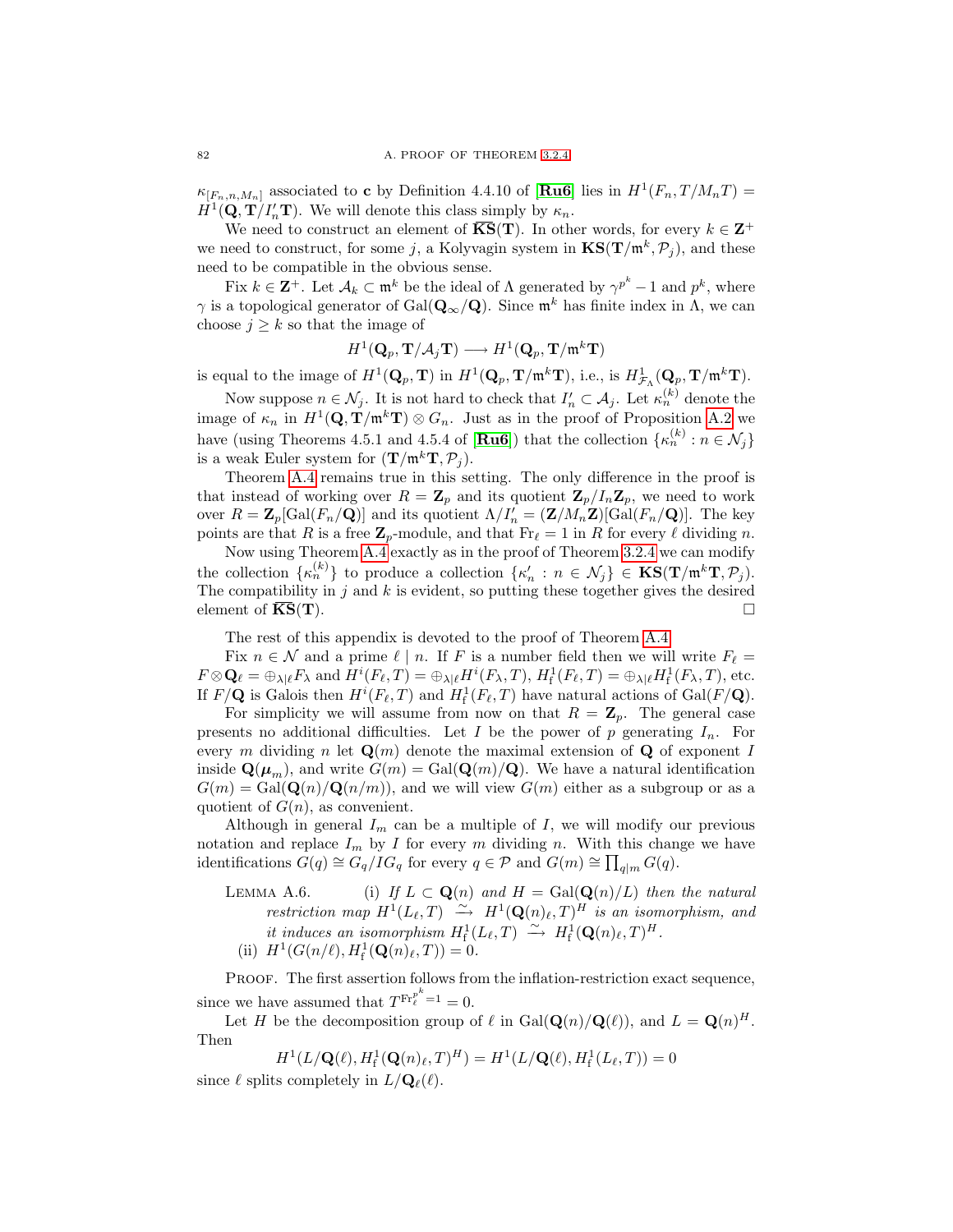On the other hand,  $H_f^1(\mathbf{Q}(n)_{\ell}, T) = \bigoplus_{\lambda|\ell} T/(\text{Fr}_{\lambda} - 1)T$  (Lemma [1.2.1\(](#page-15-0)i)), where  $\operatorname{Fr}_{\lambda}$  is the Frobenius in  $G_{\mathbf{Q}(n)_{\lambda}}$ .

Write  $|H| = k$ . Since H is generated by Fr<sub> $\ell$ </sub>, we can lift Fr<sub> $\ell$ </sub> to  $G_{L_\lambda}$  so that  $\operatorname{Fr}_{\ell}^k = \operatorname{Fr}_{\lambda}$ , and then

$$
H^1(H, H_f^1(\mathbf{Q}(n), T)) = H^1(\langle \text{Fr}_{\ell} \rangle, T/(\text{Fr}_{\ell}^k - 1)T)
$$
  
= 
$$
\{t \in T : (\sum_{i=0}^{k-1} \text{Fr}_{\ell}^i)t \in (\text{Fr}_{\ell}^k - 1)T\}/(\text{Fr}_{\ell} - 1)T.
$$

By our assumptions on  $\ell$ , multiplication by  $\mathrm{Fr}_\ell^k - 1$  is injective on T, and so this final quotient is zero. Hence  $H^1(\mathbf{Q}(n)/L, H^1_f(\mathbf{Q}(n)_\ell, T)) = 0$ , and (ii) follows from the inflation-restriction sequence.

Let  $X_n$  be the "Universal Euler system" defined in §4.2 of [[Ru6](#page-100-3)]. Then  $X_n$  is the free  $\mathbf{Z}[G(n)]$ -module generated by symbols  $x_m$  for m dividing n, modulo the relations

- $G(n/m)$  acts trivially on  $x_m$ ,
- $N_q x_{qm} = P_q(\text{Fr}_q^{-1})$ <br>  $\sum_{\sigma \in G(q)} \sigma \in \mathbf{Z} | G(q)$ ) $x_m$  for every prime q dividing  $n/m$ , where  $N_q =$  $\sigma \in \mathbf{Z}[G(n)]$ , and  $P_q(x) = \det(1 - \mathrm{Fr}_{\ell} x \mid T)$  as in Definition [2.2.1.](#page-21-0)

Thus  $\{x_m\}$  "looks like" a piece of an Euler system. In particular our Euler system c induces a map  $c: X_n \to H^1(\mathbf{Q}(n), T)$  by taking  $c(x_m)$  to the restriction of  $c_{\mathbf{Q}(m)}$ . Since  $(c_{\mathbf{Q}(m)})_l \in H^1_f(\mathbf{Q}(m)_l, T)$  ([[Ru6](#page-100-3)] Proposition 4.6.1), we also get a map  $c_f: X_n \to H^1_f(\mathbf{Q}(n)_\ell, T)$  by taking  $c_f(x_m)$  to be the restriction of  $(c_{\mathbf{Q}(m)})_\ell$ .

For each q dividing n fix a generator  $\sigma_q$  of  $G(q)$ , so that we can identify  $G(q)$ with  $\mathbf{Z}/I\mathbf{Z}$ . Following Kolyvagin we define

$$
D_q = \sum_{i=0}^{I-1} i \sigma_q^i \in \mathbf{Z}[G(q)] \subset \mathbf{Z}[G(n)]
$$

and  $D_m = \prod_{q|m} D_q$ . We have the telescoping identity in  $\mathbf{Z}[G(n)]$ 

<span id="page-88-2"></span>
$$
(\sigma_q - 1)D_q = I - N_q,\tag{34}
$$

<span id="page-88-0"></span>,

which leads to the fundamental property ( $\mathbf{R}\mathbf{u}$ 6) Lemma 4.4.2)

$$
(\sigma - 1)D_m x_m \in IX_n \quad \text{for every } \sigma \in G(n) \text{ and } m \text{ dividing } n. \tag{35}
$$

Since  $X_n$  has no **Z**-torsion ([**[Ru6](#page-100-3)**] Proposition 4.3.1), it follows from [\(35\)](#page-88-0) that  $I^{-1}(\sigma-1)D_mx_m$  is well-defined in  $X_n$  for every  $\sigma$  and  $m$ .

DEFINITION A.7. Suppose  $m \mid n$ . The assignment  $\sigma \mapsto c_f(I^{-1}(\sigma - 1)D_m x_m)$ defines a 1-cocycle from  $G(n/\ell)$  to  $H^1_f(\mathbf{Q}(n), T)$ . By Lemma [A.6\(](#page-87-0)ii) we conclude that there is a  $\beta_m \in H^1_f(\mathbf{Q}(n)_\ell, T)$  satisfying

$$
(\sigma - 1)\beta_m = c_f(I^{-1}(\sigma - 1)D_m x_m) \quad \text{for every } \sigma \in G(n/\ell). \tag{36}
$$

In particular

$$
(D_m c_{\mathbf{Q}(m)})_\ell - I\beta_m \in H^1_{\mathrm{f}}(\mathbf{Q}(n)_\ell, T)^{G(n/\ell)}
$$

so by Lemma [A.6\(](#page-87-0)i) there is a (unique)  $\eta_m \in H^1_f(\mathbf{Q}(\ell)_{\ell}, T)$  whose restriction to  $\mathbf{Q}(n)$ <sub>l</sub> is  $(D_m c_{\mathbf{Q}(m)})$ <sub>l</sub>  $-I\beta_m$ .

<span id="page-88-1"></span>PROPOSITION A.8. The restriction of  $\kappa_m$  to  $H^1(\mathbf{Q}(\ell)_\ell, T /IT)$  is the image of  $\eta_m$ .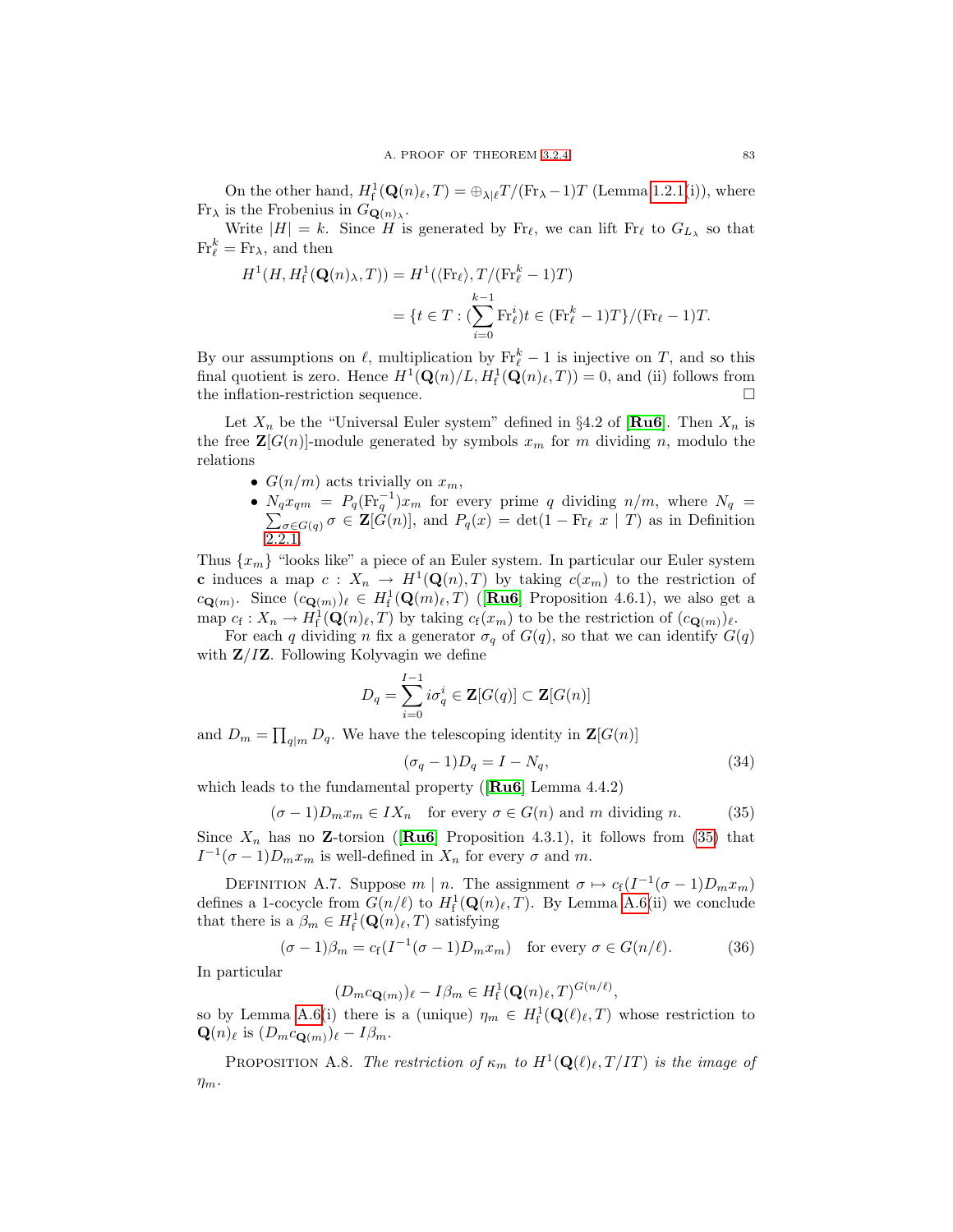**PROOF.** We mimic the arguments of  $\left[\mathbf{R}\mathbf{u}\mathbf{6}\right]\right\}$  4.6. Fix a prime  $\lambda$  of **Q** above  $\ell$ , and let  $\mathcal D$  denote the decomposition group of  $\lambda$  in  $G_{\mathbf Q}$ . Let

$$
\mathbb{T} = \text{Maps}(G_{\mathbf{Q}}, T),
$$

the group of continuous maps (not necessarily homomorphisms) from  $G_{\mathbf{Q}}$  to T, with  $G_{\mathbf{Q}}$  acting by

$$
(\gamma f)(g) = f(g\gamma) \quad \text{for } f \in \mathbb{T} \text{ and } \gamma, g \in G_{\mathbf{Q}}.
$$

Define  $\mathbb{T}_{\ell} \subset \mathbb{T}$  by

$$
\mathbb{T}_{\ell} = \{ f \in \mathbb{T} : f(hg) = h(f(g)) \text{ for all } h \in \mathcal{D} \}.
$$

Cohomology of the exact sequence  $0 \to \mathbb{T}_\ell \to \mathbb{T} \to \mathbb{T}/\mathbb{T}_\ell \to 0$  yields, for every subfield F of  $\mathbf{Q}(n)$  (since  $H^0(F_{\ell}, T) = 0$  by our assumption on  $\ell$ ), a short exact sequence

<span id="page-89-0"></span>
$$
0 \longrightarrow \mathbb{T}^{G_F} \longrightarrow (\mathbb{T}/\mathbb{T}_{\ell})^{G_F} \stackrel{\delta_F}{\longrightarrow} H^1(F_{\ell}, T) \longrightarrow 0
$$
 (37)

and a map

 $(\mathbb{T}/(I\mathbb{T}+\mathbb{T}_\ell))^{G_F} \stackrel{\bar{\delta}_{\mathbf{Q}}}{\longrightarrow} H^1(F_\ell, T/IT)$ 

(see [[Ru6](#page-100-3)] Corollaries B.4.4 and B.5.2). The map  $c_f: X_n \to H^1(\mathbf{Q}(n), T)$  factors through a map  $d: X_n \to (\mathbb{T}/\mathbb{T}_\ell)^{G_{\mathbf{Q}(n)}}$  in [\(37\)](#page-89-0) ([**[Ru6](#page-100-3)**] Proposition 4.6.8). For every m dividing n we have  $d(D_m x_m) \in (\mathbb{T}/(I\mathbb{T} + \mathbb{T}_\ell))^{G_{\mathbf{Q}}}$ , and then

$$
\kappa_m = \bar{\delta}_{\mathbf{Q}}(d(D_m x_m))
$$

( $\textbf{Ru6}$  $\textbf{Ru6}$  $\textbf{Ru6}$  Lemma 4.6.7 and Definition 4.4.10).

The assignment  $\sigma \mapsto d(I^{-1}(\sigma - 1)D_m x_m)$  defines a 1-cocycle from  $G(n/\ell)$ to  $(\mathbb{T}/\mathbb{T}_{\ell})^{G_{\mathbf{Q}(n)}}$ . The connecting map  $\delta_{\mathbf{Q}(n)}$  sends this cocycle to the coboundary  $\sigma \mapsto (\sigma - 1)\beta_m$ , and hence to zero in  $H^1(G(n/\ell), H^1(\mathbf{Q}(n)_\ell, T))$ . But  $\mathbb{T}^{G_{\mathbf{Q}}(n)}$  is a free  $\mathbf{Z}_p[G(n)]$ -module (see [[Ru6](#page-100-3)] Lemma 4.4.6), so  $H^1(G(n/\ell), \mathbb{T}^{G_{\mathbf{Q}}(n)}) = 0$  and hence there is a  $\hat{\beta}_m \in (\mathbb{T}/\mathbb{T}_{\ell})^{G_{\mathbf{Q}(n)}}$  such that

$$
(\sigma - 1)\hat{\beta}_m = d(I^{-1}(\sigma - 1)D_m x_m)
$$

for every  $\sigma \in G(n/\ell)$ .

It follows that

$$
\delta_{\mathbf{Q}(n)}(\hat{\beta}_m) - \beta_m \in H^1(\mathbf{Q}(n)_\ell, T)^{G(n/\ell)} = H^1(\mathbf{Q}(\ell)_\ell, T)
$$

the equality by Lemma [A.6\(](#page-87-0)i). Since  $\delta_{\mathbf{Q}(\ell)}$  is surjective, after adjusting  $\hat{\beta}_m$  by an element of  $(\mathbb{T}/\mathbb{T}_{\ell})^{G_{\mathbf{Q}(\ell)}}$  we may assume that  $\delta_{\mathbf{Q}(n)}(\hat{\beta}_m) = \beta_m$ .

Let  $\hat{\eta}_m = d(D_m x_m) - I \hat{\beta}_m \in (\mathbb{T}/\mathbb{T}_\ell)^{G_{\mathbf{Q}(\ell)}}$ . Then the restriction of  $\kappa_m$  to  $\mathbf{Q}(\ell)$ is

 $\bar{\delta}_{\mathbf{Q}(\ell)}(d(D_mx_m)) = \bar{\delta}_{\mathbf{Q}(\ell)}(\hat{\eta}_m)$ 

which is the image of  $\delta_{\mathbf{Q}(\ell)}(\hat{\eta}_m) = \eta_m$  in  $H^1(\mathbf{Q}(\ell)_\ell, T /IT)$ . This proves the lemma. П

Proposition [A.8](#page-88-1) will enable us to prove Theorem [A.4,](#page-85-0) because for each  $m$ , the finite projection  $(\kappa_m)_{\ell,\text{f}}$  is determined by the restriction of  $\kappa_m$  to  $\mathbf{Q}(\ell)_\ell$ .

<span id="page-89-1"></span>DEFINITION A.9. Define the *l*-finite quotient  $\overline{X}_n$  of  $X_n$  to be the quotient of  $X_n$  by the elements  $\{x_m : \ell \mid m, m \mid n\}$ . For  $x \in X_n$  let  $\overline{x}$  denote the image of x in  $\overline{X_n}$ .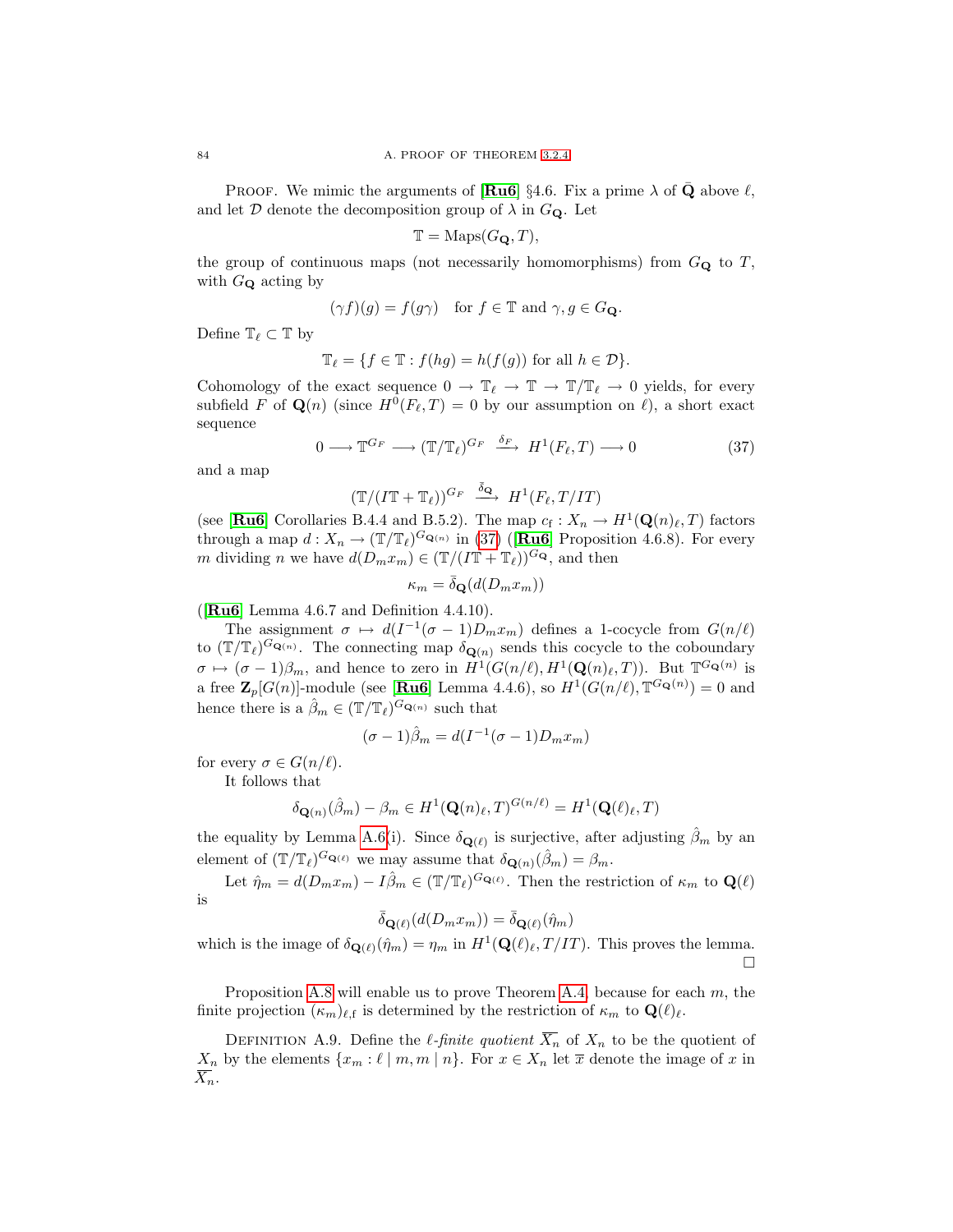LEMMA A.10. (i) The map  $c_f: X_n \to H^1_f(\mathbf{Q}(n)_\ell, T)$  factors through a  $map X_n \to \overline{X_n} \stackrel{\bar{c_f}}{\longrightarrow} H^1_{\mathrm{f}}(\mathbf{Q}(n)_\ell, T).$ (ii)  $P_{\ell}(\text{Fr}_{\ell}^{-1})\overline{X_n} = 0.$ 

PROOF. The "Euler system congruence relation", Corollary 4.8.1 of  $\left[\mathbf{R}\mathbf{u}\mathbf{6}\right]$ adapted to account for the different choice of Euler factors in our definition of Euler system, says that  $(c_{\mathbf{Q}(m)})_{\ell,\mathrm{f}} = 0$  if  $\ell \mid m$ . This proves (i).

For (ii), we need only observe that  $\overline{X_n}$  is generated by the  $\overline{x_m}$  for m dividing  $n/\ell$ , and for these  $m$ ,  $P_{\ell}(\text{Fr}_{\ell}^{-1})\bar{x}_{m} = N_{\ell}\bar{x}_{m\ell} = 0.$ 

DEFINITION A.11. Let A denote the augmentation ideal of  $\mathbf{Z}[G(n)]$ , and for each prime q dividing n define  $\tilde{\rho}_q : A \to \mathbf{Z}/I\mathbf{Z}$  to be the composition

$$
\tilde{\rho}_q: \mathcal{A} \longrightarrow \mathcal{A}_{q,I} \xrightarrow{\rho_{q,I}} G_q \otimes \mathbf{Z}/I\mathbf{Z} \longrightarrow \mathbf{Z}/I\mathbf{Z}
$$

where  $\mathcal{A}_{q,I}$  and  $\rho_{q,I}$  are as in Definition [A.3,](#page-85-2) the map  $\mathcal{A} \to \mathcal{A}_{I,q}$  is induced by  $\mathbf{Z}[G(n)] \to \mathbf{Z}[G(q)] = \mathbf{Z}[G_q \otimes \mathbf{Z}/I\mathbf{Z}]$ , and the final map sends our chosen generator  $\sigma_q$  to 1. Concretely, A is generated by the  $\sigma_q - 1$  for q dividing n, and

$$
\tilde{\rho}_q(\sigma_{q'}-1) = \begin{cases} 1 & \text{if } q = q', \\ 0 & \text{if } q \neq q'. \end{cases}
$$

<span id="page-90-0"></span>LEMMA A.12. Suppose  $m\ell \mid n$ .

(i) If  $f \in \mathcal{A}^2 + I\mathbf{Z}[G(n)]$  then  $\overline{I^{-1}fD_{m\ell}x_{m\ell}} = 0$  in  $\overline{X_n}$ . (ii) If  $f \in \mathcal{A} + I\mathbf{Z}[G(n)]$ , then

$$
\overline{I^{-1}fD_{m\ell}x_{m\ell}}=-\sum_{q|m}\tilde{\rho}_q(f)\overline{I^{-1}P_q(\text{Fr}_q^{-1})D_{m\ell/q}x_{m\ell/q}}-\tilde{\rho}_\ell(f)\overline{I^{-1}P_\ell(\text{Fr}_\ell^{-1})D_{m}x_m}.
$$

PROOF. Note that by [\(35\)](#page-88-0),  $I^{-1}fD_m\ell x_{m\ell}$  is a well-defined element of  $X_n$ . If  $f \in I\mathbf{Z}[G(n)]$  then  $\overline{I^{-1}fD_{m\ell}x_{m\ell}} = (I^{-1}f)D_{m\ell}\overline{x_{m\ell}} = 0.$ Using [\(34\)](#page-88-2) we see that

$$
(\sigma_q - 1)D_{m\ell}x_{m\ell} = ((q-1) - N_q)D_{m\ell/q}x_{m\ell} = (q-1)D_{m\ell/q}x_{m\ell} - P_q(\text{Fr}_q^{-1})D_{m\ell/q}x_{m\ell/q}
$$

in  $X_n$ . Dividing by I and projecting into  $X_n$  proves (ii) when  $f = \sigma_q - 1$ .

Note that each  $P_q(\text{Fr}_q^{-1})$  belongs to  $\mathcal{A} + I\mathbf{Z}[G(n)]$  by our assumption that I divides  $P_q(1)$ . Proceeding inductively we can continue to expand those terms in the sum with index divisible by  $\ell$ , and we conclude that if  $f \in \mathcal{A} + I\mathbf{Z}[G(n)]$  then  $\overline{I^{-1}fD_{m\ell}x_{m\ell}}$  is a linear combination of the elements  $\{\overline{I^{-1}P_{\ell}(\text{Fr}_{\ell}^{-1})D_rx_r} : r \mid (n/\ell)\}.$ 

Now if  $f, g \in A$  then  $\overline{I^{-1}fgD_{m\ell}x_{m\ell}}$  can be expressed as a linear combination of  $\{\overline{I^{-1}P_{\ell}(\text{Fr}_{\ell}^{-1})gD_rx_r}: r \mid (n/\ell)\}\)$ . But since  $gD_rx_r \in IX_n$ ,

$$
\overline{I^{-1}P_{\ell}(\text{Fr}_{\ell}^{-1})gD_rx_r} = P_{\ell}(\text{Fr}_{\ell}^{-1})\overline{I^{-1}gD_rx_r} = 0
$$

by Lemma [A.10\(](#page-89-1)ii). This proves (i).

The right-hand side of (ii) is a linear function of

$$
f \in (\mathcal{A} + I\mathbf{Z}[G(n)])/(\mathcal{A}^2 + I\mathbf{Z}[G(n)]),
$$

and thanks to (i) the left-hand side is as well. We have shown that (ii) holds for the generators  $\sigma_q - 1$  of  $(\mathcal{A} + I\mathbf{Z}[G(n)])/(\mathcal{A}^2 + I\mathbf{Z}[G(n)])$ , so (ii) holds for all  $f$ .  $\Box$ 

<span id="page-90-1"></span>Fix a representative  $Fr_\ell \in G(n)$  so that  $Fr_\ell = 1$  on  $\mathbf{Q}(\ell)$ .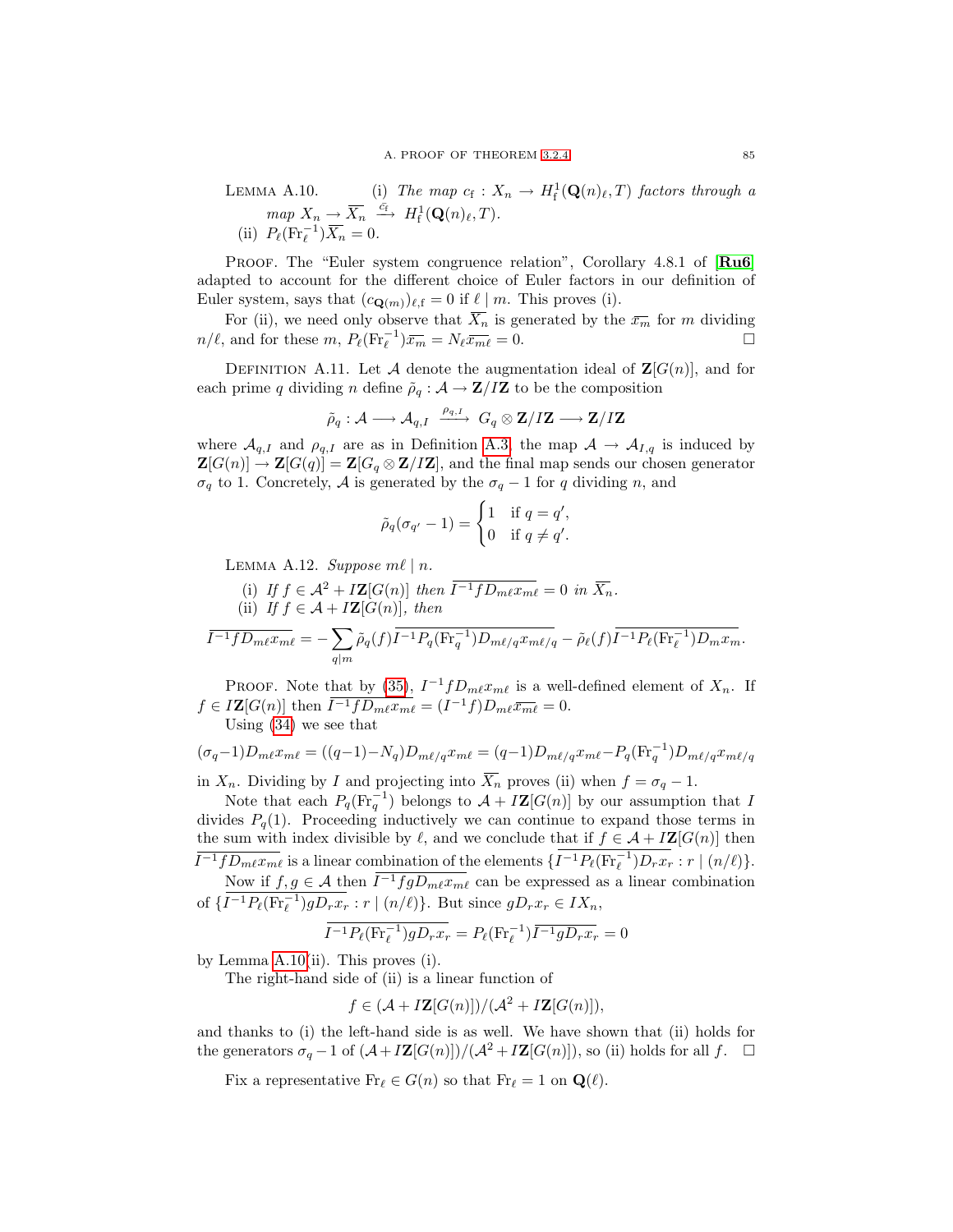PROPOSITION A.13.

$$
\overline{I^{-1}P_{\ell}(\text{Fr}_{\ell}^{-1})D_nx_n} = \sum_{\substack{\pi \in \mathfrak{S}_1(n) \\ \pi(\ell) \neq \ell}} (-1)^{\nu(n/d_{\pi})} \prod_{q | (n/d_{\pi})} \tilde{\rho}_q(P_q(\text{Fr}_{\pi(q)}^{-1})) \overline{I^{-1}P_{\ell}(\text{Fr}_{\ell}^{-1})D_{d_{\pi}}x_{d_{\pi}}}
$$

PROOF. Apply Lemma [A.12](#page-90-0) repeatedly, beginning with  $m = n$  and  $f =$  $P_{\ell}(\text{Fr}_{\ell}^{-1})$ . Expand all terms of the form  $\overline{I^{-1}gD_mx_m}$  with m divisible by  $\ell$ , but not those with m prime to  $\ell$ . (Note that at the first step we have  $\tilde{\rho}_{\ell}(P_{\ell}(\text{Fr}_{\ell}^{-1})) = 0$ , since by convention Fr<sub>l</sub> restricts to 1 in  $G(\ell)$ .) The summand corresponding to  $\pi$ occurs as follows:

- expand  $I^{-1}P_{\ell}(\text{Fr}_{\ell}^{-1})D_nx_n,$
- take the resulting term  $I^{-1}P_{\pi(\ell)}(\text{Fr}_{\pi(\ell)}^{-1})D_{n/\pi(\ell)}x_{n/\pi(\ell)}$  and expand that,
- take the resulting term  $I^{-1}P_{\pi^2(\ell)}(\mathrm{Fr}_{\pi^2(\ell)}^{-1})D_{n/(\pi(\ell)\pi^2(\ell))}x_{n/(\pi(\ell)\pi(\ell))}$  and expand that,

and so forth until  $\pi^{i}(\ell) = \ell$ , which leaves us with the desired multiple of the term  $I^{-1}P_{\ell}(\text{Fr}_{\ell}^{-1})D_{d_{\pi}}x_{d_{\pi}}$ . В последните последните последните последните последните последните последните последните последните последн<br>В 1990 година от селото на селото на селото на селото на селото на селото на селото на селото на селото на сел

Definition A.14. By Lemma [1.2.1\(](#page-15-0)i),

$$
H_{\mathrm{f}}^1(\mathbf{Q}(\ell), T/IT) \cong T/(I, \mathrm{Fr}_{\ell} - 1)T, \quad H_{\mathrm{f}}^1(\mathbf{Q}(\ell), T) \cong T/(\mathrm{Fr}_{\ell} - 1)T.
$$

By our assumptions on  $\ell$ , both of these groups are cyclic and the latter is free of rank one over  $\mathbf{Z}_p/P_{\ell}(1)$ . Hence we have a composition

$$
H_f^1(\mathbf{Q}_\ell, T/IT) \stackrel{\text{res}}{\longrightarrow} H_f^1(\mathbf{Q}(\ell)_\ell, T/IT) \stackrel{P_\ell(1)/I}{\longrightarrow} H_f^1(\mathbf{Q}(\ell)_\ell, T) \stackrel{\text{res}}{\longrightarrow} H_f^1(\mathbf{Q}(n)_\ell, T) \tag{38}
$$

in which all three maps are injective: the first by Lemma [1.2.4,](#page-16-0) the second by the observation above, and the third by Lemma [A.6.](#page-87-0)

We denote the composition [\(38\)](#page-91-0) by  $res_I: H_f^1(\mathbf{Q}_\ell, T/T) \to H_f^1(\mathbf{Q}(n)_\ell, T)$ . We will test the identity of Theorem [A.4](#page-85-0) in  $H^1_f(Q(n)_{\ell}, T)$ , by applying res<sub>I</sub>. Note that we could not simply test this identity in  $H<sub>f</sub><sup>1</sup>(\mathbf{Q}(n)_{\ell}, T /IT)$  because the natural restriction map is not injective.

<span id="page-91-1"></span>PROPOSITION A.15. If m divides n then

<span id="page-91-0"></span>
$$
res_I((\kappa_m)_{\ell,\text{f}}) = \bar{c}_{\text{f}}(\overline{I^{-1}P_{\ell}(\text{Fr}_{\ell}^{-1})D_mx_m})
$$

where  $\bar{c}_{\bar{f}} : \overline{X_n} \to H^1_{\bar{f}}(\mathbf{Q}(n)_\ell, T)$  is the map  $\bar{x}_m \mapsto (c_{\mathbf{Q}(m)})_\ell$  of Lemma [A.10\(](#page-89-1)i).

PROOF. The Cayley-Hamilton theorem shows that  $P_{\ell}(\text{Fr}_{\ell}^{-1})H_{\text{f}}^1(\mathbf{Q}(n)_{\ell},T) = 0$ . Thus by Proposition [A.8,](#page-88-1)

$$
\text{res}_{I}((\kappa_{m})_{\ell,\mathbf{f}}) = \frac{P_{\ell}(1)}{I}((D_{m}c_{\mathbf{Q}(m)})_{\ell} - I\beta_{m}) = \frac{P_{\ell}(1)}{I}(D_{m}c_{\mathbf{Q}(m)})_{\ell} - P_{\ell}(1)\beta_{m}
$$

$$
= \frac{P_{\ell}(1)}{I}(D_{m}c_{\mathbf{Q}(m)})_{\ell} + (P_{\ell}(\text{Fr}_{\ell}^{-1}) - P_{\ell}(1))\beta_{m}.
$$

Since  $P_{\ell}(\text{Fr}_{\ell}^{-1}) - P_{\ell}(1)$  is in the augmentation ideal of  $\mathbf{Z}[G(n)]$ , the definition of  $\beta_m$ shows that

$$
(P_{\ell}(\mathrm{Fr}_{\ell}^{-1}) - P_{\ell}(1))\beta_m = c_f(I^{-1}(P_{\ell}(\mathrm{Fr}_{\ell}^{-1}) - P_{\ell}(1))D_m x_m).
$$

Combining these identities proves the proposition.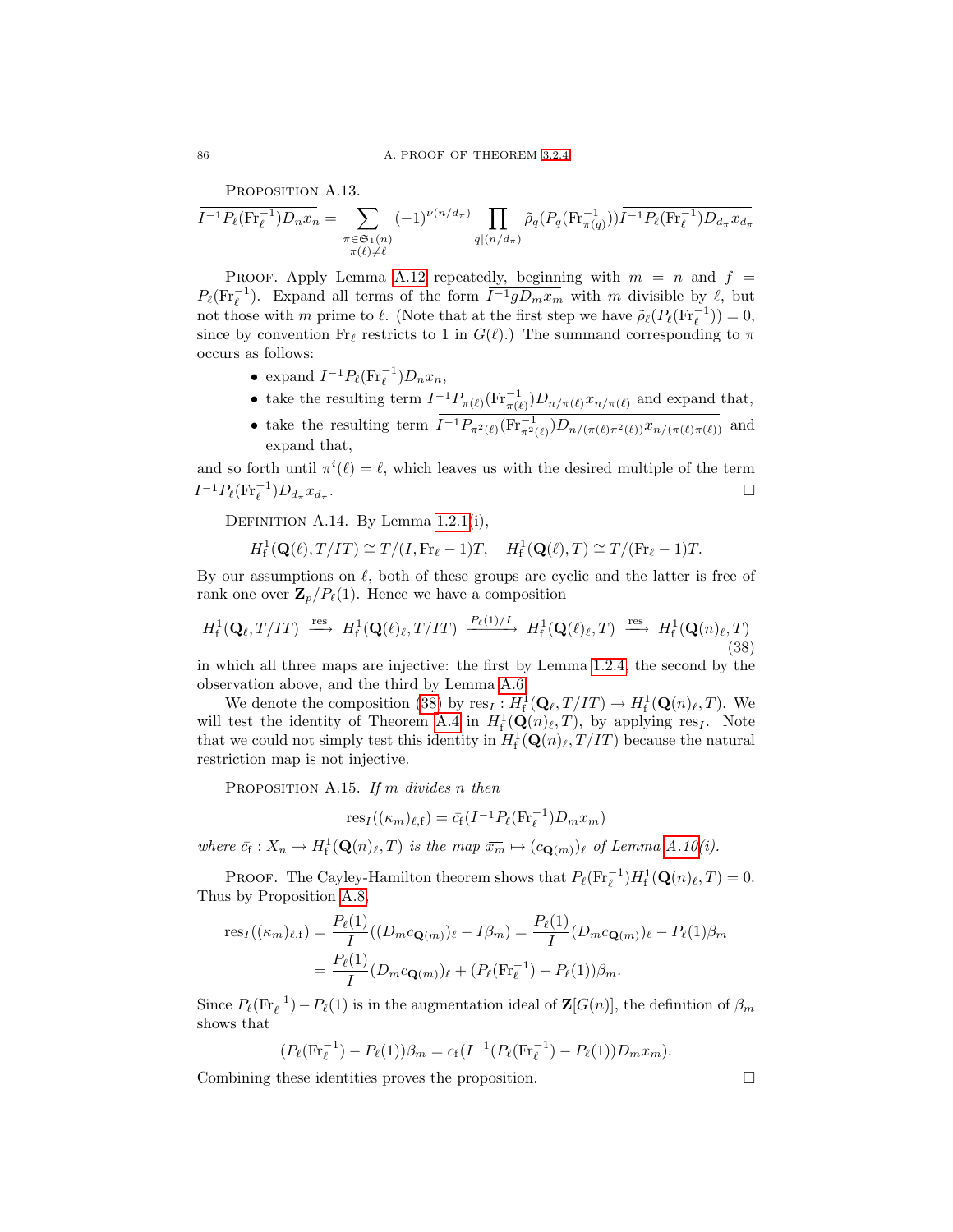PROOF OF THEOREM [A.4.](#page-85-0) Theorem [A.4](#page-85-0) is now immediate from Propositions [A.13](#page-90-1) and [A.15,](#page-91-1) and the injectivity of res<sub>I</sub>. This concludes the proof of Theorem 3.2.4 as well.  $\hfill\Box$  $3.2.4$  as well.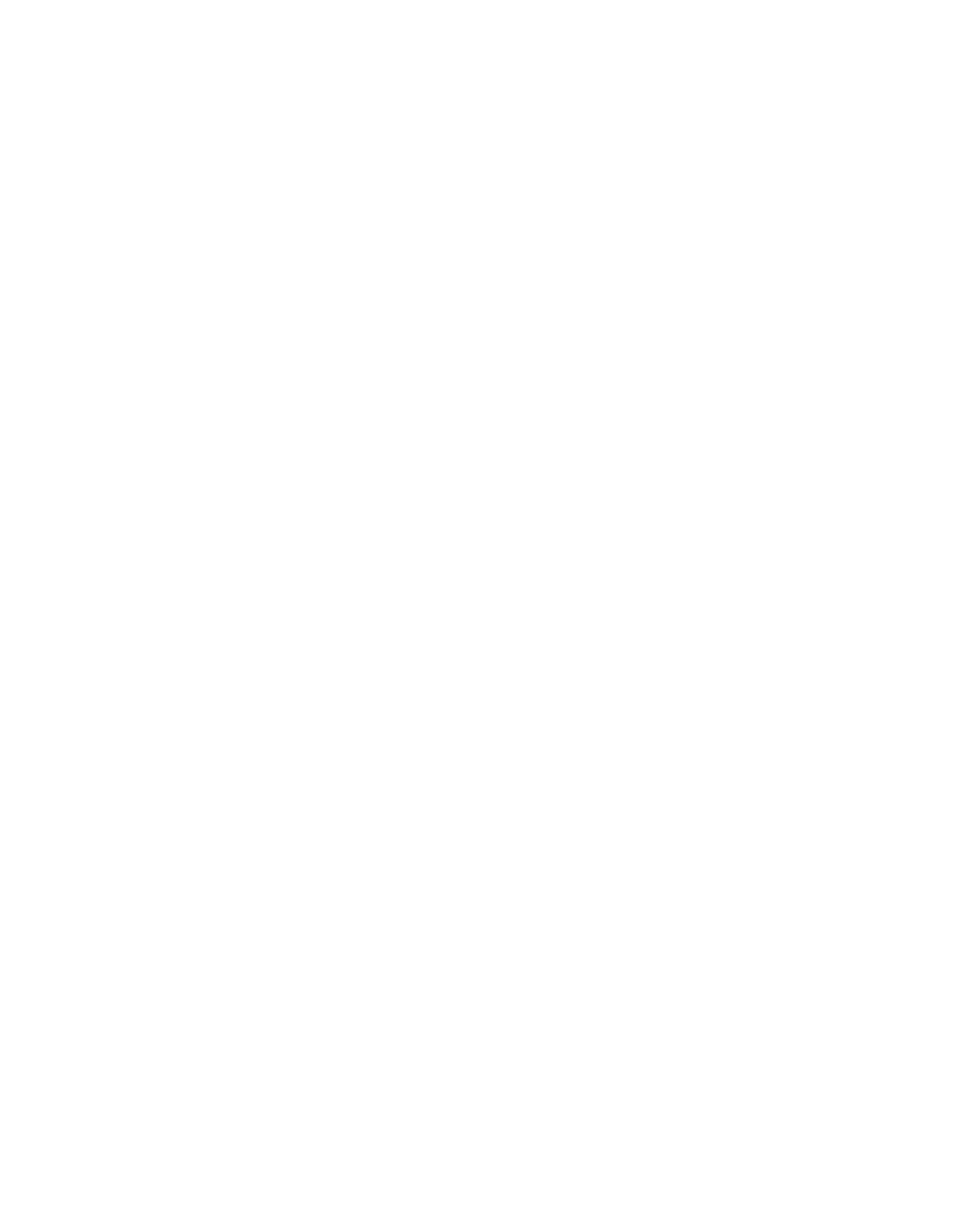## APPENDIX B

# Proof of Theorem [4.3.3,](#page-46-0) by Benjamin Howard

In this appendix we give the proof of Theorem [4.3.3.](#page-46-0) It is a pleasure to thank Karl Rubin for his suggestions and encouragement.

Let  $R$  be a principal, artinian, local ring with maximal ideal  $m$  and finite residue field. If M is an R-module and  $\psi \in \text{Hom}(M, R)$  we define for any integer r a map, also denoted  $\psi$ 

$$
\bigwedge^r M \longrightarrow \bigwedge^{r-1} M
$$

by the rule

$$
m_1 \wedge \cdots \wedge m_r \mapsto \sum_{i=1}^r (-1)^{i+1} \psi(m_i) m_1 \wedge \cdots \wedge m_{i-1} \wedge m_{i+1} \wedge \cdots \wedge m_r.
$$

We define a map

$$
\bigwedge^s \text{Hom}(M,R) \longrightarrow \text{Hom}(\bigwedge^r M, \bigwedge^{r-s} M)
$$

for  $s \leq r$  by iteration of the above construction:

$$
\psi_1 \wedge \cdots \wedge \psi_s = \psi_s \circ \cdots \circ \psi_1.
$$

<span id="page-94-0"></span>LEMMA B.1. Suppose M is a free R-module of rank  $\geq r+1$  and we are given  $\psi_1, \ldots, \psi_r \in \text{Hom}(M, R)$ . Define

$$
\psi = \psi_1 \oplus \cdots \oplus \psi_r : M \longrightarrow R^r
$$
  

$$
\Psi = \psi_1 \wedge \cdots \wedge \psi_r : \bigwedge^r M \longrightarrow M.
$$

Then

$$
\Psi(\bigwedge^{r+1}M)=\mathfrak{m}^{\mathrm{length}(\mathrm{coker}(\psi))}\ker(\psi).
$$

PROOF. First suppose  $\psi$  is surjective with kernel  $A \subset M$ . The image is projective, and so there is a  $B \subset M$  such that  $M = A \oplus B$  and  $\psi$  maps B isomorphically onto  $R^r$ . The map

$$
\bigwedge^{r+1} M = \bigoplus_{p+q=r+1} (\bigwedge^p A \otimes \bigwedge^q B) \stackrel{\Psi}{\longrightarrow} A \oplus B
$$

takes the factor  $A \otimes \bigwedge^r B$  isomorphically onto A and kills the other summands. This proves the claim in this special case.

In general, the image of  $\Psi$  and the kernel and cokernel of  $\psi$  depend only on the submodule of  $Hom(M, R)$  generated by the maps  $\psi_1, \ldots, \psi_r$ , so we may assume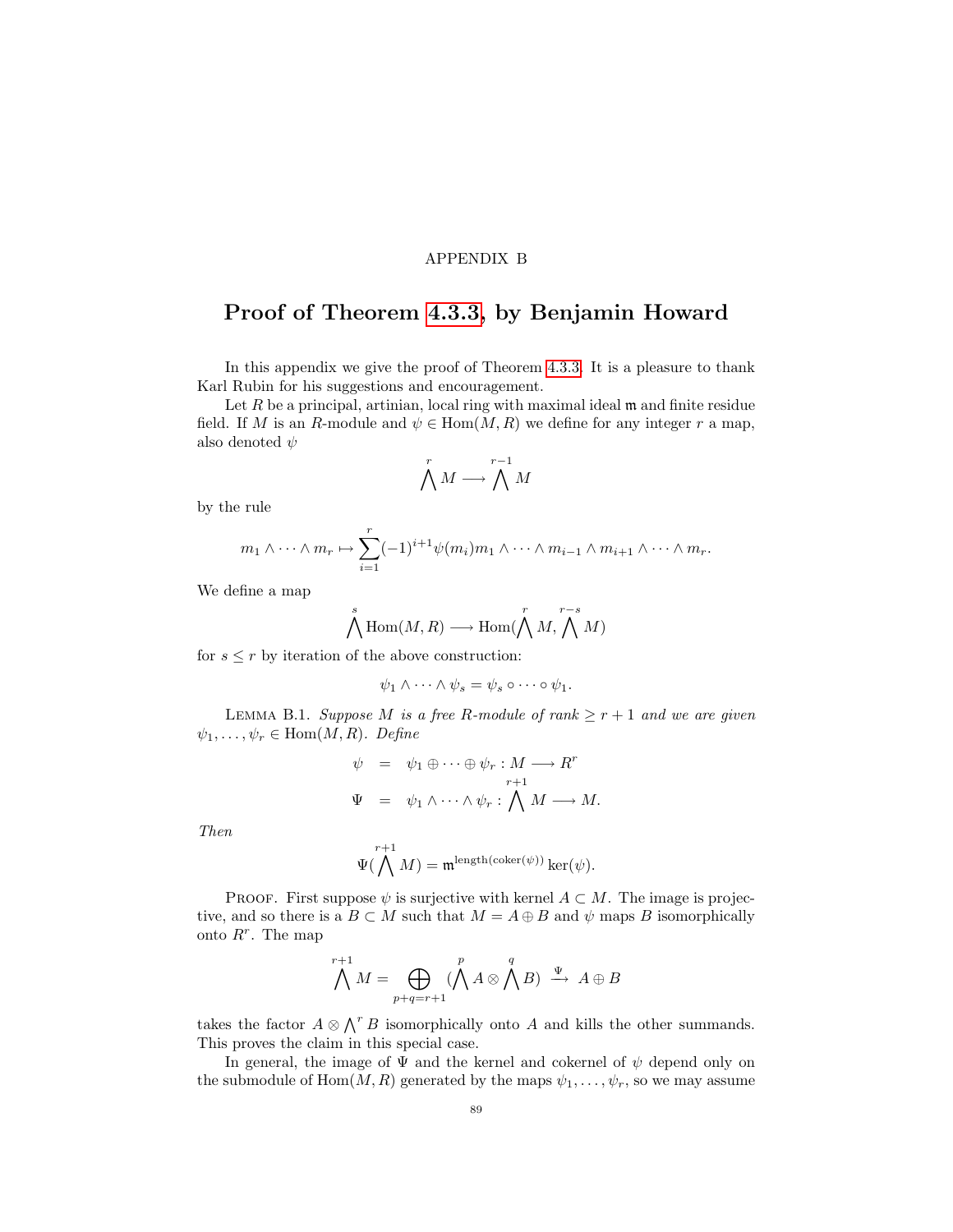that  $\psi_i = \pi^{a_i} \phi_i$  where  $\pi$  is a uniformizer of R and  $\{\phi_i\}_{1 \leq i \leq r}$  extends to a basis of  $Hom(M, R)$ . Let

$$
\phi = \phi_1 \oplus \cdots \oplus \phi_r : M \to R^r \qquad \Phi = \phi_1 \wedge \cdots \wedge \phi_r : \bigwedge^{r+1} M \to M.
$$

By the preceding case,

$$
\Psi(\bigwedge^{r+1}M)=\mathfrak{m}^a\cdot \Phi(\bigwedge^{r+1}M)=\mathfrak{m}^a\cdot \ker(\phi)
$$

where  $a = a_1 + \cdots + a_r = \text{length}(\text{coker}(\psi))$ . Extending the  $\phi_i$ 's to a basis of Hom $(M, R)$  and taking the dual basis fixes a splitting  $M \cong \ker(\phi) \oplus R^r$ . In this decomposition the kernel of  $\psi$  is

$$
\ker(\psi) \cong \ker(\phi) \oplus \bigoplus_{i=1}^r \mathfrak{m}^{\text{length}(R)-a_i} R.
$$

Since  $\mathfrak{m}^a$  kills  $\mathfrak{m}^{\text{length}(R)-a_i}R$  we have  $\mathfrak{m}^a \ker(\phi) = \mathfrak{m}^a \ker(\psi)$ 

Let T be an R-module equipped with a continuous R-linear action of  $G_{\mathbf{Q}} =$ Gal( $\bar{Q}/Q$ ). Fix a Selmer triple  $(T, \mathcal{F}, \mathcal{P})$  of core rank  $\chi = \chi(T) > 0$  which we assume satisfies Hypotheses (H.0) through (H.6) of §[3.5,](#page-32-0) as well as  $P \subset P_{\text{length}(R)}$ . If n is an integer we define  $\nu(n)$  to be the number of prime divisors of n.

<span id="page-95-0"></span>THEOREM B.2. If  $n \in \mathcal{N} = \mathcal{N}(\mathcal{P})$  is a core vertex then  $H^1_{\mathcal{F}^n}(\mathbf{Q},T)$  is free of rank  $\nu(n) + \chi$ .

**PROOF.** If n a core vertex then  $H^1_{\mathcal{F}(n)^*}(\mathbf{Q},T) = 0$  and so global duality (Theorem 5.3) gives an exact sequence

$$
0\longrightarrow H^{1}_{\mathcal{F}(n)}(\mathbf{Q},T)\longrightarrow H^{1}_{\mathcal{F}^n}(\mathbf{Q},T)\longrightarrow \bigoplus_{\ell\mid n}H^1(\mathbf{Q}_\ell,T)/H^1_{\mathrm{tr}}(\mathbf{Q}_\ell,T)\longrightarrow 0.
$$

The term on the left is free of rank  $\chi$  and the term on the right is free (so projective) of rank  $\nu(n)$  by Lemma [3.5.6.](#page-34-0)

For each  $\ell \in \mathcal{P}$  choose a generator of  $Gal(\mathbf{Q}(\mu_\ell)/\mathbf{Q})$  so that we may view the finite singular comparison map as an isomorphism

$$
H^1_{\mathrm{f}}(\mathbf{Q}_{\ell},T) \xrightarrow{\phi_{\ell}^{\mathrm{fs}}} H^1(\mathbf{Q}_{\ell},T)/H^1_{\mathrm{f}}(\mathbf{Q}_{\ell},T) \cong H^1_{\mathrm{tr}}(\mathbf{Q}_{\ell},T)
$$

and choose also for each  $\ell \in \mathcal{P}$  an isomorphism  $H_{\text{tr}}^1(\mathbf{Q}_\ell, T) \xrightarrow{\iota_\ell} R$ . Fix a core vertex  $n \in \mathcal{N} = \mathcal{N}(\mathcal{P})$  and order the primes  $\ell_1, \cdots, \ell_{\nu(n)}$  dividing n arbitrarily. Let loc<sup>f</sup> (resp. loc<sub>i</sub><sup>tr</sup>) from  $H^1(\mathbf{Q}, T)$  to R be localization at  $\ell_i$ , followed by projection onto the finite (resp. transverse) submodule, followed by  $\iota_{\ell_i} \circ \phi_{\ell_i}^{\text{fs}}$  (resp.  $\iota_{\ell_i}$ ). For each  $m \mid n$  we define functions

$$
\psi_i^{(m)} = \begin{cases} \text{loc}_i^{\text{f}} & \text{if } \ell_i \mid m \\ \text{loc}_i^{\text{tr}} & \text{if } \ell_i \nmid m \end{cases}
$$

and

<span id="page-95-1"></span>
$$
\psi^{(m)} = \psi_1^{(m)} \oplus \cdots \oplus \psi_{\nu(n)}^{(m)} : H^1_{\mathcal{F}^n}(\mathbf{Q}, T) \longrightarrow R^{\nu(n)}
$$

$$
\Psi^{(m)} = \psi_1^{(m)} \wedge \cdots \wedge \psi_{\nu(n)}^{(m)} : \bigwedge^{\nu(n)+1} H^1_{\mathcal{F}^n}(\mathbf{Q}, T) \longrightarrow H^1_{\mathcal{F}^n}(\mathbf{Q}, T).
$$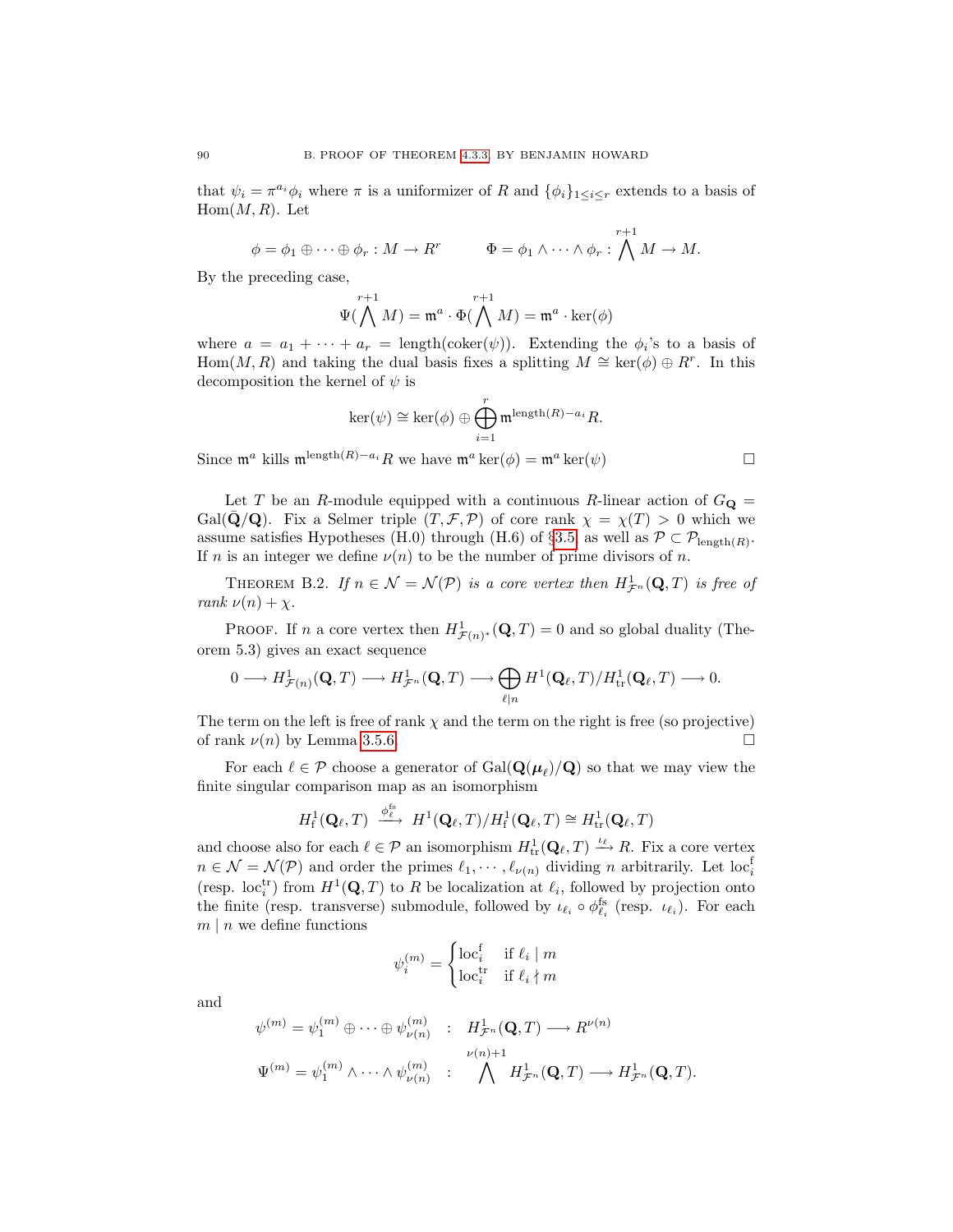PROPOSITION B.3. Let  $\lambda(m, T^*) = \text{length}(H^1_{\mathcal{F}(m)^*}(\mathbf{Q}, T^*))$ . Then

$$
\Psi^{(m)}\Bigg(\bigwedge^{\nu(n)+1}H^1_{\mathcal{F}^n}(\mathbf{Q},T)\Bigg)=\mathfrak{m}^{\lambda(m,T^*)}H^1_{\mathcal{F}(m)}(\mathbf{Q},T).
$$

PROOF. We have the exact sequence

$$
0 \longrightarrow H^1_{\mathcal{F}(m)}(\mathbf{Q}, T) \longrightarrow H^1_{\mathcal{F}^n}(\mathbf{Q}, T) \xrightarrow{\psi^{(m)}} R^{\nu(n)} \longrightarrow \text{coker}(\psi^{(m)}) \longrightarrow 0
$$

immediately from the definitions, and the isomorphism

$$
H^1_{\mathcal{F}(m)}(\mathbf{Q},T)\cong R^\chi\oplus H^1_{\mathcal{F}(m)^*}(\mathbf{Q},T^*)
$$

by Theorem [4.1.13.](#page-43-0) From this and Theorem [B.2](#page-95-0) it follows that

$$
length(\mathrm{coker}(\psi^{(n)})) = \lambda(m, T^*).
$$

<span id="page-96-1"></span>The claim now follows from Lemma [B.1.](#page-94-0)  $\Box$ 

DEFINITION B.4. Choose  $c \in \bigwedge^{\nu(n)+1} H^1_{\mathcal{F}^n}(\mathbf{Q},T)$  and for each  $m \mid n$  define

$$
\kappa_m = \kappa_m(n, c) = (-1)^{\nu(m)} \Psi^{(m)}(c) \in H^1_{\mathcal{F}(m)}(\mathbf{Q}, T).
$$

PROPOSITION B.5. For  $m\ell_i | n$  we have  $\text{loc}_{\ell_i}^f(\kappa_m) = \text{loc}_{\ell_i}^{\text{tr}}(\kappa_{m\ell_i}).$ 

PROOF.

$$
\begin{array}{rcl}\n\operatorname{loc}_{\ell_i}^{\mathsf{f}}(\kappa_m) & = & (-1)^{\nu(m)} \operatorname{loc}_{\ell_i}^{\mathsf{f}}(\Psi^{(m)}(c)) \\
& = & (-1)^{\nu(m)} (\Psi^{(m)} \wedge \operatorname{loc}_{\ell_i}^{\mathsf{f}})(c) \\
& = & -(-1)^{\nu(m)} (\Psi^{(m\ell_i)} \wedge \operatorname{loc}_{\ell_i}^{\mathsf{tr}})(c) \\
& = & (-1)^{\nu(m\ell_i)} \operatorname{loc}_{\ell_i}^{\mathsf{tr}}(\Psi^{(m\ell_i)}(c)) \\
& = & \operatorname{loc}_{\ell_i}^{\mathsf{tr}}(\kappa_{m\ell_i})\n\end{array}
$$

where the third equality is seen by transposing the factors  $\mathrm{loc}_{\ell_i}^{\mathrm{f}}$ ,  $\mathrm{loc}_{\ell_i}^{\mathrm{tr}}$  which both occur in  $(\Psi^{(m)} \wedge \text{loc}^{\text{f}}_{\ell_i})$  $\Box$ 

The collection of all  $\kappa_m(n, c)$  with m | n therefore gives a section of the restriction of the stub Selmer sheaf  $\mathcal{H}'$  of Definition [4.3.1](#page-46-1) to the subgraph  $\mathcal{X}_n$  of  $\mathcal{X}(P)$ whose vertices are all divisors m of n. We would like to show that if  $n' = nd$  is another core vertex then this section can be extended to a section of  $\mathcal{H}'$  over  $\mathcal{X}_{nd}$ . The section  $\kappa(n, c)$  depends on the choice of ordering of primes dividing n, but only up to sign. When we extend our section from  $\mathcal{X}_n$  to  $\mathcal{X}_{nd}$  we maintain the same ordering on primes dividing  $n$  but put them *after* the "new" primes which divide d. This convention remains in effect in all that follows. Let

$$
\mathrm{loc}_i^{\mathrm{tr}}, \mathrm{loc}_i^{\mathrm{f}} : H^1(\mathbf{Q}, T) \longrightarrow R
$$

and

$$
\psi_i^{(m)} = \begin{cases} \text{loc}_i^{\text{f}} & \text{if } \ell_i \mid m \\ \text{loc}_i^{\text{tr}} & \text{if } \ell_i \nmid m \end{cases}
$$

<span id="page-96-0"></span>be defined exactly as before but with our new indexing  $1 \leq i \leq \nu(n')$ .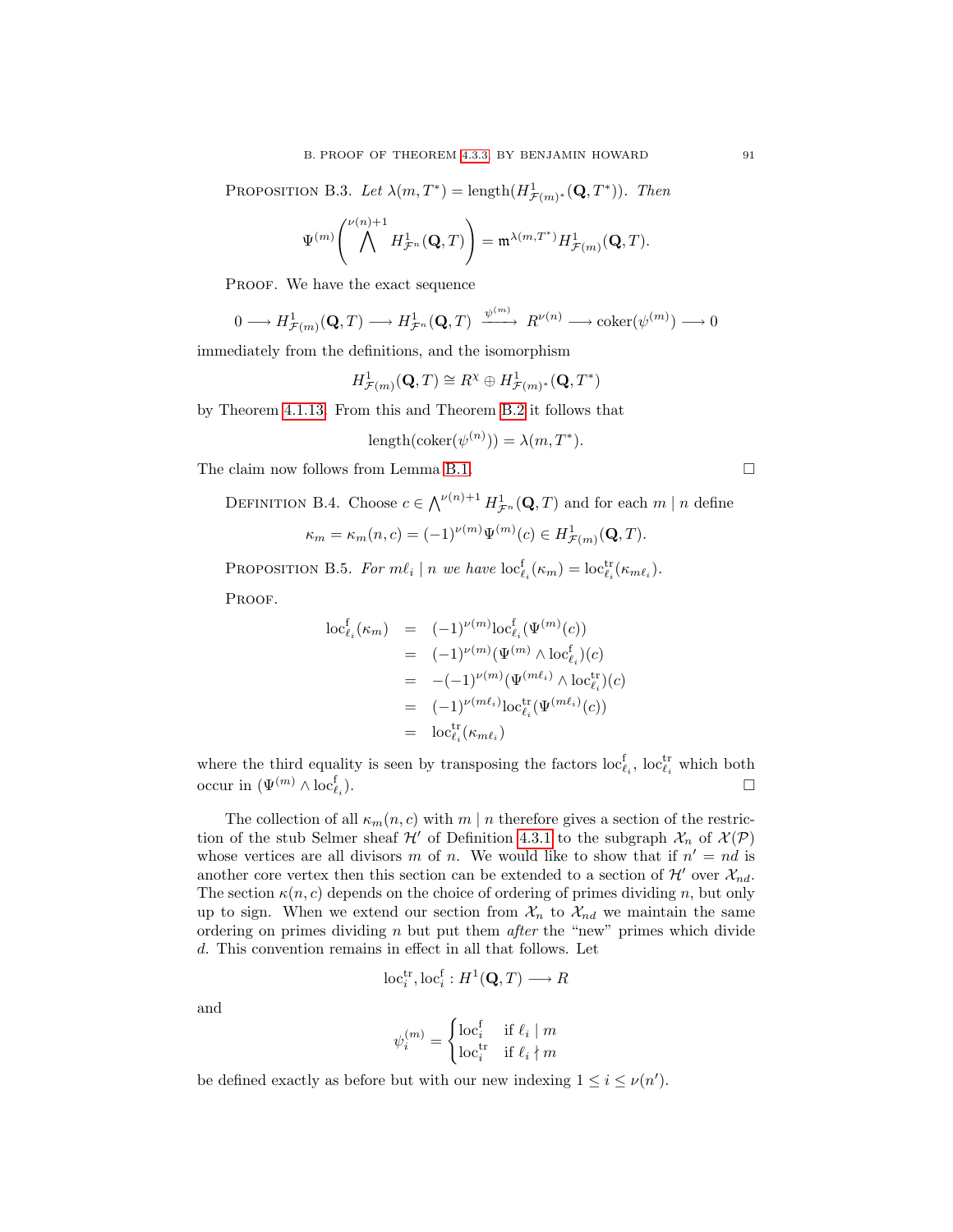Lemma B.6. Keep the notation of the previous paragraph. In the following diagram the image of the horizontal arrow contains the image of the vertical arrow.

$$
\begin{array}{ccc}\wedge^{\nu(n')+1}H^1_{{\mathcal{F}}^{nd}}({\bf Q},T)&\xrightarrow{\operatorname{loc}^{\operatorname{tr}}_1\wedge\cdots\wedge \operatorname{loc}^{\operatorname{tr}}_{{\mathcal{V}}(d)}} & \wedge^{\nu(n)+1}H^1_{{\mathcal{F}}^{nd}}({\bf Q},T)\\ &&\uparrow&&\uparrow\\ &&\wedge^{\nu(n)+1}H^1_{{\mathcal{F}}^n}({\bf Q},T)\end{array}
$$

If the image of  $c' \in \bigwedge^{\nu(n')+1} H^1_{\mathcal{F}^{nd}}(\mathbf{Q},T)$  under the horizontal arrow agrees with the image of c under the vertical arrow then the section  $\kappa(n',c')$  of  $\mathcal{X}_{nd}$  extends the section  $\kappa(n,c)$  of  $\mathcal{X}_n$ .

**PROOF.** Global duality and  $H^1_{(\mathcal{F}^n)^*}(\mathbf{Q},T) = 0$  imply that we have an exact sequence

$$
0 \longrightarrow H^1_{\mathcal{F}^n}(\mathbf{Q}, T) \longrightarrow H^1_{\mathcal{F}^{nd}}(\mathbf{Q}, T) \xrightarrow{\mathrm{loc}_d} \bigoplus_{\ell \mid d} H^1(\mathbf{Q}_{\ell}, T) / H^1_f(\mathbf{Q}_{\ell}, T) \longrightarrow 0.
$$

The right hand side is projective and so we may choose a free rank  $\nu(d)$  summand A, complementary to  $H^1_{\mathcal{F}^n}(\mathbf{Q},T) \subset H^1_{\mathcal{F}^{nd}}(\mathbf{Q},T)$ . We may extend our diagram to

$$
\begin{array}{cccc}\n\bigwedge^{\nu(n')+1} H^1_{\mathcal{F}^{nd}}(\mathbf{Q},T) & \xrightarrow{\operatorname{loc}_{1}^{\operatorname{tr}}\wedge\cdots\wedge\operatorname{loc}_{\nu(d)}^{\operatorname{tr}}} & \wedge^{\nu(n)+1} H^1_{\mathcal{F}^{nd}}(\mathbf{Q},T) \\
\uparrow & & \uparrow & & \uparrow \\
\wedge^{\nu(d)} A \otimes \wedge^{\nu(n)+1} H^1_{\mathcal{F}^n}(\mathbf{Q},T) & \xrightarrow{\operatorname{loc}_{1}^{\operatorname{tr}}\wedge\cdots\wedge\operatorname{loc}_{\nu(d)}^{\operatorname{tr}}\otimes\operatorname{id}} & \wedge^{\nu(n)+1} H^1_{\mathcal{F}^n}(\mathbf{Q},T)\n\end{array}
$$

The map  $\bigoplus \text{loc}_i^{\text{tr}} : A \to R^{\nu(d)}$  being an isomorphism implies that

$$
\bigwedge \text{loc}_{i}^{\text{tr}}: \bigwedge^{\nu(d)} A \longrightarrow \bigwedge^{\nu(d)} R^{\nu(d)} = R
$$

is as well, and so also is the bottom horizontal arrow. This proves the first claim. To prove the second claim, we compute for  $m \mid n$ 

$$
\kappa_m(n,c) = (-1)^{\nu(m)} (\psi_{\nu(d)+1}^{(m)} \wedge \cdots \wedge \psi_{\nu(nd)}^{(m)}) (c)
$$
  
\n
$$
= (-1)^{\nu(m)} (\psi_{\nu(d)+1}^{(m)} \wedge \cdots \wedge \psi_{\nu(nd)}^{(m)}) ((\text{loc}_{1}^{\text{tr}} \wedge \cdots \wedge \text{loc}_{\nu(d)}^{\text{tr}})(c'))
$$
  
\n
$$
= (-1)^{\nu(m)} (\psi_{\nu(d)}^{(m)} \wedge \cdots \wedge \psi_{\nu(nd)}^{(m)}) ((\psi_{1}^{(m)} \wedge \cdots \wedge \psi_{\nu(d)}^{(m)}) (c'))
$$
  
\n
$$
= (-1)^{\nu(m)} (\psi_{1}^{(m)} \wedge \cdots \wedge \psi_{\nu(nd)}^{(m)}) (c')
$$
  
\n
$$
= \kappa_m(n', c').
$$

 $\Box$ 

<span id="page-97-0"></span>THEOREM B.7. For any  $m \in \mathcal{N}$  the map

$$
\Gamma(\mathcal{H}') \longrightarrow \mathcal{H}'(m)
$$

is surjective.

PROOF. We have fixed a generator of  $G_m$ , so  $\mathcal{H}'(m) = \mathfrak{m}^{\lambda(m,T^*)} H^1_{\mathcal{F}(m)}(\mathbf{Q},T)$ . Fix  $\alpha \in \mathfrak{m}^{\lambda(m,T^*)} H^1_{\mathcal{F}(m)}(\mathbf{Q},T)$  and (using Lemma [4.1.9\(](#page-43-1)iii)) choose a core vertex  $n_0$  divisible by m. By Proposition [B.3](#page-95-1) there is  $c_0 \in \bigwedge^{\nu(n_0)+1} H^{1}_{\mathcal{F}^{n_0}}(\mathbf{Q}, T)$  such that  $\kappa_m(n_0, c_0) = \alpha.$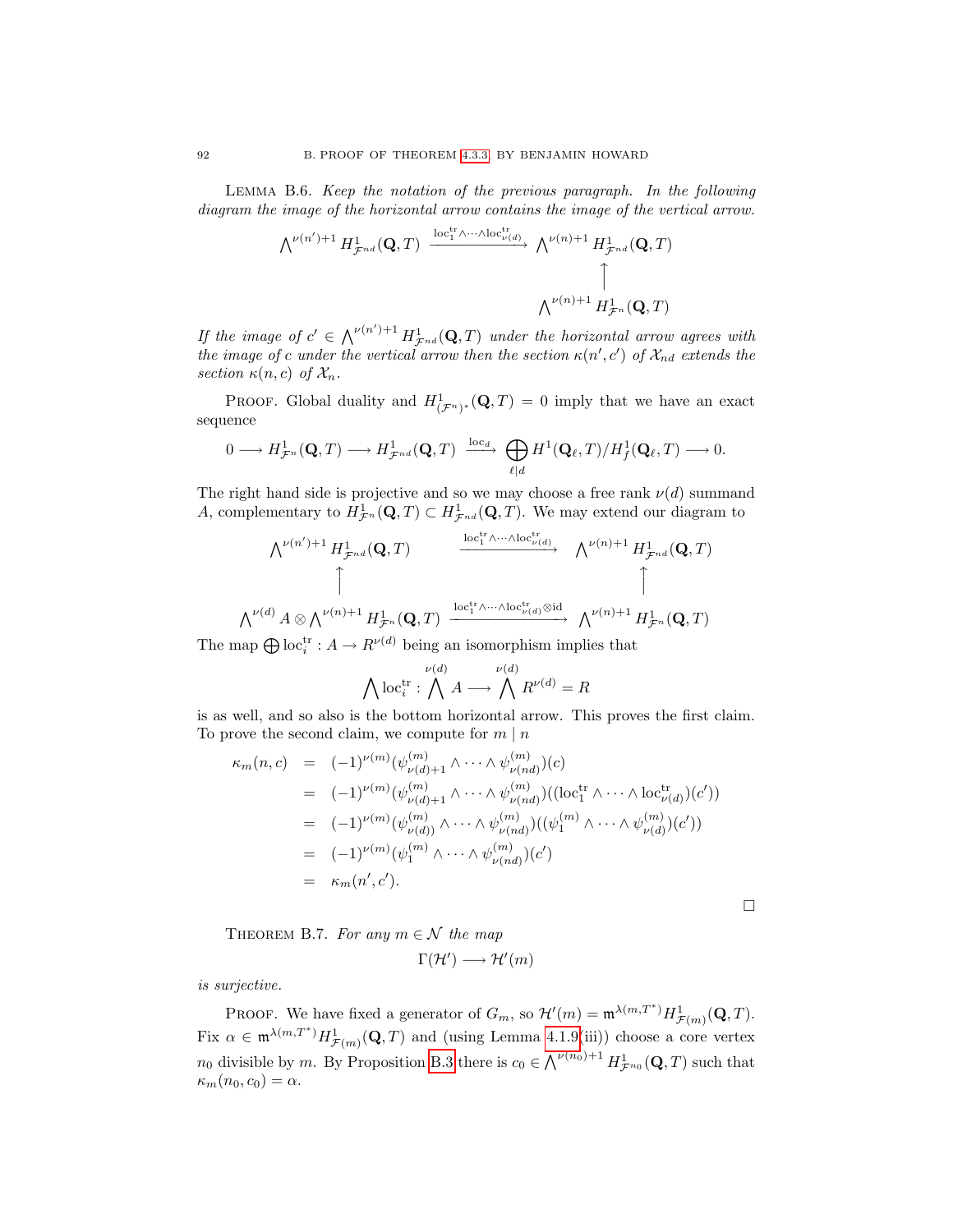Now we choose a sequence of core vertices  $n_1 | n_2 \cdots$  such that  $n_0 | n_1$  and every  $n \in \mathcal{N}$  divides  $n_i$  for some i. By Lemma [B.6](#page-96-0) we may choose for each  $i > 0$ 

$$
c_i \in \bigwedge^{\nu(n_i)+1} H^1_{\mathcal{F}^{n_i}}(\mathbf{Q},T)
$$

in such a way that the section  $\kappa(n_{i+1}, c_{i+1})$  of  $\mathcal{X}_{n_{i+1}}$  restricts to  $\kappa(n_i, c_i)$  on  $\mathcal{X}_{n_i}$ . We now define the desired  $\kappa \in \Gamma(\mathcal{H}')$  by  $\kappa_n = \kappa_n(n_i, c_i)$  for i chosen sufficiently  $\Box$ 

<span id="page-98-2"></span>COROLLARY B.8.  $\Gamma(\mathcal{H}')$  has a free R-submodule of rank  $\chi$ .

PROOF. Take m to be a core vertex. Then  $\mathcal{H}'(m)$  is free of rank  $\chi$ , so the corollary follows immediately from Theorem [B.7.](#page-97-0)

<span id="page-98-1"></span>LEMMA B.9. Suppose  $\chi > 1$  and let n be a core vertex. There is an  $\ell \in \mathcal{P}$  such that nl is also a core vertex,  $H^1_{\mathcal{F}_{\ell}(n)}(\mathbf{Q},T)$  is free of rank  $\nu(n) + \chi - 1$ , and in the composition

<span id="page-98-0"></span>
$$
\bigwedge^{\nu(n)+2} H^1_{\mathcal{F}^n}(\mathbf{Q},T) \xrightarrow{\mathrm{loc}_{\ell}^{\mathbf{f}}} \bigwedge^{\nu(n)+1} H^1_{\mathcal{F}^n_{\ell}}(\mathbf{Q},T) \xrightarrow{\Lambda_{q|n}\mathrm{loc}_{q}^{\mathbf{f}}} H^1_{\mathcal{F}_{\ell}(n)}(\mathbf{Q},T) \tag{39}
$$

both arrows are surjective.

PROOF. Let  $k = \text{length}(R)$ . By Proposition 10.2 we may choose  $l \in \mathcal{P}$  so that the sequence

$$
0 \longrightarrow H^1_{\mathcal{F}_{\ell}(n)}(\mathbf{Q}, T) \longrightarrow H^1_{\mathcal{F}(n)}(\mathbf{Q}, T) \xrightarrow{\mathrm{loc}_{\ell}} H^1_f(\mathbf{Q}_{\ell}, T) \longrightarrow 0
$$

is exact. Then by Lemma [4.1.7\(](#page-42-0)ii),  $n\ell$  is a core vertex and that  $H^1_{\mathcal{F}_{\ell}(n)*}(\mathbf{Q}, T^*) = 0$ . By global duality the sequence

$$
0 \longrightarrow H^1_{\mathcal{F}_{\ell}(n)}(\mathbf{Q}, T) \longrightarrow H^1_{\mathcal{F}_{\ell}^n}(\mathbf{Q}, T) \xrightarrow{\oplus_{q|n} \text{loc}_q^{\ell}} \bigoplus_{q|n} H^1_f(\mathbf{Q}_q, T) \longrightarrow 0
$$

is exact and so Lemma [B.1](#page-94-0) implies that the second arrow of [\(39\)](#page-98-0) is surjective.

The surjectivity of the first arrow follows from the exactness of

$$
0 \longrightarrow H^1_{\mathcal{F}_\ell^n}(\mathbf{Q}, T) \longrightarrow H^1_{\mathcal{F}^n}(\mathbf{Q}, T) \xrightarrow{\mathrm{loc}_{\ell}} H^1_f(\mathbf{Q}_{\ell}, T) \longrightarrow 0
$$

and the observation that if  $M \cong A \oplus R$  is free of rank  $\geq r+1$  and  $\pi_R : A \oplus R \to R$ is projection onto the second factor then the map

$$
\bigwedge^{r+1} M \xrightarrow{\pi_R} \bigwedge^r A
$$

is a surjection. Apply this with  $M = H^1_{\mathcal{F}^n}(\mathbf{Q}, T)$  and  $A = H^1_{\mathcal{F}^n_{\ell}}(\mathbf{Q}, T)$ .

PROPOSITION B.10. Suppose  $\chi > 1$  and  $n \in \mathcal{N}$ . There is a  $\kappa \in \Gamma(\mathcal{H}')$  such that  $R \cdot \kappa$  is free of rank one and the restriction of  $\kappa$  to  $\mathcal{X}_n$  is trivial.

PROOF. By Corollary [4.1.9\(](#page-43-1)iii) we may assume that  $n$  is a core vertex. Fix  $\ell \in \mathcal{P}$  as in Lemma [B.9](#page-98-1) and choose  $c \in \bigwedge^{\nu(n)+2} H^1_{\mathcal{F}^n}(\mathbf{Q}, T)$  which is taken by the composition [\(39\)](#page-98-0) to an element  $\alpha \in H^1_{\mathcal{F}_{\ell}(n)}(\mathbf{Q}, T)$  which generates a free submodule. View c as an element of  $\bigwedge^{\nu(n\ell)+1} H^1_{\mathcal{F}^{n\ell}}(\mathbf{Q}, T)$  and let  $\kappa_{n\ell}(n\ell, c)$  be as in Definition [B.4.](#page-96-1) By construction  $\kappa_{n\ell}(n\ell, c) = \alpha$ , but because loc<sub> $\ell$ </sub> kills c,  $\kappa_m(n\ell, c) = 0$ whenever  $m \mid n$ .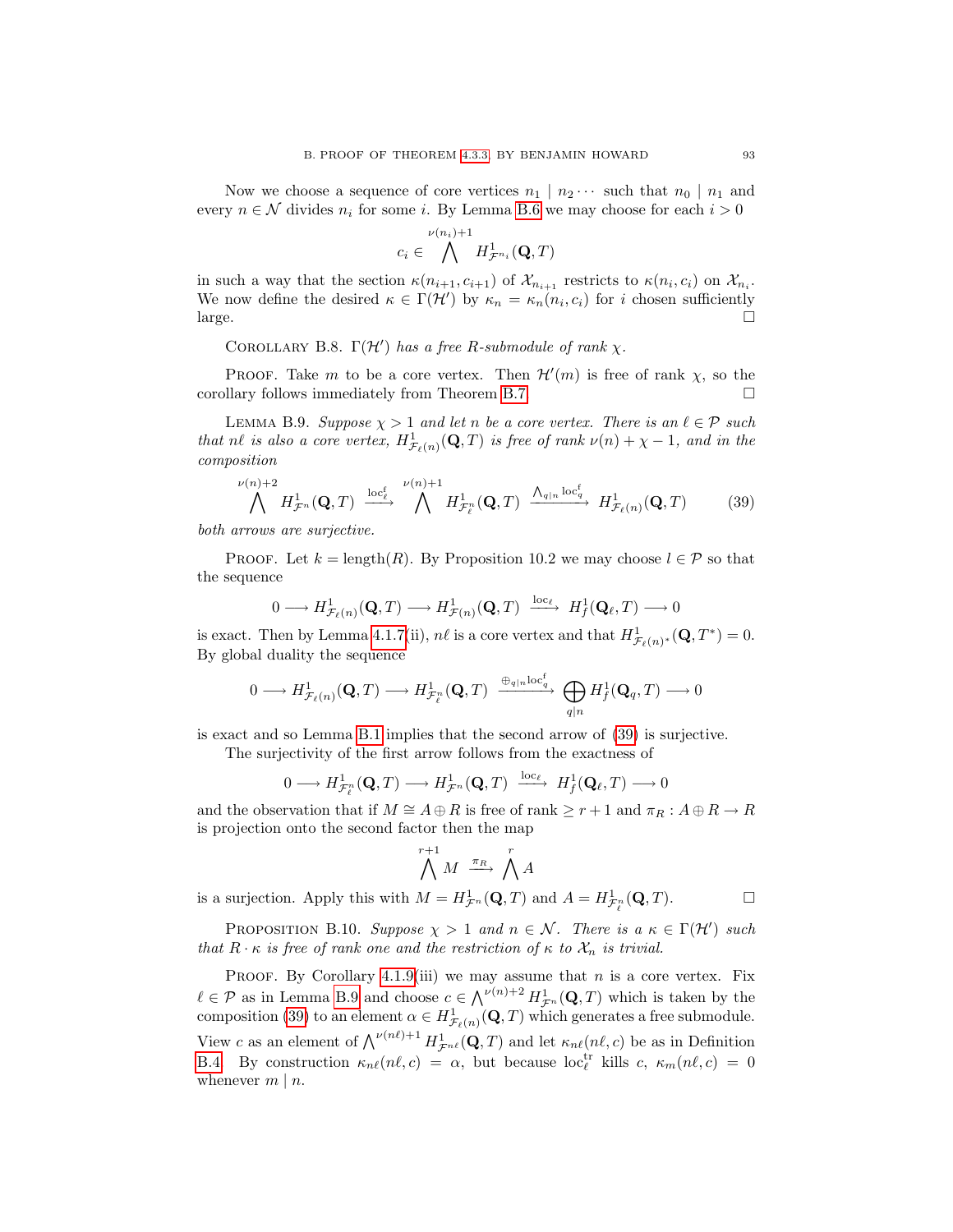Thus  $\kappa(n\ell, c)$  gives a section of  $\mathcal{X}_{n\ell}$  with the desired properties and we need only extend it to a section of all of  $X$  in exactly the same manner as the proof of Theorem [B.7.](#page-97-0) Choose a sequence of core vertices  $n_1 | n_2 | \cdots$  with  $n\ell = n_1$  in such a way that every  $m \in \mathcal{N}$  divides some  $n_i$ . Choose  $c_i \in \bigwedge^{\nu(n_i)+1} H^{1}_{\mathcal{F}^{n_i}}(\mathbf{Q}, T)$  in such a way that the section  $\kappa(n_{i+1}, c_{i+1})$  restricts to  $\kappa(n_i, c_i)$  on  $\mathcal{X}_{n_i}$  (by Lemma [B.6\)](#page-96-0) and pass to the limit.

<span id="page-99-0"></span>THEOREM B.11. If  $\chi > 1$  then for any integer n,  $\Gamma(\mathcal{H}')$  has a free rank-n submodule.

PROOF. Construct a sequence  $\kappa^i \in \Gamma(\mathcal{H}')$  inductively as follows. Start with any vertex  $m_1$  and choose  $\kappa^1$  which vanishes on  $\mathcal{X}_{m_1}$  and with  $R \cdot \kappa^1 \cong R$ . Once  $\kappa^i$ has been constructed, choose a core vertex  $m_{i+1}$  which is divisible both by  $m_i$  and by a vertex at which  $\kappa^i$  generates a free submodule of the stalk. By the previous lemma we may construct  $\kappa^{i+1}$  whose restriction to  $\mathcal{X}_{m_{i+1}}$  is trivial and such that  $R \cdot \kappa^{i+1} \cong R$ .

If there is a nontrivial linear relation among  $\kappa^1, \ldots, \kappa^n$ , say

$$
r_1\kappa^1 + \dots + r_n\kappa^n = 0
$$

then let  $r_i$  be the first nonzero coefficient. Then  $r_i \kappa^i$  restricted to  $\mathcal{X}_{m_{i+1}}$  is trivial and so  $r_i = 0$  by construction of  $m_{i+1}$ , a contradiction.

PROOF OF THEOREM [4.3.3.](#page-46-0) Assertions (i), (ii), and (iii) of Theorem [4.3.3](#page-46-0) are Theorem [B.7,](#page-97-0) Corollary [B.8,](#page-98-2) and Theorem [B.11,](#page-99-0) respectively.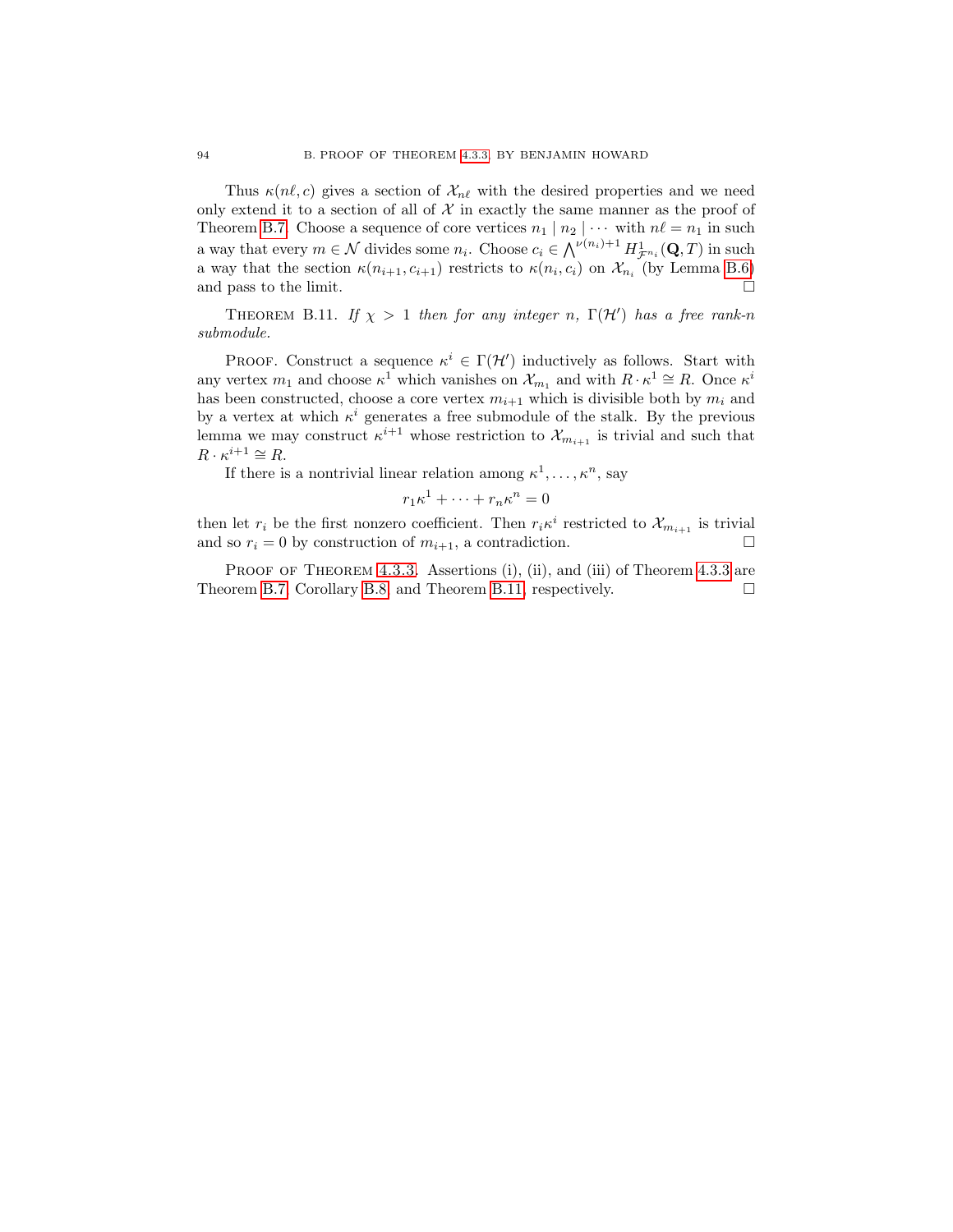# Bibliography

- [BK] Bloch, S., Kato, K.: L-functions and Tamagawa numbers of motives. In: The Grothendieck Festschrift (Vol. I), P. Cartier, et al., eds., Prog. in Math. 86, Boston: Birkhäuser (1990) 333–400.
- [Co] Colmez, P.: Théorie d'Iwasawa des représentations de de Rham d'un corps local, Ann. of Math. 148 (1998) 485–571.
- <span id="page-100-11"></span>[Fl] Flach, M.: A finiteness theorem for the symmetric square of an elliptic curve, Invent. math. 109 (1992) 307–327.
- <span id="page-100-1"></span>[Gr1] Greenberg, R.: On the Iwasawa invariants of totally real number fields, Amer. J. Math 98 (1976) 263–284.
- [Gr2]  $\ldots$ : Iwasawa theory for *p*-adic representations. In: Algebraic number theory, J. Coates et al., eds., Adv. Stud. Pure Math. 17, Boston: Academic Press (1989) 97–137.
- [Ka1] Kato, K.: Euler systems, Iwasawa theory, and Selmer groups, Kodai Math. J. 22 (1999) 313–372.
- <span id="page-100-7"></span>[Ka2]  $\ldots$ : p-adic Hodge theory and values of zeta functions of modular forms. To appear.
- <span id="page-100-5"></span>[Ko] Kolyvagin, V.: Euler systems. In: The Grothendieck Festschrift (Vol. II), P. Cartier et al., eds., Prog. in Math 87, Boston: Birkhäuser (1990) 435-483.
- [Ma1] Mazur, B.: Deforming Galois representations. In: Galois groups over Q (Berkeley, CA, 1987), Math. Sci. Res. Inst. Publ. 16, New York: Springer (1989) 385–437.
- <span id="page-100-12"></span>[Ma2]  $\_\_\_\_\$ : Galois deformations and Hecke curves, Harvard University course notes, spring 1994.
- <span id="page-100-4"></span>[MW] Mazur, B., Wiles, A.: Class fields of abelian extensions of Q, Invent. math. 76 (1984) 179–330.
- [Mi] Milne, J.S.: Arithmetic duality theorems, Perspectives in Math. 1, Orlando: Academic Press (1986).
- [Ne] Nekovář, J.: Selmer complexes (preprint), http://www.math.jussieu.fr/∼nekovar/pu.
- [PR1] Perrin-Riou, B.: Théorie d'Iwasawa et hauteurs p-adiques, Invent. math. 199 (1992) 137-185.
- [PR2] : Théorie d'Iwasawa des représentations p-adiques sur un corps local, *Invent. Math.* 115 (1994) 81–161.
- <span id="page-100-0"></span>[PR3]  $\ldots$ : Fonctions L p-adiques des représentations p-adiques, Astérisque 229 (1995).
- [PR4] : Systèmes d'Euler p-adiques et théorie d'Iwasawa, Ann. Inst. Fourier (Grenoble) 48 (1998) 1231–1307.
- <span id="page-100-9"></span>[PR5]  $\ldots$ : Arithmétique des courbes elliptiques à réduction supersingulière en p. To appear.
- <span id="page-100-6"></span>[Ru1] Rubin, K.: The main conjecture. Appendix to: Cyclotomic fields I and II, S. Lang, Graduate Texts in Math. 121, New York: Springer-Verlag (1990) 397-419.
- <span id="page-100-10"></span>[Ru2]  $\qquad \qquad$ : Kolyvagin's system of Gauss sums. In: Arithmetic Algebraic Geometry, G. van der Geer et al., eds., Prog. in Math 89, Boston: Birkhäuser (1991) 435-324.
- [Ru3]  $\quad$ : The "main conjectures" of Iwasawa theory for imaginary quadratic fields, *Invent.* Math. **103** (1991) 25–68.
- <span id="page-100-2"></span>[Ru4]  $\ldots$ : A Stark conjecture "over **Z**" for abelian *L*-functions with multiple zeros. Ann. Inst. Fourier (Grenoble) 46 (1996) 33–62.
- <span id="page-100-8"></span>[Ru5] : Euler systems and modular elliptic curves, in: Galois representations in arithmetic algebraic geometry, A. J. Scholl and R. L. Taylor, eds., London Math. Soc. Lect. Notes 254 Cambridge: Cambridge Univ. Press (1998) 351–367.
- <span id="page-100-3"></span>[Ru6]  $\Box$ : Euler Systems. Annals of Math. Studies 147, Princeton: Princeton University Press (2000).